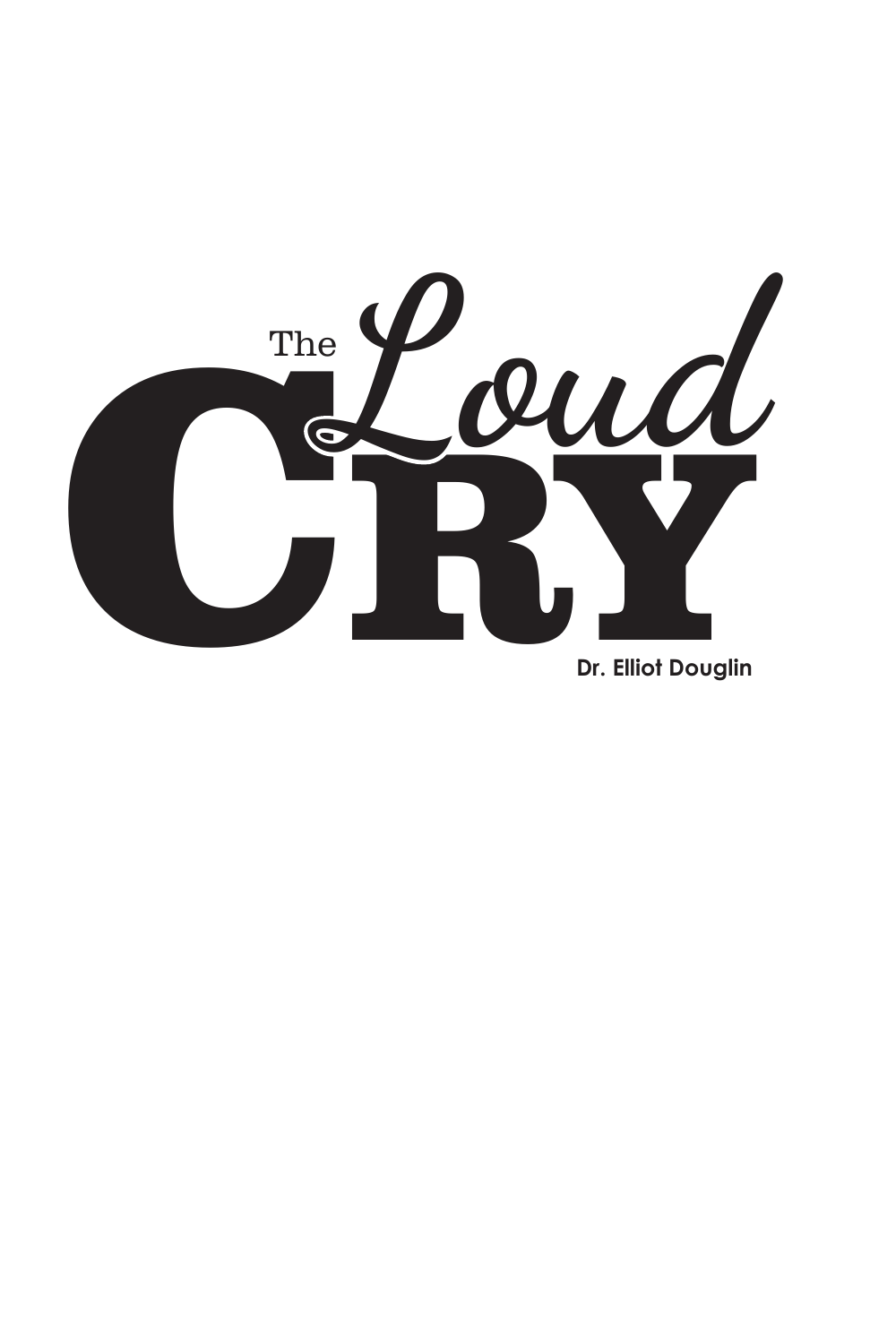**Truth for the Final Generation P.O. Box 725 Bridgetown, Barbados, W.I. Tel/Fax (246) 421-7297**

**email: teachingtruth14@yahoo.com**

Visit us on the web at **http://www.tffgbarbados.com**

#### or **truthforthefinalgeneration1984.org**

Copyright © 2020 Truth For The Final Generation, all rights reserved

### THIS BOOK IS NOT FOR SALE

Complete books or requested portions are available in printed or electronic form by writing to the addresses above, by email, or by visiting our website.

#### **PRINTED IN BARBADOS**

Cover design, book design and layout by: Shammal Jordan, Email: shammaljordan@hotmail.com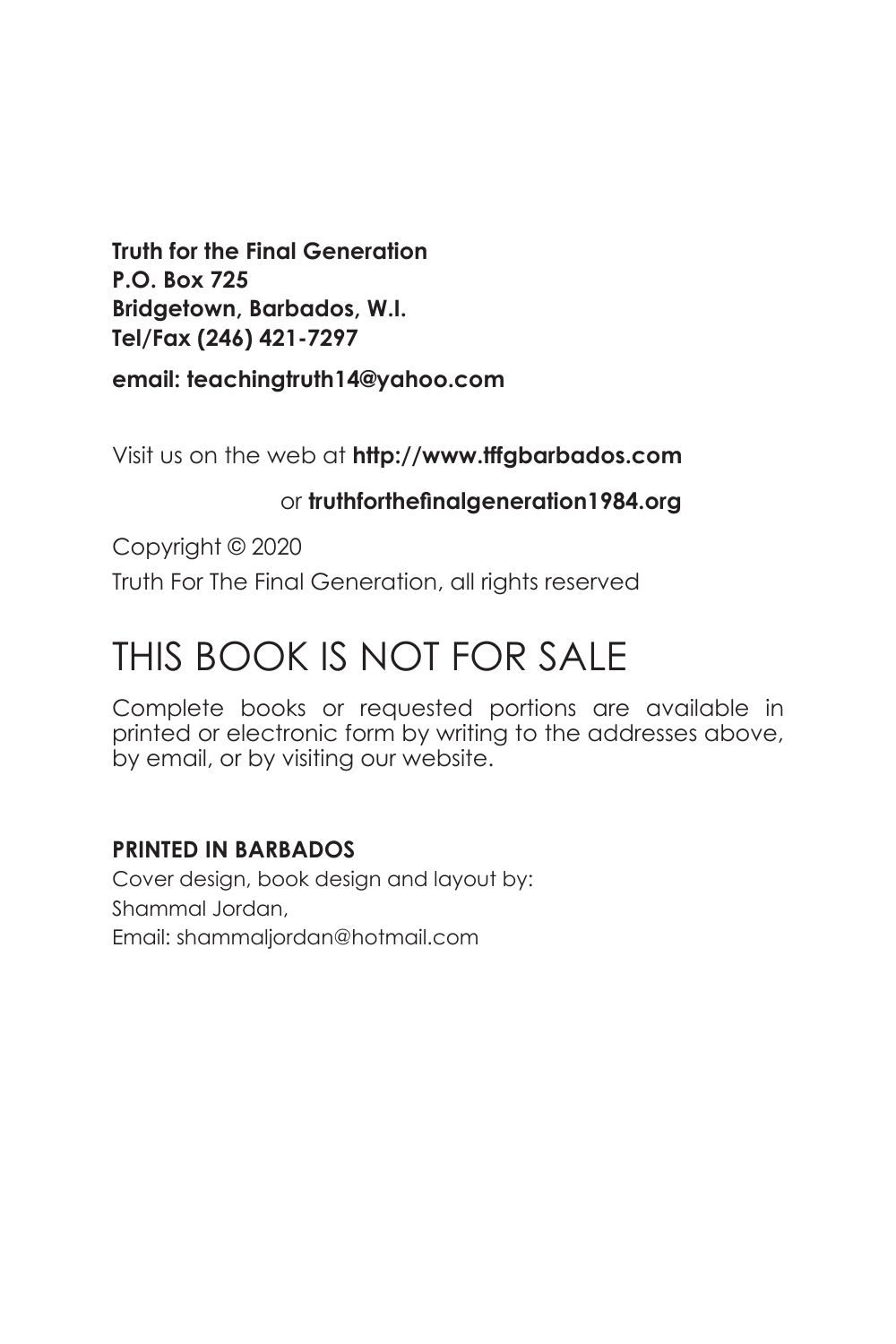

| <b>CHAPTER 1</b><br>PROPHETIC PRELUDE: PART ONE                                 | 1   |
|---------------------------------------------------------------------------------|-----|
| <b>CHAPTER 2</b><br>PROPHETIC PRELUDE Part 2: THE PURPOSES & ROLE OF THE PAPACY | 10  |
| <b>CHAPTER 3</b><br>The Final Swelling of the Third Angel Before the Loud Cry   | 17  |
| <b>CHAPTER 4</b><br>The Image and Mark of the Beast                             | 28  |
| <b>CHAPTER 5</b><br>The Loud Cry Begins                                         | 42  |
| <b>CHAPTER 6</b><br>The Fundamental Principles of Religious Liberty             | 54  |
| <b>CHAPTER 7</b><br>The Loud Cry Develops                                       | 64  |
| <b>CHAPTER 8</b><br>The Final Shaking                                           | 75  |
| <b>CHAPTER 9</b><br>The Seal of the Living God                                  | 84  |
| <b>CHAPTER 10</b><br>The Investigative Judgment of the Living                   | 95  |
| <b>CHAPTER 11</b><br>The Close of Human Probation                               | 105 |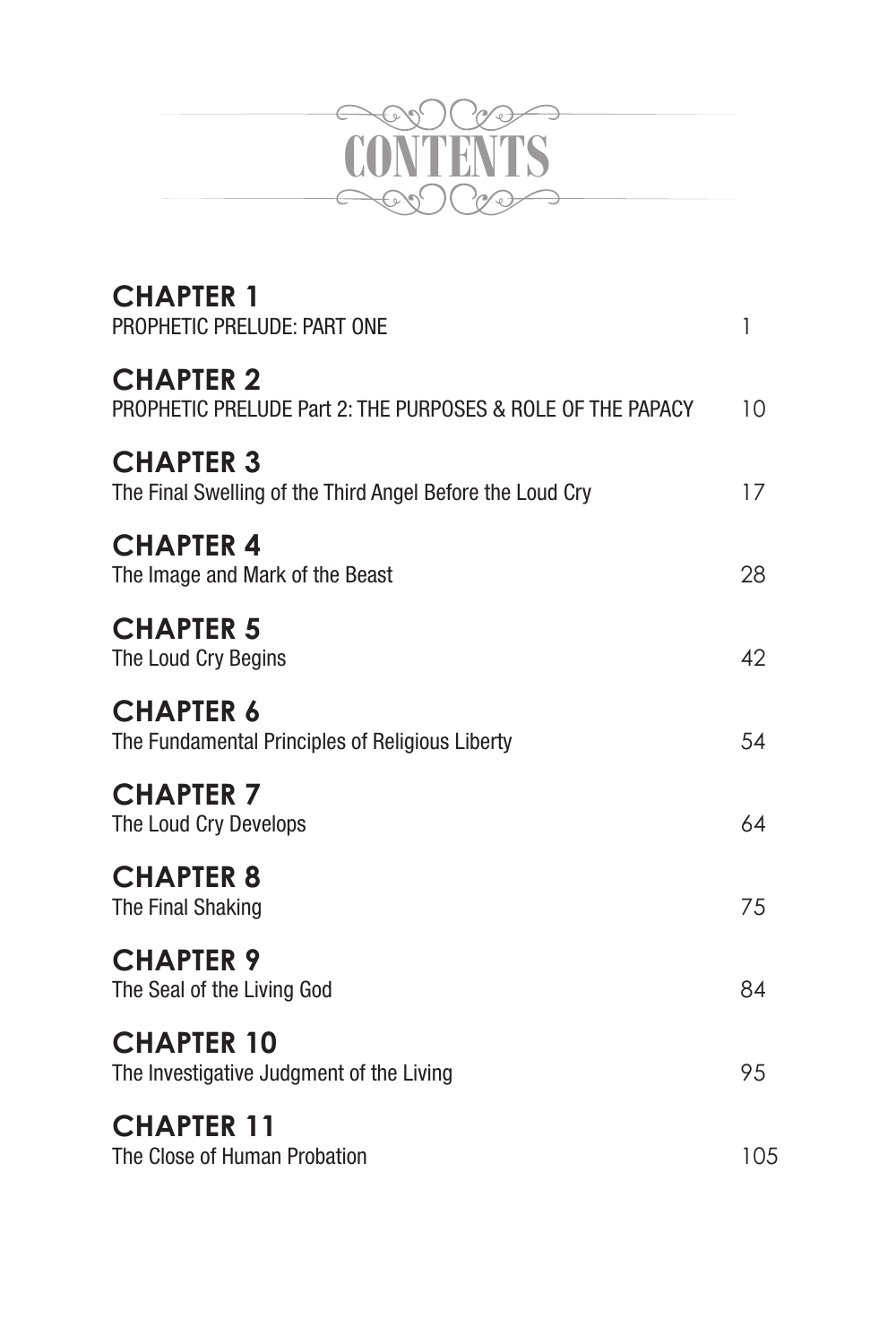# **REFERENCE ABBREVIATIONS**

- AA Acts of the Apostles
- #BC (Volume) Bible Commentary
- BE The Bible Echo
- CD Counsels on Diet and Food
- **CH** Counsels on Health
- COL Christ's Object Lessons
- CT Counsels to Parents, Teachers, and Students
- **DA** Desire of Ages
- ED Education
- **EW** Early Writings
- GC Great Controversy
- GW Gospel Workers
- **HL** Healthful Living
- **HP** Heavenly Places
- MB Mount of Blessings
- **MH** The Ministry of Healing#
- **MM** Medical Ministry
- **NASB** New American Standard Bible
- **OHC** Our High Calling
- PK Prophets and Kings
- PP Patriarchs and Prophets
- RH Review and Herald
- **SC** Steps to Christ
- **SD** Sons and Daughters
- **#SG** (Volume) Spiritual Gifts
- **#SM** (Volume) Selected Messages
- **SR** The Story of Redemption
- $ST$  The Signs of the Times
- #T (Volume) Testimonies
- **TM** Testimonies to Ministers
- WM Welfare Ministry
- YI Youth Instructor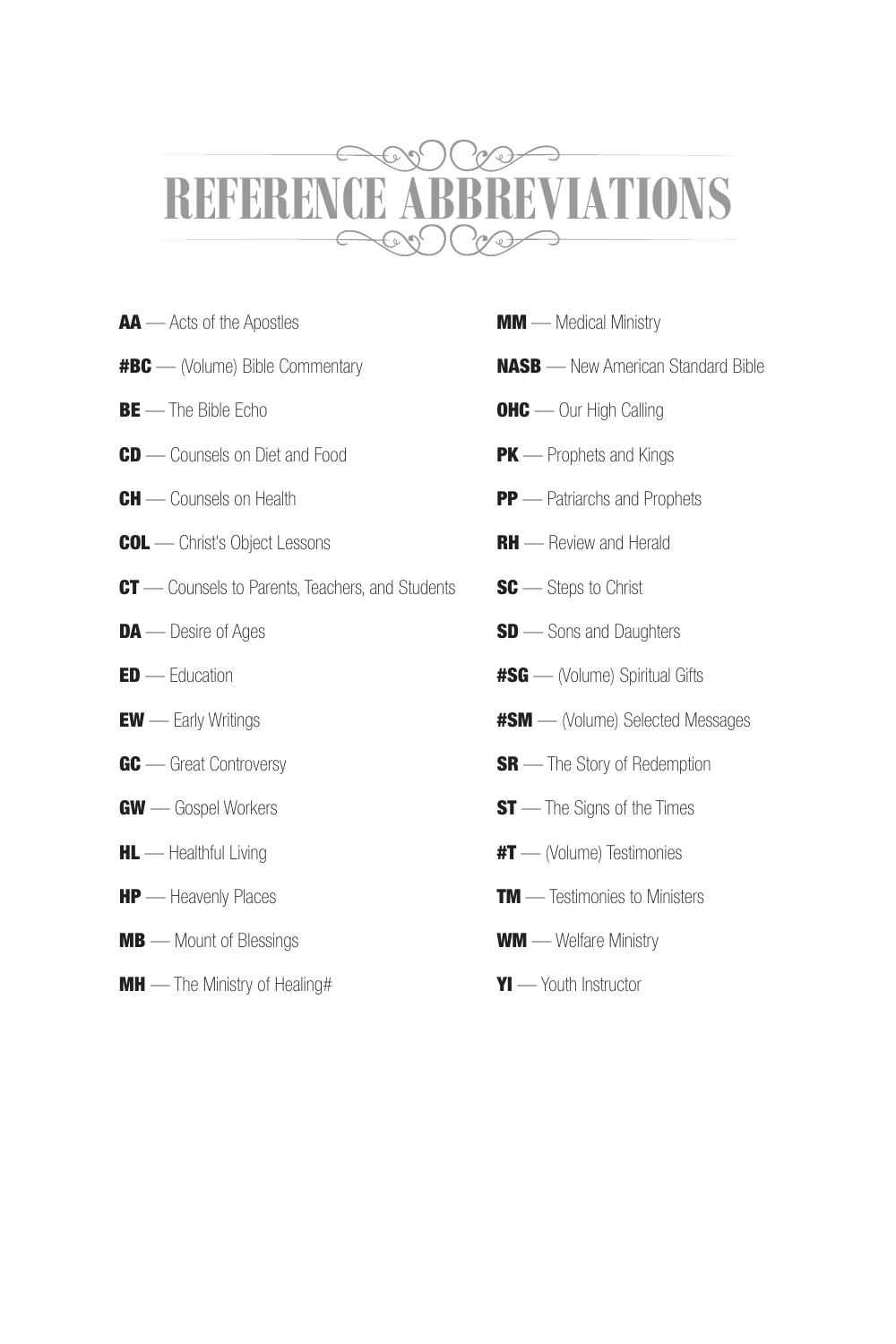

## **PROPHETIC PRELUDE: PART ONE**

We begin by reading **Revelation Chapter 1 verses 1 to 3** and immediately we understand that the book of Revelation was written *to reveal* or *to show* us the "*things which must shortly come to pass*". This can only mean that the **Revelation** is an **open** *Book!* Moreover when we read John 14: 6,7 ; Colossians 2: 2,3 ; 2 Corinthians 4:6, we also understand that all Revelation comes through Christ and is centered in Him.

"In the Revelation are portrayed the deep things of God. The very name given to its inspired pages, "the Revelation," contradicts the statement that this is a sealed book. A revelation is something revealed. The Lord Himself revealed to His servant the mysteries contained in this book, and He designs that they shall be open to the study of all. Its truths are addressed to those living in the last days of this earth's history, as well as to those living in the days of John. Some of the scenes depicted in this prophecy are in the past, some are now taking place; some bring to view the close of the great conflict between the powers of darkness and the Prince of heaven, and some reveal the triumphs and joys of the redeemed in the earth made new. "AA 584.1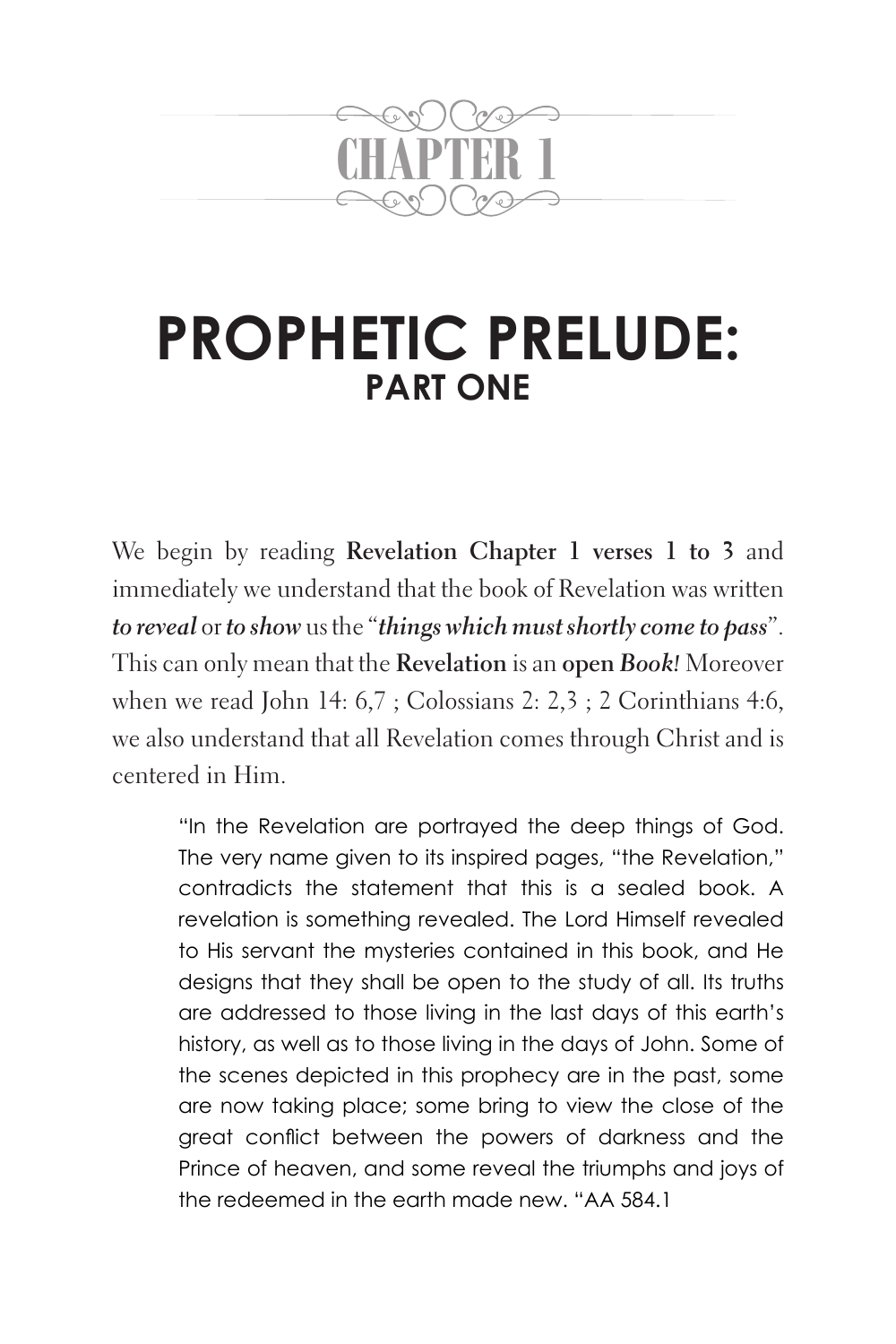We can now go a little deeper by studying Daniel chapter 12. In Daniel 12:9 we read that Daniel's prophecy was to be *"closed up and sealed till the time of the end" (KJV)*. By comparing verses 6,7,8 with verse 9 in Daniel 12, we can prove that *"the time of the end"* commenced at the **end** of the **1260 year** Papal world supremacy of 538 to 1798. ( Compare with Revelation 12: 6 and 14).

**Amazingly, in Revelation 10 we read of a mighty Messenger Who came down from heaven with "a** *little* **book open" i***n His hand!* This little book is a clear and obvious reference to the book of **Daniel!**

"In the Revelation all books of the Bible meet and end. Here is the complement of the book of Daniel. One is a prophecy; the other a revelation. The book that was sealed is not the Revelation, but that portion of the prophecy of Daniel relating to the last days. The angel commanded, "But thou, O Daniel, shut up the words, and seal the book, even to the time of the end." Daniel 12:4. AA 585.1

*Our inescapable conclusions are : 1. That the prophecies of Daniel would be studied and understood progressively after 1798, and 2.That the book of Revelation explains and opens up the prophecies of Daniel especially those portions of Daniel which are dealing with the very last events in the end-time.* 

This means that the details of the *final* verses in Daniel 2, 7, 8 and 11 must be *understood* through what the Book of **Revelation**  teaches about those final events !

**This brings us to a third inescapable conclusion: the final verses of Daniel chapters 2, 7, 8, and especially 11 must be interpreted by and understood through Revelation 12: 13 to 17; Revelation 13 : 11 to 18 and Revelation 14: 6 to 12 to 20**!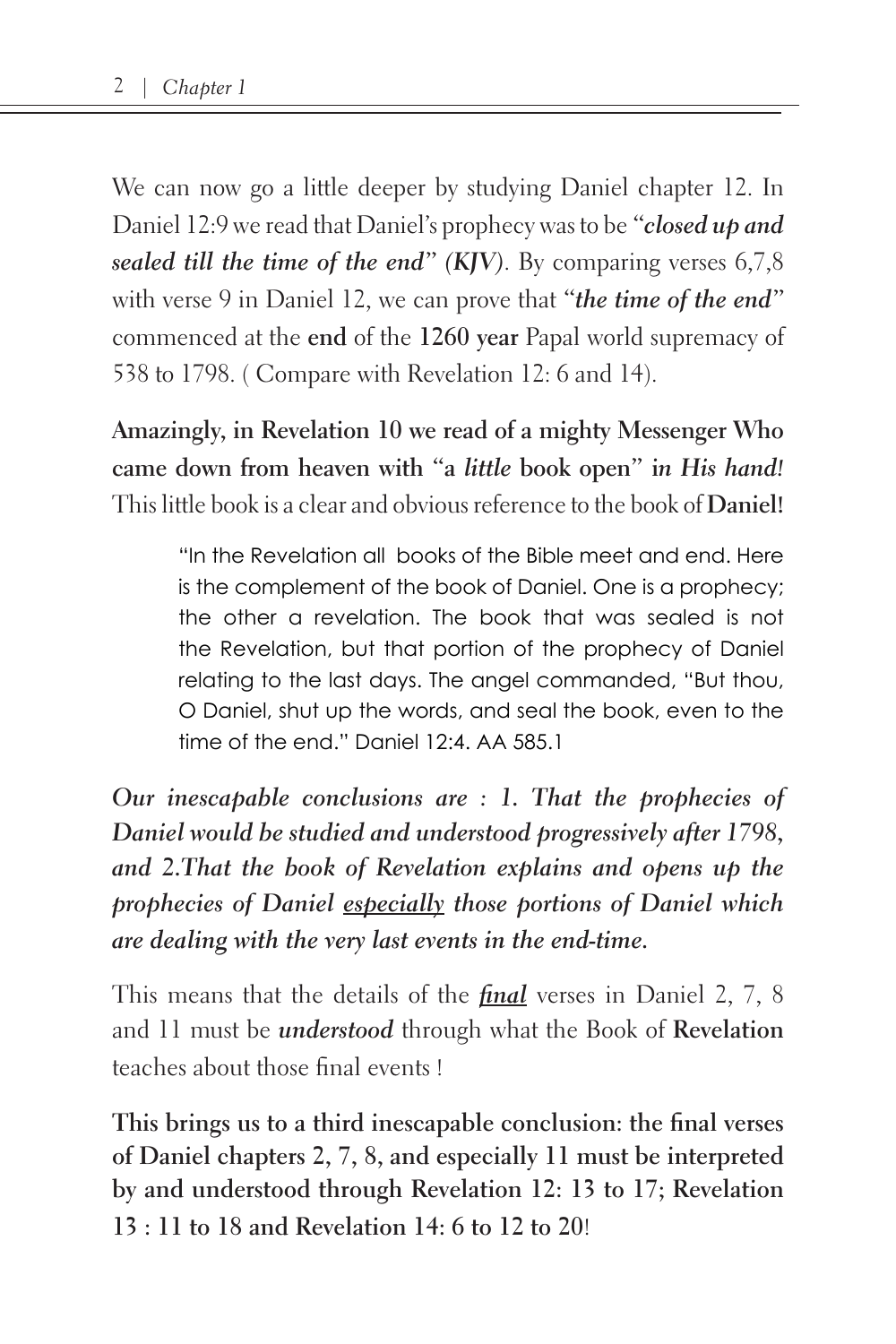However complicated the symbolism and language of the final verses of Daniel's prophecies, they are explained by those portions of **Revelation** dealing with the final events of the **image and Mark of the Beast.** 

Therefore any interpretation of the final verses of Daniel 11 must be in harmony with Revelation 13: 11 to 18.

As an example let us look at Daniel 2: the *iron mixed with miry clay* in Daniel 2 refers to the *mingling* of *church-craft* and *statecraft*  after the collapse of Pagan Rome straight through to the end of time. And what will be the final *church-state mingling* in the very **end of history, it will be the fulfillment of Revelation 13 : 11 to 18 which will be the USA False -Protestant church-state union which will usher in the final persecution of God's people and the USA False Protestant world leadership and world dominion that will usher in the final battle of the great Controversy between Christ and Satan!**

So we see Daniel chapter 2 starting with Nebuchadnezzar's Babylon and ending with the mixing of iron with miry clay  $=$ mingling of church craft and state craft, before the Stone strikes the image = Second Coming of Christ and the setting up of God's Kingdom of Glory. According to the laws of prophetic parallelism, Daniel's prophecies start with ancient Babylon and end with the Babylon of false-Christianity; and, according to **Revelation 13: 11 to 18, the end-time false-Christianity which will usher in the final persecution will be the twofold fallen Babylon of False**  *Protestantism*!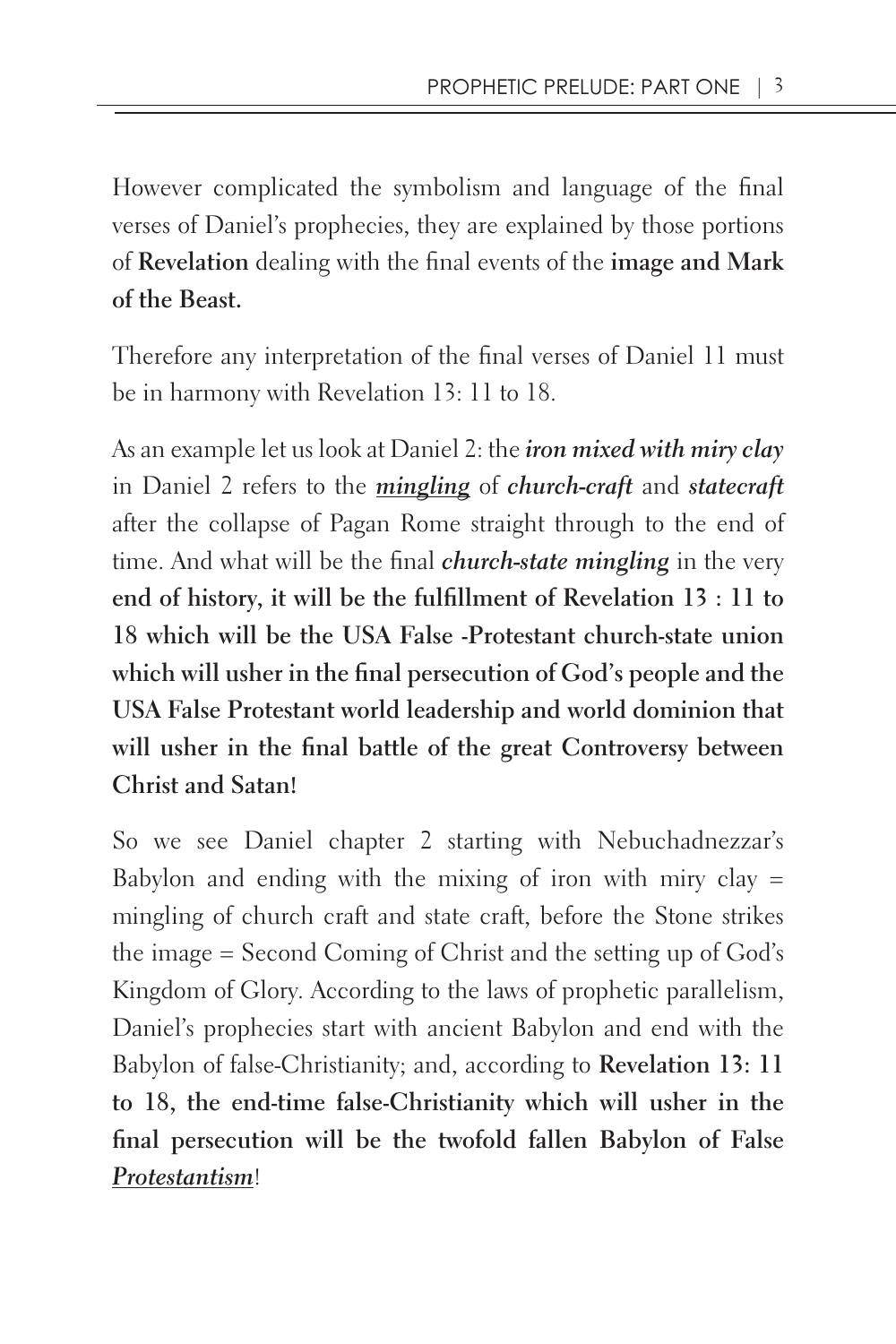#### **PROTESTANT BABYLON'S TWO FALLS.**

In Revelation 14 : 6 to 12 there is the prophecy of the *Three Angels' Messages*. These messages started to be proclaimed in 1831 (33 years after 1798). William Miller was the primary messenger. The Protestant churches of the USA rejected the First Angel's Message and in the summer of 1844 the second Angel's message, of Rev.14:8, was given, proclaiming that Babylon (the USA Protestant churches) had fallen. That fall was a moral fall and was Protestant Babylon's **first** fall.

"Babylon is said to be "the mother of harlots." By her daughters must be symbolized churches that cling to her doctrines and traditions, and follow her example of sacrificing the truth and the approval of God, in order to form an unlawful alliance with the world. The message of Revelation 14 announcing the fall of Babylon, must apply to religious bodies that were once pure and have become corrupt. Since this message follows the warning of the Judgment, it must be given in the last days, *therefore it cannot refer to the Romish Church, for that church has been in a fallen condition for many centuries.*  **Furthermore, in the eighteenth chapter of the Revelation, in a message which is yet future, the people of God are called upon to come out of Babylon. According to this scripture, many of God's people must still be in Babylon. And in what religious bodies are the greater part of the followers of Christ now to be found? Without doubt, in the various churches professing the** *Protestant* **faith. At the time of their rise, these churches took a noble stand for God and the truth, and his blessing was with them. Even the unbelieving world was constrained to acknowledge the beneficent results that followed an acceptance of the principles of the gospel. In the words of the prophet to Israel, "Thy renown went forth**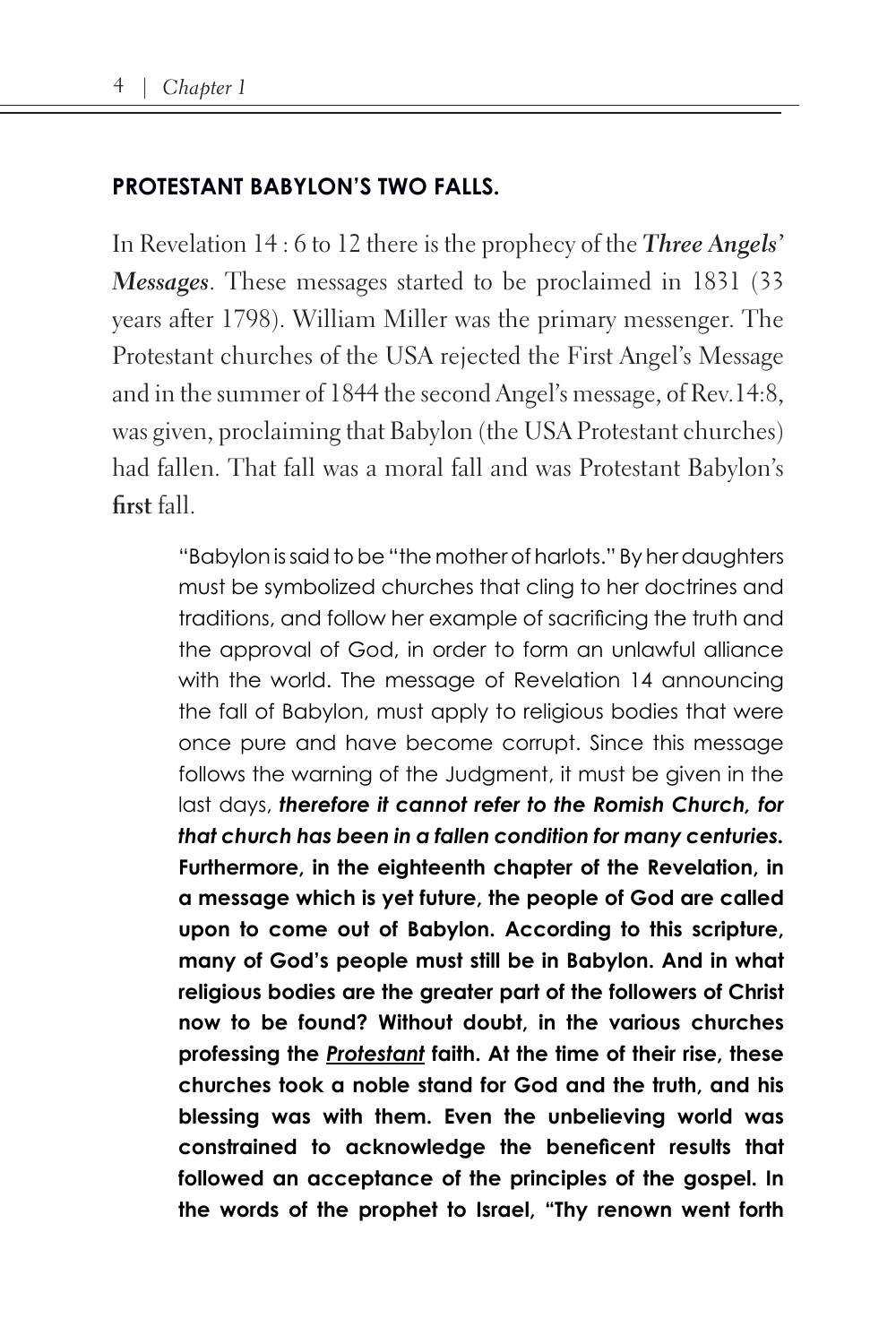**among the heathen for thy beauty; for it was perfect through my comeliness, which I had put upon thee, saith the Lord God." But they fell by the same desire which was** the curse and ruin of Israel,—the desire of imitating the practices and courting the friendship of the ungodly. "Thou didst trust in thine own beauty, and playedst the harlot because of thy renown." GC(88) 382.3 ( 1888 Edition).

Remember that by the time period of 1798 to 1831 the **wonderful principles of civil and religious liberties were enshrined in the USA Constitution, making it the most wonderful and perfect Constitution for human rights and liberty of conscience in the history of the world ! Revelation 13: 11 ( first part) is a prophecy which was fulfilled by the rise of USA and the development of the lamb-like principles of Protestantism and Republicanism which include,of necessity, the separation of church and state and liberty of conscience in matters of faith and worship.** 

But the prophecy foretells of a drastic and radical departure from those lamb-like principles and the manifestation of *the dragon principles of persecution through church-state union and the control of the civil government by the Protestant churches which will be the healing of the "deadly wound" of Revelation 13:3.*

#### **THE "DEADLY WOUND"**

 The process of achieving the "deadly wound", that is, of ending the control of the civil government by the Papacy, was slowly begun and developed by the progressive development and growth of the Protestant Reformation which gave the people the Biblical truth of liberty of conscience in matters of faith, so much so, that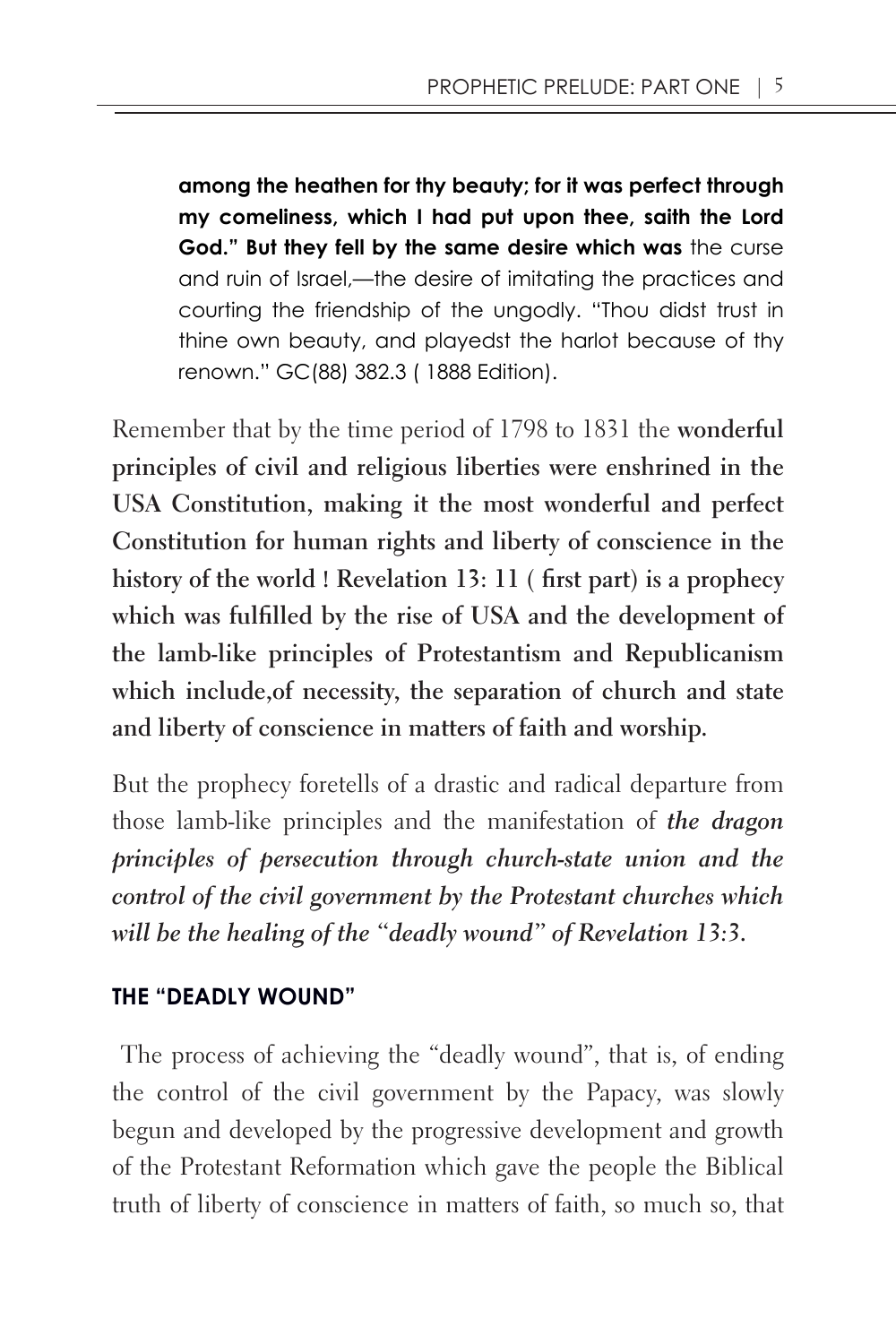persecution had almost completely ceased by 1773. In 1793 to 1796, France, which had slavishly yielded to the Papacy to crush the Reformation (over a period about 250 years), revolted against all religion, waged war on the Bible and slaughtered the Roman clergy. But the madness was called off in 1796 and the word and worship of God restored in France. The capture of Pope Pius in 1798, by Napoleon's general Berthier, simply indicated to the world that the era of Papal CHURCH-STATE dominance had come to an end. The "deadly wound" to church-state union was complete. The deadly wound of the separation of Church and State will be healed when USA false Protestantism abandons the principles of Protestantism and induces the USA civil government to abandon the principles of Republicanism in the formation of church- state union,the image of the beast, and the enforcement of Sunday worship, the Mark of the beast. It is then that Protestantism will undergo her **2nd** and **final fall** as announced by Revelation 18: 1 to 4.

"This scripture points forward to a time when the announcement of the fall of Babylon, as made by the second angel of Revelation 14 (verse 8), is to be repeated, with the additional mention of the corruptions which have been entering the various organizations that constitute Babylon, since that message was first given, in the summer of 1844. A terrible condition of the religious world is here described. With every rejection of truth the minds of the people will become darker, their hearts more stubborn, until they are entrenched in an infidel hardihood. In defiance of the warnings which God has given, they will continue to trample upon one of the precepts of the Decalogue, until they are led to persecute those who hold it sacred. Christ is set at nought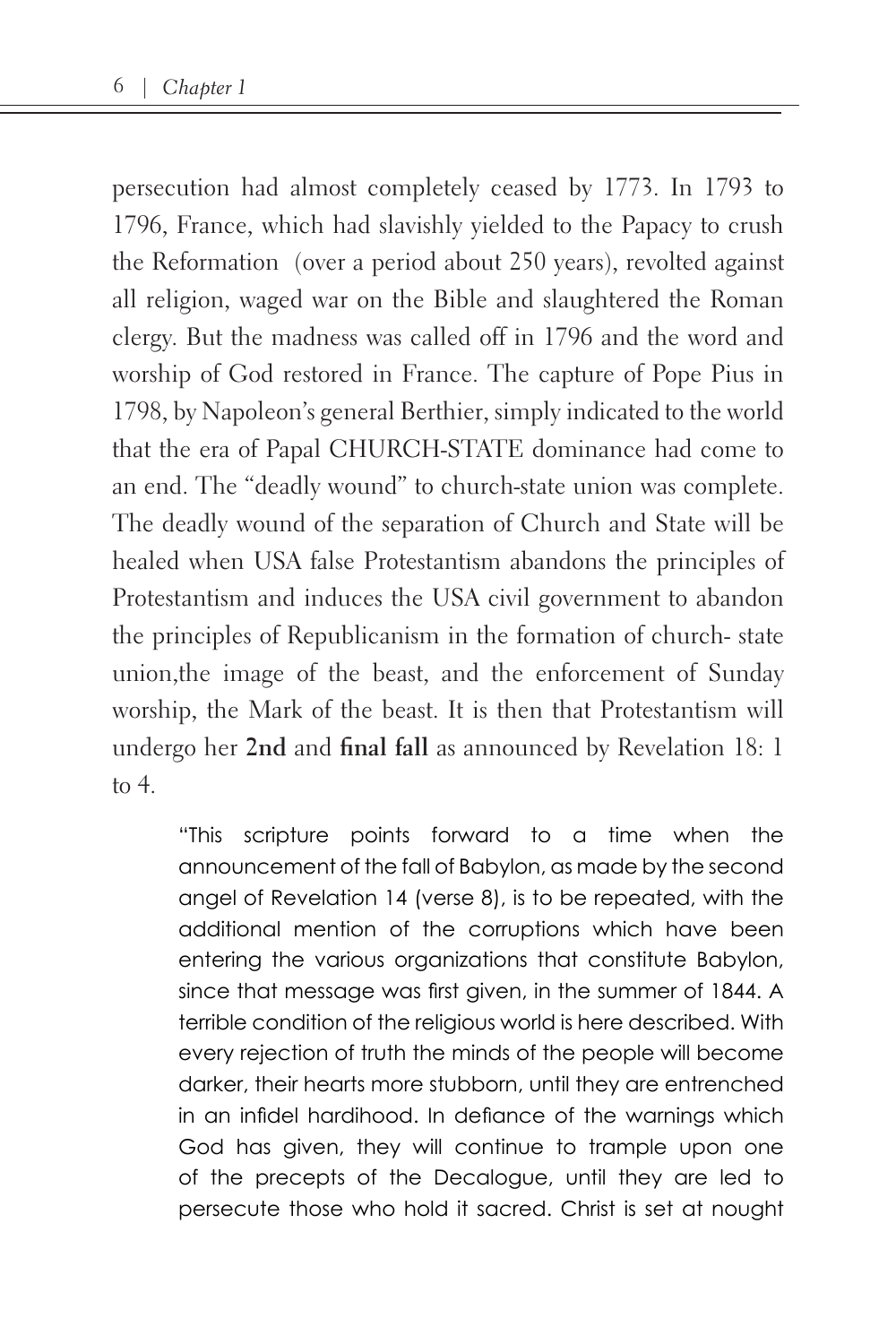in the contempt placed upon His word and His people. As the teachings of spiritualism are accepted by the churches, the restraint imposed upon the carnal heart is removed, and the profession of religion will become a cloak to conceal the basest iniquity. A belief in spiritual manifestations opens the door to seducing spirits and doctrines of devils, and thus the influence of evil angels will be felt in the churches." GC 603.2

All this means that the *final* world-controlling *Babylon* will be False Protestantism united to the civil government of the mightiest nation on earth, the USA, *leading* and *uniting* the world in the final persecution of God's true remnant church.

#### **Revelation 13: 11 to 17 informs us that the beast from the earth in her dragon phase will be the last power employed by the dragon to persecute God' church, Revelation 12:17.**

"I saw that the two-horned beast had a dragon's mouth, and that his power was in his head, and that the decree would go out of his mouth. Then I saw the Mother of Harlots; that the mother was not the daughters, but separate and distinct from them. She has had her day, and it is past, and her daughters, the Protestant sects, were the next to come on the stage and act out the same mind that the mother had when she persecuted the saints. I saw that as the mother has been declining in power, the daughters had been growing, and soon they will exercise the power once exercised by the mother." SpM 1.4

"In vision John beheld the trials which God's people would endure for the truth's sake. He saw their unyielding firmness in obeying the commandments of God, in the face of the oppressive powers that sought to force them into disobedience, and he saw their final triumph over the beast and his image.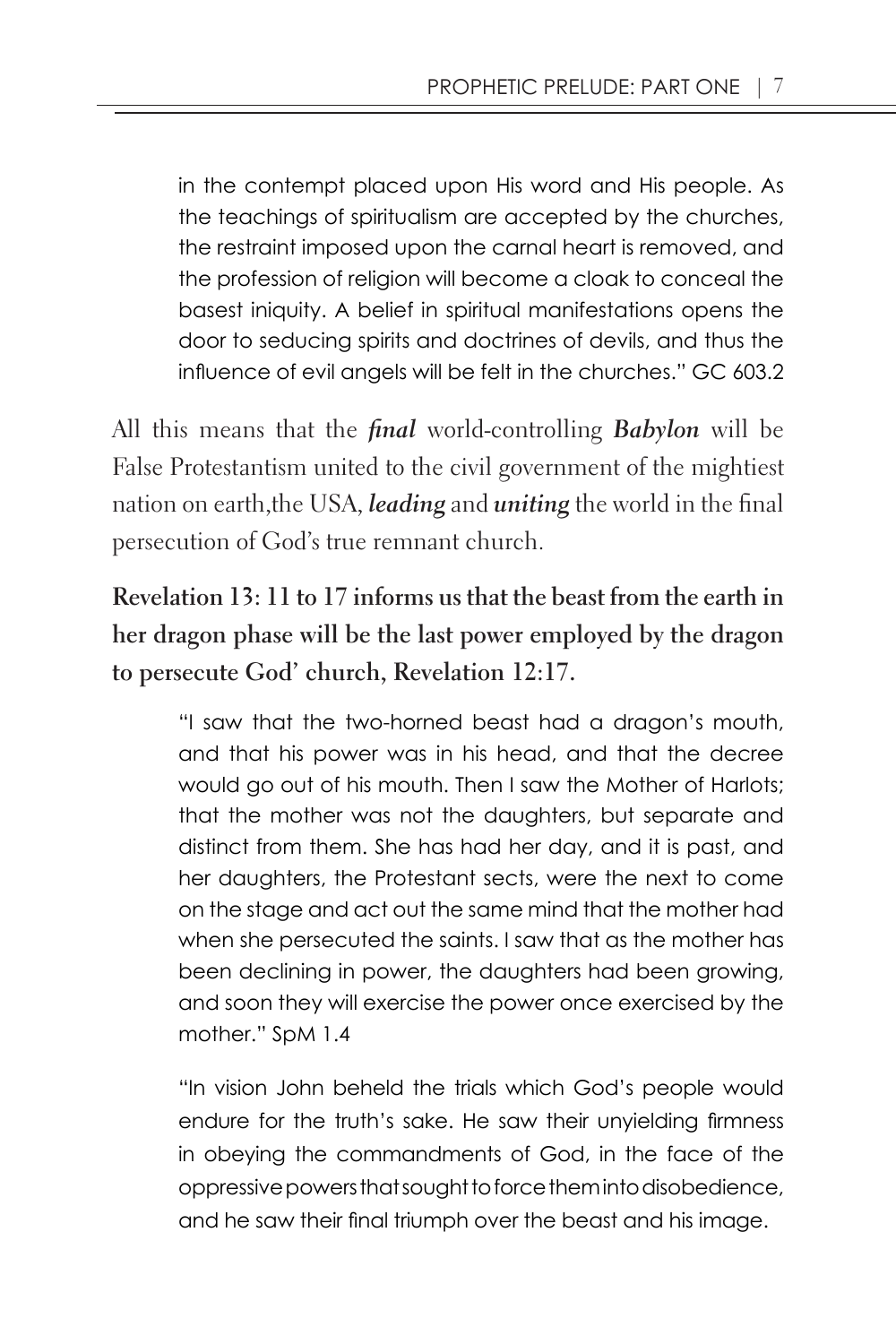Under the symbols of a great red dragon, a leopardlike beast, and a beast with lamblike horns, the earthly governments which would especially engage in trampling upon God's law and persecuting His people, were presented to John. The war is carried on till the close of time. The people of God, symbolized by a holy woman and her children, were represented as greatly in the minority. In the last days only a remnant still existed. Of these John speaks as they "which keep the commandments of God, and have the testimony of Jesus Christ."

"Through paganism, and then through the Papacy, Satan exerted his power for many centuries in an effort to blot from the earth God's faithful witnesses. Pagans and papists were actuated by the same dragon spirit. They differed only in that the Papacy, making a pretense of serving God, was the more dangerous and cruel foe. Through the agency of Romanism, Satan took the world captive. The professed church of God was swept into the ranks of this delusion, and for more than a thousand years the people of God suffered under the dragon's ire. *And when the Papacy, robbed of its strength, was forced to desist from persecution, John beheld a new power coming up to echo the dragon's voice, and carry forward the same cruel and blasphemous work. This power, the last that is to wage war against the church and the law of God, was symbolized by a beast with lamblike horns*. The beasts preceding it had risen from the sea, but this came up out of the earth, representing the peaceful rise of the nation which is symbolized. The "two horns like a lamb" well represent the character of the United States Government, as expressed in its two fundamental principles, Republicanism and Protestantism. These principles are the secret of our power and prosperity as a nation. Those who first found an asylum on the shores of America rejoiced that they had reached a country free from the arrogant claims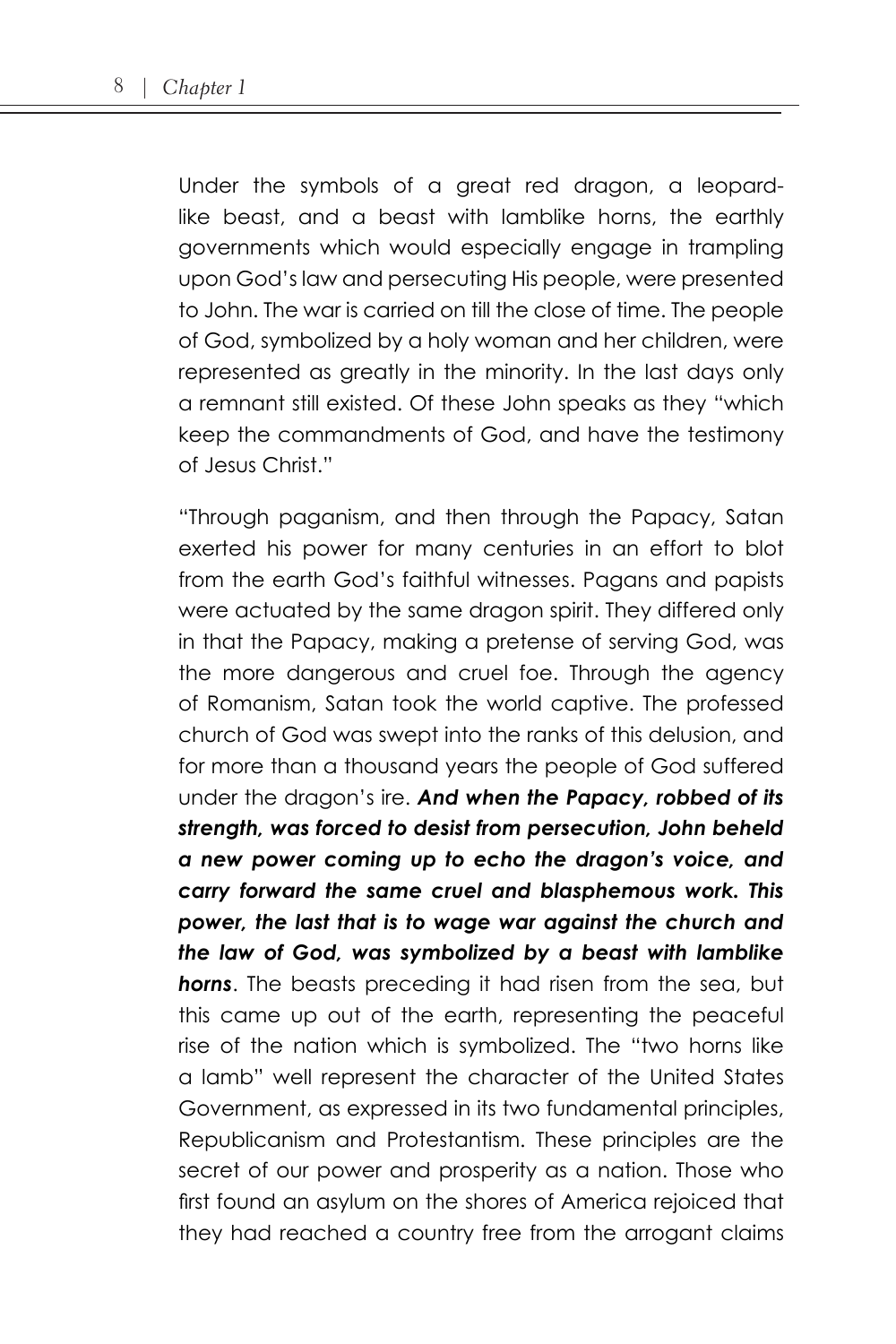of popery and the tyranny of kingly rule. They determined to establish a government upon the broad foundation of civil and religious liberty.

But the stern tracing of the prophetic pencil reveals a change in this peaceful scene. The beast with lamblike horns speaks with the voice of a dragon, and "exerciseth all the power of the first beast before him." Prophecy declares that he will say to them that dwell on the earth that they should make an image to the beast, and that "he causeth all, both small and great, rich and poor, free and bond, to receive a mark in their right hand, or in their foreheads; and that no man might buy or sell, save he that had the mark, or the name of the beast, or the number of his name." *Thus Protestantism follows in the steps of the Papacy." ST Nov.1, 1899.*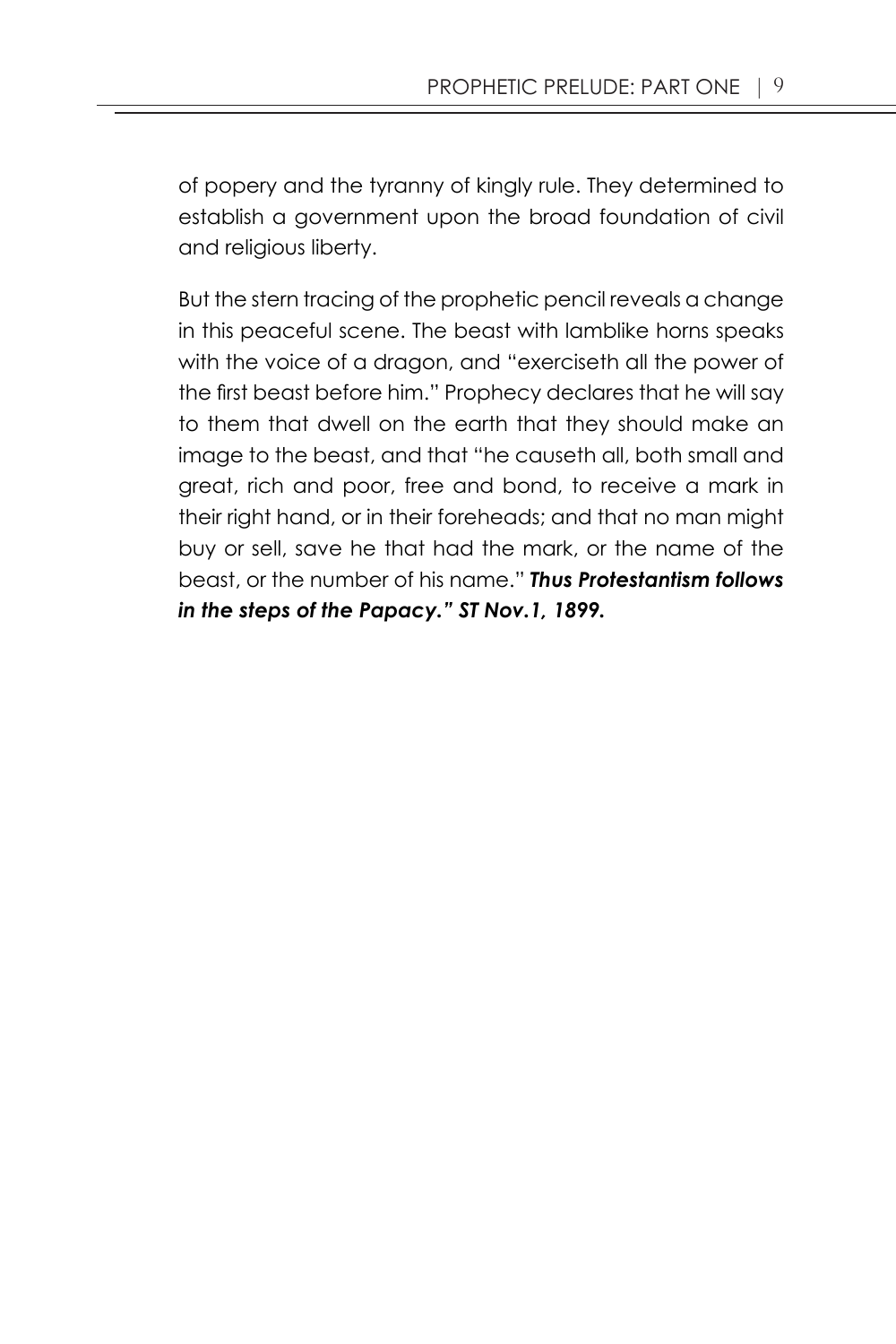

## **PROPHETIC PRELUDE Part 2 THE PURPOSES & ROLE OF THE PAPACY**

The Roman Catholic Papacy was *the* church-state world controlling persecutory power during the middle ages, in fact, from 538 to 1798 AD. It was,in fact, the fifth of the seven heads of the seven-headed beast (which seven- headed beast is mentioned in Revelation 12, 13, and 17.) We can list the first five heads: B*abylon, MedoPersia, Greece, Pagan Rome, The Medieval Papacy(538-1798).*

The Protestant Reformation which started in 1517, and by 1529 had become a formidable religious power began and continued to weaken the stranglehold that the Papacy had on the European Nations; and by 1773 persecution had almost wholly ceased and the Papacy was disabled as a civil-ecclesiastical power. But the official termination of the 1260 year Papal European dominance was occasioned by the French Revolutionary Government, when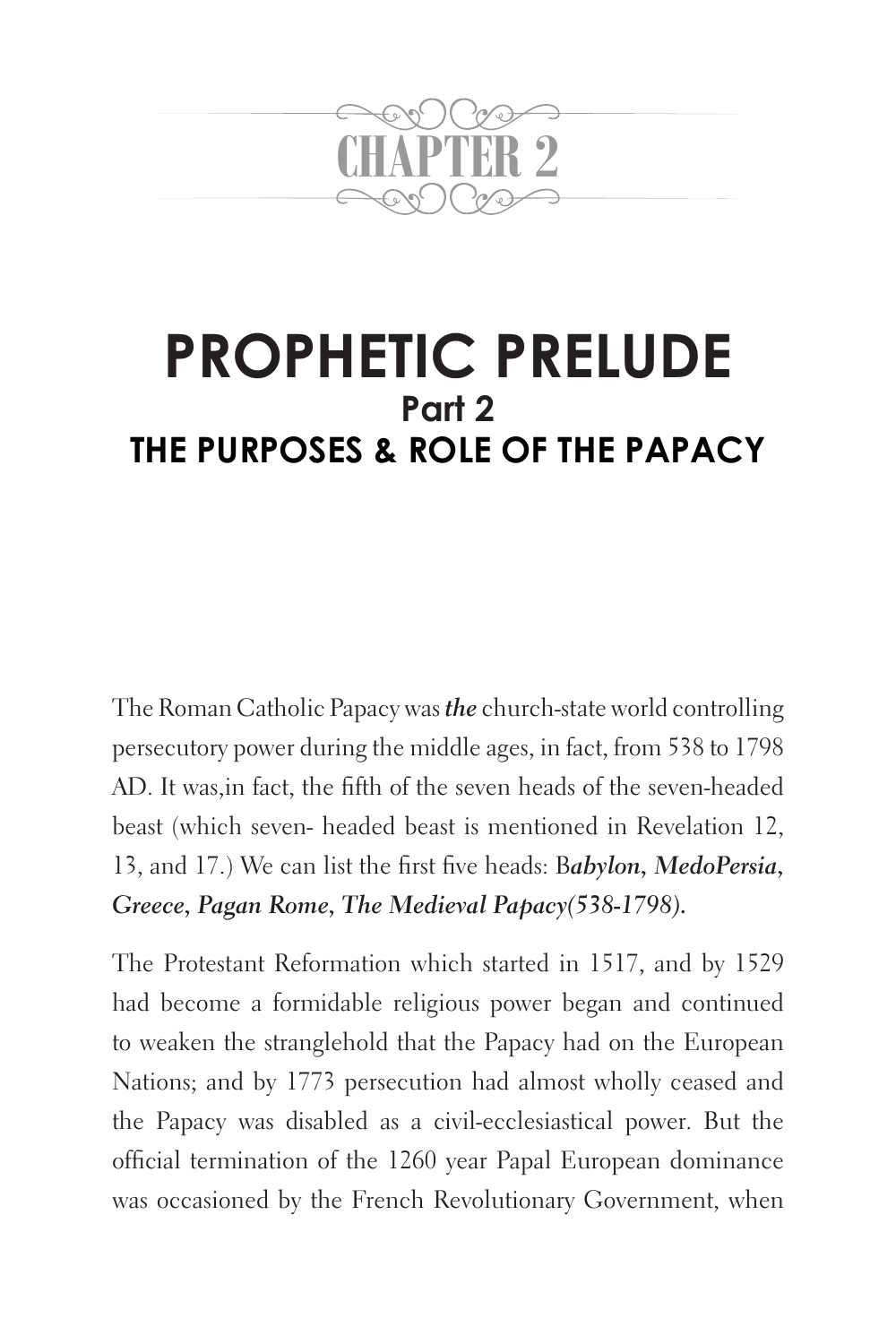in 1798 Napoleon's General Berthier captured and took Pope Pius the Sixth back to France as a prisoner. The Atheistic Revolution in France was really an attack on the Bible and by that attack added the "finishing touch" to the "deadly wound" of *church-state persecutory* alliance. The French Atheistic Directory claimed that people should have the right *not to believe, if they so chose; but it carried matters to an extreme when it denied the right to believe* **to those who chose to believe and abolished the Bible all religion in the French Revolution of the 1793 to 1796.** 

Meanwhile across the Atlantic Ocean, the architects of the American Constitution and American Republicanism accepted and implemented the *principle* that *the right not to believe* should be a fundamental human right ; and that the *right to believe* should also be a fundamental human right. Moreover they asserted that those rights should *not* be removed by either church or state. In other words both non-believers (the Godless) and believers (whether Roman Catholic or Protestants or any religion) should be allowed to live in the same country,with the same liberties, under the jurisdiction of the civil laws of the civil government. Thus was born the best Constitution for human rights and liberty of conscience in history! So, unlike the French Revolution, the American peaceful freedom revolution guaranteed *liberty of conscience* for both believers and nonbelievers! The principles of Protestantism and Republicanism were developed as the *two lamb-like horns* on the Revelation 13:11 beast from the earth.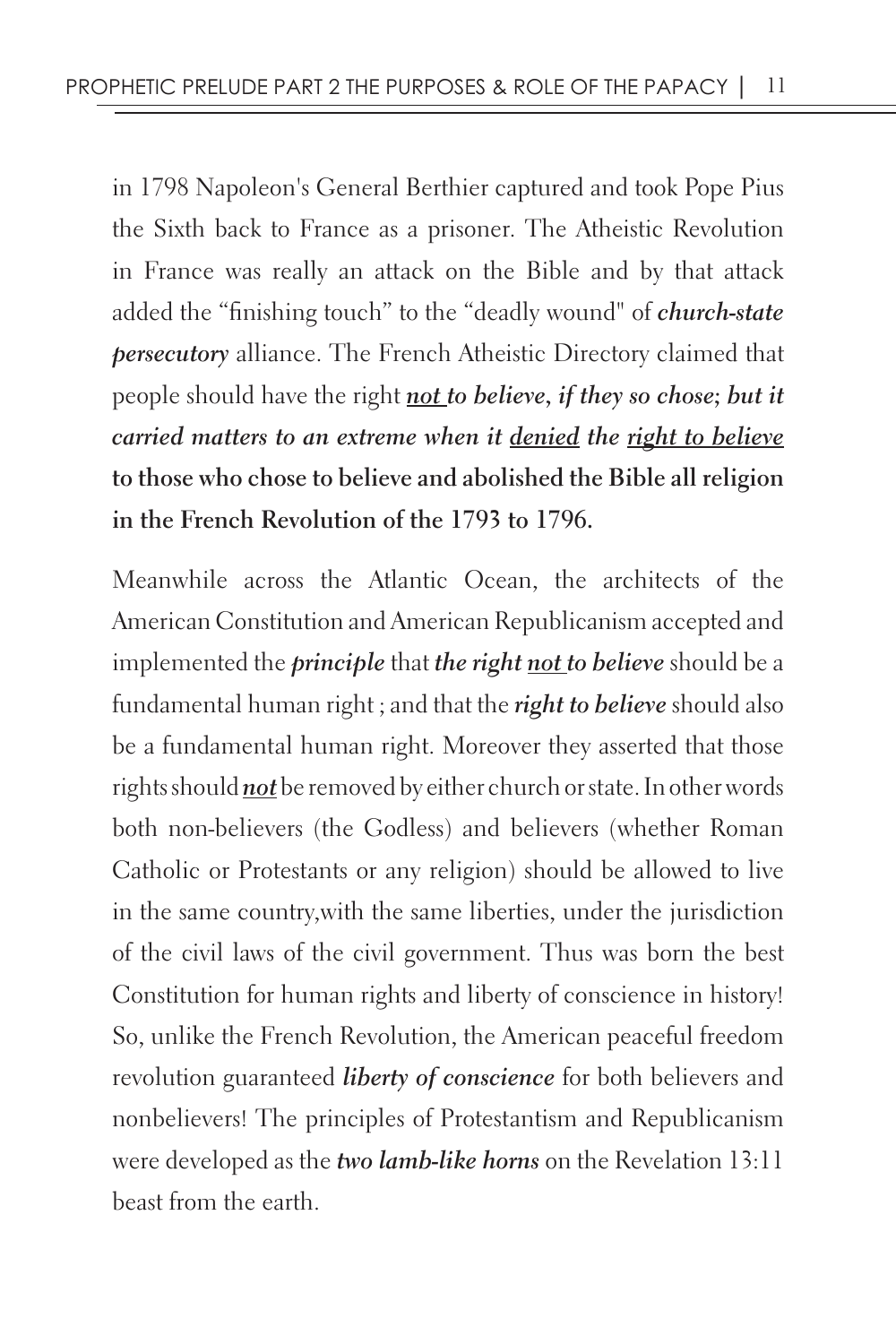Prophecy foretells that the time will come when American apostate Protestantism will persuade the people and Government of the USA to *remove* the *right not* to believe and **compel** *all* (including the Godless and irreligious) to worship a particular brand of false-Christianity symbolized as the *image* and *Mark of the beast.*

The Papacy, having lost her power to control the civil government, will *strongly* influence and actually *urge on* the Protestant churches to employ the civil government to *enforce* Sunday sacredness and Sunday worship,when the time is ripe! For many years the Papacy has been infiltrating Protestantism and has been insidiously working to erode the principles of Protestantism especially the principle of separation of church and state.

Since she,the Papacy, has no power to enforce any of her dogmas by the state( as she did in the Middle Ages), she has to wait until the USA Protestantism convinces the people and Congress of America to change the Constitution so as to enforce popery. By *popery* is meant the *modus operandi* of the Roman Catholic Church in the middle Ages when she employed the civil governments of Europe to punish dissent from her dogmas and to enforce Sunday worship as her Mark of authority. *Popery* will be restored by the USA Apostate Protestantism when, having abandoned the principles of Protestantism, she convinces the USA civil government to abandon the principles of Republicanism and enforce Sunday worship by civil law, the *image* and *Mark of the Beast*.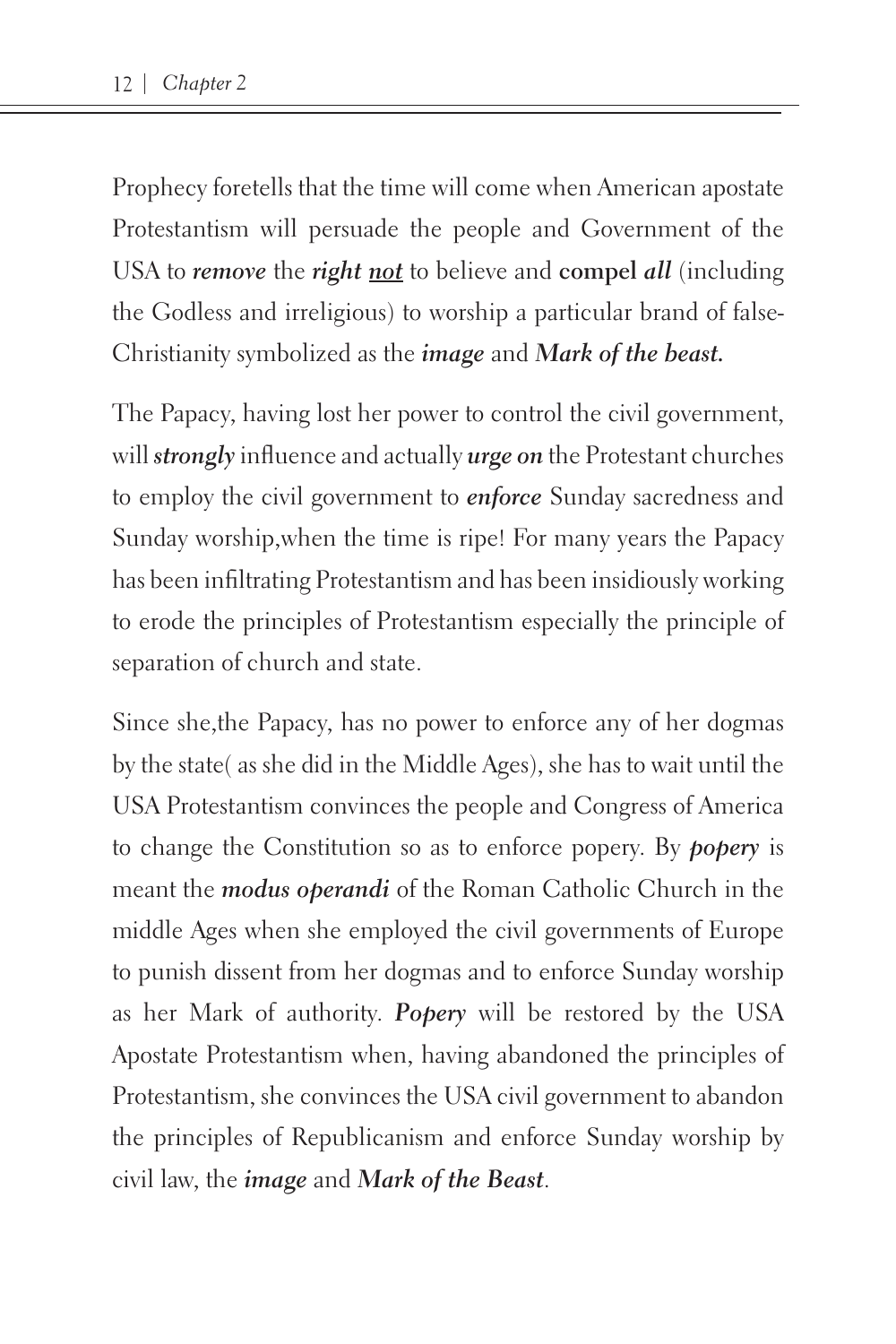As the Papacy realizes the progressive departure of Protestantism from its original protestant principles, she knows that it will be only a matter of time before the *principles* of popery be restored (as **was** in the **Middle Ages**) by her Protestant daughters. As world conditions deteriorate and the Protestant Churches persuade the masses that the judgements of God are being poured out because of the desecration of Sunday, the Papacy will strongly encourage the **Protestant** *call* for civil government to enforce *Sunday worship!*  The miracle working power of demonic Spiritualism will perform miracles to support the Sunday law movement. Thus the Papacy and spiritualism will give their full support to *USA False Protestantism*  to remove the safeguards of the American Constitution and establish *church-state* enforcement of *Sunday Worship.* 

"Since the middle of the nineteenth century, students of prophecy in the United States have presented this testimony to the world. In the events now taking place is seen a rapid advance toward the fulfillment of the prediction. With Protestant teachers there is the same claim of divine authority for Sundaykeeping, and the same lack of Scriptural evidence, as with the papal leaders who fabricated miracles to supply the place of a command from God. The assertion that God's judgments are visited upon men for their violation of the Sunday-sabbath, will be repeated; already it is beginning to be urged. And a movement to enforce Sunday observance is fast gaining ground. GC 579.1

Marvelous in her shrewdness and cunning is the Roman Church. She can read what is to be. She bides her time, seeing that the Protestant churches are paying her homage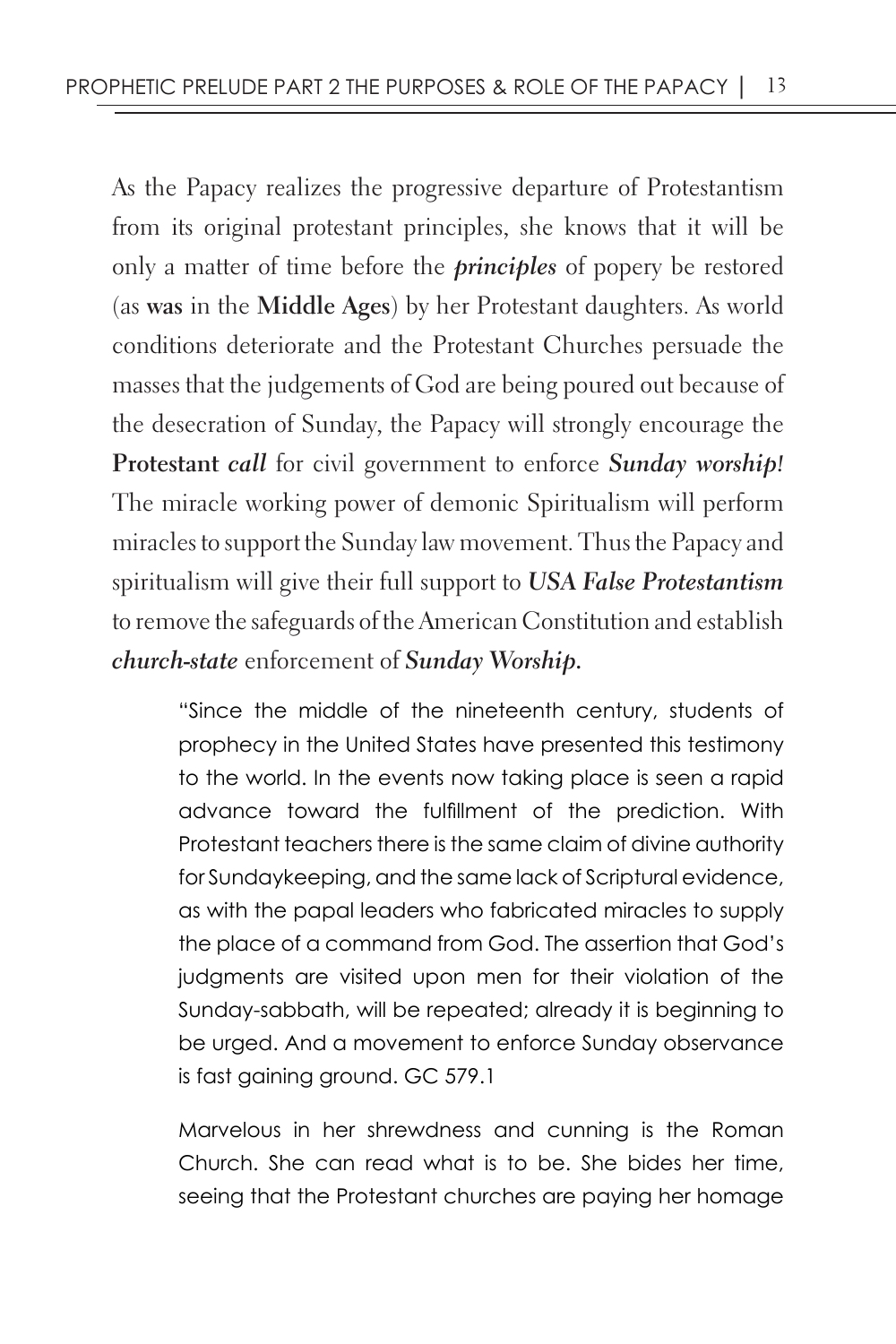in their acceptance of the false sabbath and that they are preparing to enforce it by the very means which she herself employed in bygone days. Those who reject the light of truth will yet seek the aid of this self-styled infallible power to exalt an institution that originated with her. How readily she will come to the help of Protestants in this work it is not difficult to conjecture. Who understands better than the papal leaders how to deal with those who are disobedient to the church?" GC 580.1

The world's encounter with the Covid19 Corona virus pandemic clearly shows us how quickly panic can develop in our modern highly technologically advanced world, bringing mighty nations to emergency measures and even to total shut down. As such pestilences and other calamities continue to increase, fear and panic will make the masses easily susceptible to sweet-sounding promises of church-state enforcement of Sunday worship to halt the judgements of God.

**"When the State shall enforce the decrees and sustain the institutions of the church, then will Protestant America have formed an image of the Papacy. Then the true church will be assailed by persecution as were God's people in ancient times." ST Nov.8, 1899**

"The decree which is to go forth against the people of God in the near future is in some respects similar to that issued by Ahasuerus against the Jews in the time of Esther. The Persian edict sprang from the malice of Haman against Mordecai. Not that Mordecai had done Haman harm, but he had refused to flatter his vanity by showing him the reverence which is due only to God. The king's decision against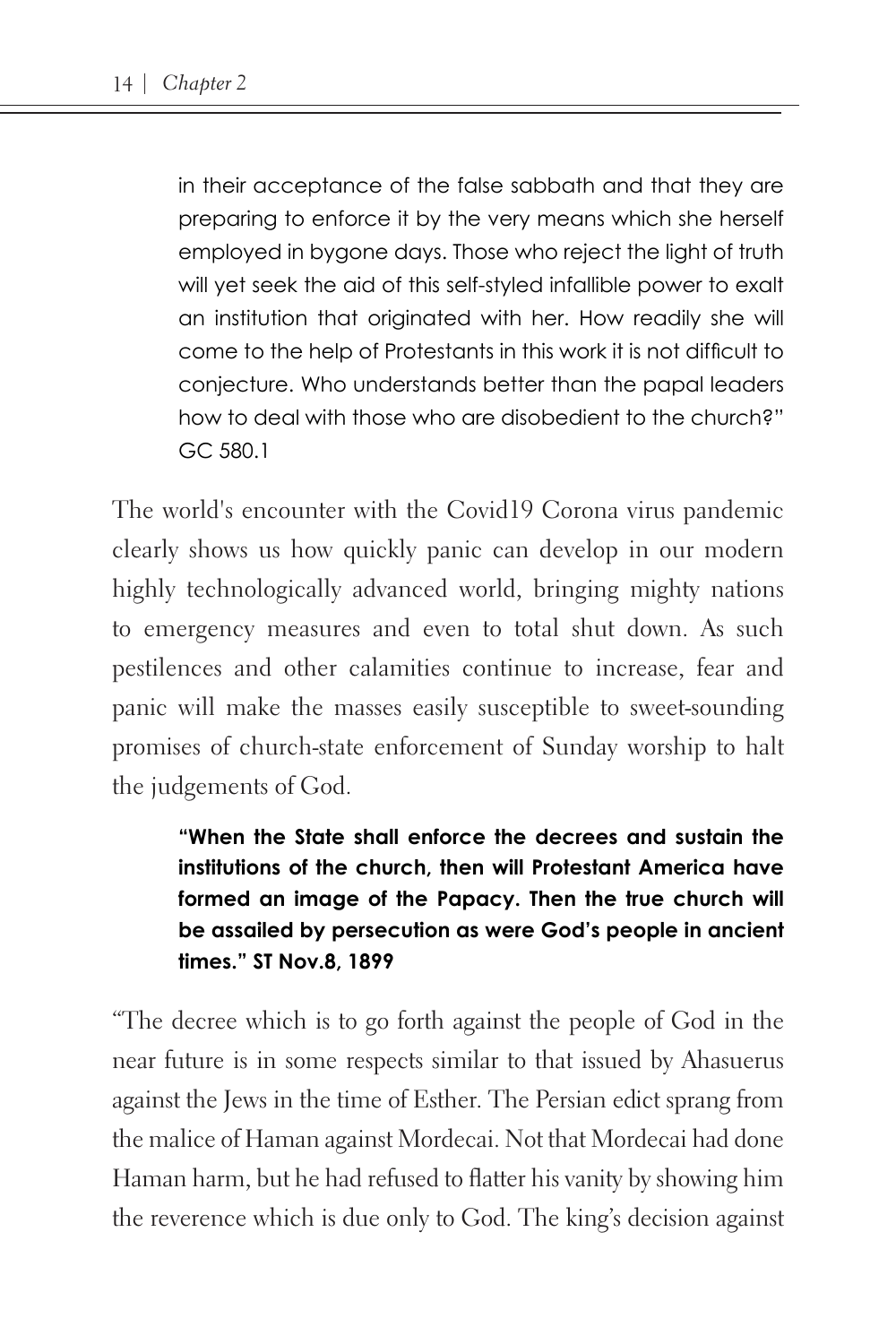the Jews was secured under false pretenses. Satan instigated this scheme in order to rid the earth of those who preserved a knowledge of the true God. But his plots were defeated by a counter-power that reigns among the children of men. Angels who excel in strength were commissioned to protect the people of God, and the plots of their adversaries returned upon their own heads.

History repeats itself. The same masterful mind that plotted against the faithful in ages past is now at work to gain control of the Protestant churches, that through them he may condemn and put to death all who will not worship the idol Sabbath. We have not to battle with man, as it may appear. We wrestle not against flesh and blood, but against principalities, against powers, against the rulers of the darkness of this world, against spiritual wickedness in high places. But if the people of God will put their trust in Him, and by faith rely upon His power, the devices of Satan will be defeated in our time as signally as in the days of Mordecai.

The decree is to go forth that all who will not receive the mark of the beast shall neither buy nor sell, and, finally, that they shall be put to death. But the saints of God do not receive this mark. The prophet of Patmos beheld those that had gotten the victory over the beast and over his image and over his mark and over the number of his name, standing on the sea of glass, having the harps of God, and singing the song of Moses and the Lamb.

To every soul will come the searching test, Shall I obey God rather than men? The decisive hour is even now at hand. Satan is putting forth his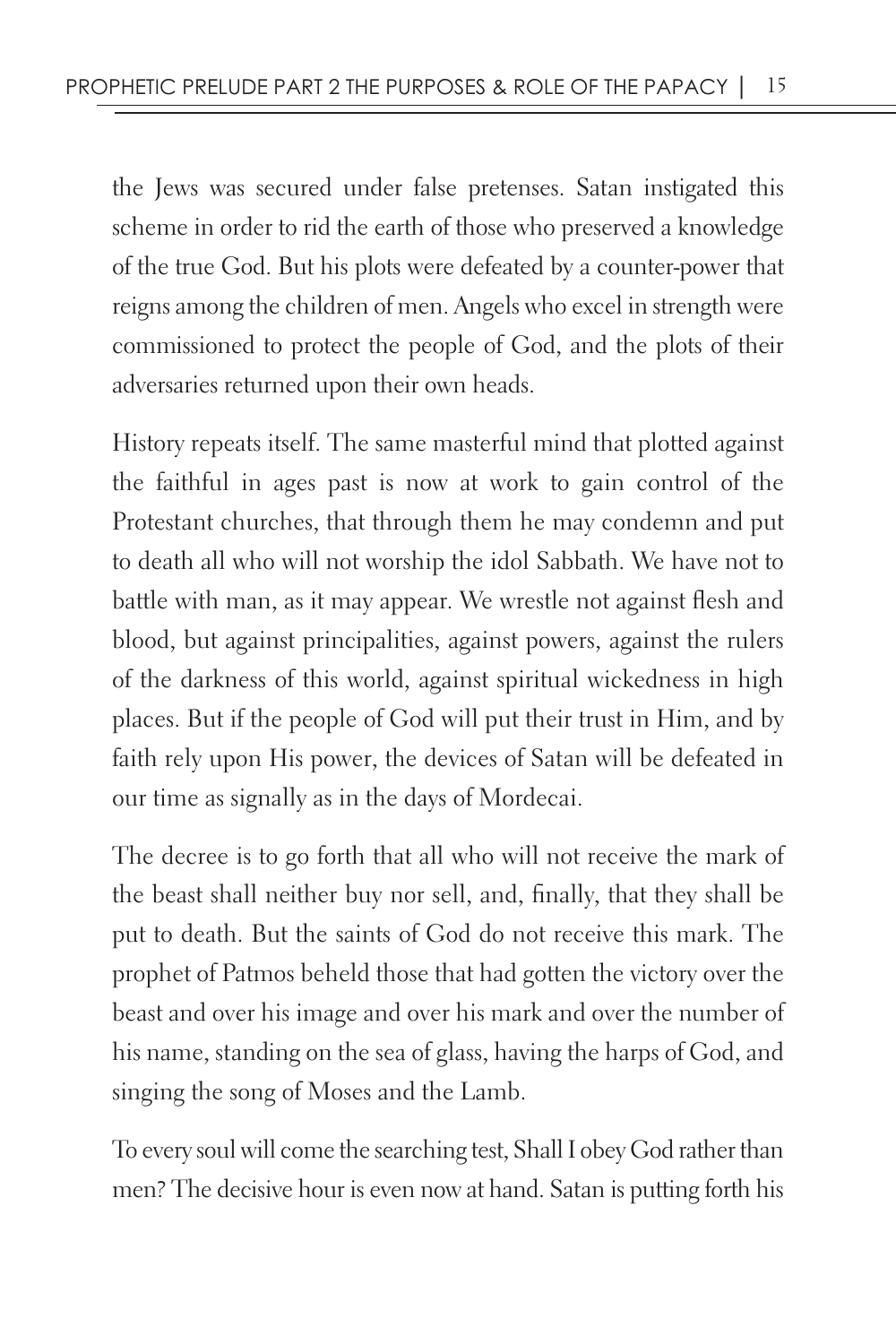utmost efforts in the rage of a last despairing struggle against Christ and His followers. False teachers are employing every device possible to stimulate the hardened sinner in his rebellious daring, to confirm the questioning, the doubting, the unbelieving, and, by misrepresentation and falsehood, to deceive, if it were possible, the very elect. Who are prepared to stand firmly under the banner on which is inscribed, "The commandments of God and the faith of Jesus"?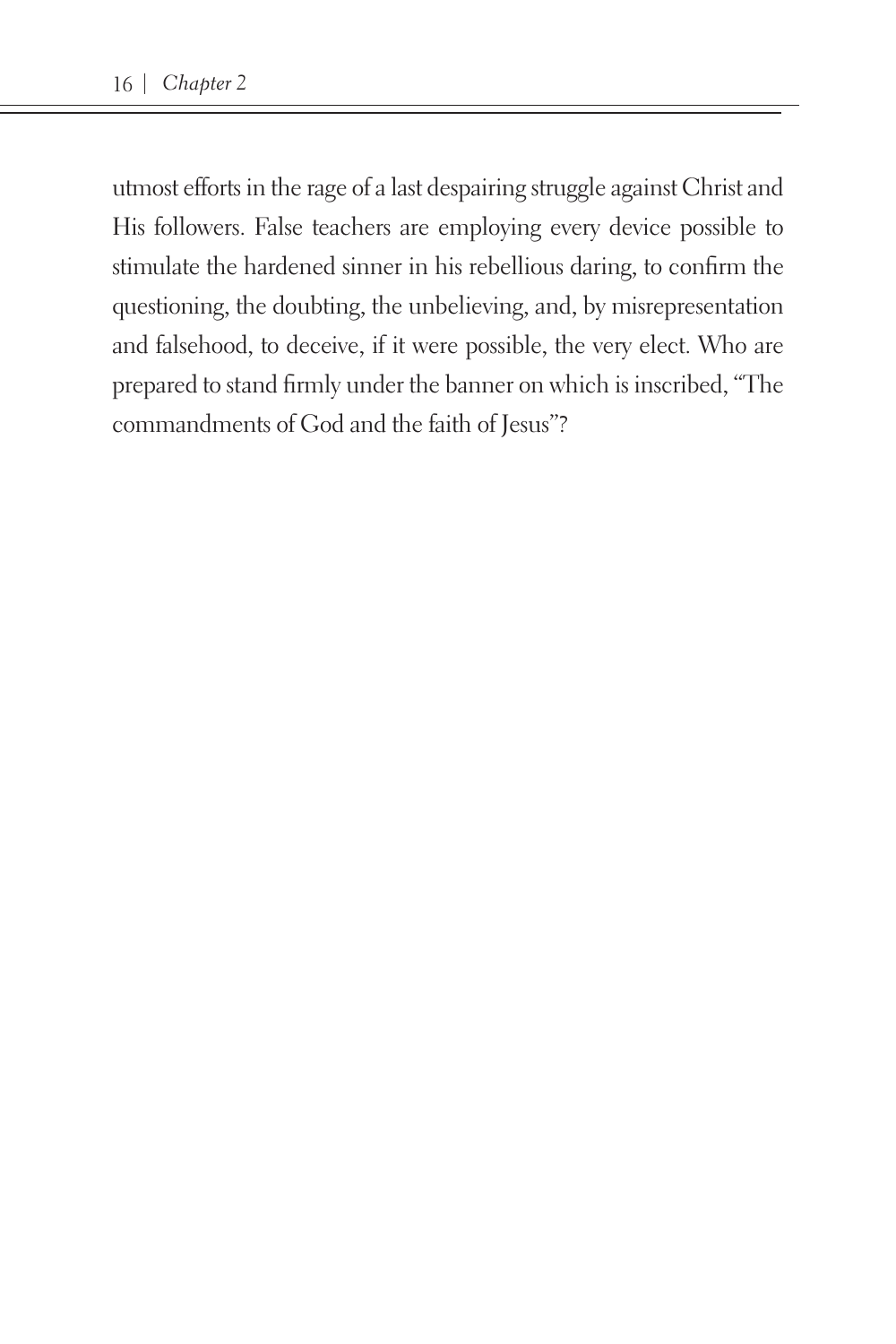

# **The Final Swelling of the Third Angel Before the Loud Cry**

#### **PERILOUS TIMES (2 TIMOTHY 3:1-5, LUKE 21:25-26)**

Notwithstanding the amazing advances in science,<br>technology, medicine and indeed all branches of<br>learning, the problems which beset the modern world<br>are quantitatively and qualitatively elemined Op avery hand and technology, medicine and indeed all branches of learning, the problems which beset the modern world are quantitatively and qualitatively alarming! On every hand and in every land there is a frightening increase in crime, lawlessness, immorality, vice and corruption. Drug trafficking, terrorism, and war continue to defy all efforts to stop them.

In the meantime natural disasters, such as earthquakes, tsunamis, tornadoes, hurricanes, floods, famines and pandemics, continue to increase. The "green-house" effect caused by the increasing quantities of carbon dioxide in the atmosphere will continue to produce global warming and disastrous changes in the global climate. In addition, the waste by-products of industry continue to pollute land, air and water. As earth's population continues to increase, the ability of the planet to sustain and maintain life is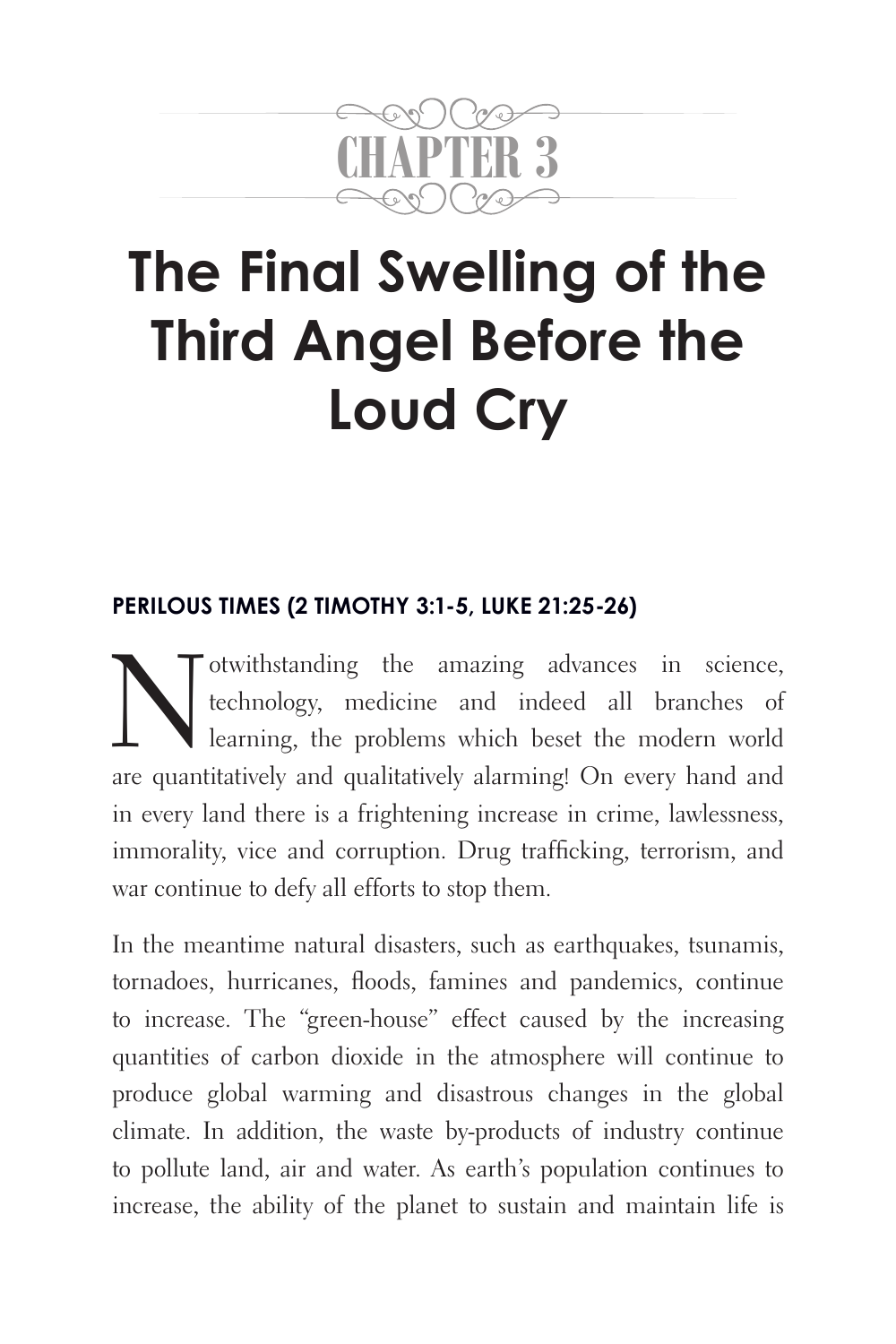rapidly becoming seriously compromised. All of these problems will continue to increase and will approach the level at which human expertise will be overwhelmed.

#### **THE RESPONSE OF THE POPULAR CHURCHES TO INCREASING GODLESSNESS**

The widespread materialistic secularism, godlessness and lawlessness of this ultra-modern age coupled with the challenges of non-Christian religions, will strongly influence the denominations of the Christian religion to unite for the purpose of strengthening their Christian influence and improving the moral tone of society. The protestant denominational churches will call for a closer cooperation between church and state, and will influence the government to enforce already existing laws governing moral behavior.

#### **The Most Critical Factor**

But the most critical factor will be the **spiritual ripening** of God's true believers in the third angel's message. As the Laodicean message of Revelation 3:14-21 (EW 269-271) produces a faithful group who approach the stage of spiritual growth called the **ear** (Mark 4:26-29), Satan will be forced to make his moves toward the implementation of the **image and mark of the beast.** 

#### **EVENTUALLY CONDITIONS WILL BE CONDUCIVE**

At a certain critical point, when all the various conditions will be just right, the first definite calls will be made for a national Sunday law **to enforce** Sunday sacredness in the USA. These **first** calls for a USA national Sunday law will trigger national debates, discussions,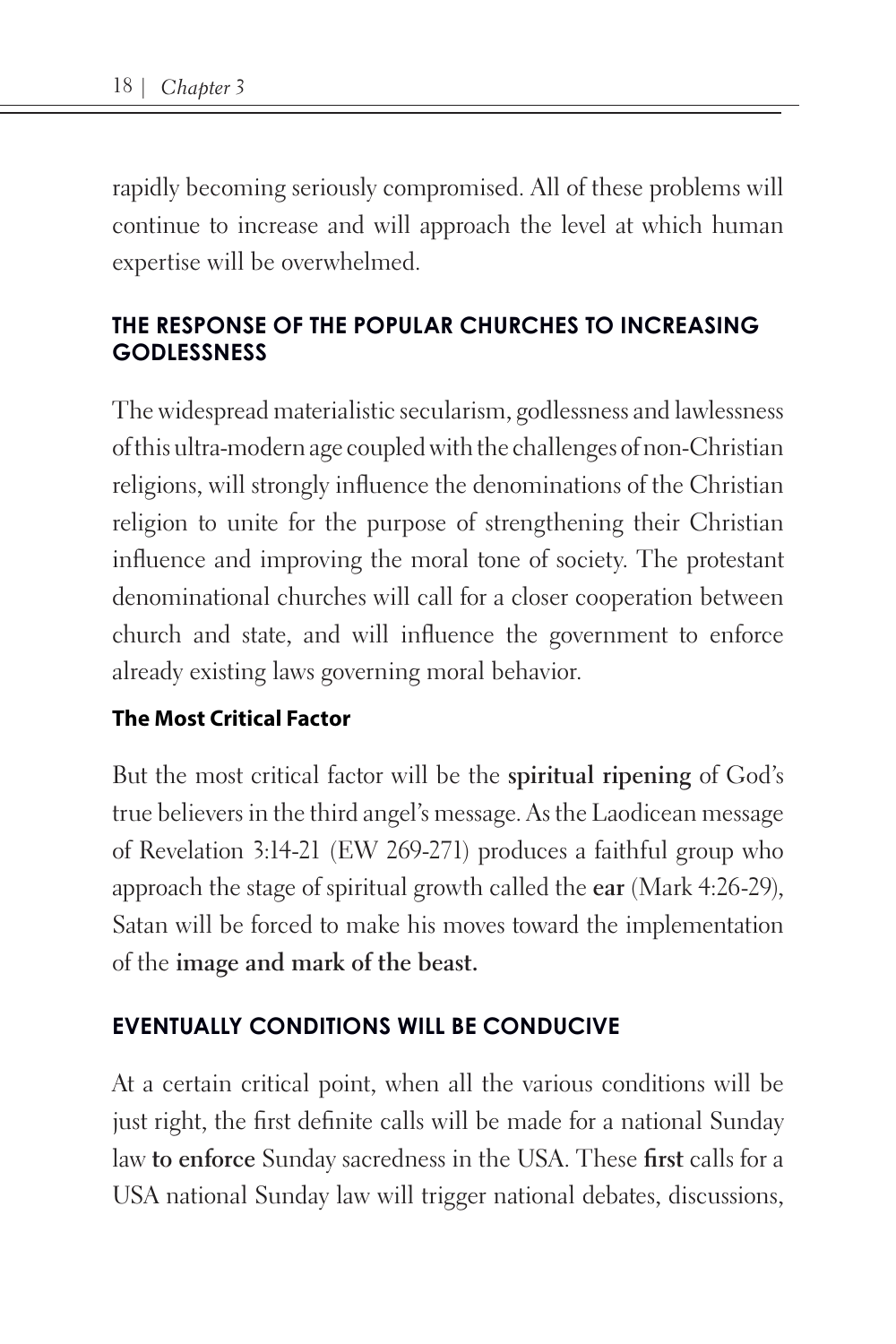and agitation which will intensify until finally, **after a certain period of time,** a USA national Sunday law will be passed by the USA Congress. The duration or period of time between the **first**  calls for the Sunday law and the **actual final passing** of the national Sunday law will be a critical but, as yet, unknown length of time. Whatever the duration of this period it will be a time when historians, economists, trade unionists, lawyers, constitutional experts, social workers, educators, and ordinary citizens will give their arguments for or against the proposal. But the most important component in the agitation will be the religious component.

Why? For the answer we go to *The Great Controversy,* page 605.

"Heretofore those who presented the truths of the third angel's message have often been regarded as mere alarmists. Their predictions that religious intolerance would gain control in the United States, that church and state would unite to persecute those who keep the commandments of God, have been pronounced groundless and absurd. It has been confidently declared that this land could never become other than what it has been—the defender of religious freedom. But as the question of enforcing Sunday observance is widely agitated, the event so long doubted and disbelieved is seen to be approaching, and the third message will produce an effect which it could not have had before." GC 605.

It should be clearly seen from the statement just quoted that the passing of the national USA Sunday law is not something that will steal upon us secretly or suddenly. See 2 Thessalonians 5:4. Rather, on account of the widespread agitation, **it will be seen to be approaching,** and as it approaches the third angel's message will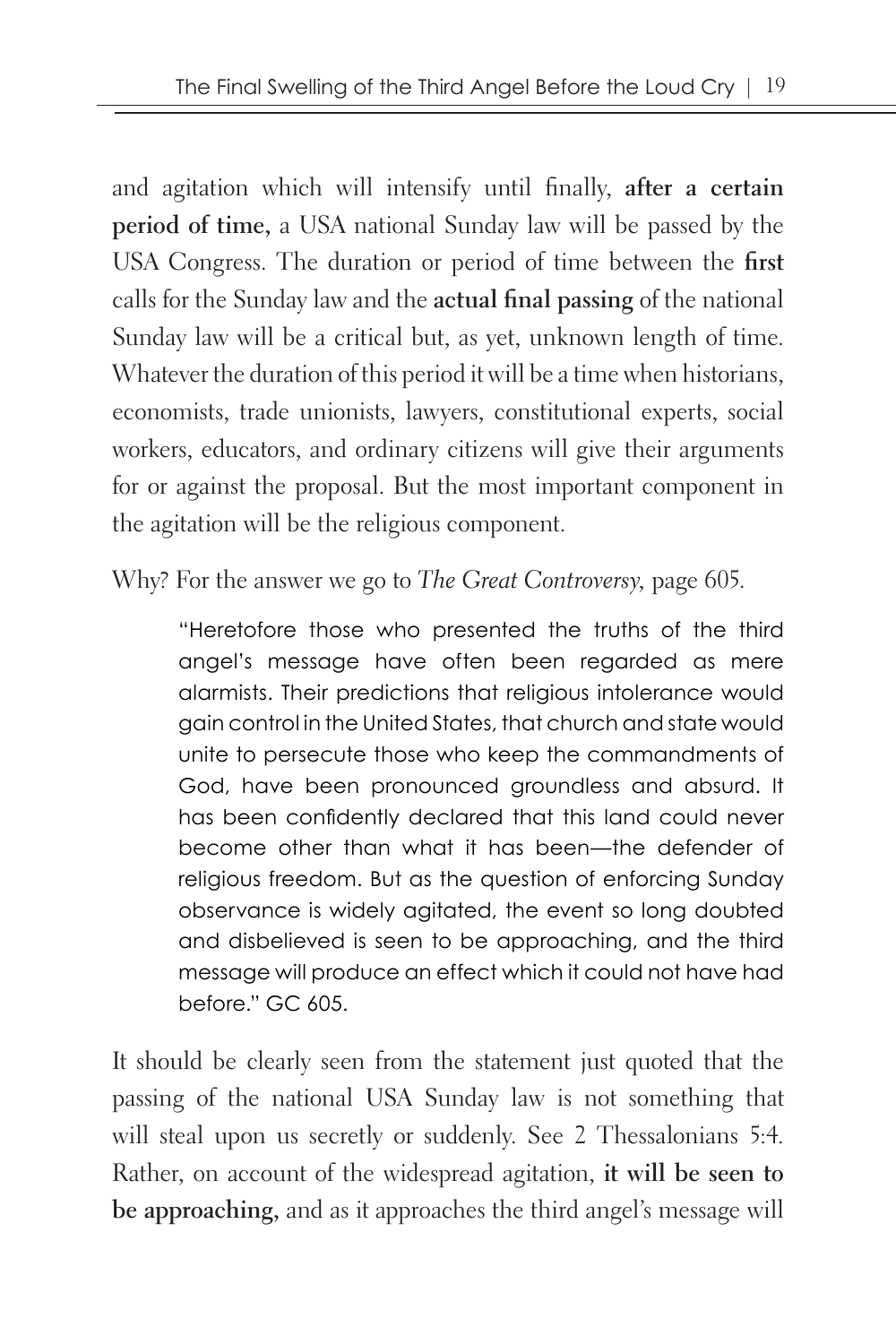swell in power and glory and will produce an **effect** which it could not have had before the period of agitation. However, this will **not** yet be the loud cry because the loud cry (as we shall see later) commences **after** the official passing of the national Sunday law. Let us now look at the main religious events occurring during this period of agitation **before** the actual passing of the national Sunday law.

#### **THE SUNDAY MOVEMENT**

The fundamental evangelical Sunday-keeping Protestant denominations in the USA will be foremost in leading the call for Sunday sacredness to be enforced by law. And as the agitation intensifies the older more established protestant denominations will throw their ecclesiastical weight fully behind the drive for a national Sunday law. Roman Catholicism will add her support for Sunday rest enforcement by the state.

The **initial** reasons put forward for a national Sunday law will **not** be directed against Sabbath-keepers but rather will be directed against the alarming lawlessness, crime, and increasing natural disasters. The leaders in the Sunday-keeping Protestant churches will put forward the claim that the fast-spreading corruption is largely attributable to the desecration of the Christian Sunday. Moreover they will assert, with increasing adamance, that the enforcement of Sunday sacredness will greatly improve the morals of society and bring back the blessings of God to heal the nation. They will, no doubt, review the history of early America when strict Sunday blue-laws were the order of the day and the moral tone of society was vastly superior to what it is today. They will argue that America's early success and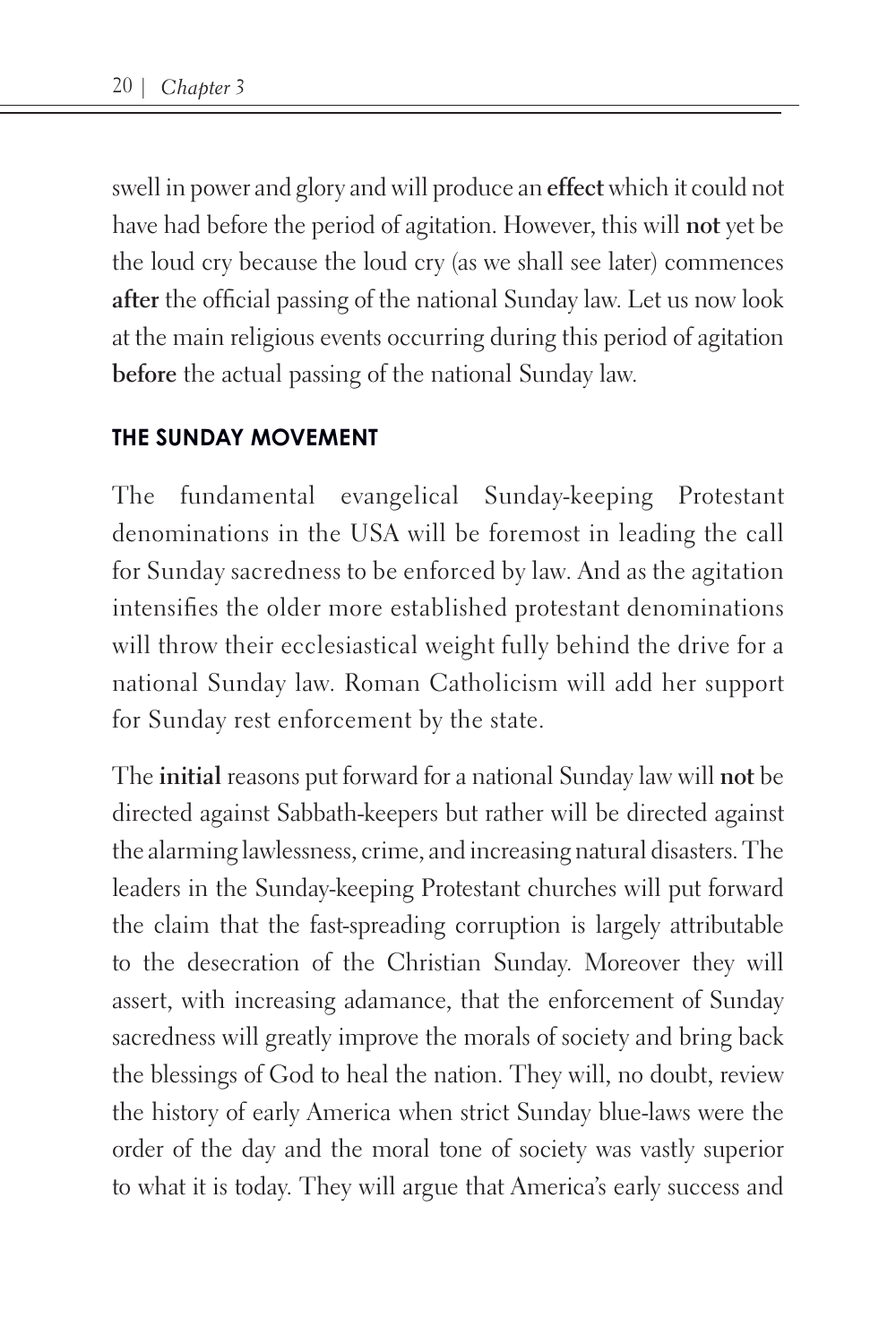stability were the direct result of her deep-seated Christian heritage and therefore a return to that heritage will produce national healing.

It will also be claimed that the legislation of Sunday rest and worship will improve family life and put a halt to the alarming waywardness of the nation's youth. Trade unionists, sociologists, and social workers will add their support since a compulsory day of rest would greatly improve the efficiency of the work-force and help to ease the stress of modern fast-paced living.

Secularists will welcome a day of tranquility without the religious trappings. They will be more inclined to accept the "civil-regulation" basis. Civil regulation means that the state may appoint a day as a national holiday whether or not there is a religious sentiment attached to that day.

But the churches will agitate for Sunday to be officially recognized as the Lord's day and they will argue that without this religious basis the whole exercise would be pointless. They will declare that for the Sunday rest to have any serious moral impact upon the nation it must be accepted as the Christian Sabbath.

#### **THE THIRD ANGEL'S MESSAGE SWELLS**

Remember that we are focusing now on the period of time when the question of enforcing Sunday observance will be widely agitated. This event, so long doubted and disbelieved, will be seen to be approaching. **During that period of time God's people will clearly spell out the reasons why a Sunday law should not be passed.** The true seventh-day Sabbath will be presented more clearly within the context of the true gospel and character of God!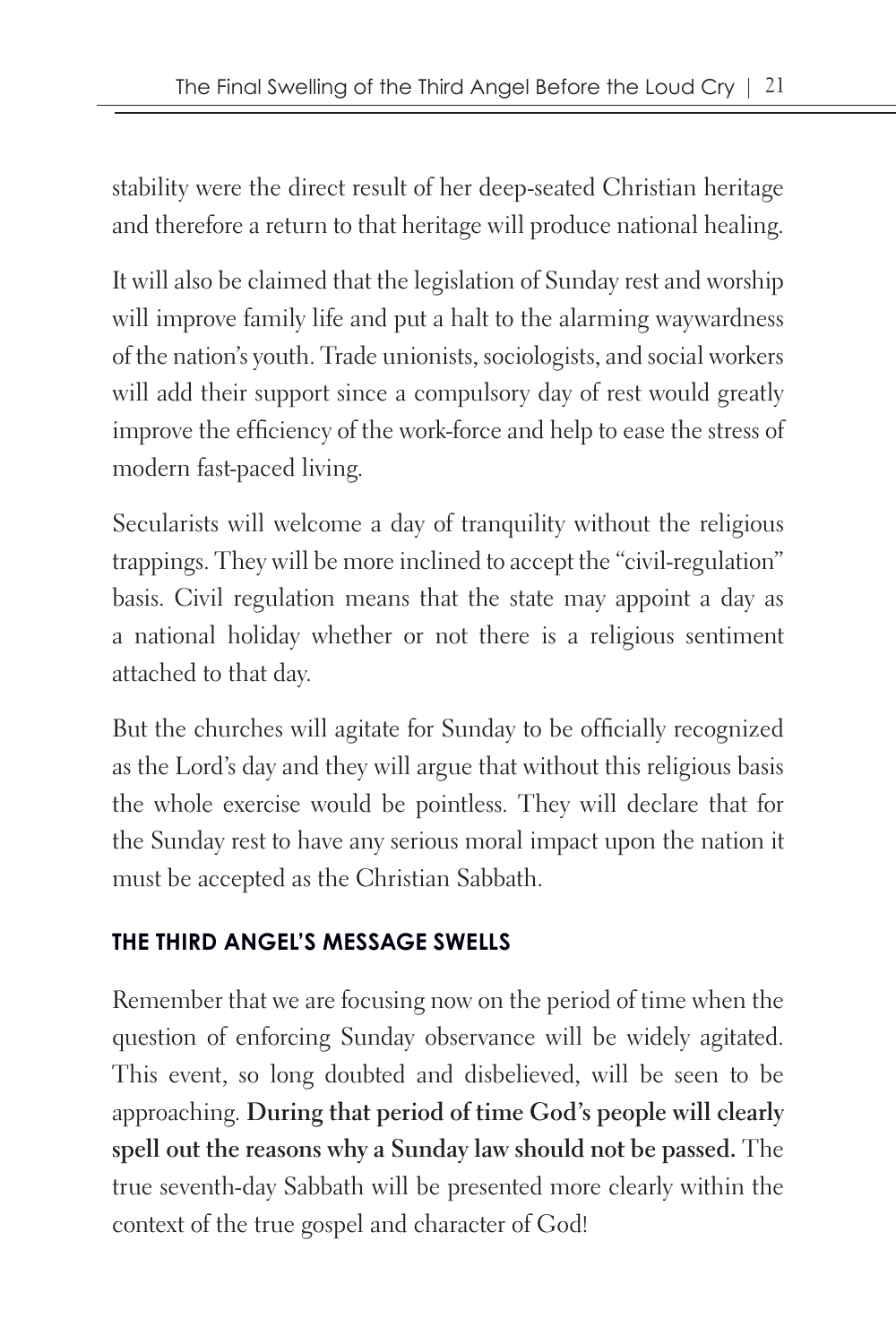In addition the Biblical principles of religious liberty **(liberty of conscience)** will be clearly enunciated. Moreover all of the true doctrines and true prophetic interpretations will be thoroughly expounded thereby exposing popular religious errors! God's people will explain carefully what is meant by the **image** and **mark** of the beast. The people will be told about the fatal consequences of enforcing Sunday sacredness. During that period of time, the true Sabbath-keepers of God will press together in fasting and praying and agonizing for more of the Holy Spirit and total victory over sin. Many professed seventh-day believers will appear to be joining in this effort as well, but later events will produce a final shaking!

#### **THE ROLE OF SPIRITUALISM (REVELATION 16:13-14, 2 CORINTHIANS 11:13-15)**

False prophets will proclaim that God has spoken to them in dreams and visions confirming that it is His will to have a national Sunday Sabbath. Miracles will be performed in support of the Sunday movement. And dazzling spiritual manifestations resembling Pentecost will be accepted as God's stamp of approval for Sunday legislation.

*"And he doeth great wonders, so that he maketh fire come down from heaven on the earth in the sight of men, 14 And deceiveth them that dwell on the earth by the means of those miracles which he had power to do in the sight of the beast; saying to them that dwell on the earth, that they should make an image to the beast, which had the wound by a sword, and did live." Revelation 13:13-14.*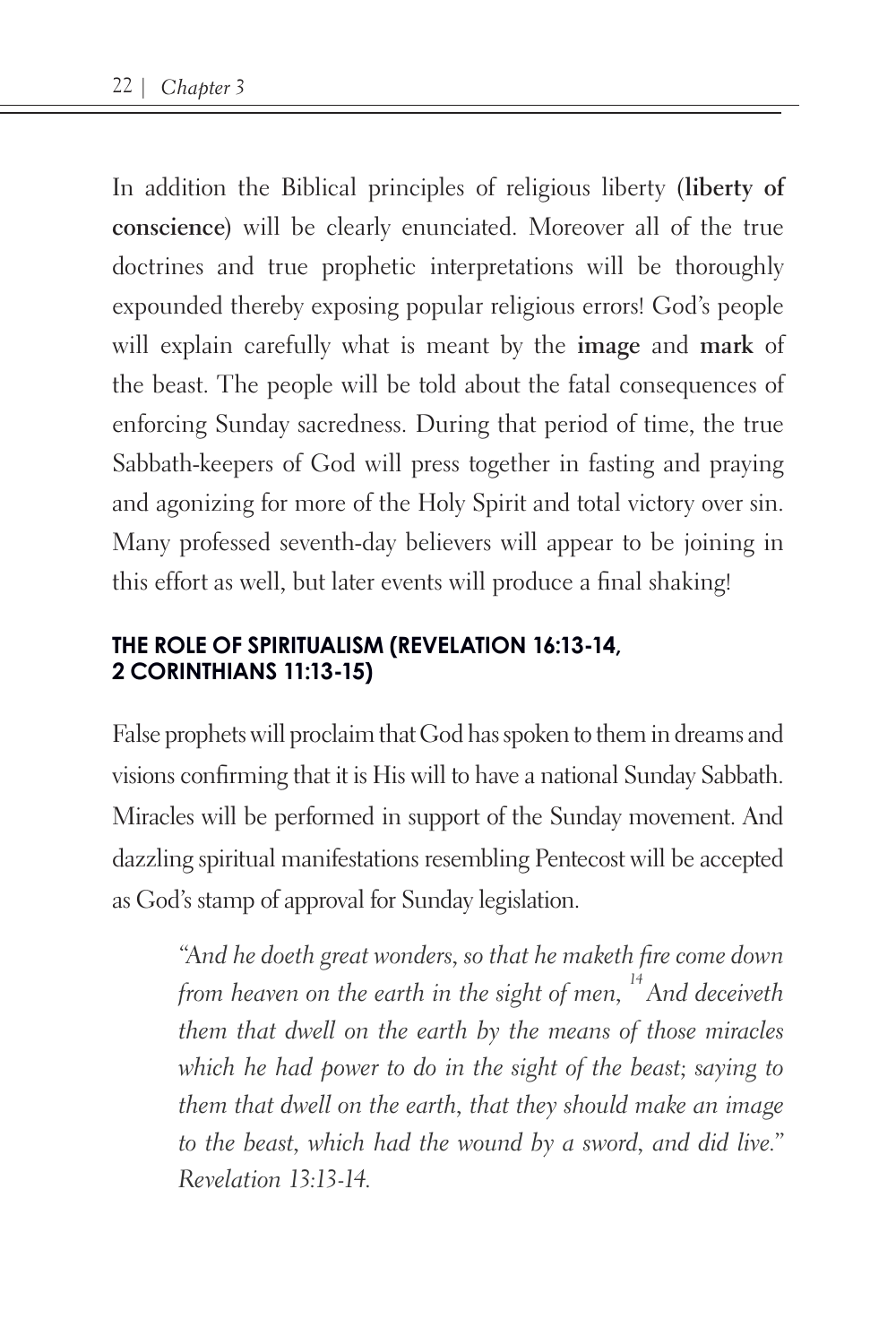"The line of distinction between professed Christians and the ungodly is now hardly distinguishable. Church members love what the world loves and are ready to join with them, and Satan determines to unite them in one body and thus strengthen his cause by sweeping all into the ranks of spiritualism. Papists, who boast of miracles as a certain sign of the true church, will be readily deceived by this wonderworking power; and Protestants, having cast away the shield of truth, will also be deluded. Papists, Protestants, and worldlings will alike accept the form of godliness without the power, and they will see in this union a grand movement for the conversion of the world and the ushering in of the longexpected millennium." GC 588.

#### **SOME WILL SHOW NO INTEREST AT THIS STAGE**

Notwithstanding the widespread agitation, some people will show no interest in the debate during this period before the actual passing of the national Sunday law (of course this will all change after the Sunday law has been passed and the loud cry has commenced).

Many will consider the Sunday law agitation to be just another modern national debate with no real relevance to their daily living.

#### **THE SUNDAY MOVEMENT WILL SUCCEED IN THEIR AIMS**

Eventually enough people will be persuaded and enough pressure will be exerted on the US Congress to make the necessary changes to, or simply to interpret differently, the first amendment of the US constitution so as to allow a national Sunday law to be passed. In other words, the period of agitation after the first definite calls for Sunday legislation will end with the passing of the USA national Sunday law. Rev. 13,14,15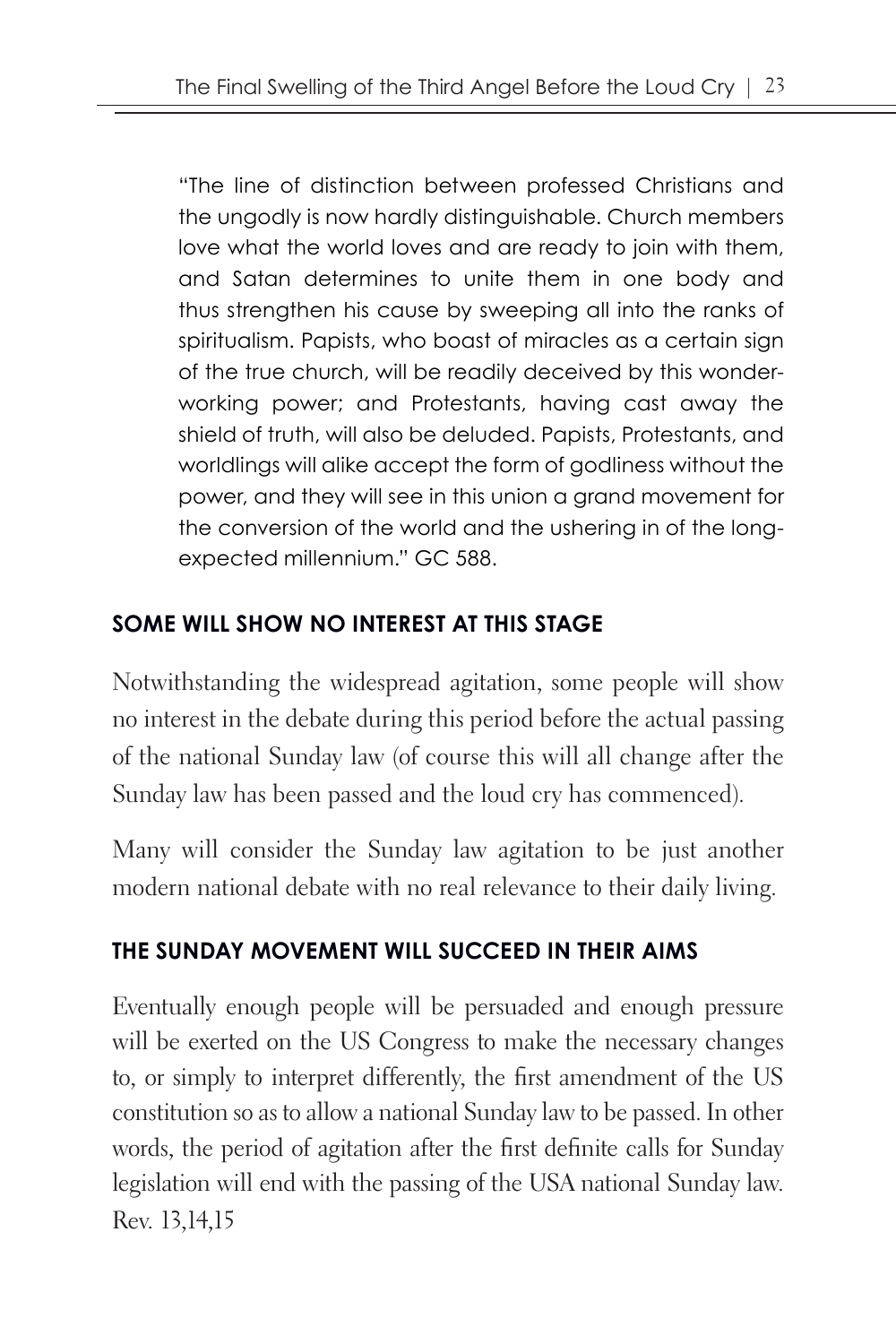"The religious organizations of the day have refused to listen to unpopular truths plainly brought to view in the Scriptures, and in combating them they have adopted interpretations and taken positions which have sown broadcast the seeds of skepticism. Clinging to the papal error of natural immortality and man's consciousness in death, they have rejected the only defense against the delusions of spiritualism. The doctrine of eternal torment has led many to disbelieve the Bible. And as the claims of the fourth commandment are urged upon the people, it is found that the observance of the seventh-day Sabbath is enjoined; and as the only way to free themselves from a duty which they are unwilling to perform, many popular teachers declare that the law of God is no longer binding. Thus they cast away the law and the Sabbath together. As the work of Sabbath reform extends, this rejection of the divine law to avoid the claims of the fourth commandment will become well-nigh universal. The teachings of religious leaders have opened the door to infidelity, to spiritualism, and to contempt for God's holy law; and upon these leaders rests a fearful responsibility for the iniquity that exists in the Christian world.

"Yet this very class put forth the claim that the fast-spreading corruption is largely attributable to the desecration of the so-called 'Christian sabbath,' and that the enforcement of Sunday observance would greatly improve the morals of society. This claim is especially urged in America, where the doctrine of the true Sabbath has been most widely preached. Here the temperance work, one of the most prominent and important of moral reforms, is often combined with the Sunday movement, and the advocates of the latter represent themselves as laboring to promote the highest interest of society; and those who refuse to unite with them are denounced as the enemies of temperance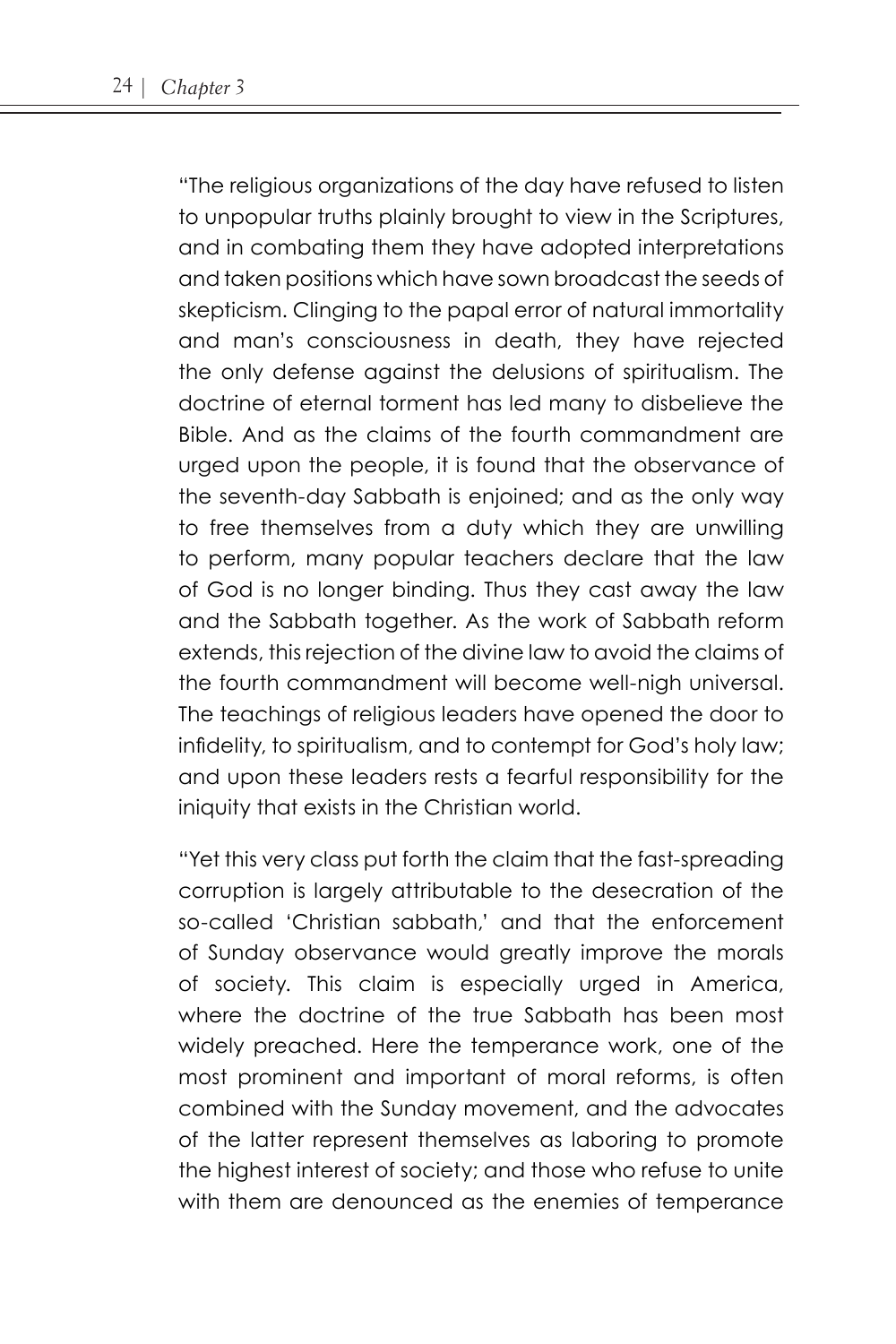and reform. But the fact that a movement to establish error is connected with a work which is in itself good, is not an argument in favor of the error. We may disguise poison by mingling it with wholesome food, but we do not change its nature. On the contrary, it is rendered more dangerous, as it is more likely to be taken unawares. It is one of Satan's devices to combine with falsehood just enough truth to give it plausibility. The leaders of the Sunday movement may advocate reforms which the people need, principles which are in harmony with the Bible; yet while there is with these a requirement which is contrary to God's law, His servants cannot unite with them. Nothing can justify them in setting aside the commandments of God for the precepts of men.

"Through the two great errors, the immortality of the soul and Sunday sacredness, Satan will bring the people under his deceptions. While the former lays the foundation of spiritualism, the latter creates a bond of sympathy with Rome. The Protestants of the United States will be foremost in stretching their hands across the gulf to grasp the hand of spiritualism; they will reach over the abyss to clasp hands with the Roman power; and under the influence of this threefold union, this country will follow in the steps of Rome in trampling on the rights of conscience.

"As spiritualism more closely imitates the nominal Christianity of the day, it has greater power to deceive and ensnare. Satan himself is converted, after the modern order of things. He will appear in the character of an angel of light. Through the agency of spiritualism, miracles will be wrought, the sick will be healed, and many undeniable wonders will be performed. And as the spirits will profess faith in the Bible, and manifest respect for the institutions of the church, their work will be accepted as a manifestation of divine power." GC 586-588.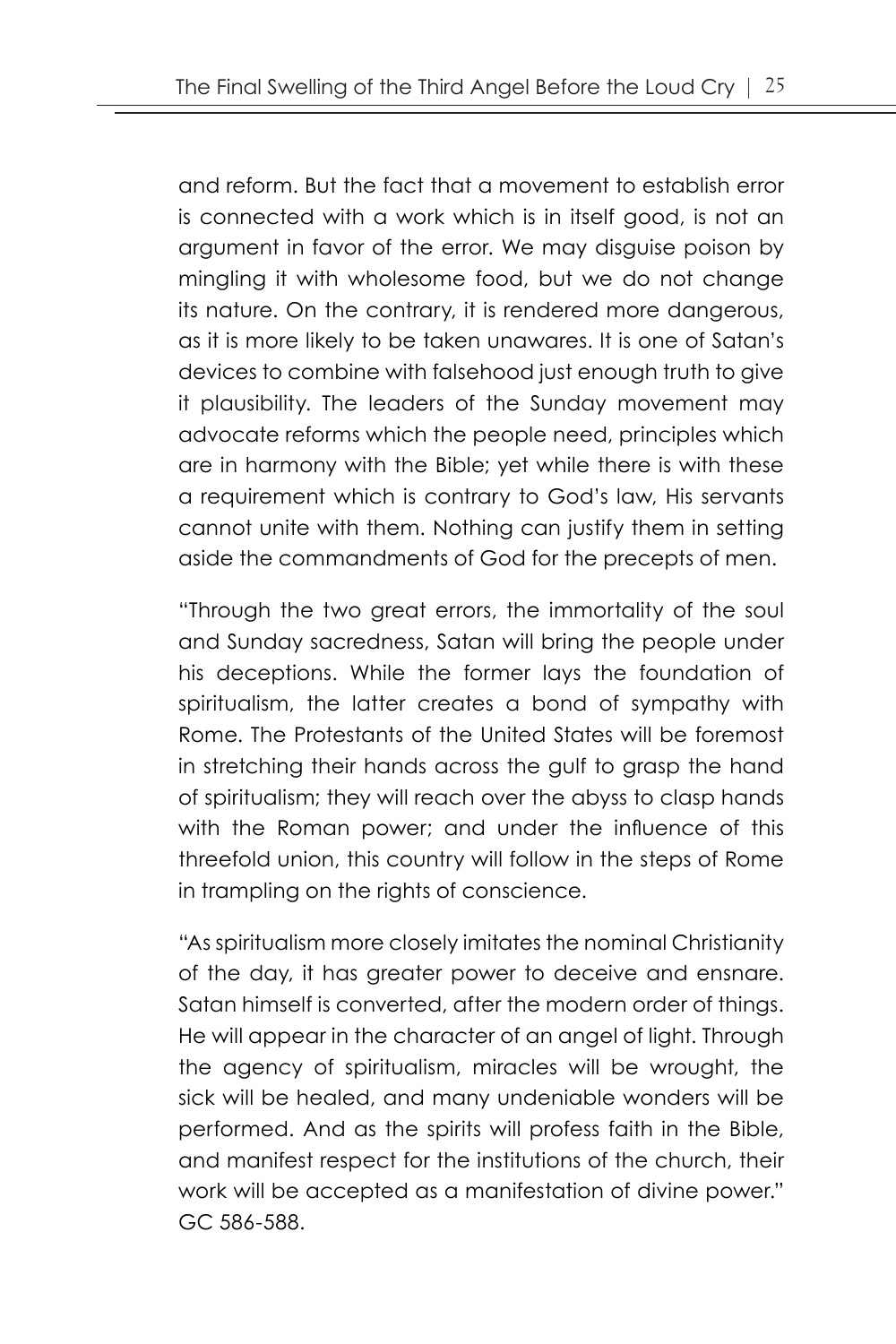#### **THE GREAT CRISIS IS BEFORE US**

"The great crisis is before us, and every one is to act as though his own soul was at stake. The most important question of all is, How shall I save my soul, for which Christ died? How shall I be holy, as he is holy? It is time to be seeking for the forgiveness of your sins, for the assurance that your names are written in the Lamb's book of life. Let every one realize that he is not his own, but has been bought with a price, even with the blood of the Son of God.

"Live by the day for Christ. Seek to be a victor just for this one day; for you do not know that you have another day to live. Confess your sins today. You have the promises of pardon.

"The Lord says, 'Let him take hold of my strength, that he may make peace with me; and he shall make peace with me.' God is in earnest with us. He has borne long and patiently with us, and the light that has shone upon us from the throne of his glory will not lessen our responsibility, but, if we fail to improve it, will leave us without excuse. God will not be trifled with. You may ask, What shall I do to advance the light of truth? I answer, Work humbly for God; do not exalt yourself, but remember that you are standing upon holy ground. We are living in the last days, and the great question is, How shall I stand before God? Every one is responsible for the light he has received. What have you done with the light of heaven? Have you put it under a bushel?

"There is a great work to be done; for we are to reach the people with the divine light of truth, not in our own way, but through the power and Spirit of God. God will use us as instruments in his hand, if we will yield ourselves to him. O that all may make the effort essential to win eternal life! Every soul is precious in the sight of God. He declares by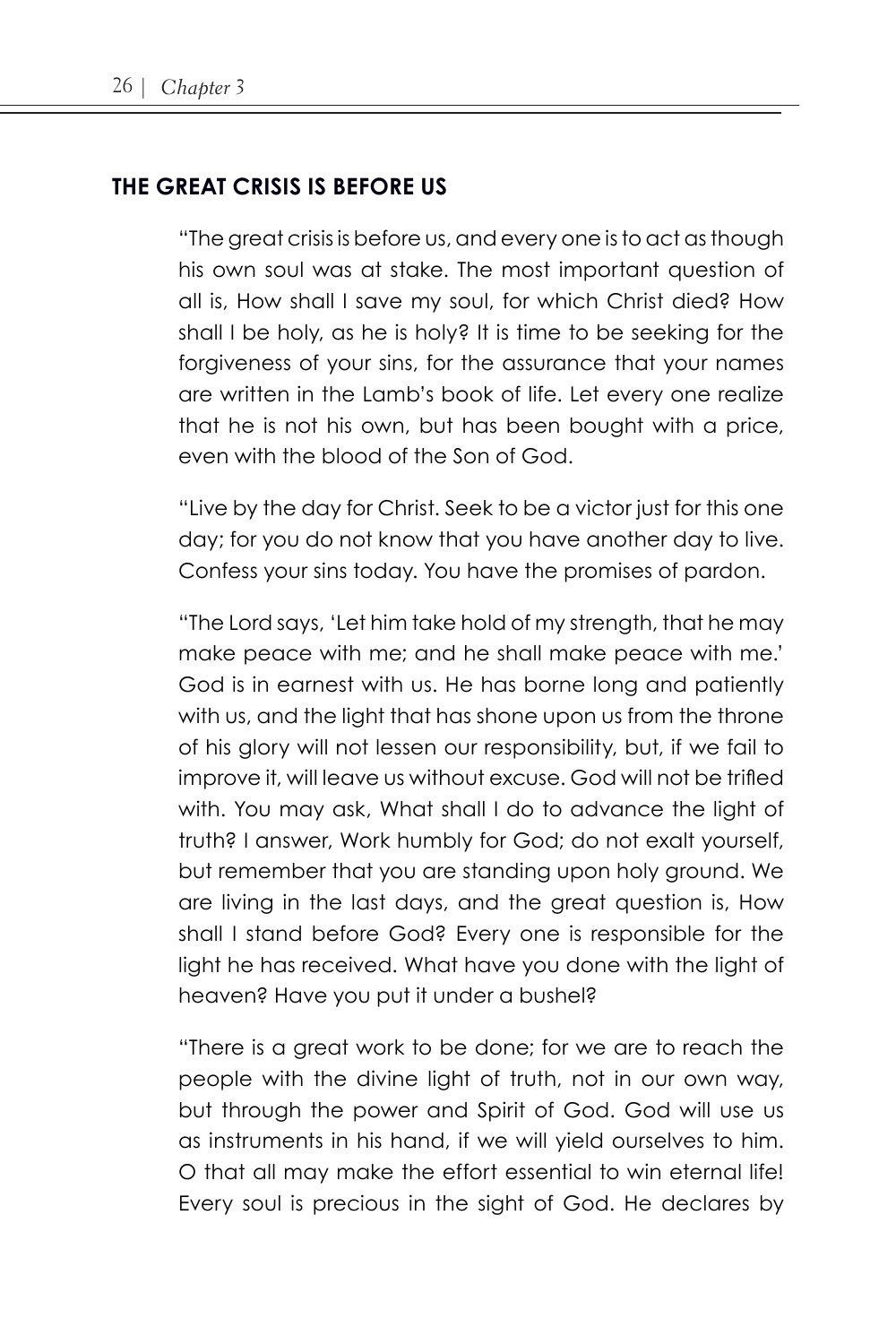the prophet, 'I will make a man more precious than fine gold; even a man than the golden wedge of Ophir.' This preciousness will be wrought in the soul that is connected with Christ; but our own ways must be abandoned, our own thoughts must be put away.

"Jesus says, 'Behold, I stand at the door, and knock; if any man hear my voice, and open the door, I will come in to him, and will sup with him, and he with me.' O, shall Jesus plead in vain for an entrance into your heart? Clear away the rubbish from the door, and let him in, and you will know what is the comfort and peace of his blessing. I present before you the Man of Calvary. He can save unto the uttermost all that come unto God by him. The more you have of Jesus, the more you will desire a closer connection with him, and your soul will be hid with Christ in God, and thus be prepared when he shall come with power and great glory.

"'And if ye call on the Father, who without respect of persons judgeth according to every man's work, pass the time of your sojourning here in fear: forasmuch as ye know that ye were not redeemed with corruptible things, as silver and gold, from your vain conversation received by tradition from your fathers; but with the precious blood of Christ, as of a lamb without blemish and without spot.' Not in selfconfidence, not in self-exaltation, are we to pass the time of our sojourning, but in fear working with Christ for the salvation of others. We are to live as on holy ground, and when the Master shall appear in glory, we can say, 'This is our God; we have waited for him, and he will save us.'" RH, August 18, 1891.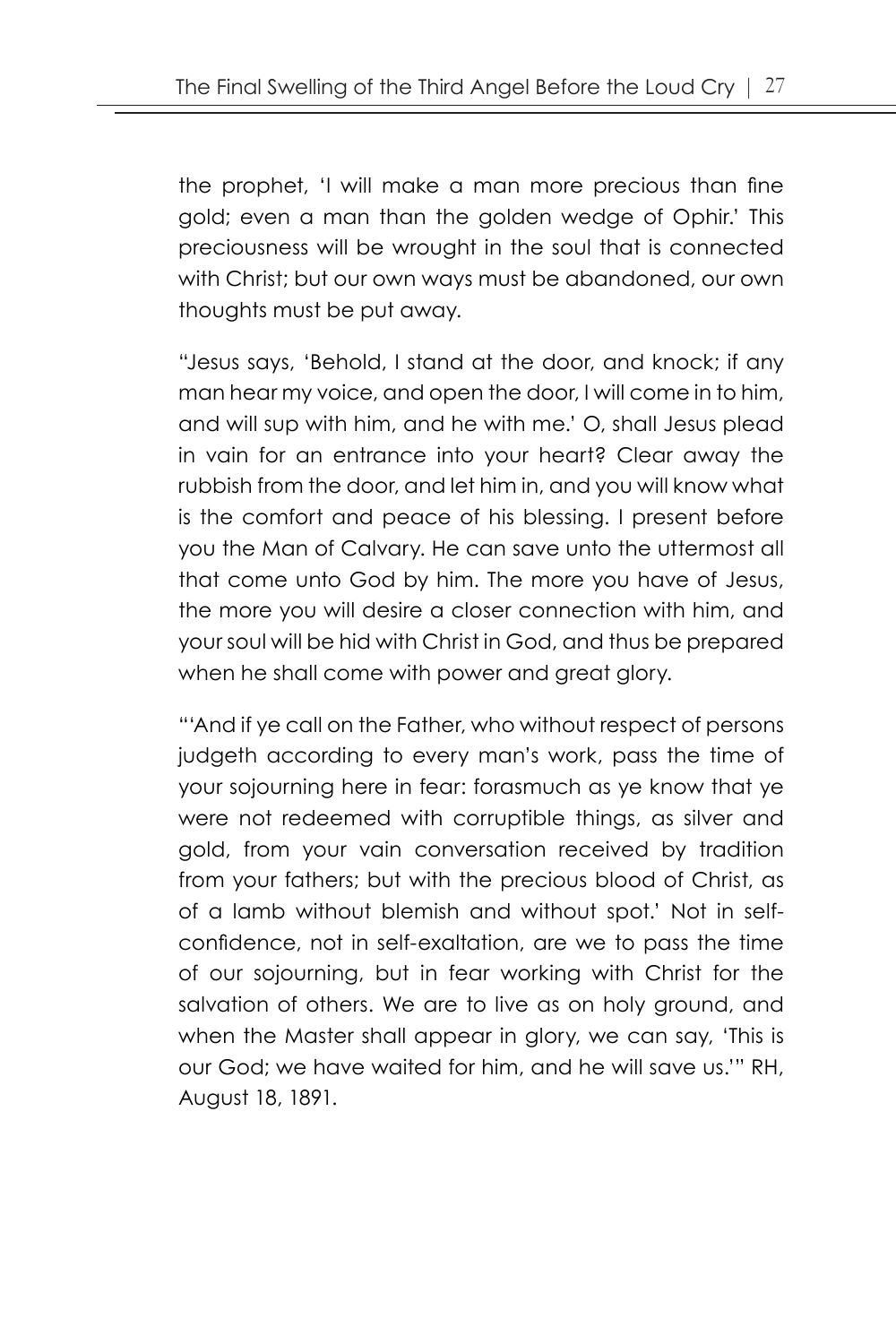

# **The Image and Mark of the Beast**

I n our last chapter we saw clearly that **before** the passing of the USA national Sunday law, **during** the period of agitation and debate as to whether or not such a law should be passed, the third angel's message will be **swelling.** This **final swelling** will be caused by the **increasing**  outpouring of the Holy Spirit in maximum early rain showers in anticipation of the final latter rain outpouring. During the **final swelling,** the messages of the **true** gospel and the **true** character of God will be the basis of a fuller, clearer presentation of the law of God; the seventh-day Sabbath; principles of religious liberty; and correct prophetic interpretation. The two dangerous false doctrines of Sunday-sacredness and the natural immortality of the soul will be fully exposed by the presentation of the **full message** of **righteousness by faith!** 

All of this means that the Sunday keeping leaders and congregations will be given God's light on these subjects during the period of agitation! The people of God will not sit idly by and allow the Sunday movement to obtain its objectives without fully warning the people against it by fully ventilating the issues involved!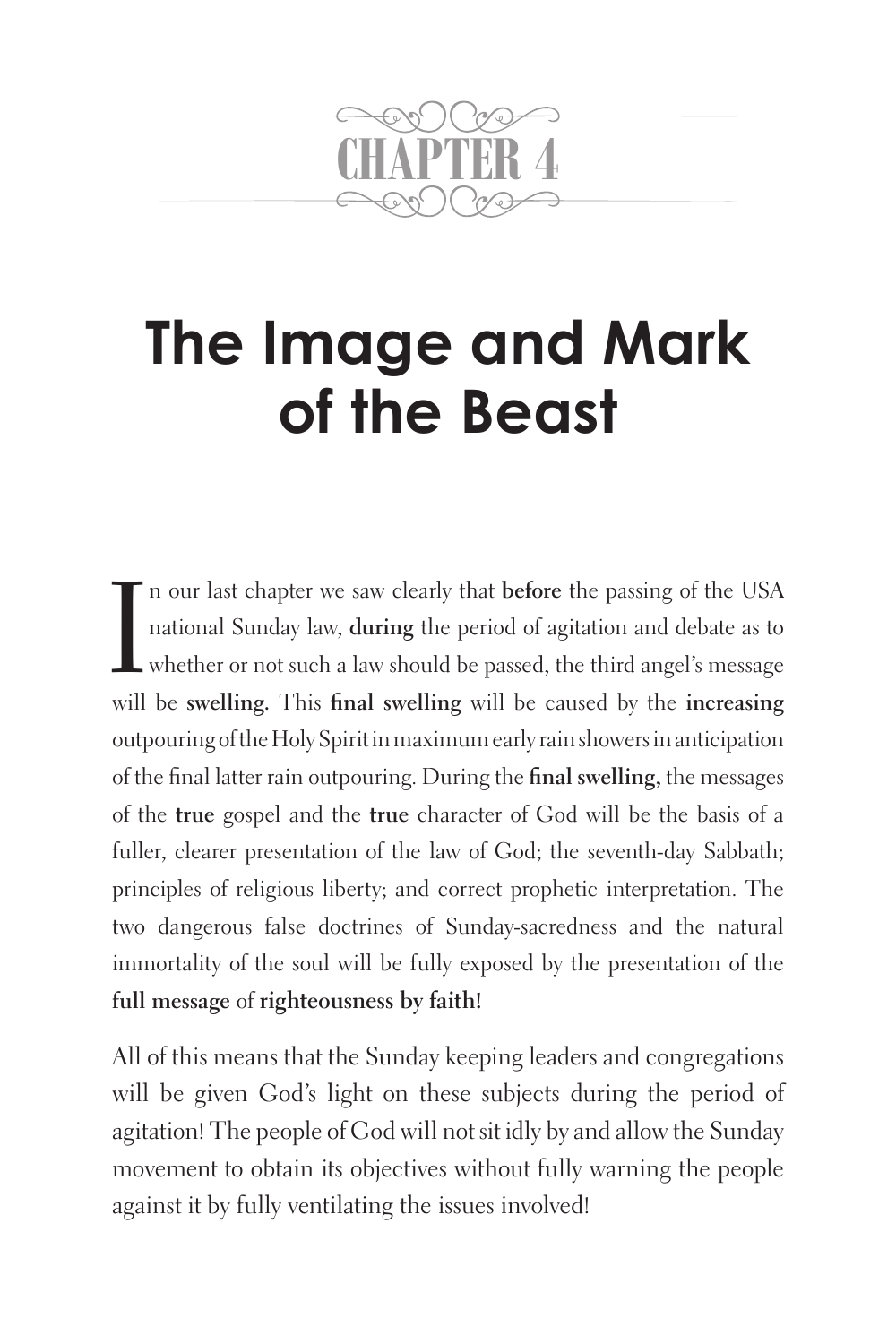Yet, notwithstanding the swelling of the third angel in warning the nation, the USA national Sunday law will **eventually** be passed.

#### **THE SIGNIFICANCE OF THE NATIONAL SUNDAY LAW**

The passing of the national Sunday law will establish a critically terminal eschatological landmark in the closing scenes of this world's history. It will indicate that:

- 1 The image and mark of the beast have been set up.
- 2 The final latter rain outpouring and the loud cry are about to begin.
- 3 The latter rain ripening of the remnant elect from the **ear** to the **full corn in the ear** is about to commence.
- 4 The early, lesser time of trouble is about to begin and **will** produce the final shaking among professed believers of the third angel's message.

#### **THE IMAGE OF THE BEAST (REVELATION 13:11-18)**

"By this first beast is represented the Roman Church, an ecclesiastical body clothed with civil power, having authority to punish all dissenters. The image to the beast represents another religious body clothed with similar powers. The formation of this image is the work of that beast whose peaceful rise and mild professions render it so striking a symbol of the United States. Here is to be found an image of the Papacy. When the churches of our land, uniting upon such points of faith as are held by them in common, shall influence the State to enforce their decrees and sustain their institutions, then will Protestant America have formed an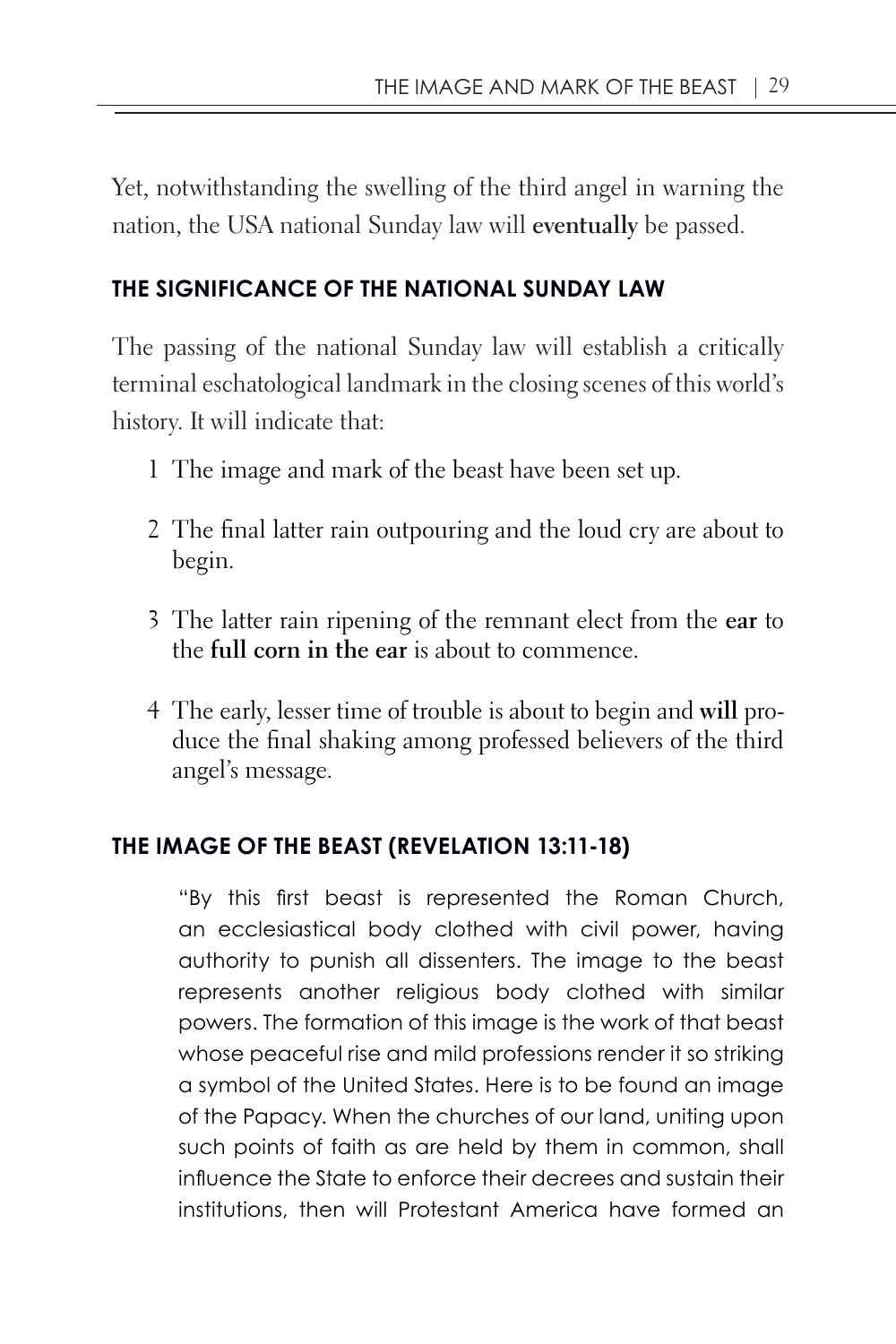image of the Roman hierarchy. Then the true church will be assailed by persecution, as were God's ancient people." SR 381-382.

By the **first** beast in Revelation 13, the leopard bodied beast, is represented the Papacy. Revelation 13:1-10 is a description of the 1260 year world dominance of the Papacy during the "Dark Ages" 538-1798 AD. This leopardlike beast is identical with the **"little horn"** of Daniel 7.

By the **second** beast in Revelation 13, the beast with two horns like a lamb, is represented the USA.

"'And he had two horns like a lamb.' The lamblike horns indicate youth, innocence, and gentleness, fitly representing the character of the United States when presented to the prophet as 'coming up' in 1798. Among the Christian exiles who first fled to America and sought an asylum from royal oppression and priestly intolerance were many who determined to establish a government upon the broad foundation of civil and religious liberty. Their views found place in the Declaration of Independence, which sets forth the great truth that 'all men are created equal' and endowed with the inalienable right to 'life, liberty, and the pursuit of happiness.' And the Constitution guarantees to the people the right of self-government, providing that representatives elected by the popular vote shall enact and administer the laws. Freedom of religious faith was also granted, every man being permitted to worship God according to the dictates of his conscience. Republicanism and Protestantism became the fundamental principles of the nation. These principles are the secret of its power and prosperity. The oppressed and downtrodden throughout Christendom have turned to this land with interest and hope. Millions have sought its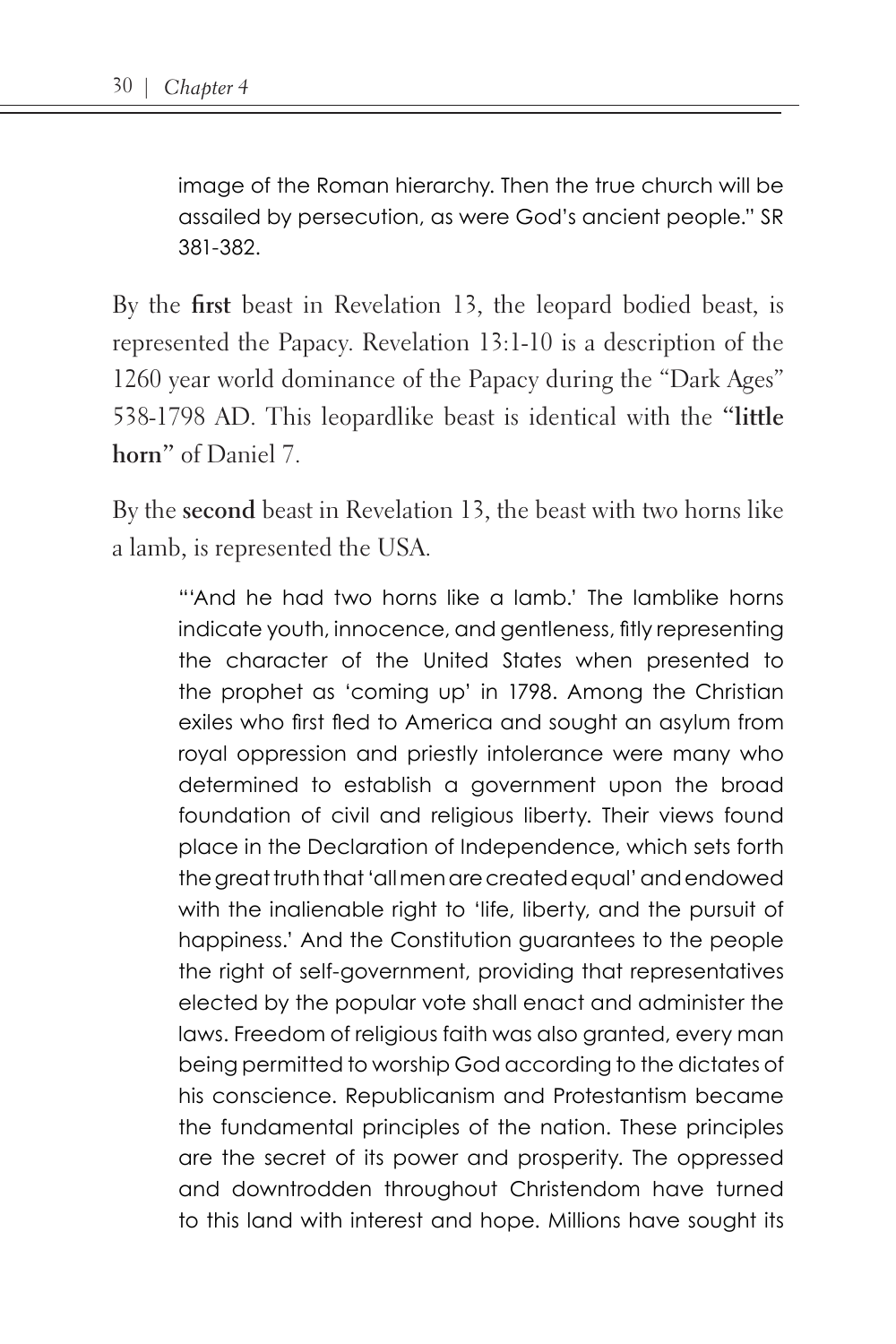shores, and the United States has risen to a place among the most powerful nations of the earth.

"But the beast with lamblike horns 'spake as a dragon. And he exerciseth all the power of the first beast before him, and causeth the earth and them which dwell therein to worship the first beast, whose deadly wound was healed;…saying to them that dwell on the earth, that they should make an image to the beast, which had the wound by a sword, and did live.' Revelation 13:11-14.

"The lamblike horns and dragon voice of the symbol point to a striking contradiction between the professions and the practice of the nation thus represented. The 'speaking' of the nation is the action of its legislative and judicial authorities. By such action it will give the lie to those liberal and peaceful principles which it has put forth as the foundation of its policy. The prediction that it will speak 'as a dragon' and exercise 'all the power of the first beast' plainly foretells a development of the spirit of intolerance and persecution that was manifested by the nations represented by the dragon and the leopardlike beast. And the statement that the beast with two horns 'causeth the earth and them which dwell therein to worship the first beast' indicates that the authority of this nation is to be exercised in enforcing some observance which shall be an act of homage to the papacy.

"Such action would be directly contrary to the principles of this government, to the genius of its free institutions, to the direct and solemn avowals of the Declaration of Independence, and to the Constitution. The founders of the nation wisely sought to guard against the employment of secular power on the part of the church, with its inevitable result— intolerance and persecution. The Constitution provides that 'Congress shall make no law respecting an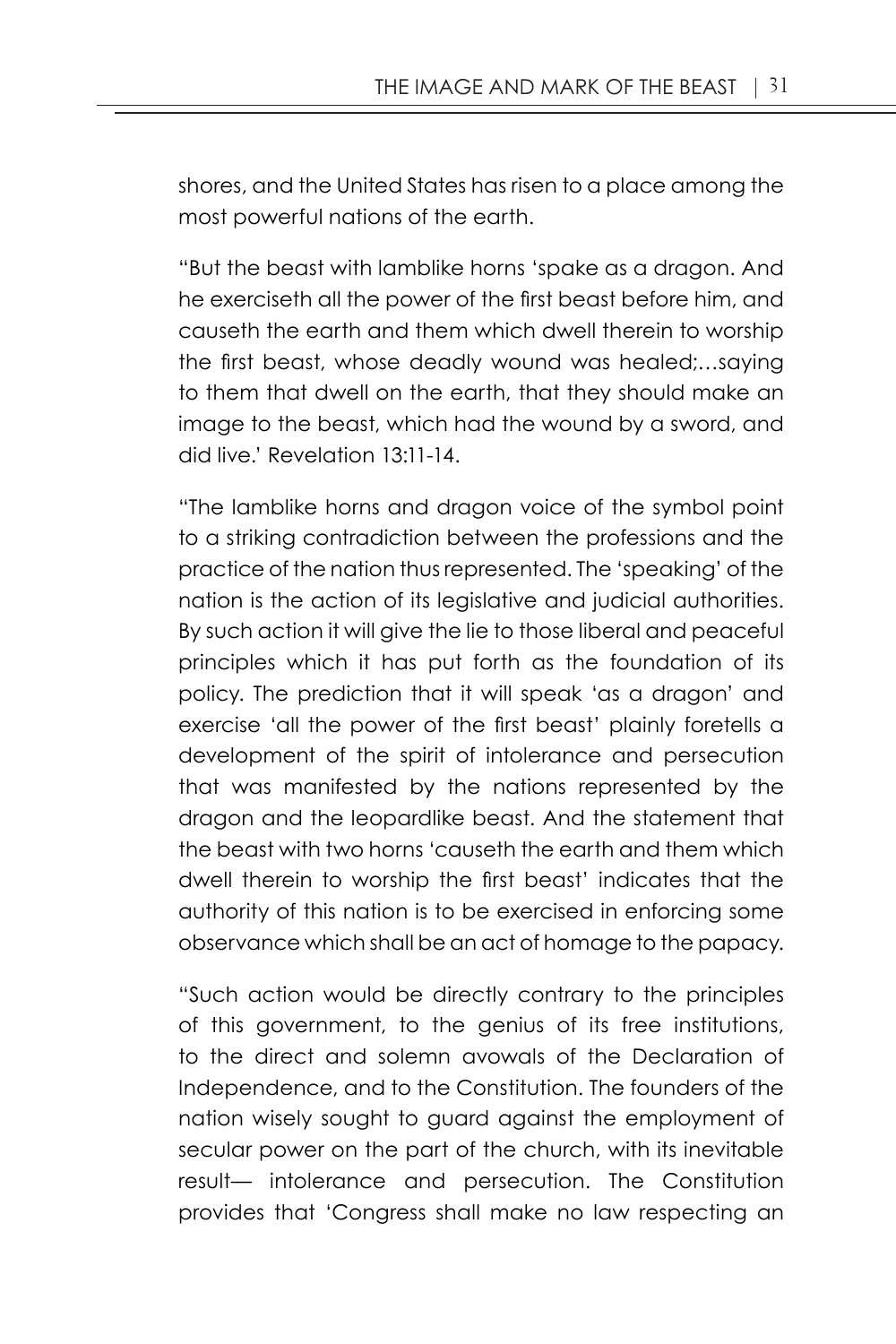establishment of religion, or prohibiting the free exercise thereof,' and that 'no religious test shall ever be required as a qualification to any office of public trust under the United States.' Only in flagrant violation of these safeguards to the nation's liberty, can any religious observance be enforced by civil authority. But the inconsistency of such action is no greater than is represented in the symbol. It is the beast with lamblike horns—in profession pure, gentle, and harmless that speaks as a dragon.

"'Saying to them that dwell on the earth, that they should make an image to the beast.' Here is clearly presented a form of government in which the legislative power rests with the people, a most striking evidence that the United States is the nation denoted in the prophecy.

"But what is the 'image to the beast'? and how is it to be formed? The image is made by the two-horned beast, and is an image to the beast. It is also called an image of the beast. Then to learn what the image is like and how it is to be formed we must study the characteristics of the beast itself—the papacy.

"When the early church became corrupted by departing from the simplicity of the gospel and accepting heathen rites and customs, she lost the Spirit and power of God; and in order to control the consciences of the people, she sought the support of the secular power. The result was the papacy, a church that controlled the power of the state and employed it to further her own ends, especially for the punishment of 'heresy.' In order for the United States to form an image of the beast, the religious power must so control the civil government that the authority of the state will also be employed by the church to accomplish her own ends.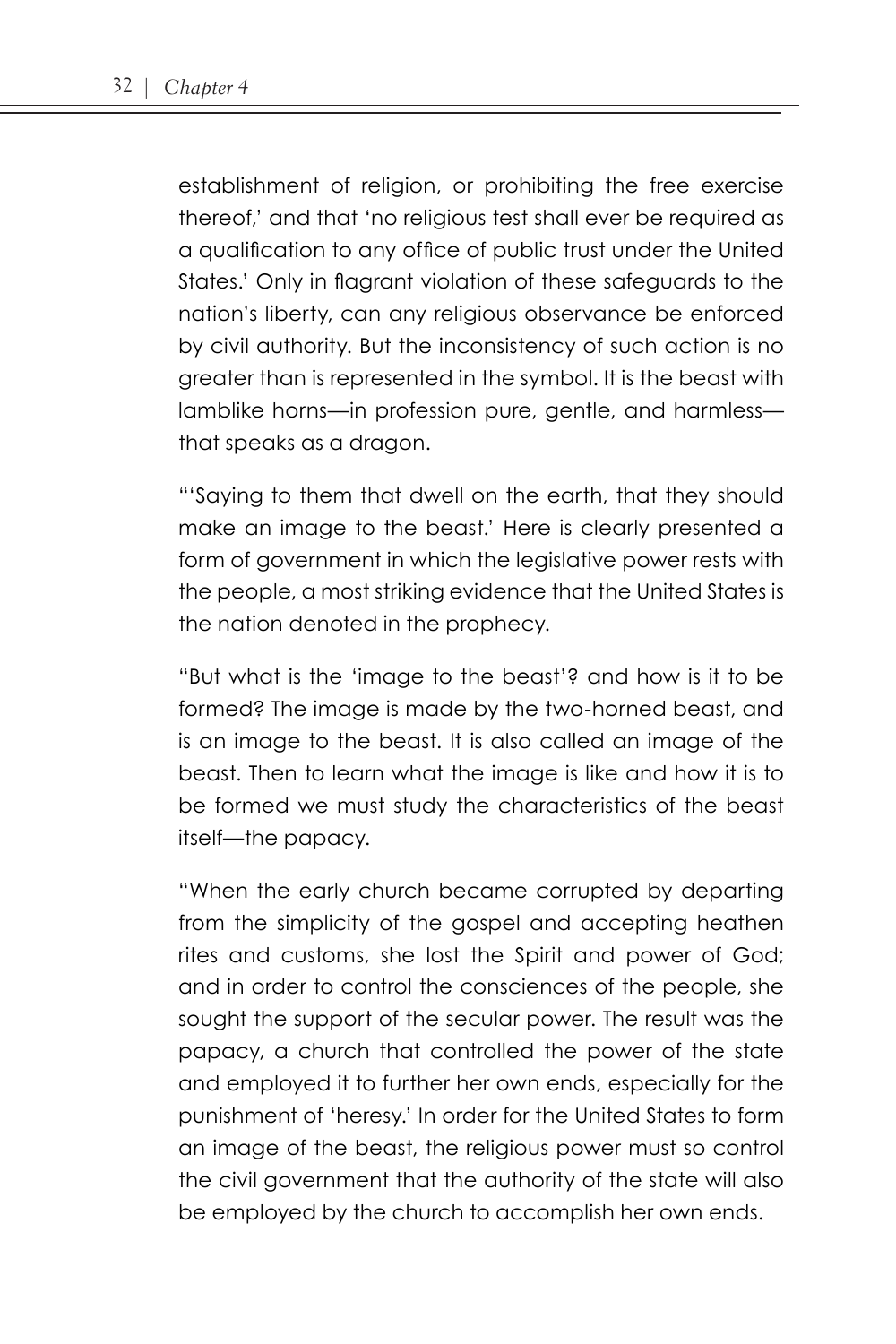"Whenever the church has obtained secular power, she has employed it to punish dissent from her doctrines. Protestant churches that have followed in the steps of Rome by forming alliance with worldly powers have manifested a similar desire to restrict liberty of conscience. An example of this is given in the long-continued persecution of dissenters by the Church of England. During the sixteenth and seventeenth centuries, thousands of nonconformist ministers were forced to flee from their churches, and many, both of pastors and people, were subjected to fine, imprisonment, torture, and martyrdom." GC 441-443.

"The beast with two horns 'causeth [commands] all, both small and great, rich and poor, free and bond, to receive a mark in their right hand, or in their foreheads: and that no man might buy or sell, save he that had the mark, or the name of the beast, or the number of his name.' Revelation 13:16, 17. The third angel's warning is: 'If any man worship the beast and his image, and receive his mark in his forehead, or in his hand, the same shall drink of the wine of the wrath of God.' 'The beast' mentioned in this message, whose worship is enforced by the two-horned beast, is the first, or leopardlike beast of Revelation 13—the papacy. The 'image to the beast' represents that form of apostate Protestantism which will be developed when the Protestant churches shall seek the aid of the civil power for the enforcement of their dogmas. The 'mark of the beast' still remains to be defined.

"After the warning against the worship of the beast and his image the prophecy declares: 'Here are they that keep the commandments of God, and the faith of Jesus.' Since those who keep God's commandments are thus placed in contrast with those that worship the beast and his image and receive his mark, it follows that the keeping of God's law, on the one hand, and its violation, on the other, will make the distinction between the worshipers of God and the worshipers of the beast." GC 445.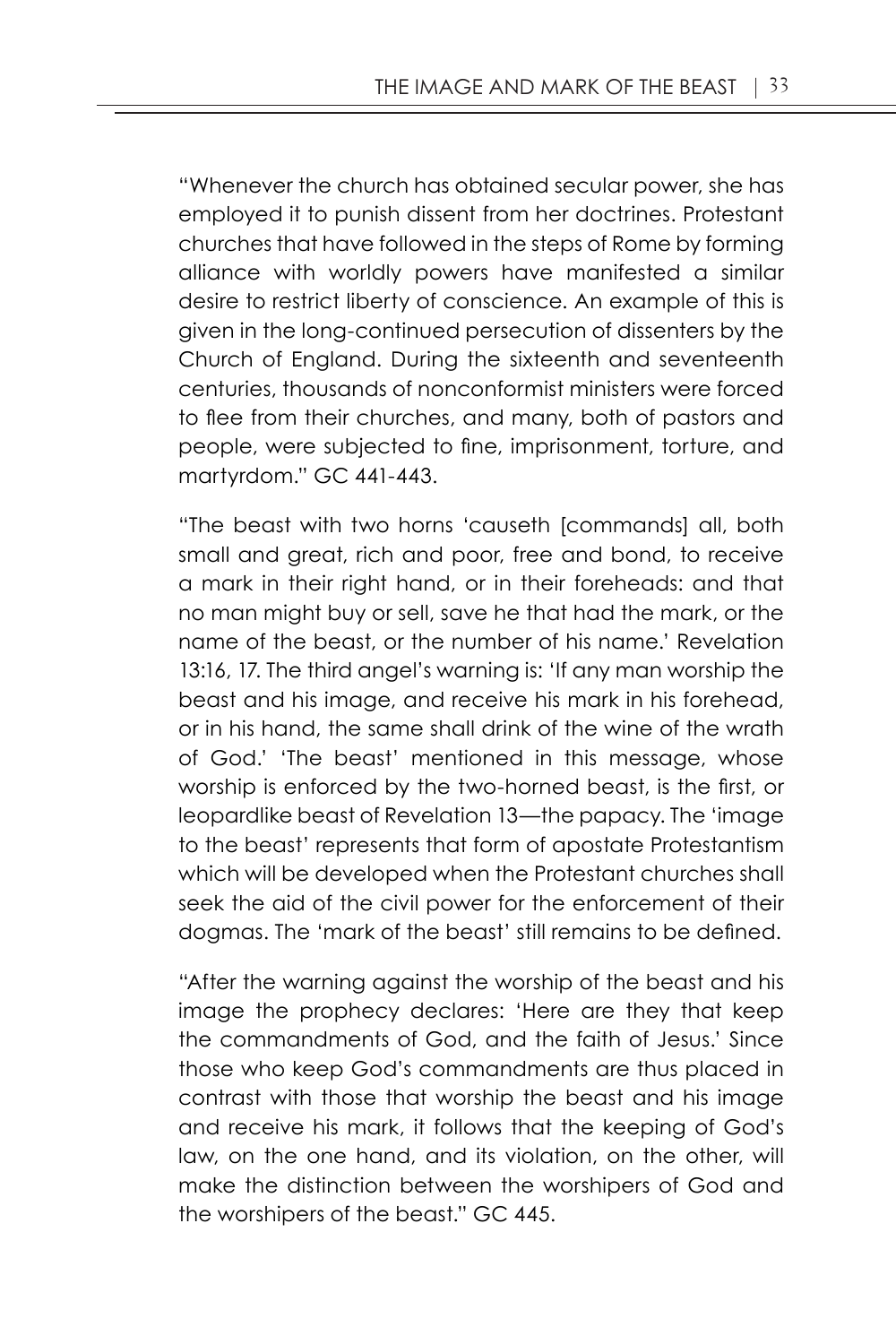### **THE MARK OF THE BEAST**

"The special characteristic of the beast, and therefore of his image, is the breaking of God's commandments. Says Daniel, of the little horn, the papacy: 'He shall think to change times and the law.' Daniel 7:25, R.V. And Paul styled the same power the 'man of sin,' who was to exalt himself above God. One prophecy is a complement of the other. Only by changing God's law could the papacy exalt itself above God; whoever should understandingly keep the law as thus changed would be giving supreme honor to that power by which the change was made. Such an act of obedience to papal laws would be a mark of allegiance to the pope in the place of God.

"The papacy has attempted to change the law of God. These cond commandment, forbidding image worship, has been dropped from the law, and the fourth commandment has been so changed as to authorize the observance of the first instead of the seventh day as the Sabbath. But papists urge, as a reason for omitting the second commandment, that it is unnecessary, being included in the first, and that they are giving the law exactly as God designed it to be understood. This cannot be the change foretold by the prophet. An intentional, deliberate change is presented: 'He shall think to change the times and the law.' The change in the fourth commandment exactly fulfills the prophecy. For this the only authority claimed is that of the church. Here the papal power openly sets itself above God.

"While the worshipers of God will be especially distinguished by their regard for the fourth commandments,—since this is the sign of His creative power and the witness to His claim upon man's reverence and homage,—the worshipers of the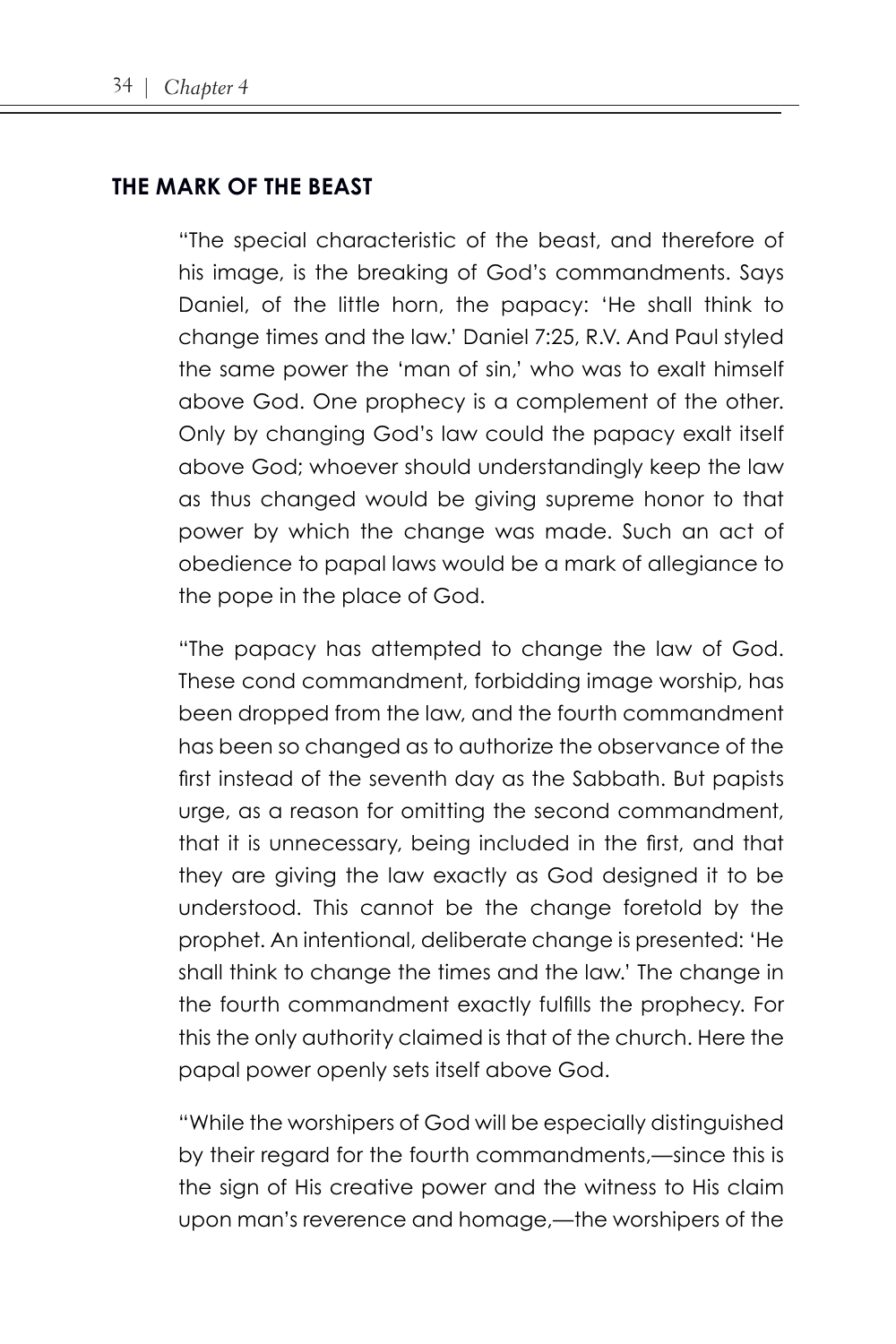beast will be distinguished by their efforts to tear down the Creator's memorial, to exalt the institution of Rome. It was in behalf of the Sunday that popery first asserted its arrogant claims (see Appendix); and its first resort to the power of the state was to compel the observance of Sunday as 'the Lord's day.' But the Bible points to the seventh day, and not to the first, as the Lord's day. Said Christ: 'The Son of man is Lord also of the Sabbath.' The fourth commandment declares: 'The seventh day is the Sabbath of the Lord.' And by the prophet Isaiah the Lord designates it: 'My holy day.' Mark 2:28; Isaiah 58:13.

"The claim so often put forth that Christ changed the Sabbath is disproved by His own words. In His Sermon on the Mount He said: 'Think not that I am come to destroy the law, or the prophets: I am not come to destroy, but to fulfill. For verily I say unto you, Till heaven and earth pass, one jot or one tittle shall in no wise pass from the law, till all be fulfilled. Whosoever therefore shall break one of these least commandments, and shall teach men so, he shall be called the least in the kingdom of heaven: but whosoever shall do and teach them, the same shall be called great in the kingdom of heaven,' Matthew 5:17-19.

"It is a fact generally admitted by Protestants that the Scriptures give no authority for the change of the Sabbath. This is plainly stated in publications issued by the American Tract Society and the American Sunday School Union. One of these works acknowledges 'the complete silence of the New Testament so far as any explicit command for the Sabbath [Sunday, the first day of the week] or definite rules for its observance are concerned.'—George Elliott, *The Abiding Sabbath,* page 184." GC 445-447.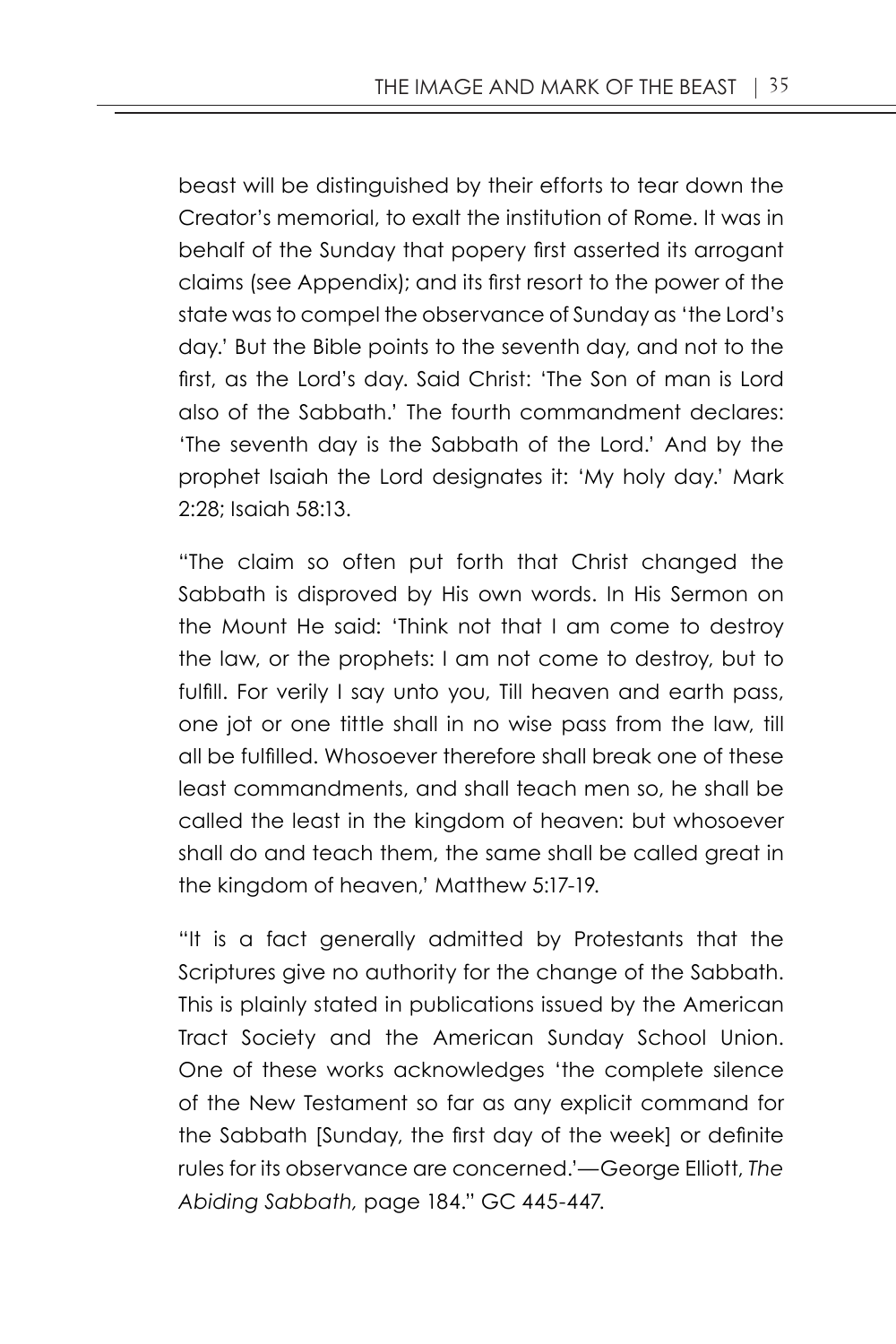"Roman Catholics acknowledge that the change of the Sabbath was made by their church, and declare that Protestants by observing the Sunday a rerecognizing her power. In the Catholic Catechism of Christian Religion, in answer to a question as to the day to be observed in obedience to the fourth commandment, this statement is made: 'During the old law, Saturday was the day sanctified; but the church, instructed by Jesus Christ, and directed by the Spirit of God, has substituted Sunday for Saturday; so now we sanctify the first, not the seventh day. Sunday means, and now is, the day of the Lord.'

"As the sign of the authority of the Catholic Church, papist writers cite 'the very act of changing the Sabbath into Sunday, which Protestants allow of;…because by keeping Sunday, they acknowledge the church's power to ordain feasts, and to command them under sin.'—Henry Tuberville, *An Abridgment of the Christian Doctrine*, page 58. What then is the change of the Sabbath, but the sign, or mark, of the authority of the Roman Church—'the mark of the beast'?

"The Roman Church has not relinquished her claim to supremacy; and when the world and the Protestant churches accept a sabbath of her creating, while they reject the Bible Sabbath, they virtually admit this assumption. They may claim the authority of tradition and of the Fathers for the change; but in so doing they ignore the very principle which separates them from Rome—that 'the Bible, and the Bible only, is the religion of Protestants.' The papist can see that they are deceiving themselves, willingly closing their eyes to the facts in the case. As the movement for Sunday enforcement gains favor, he rejoices, feeling assured that it will eventually bring the whole Protestant world under the banner of Rome.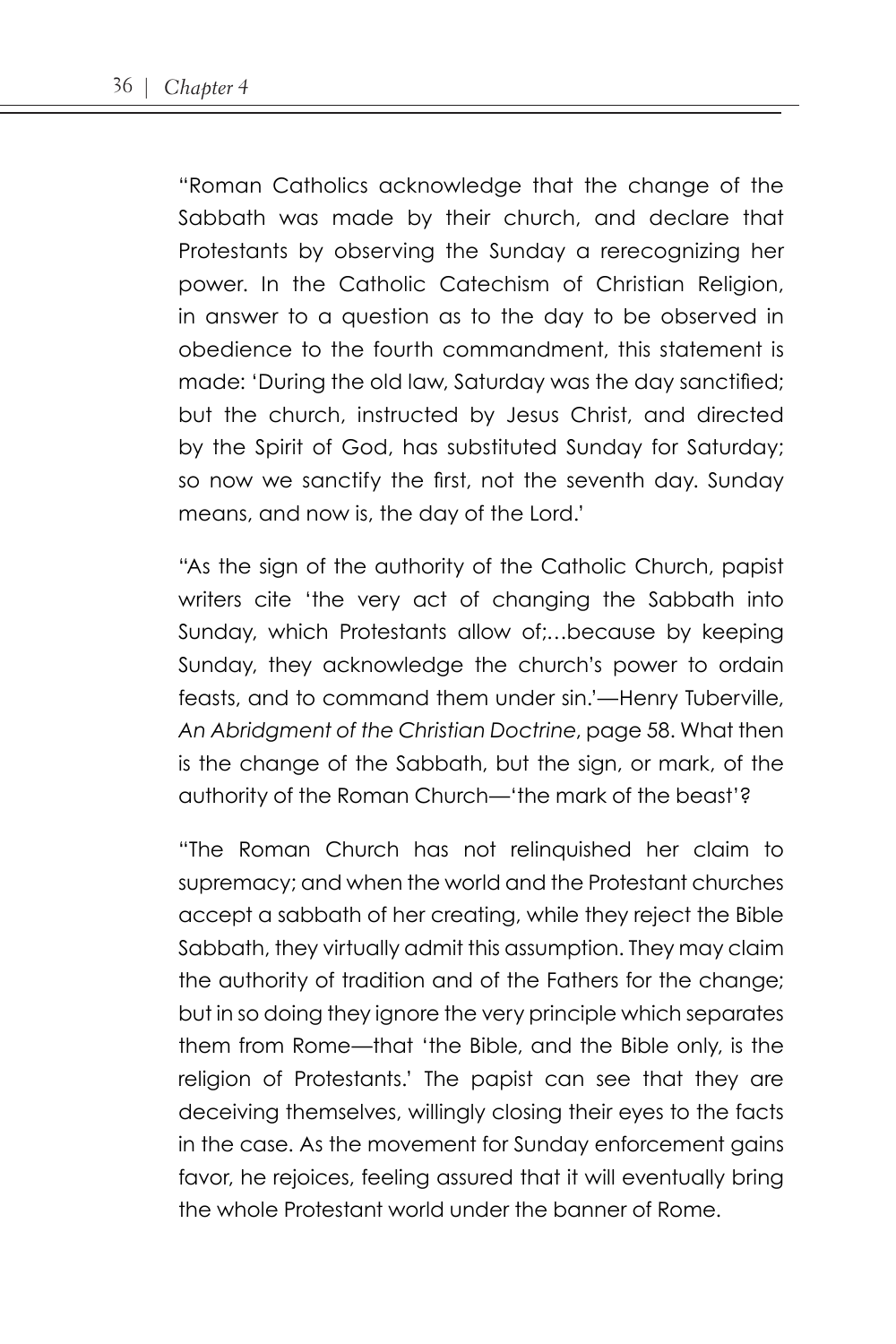"Romanists declare that 'the observance of Sunday by the Protestants is an homage they pay, in spite of themselves, to the authority of the [Catholic] Church.'—Mgr. Segur, *Plain Talk About the Protestantism of Today,* page 213. The enforcement of Sunday keeping on the part of Protestant churches is an enforcement of the worship of the papacy of the beast. Those who, understanding the claims of the fourth commandment, choose to observe the false instead of the true Sabbath are thereby paying homage to that power by which alone it is commanded. But in the very act of enforcing a religious duty by secular power, the churches would themselves form an image to the beast; hence the enforcement of Sunday keeping in the United States would be an enforcement of the worship of the beast and his image.

"But Christians of past generations observed the Sunday, supposing that in so doing they were keeping the Bible Sabbath; and there are now true Christians in every church, not excepting the Roman Catholic communion, who honestly believe that Sunday is the Sabbath of divine appointment. God accepts their sincerity of purpose and their integrity before Him. But when Sunday observance shall be enforced by law, and the world shall be enlightened concerning the obligation of the true Sabbath, then whoever shall transgress the command of God, to obey a precept which has no higher authority than that of Rome, will thereby honor popery above God. He is paying homage to Rome and to the power which enforces the institution ordained by Rome. He is worshipping the beast and his image. As men then reject the institution which God has declared to be the sign of His authority, and honor in its stead that which Rome has chosen as the token of her supremacy, they will thereby accept the sign of allegiance to Rome—'the mark of the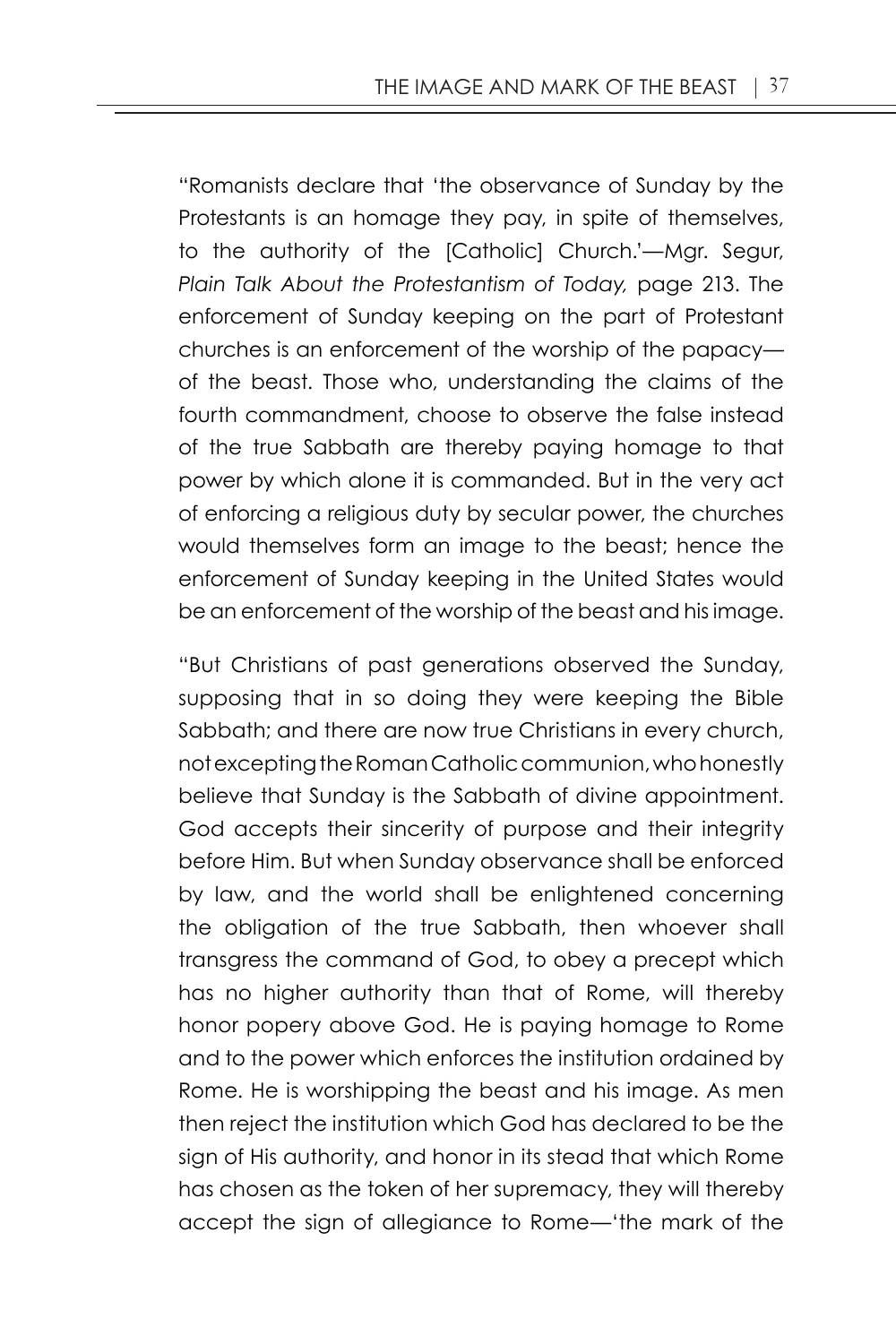beast.' And it is not until the issue is thus plainly set before the people, and they are brought to choose between the commandments of God and the commandments of men, that those who continue in transgression will receive 'the mark of the beast.'

"The most fearful threatening ever addressed to mortals is contained in the third angel's message. That must be a terrible sin which calls down the wrath of God unmingled with mercy. Men are not to be left in darkness concerning this important matter; the warning against this sin is to be given to the world before the visitation of God's judgments, that all may know why they are to be inflicted, and have opportunity to escape them. Prophecy declares that the first angel would make his announcement to 'every nation, and kindred, and tongue, and people.' The warning of the third angel, which forms a part of the same threefold message, is to be no less widespread. It is represented in the prophecy as being proclaimed with a loud voice, by an angel flying in the midst of heaven; and it will command the attention of the world." GC 447-450.

### **USA NATIONAL APOSTASY WILL BE FOLLOWED BY NATIONAL RUIN**

"A time is coming when the law of God is, in a special sense, to be made void in our land (USA). The rulers of our nation will, by legislative enactments, enforce the Sunday law, and thus God's people be brought into great peril. When our nation, in its legislative councils, shall enact laws to bind the consciences of men in regard to their religious privileges, enforcing Sunday observance, and bringing oppressive power to bear against those who keep the seventh-day Sabbath, the law of God will, to all intents and purposes,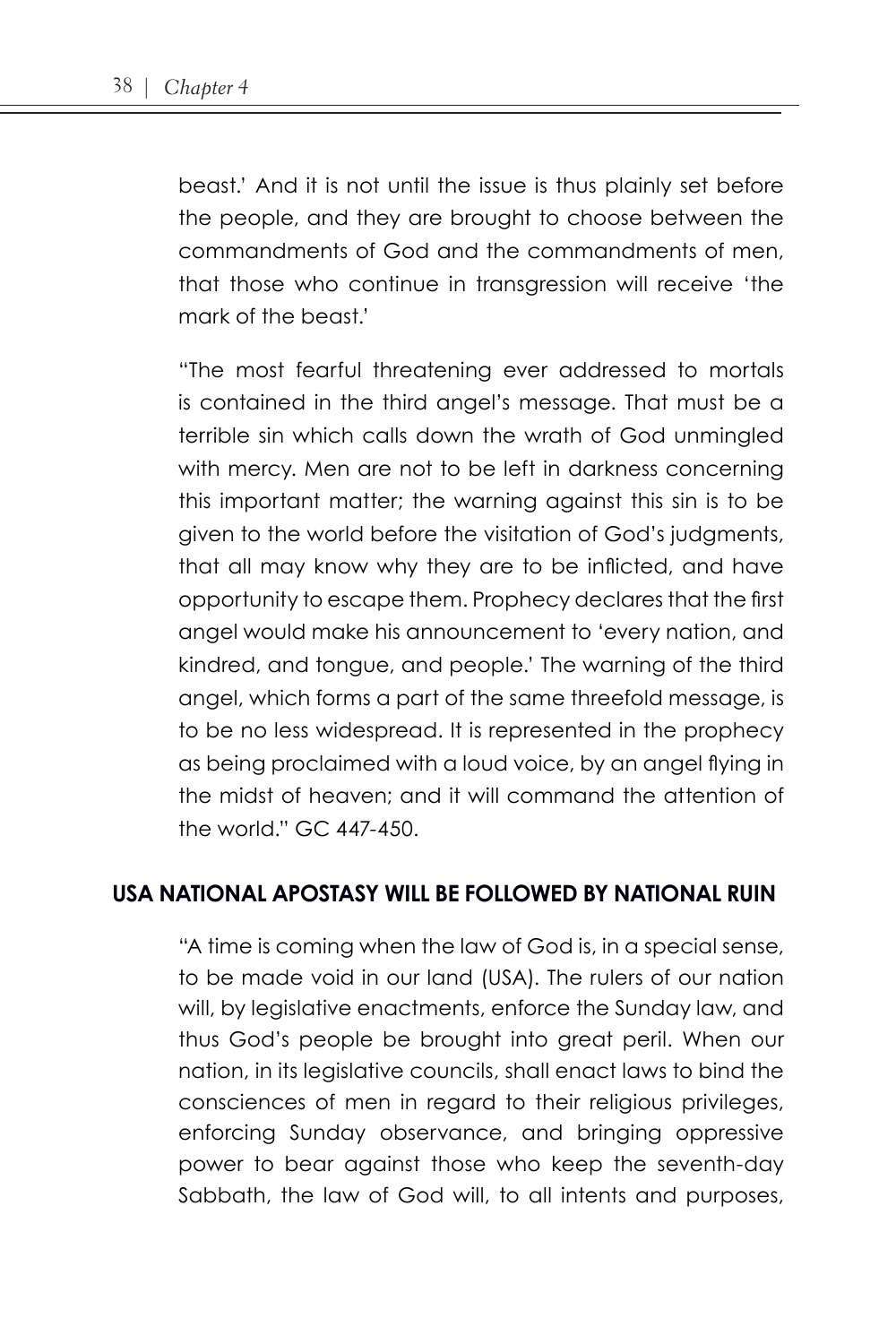be made void in our land; and national apostasy will be followed by national ruin." RH Dec 18, 1888.

### **THE DEVICE OF SATAN PERFECTED**

By the setting up of the image and mark of the beast, the **device** of Satan will be perfected. He will then be equipped for his final battle against God's true law, God's **true** gospel, and God's **true** people. By the passing of the US national Sunday law, and then the global Sunday law, Satan will have perfected his device for his final war against God's Government! In fact by inducing the USA and ultimately the whole world to pass national and international Sunday laws, Satan will be openly declaring final war (Armageddon) against God's government!

"There will be an effort made to unsettle the faith of every believer in present truth. Since Satan fell from heaven, he has been trampling underfoot the word of God, and putting something of his own devising in its place. His work has been accepted as the work of God. When the legislature frames laws which exalt the first day of the week, and put it in the place of the seventh day, the device of Satan will be perfected." RH, April 15, 1890.

### **THE NATIONAL SUNDAY LAW FULLY DISCONNECTS THE USA FROM RIGHTEOUSNESS**

"By the decreeen forcing the institution of the papacy in violation of the law of God, our nation will disconnect herself fully from righteousness. When Protestantism shall stretch her hand across the gulf to grasp the hand of the Roman power, when she shall reach over the abyss to clasp hands with spiritualism, when, under the influence of this threefold union, our country shall repudiate every principle of its Constitution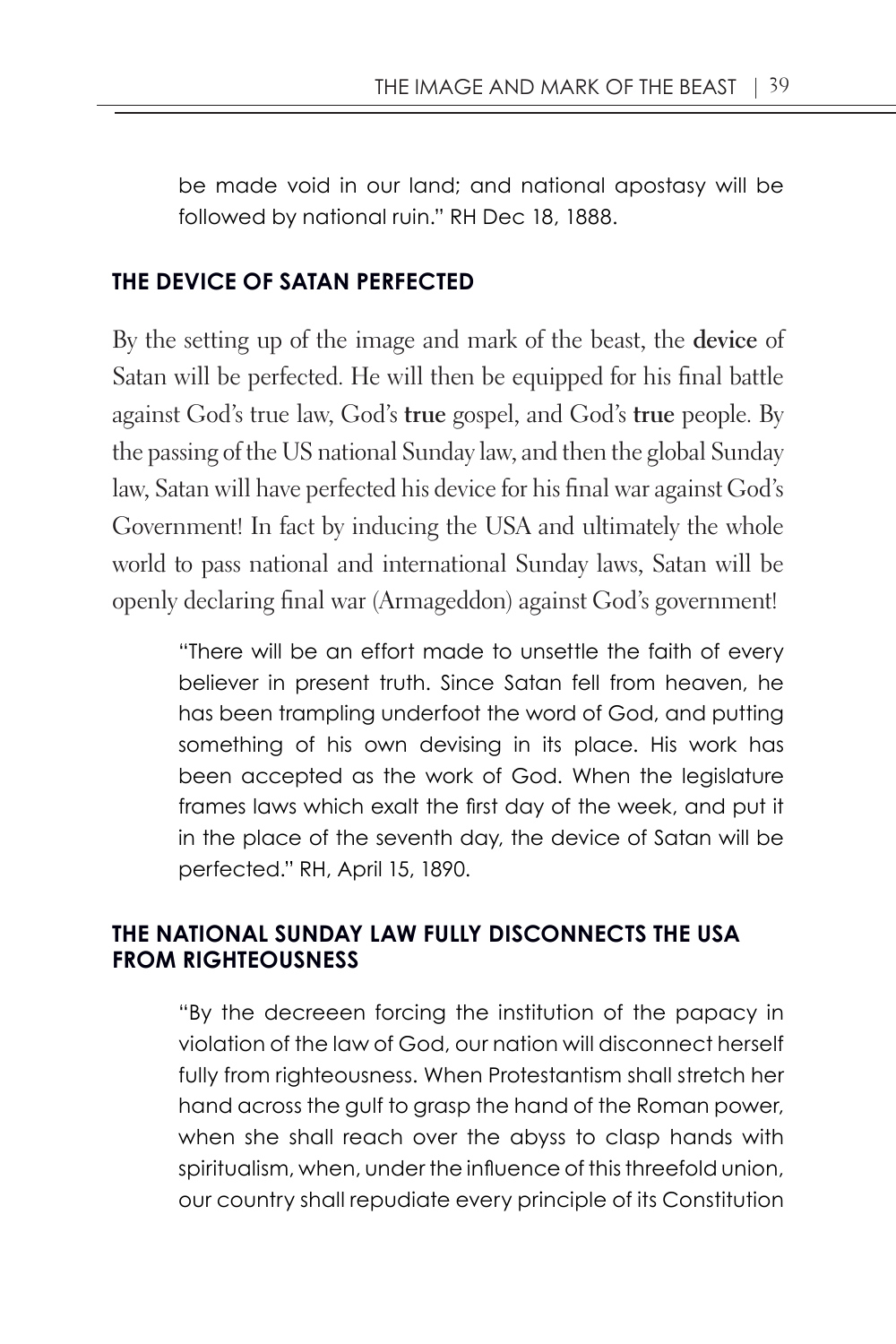as a Protestant and republican government, and shall make provision for the propagation of papal falsehoods and delusions, then we may know that the time has come for the marvelous working of Satan and that the end is near.

"As the approach of the Roman armies was a sign to the disciples of the impending destruction of Jerusalem, so may this apostasy be a sign to us that the limit of God's forbearance is reached, that the measure of our nation's iniquity is full, and that the angel of mercy is about to take her flight, never to return." 5T 451.

### **CLOSING ADMONITION**

"God calls upon us to awake, for the end is near. Every passing hour is one of activity in the heavenly courts to make ready a people upon the earth to act a part in the great scenes that are soon to open upon us. These passing moments, that seem of so little value to us, are weighty with eternal interests. They are molding the destiny of souls for everlasting life or eternal death. The words we utter today in the ears of the people, the works we are doing, the spirit of the message we are bearing, will be a savor of life unto life or of death unto death.

"My brethren, do you realize that your own salvation, as well as the destiny of other souls, depends upon the preparation you now make for the trial before us? Have you that intensity of zeal, that piety and devotion, which will enable you to stand when opposition shall be brought against you? If God has ever spoken by me, the time will come when you will be brought before councils, and every position of truth which you hold will be severely criticized. The time that so many are now allowing to go to waste should be devoted to the charge that God has given us of preparing for the approaching crisis.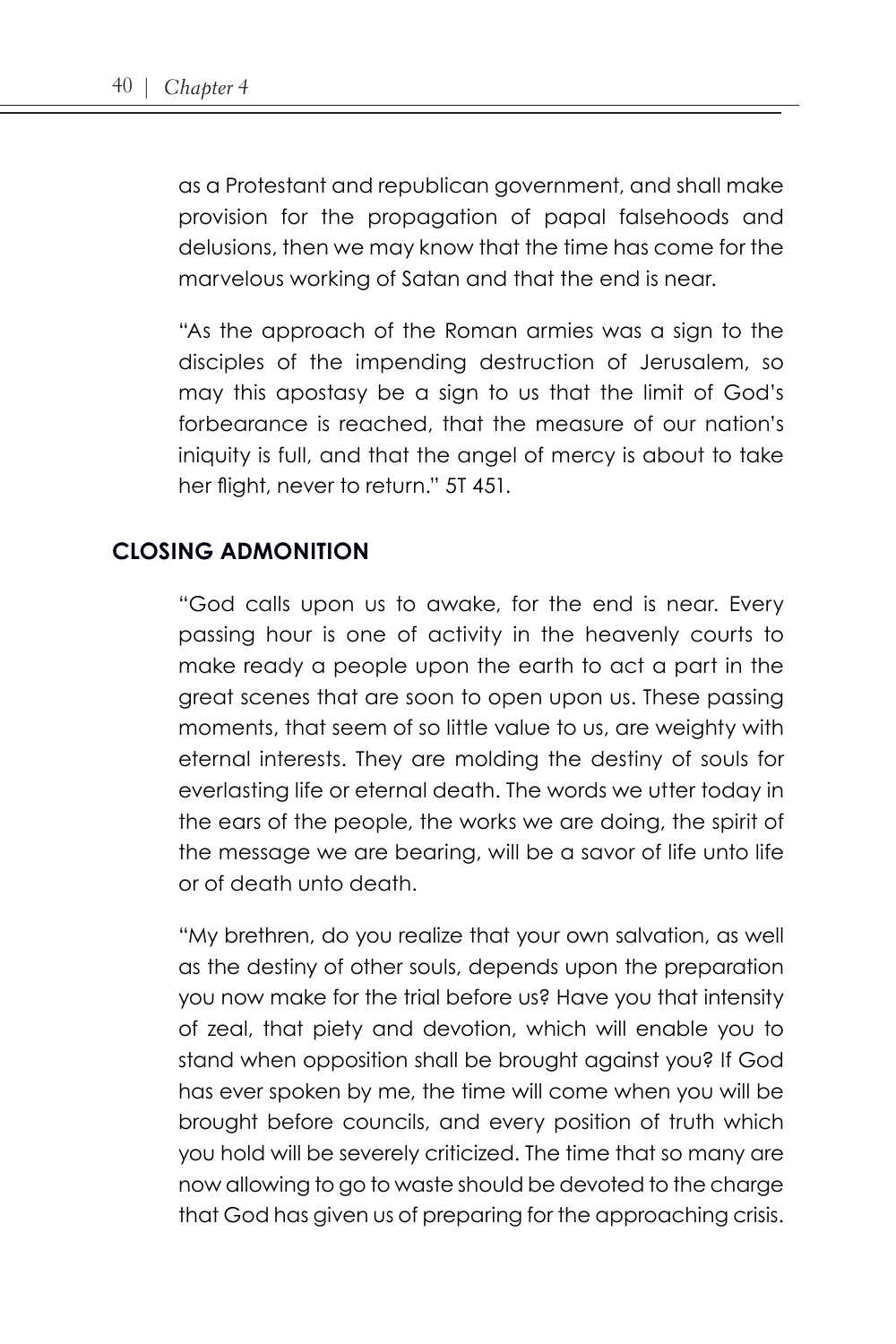"The law of God should be loved and honored by His true people now more than ever before. There is the most imperative necessity of urging the injunction of Christ upon the minds and hearts of all believers, men and women, youth and children: 'Search the Scriptures.' Study your Bible as you have never studied it before. Unless you arise to a higher, holier state in your religious life, you will not be ready for the appearing of our Lord. As great light has been given, God expects corresponding zeal, faithfulness, and devotion on the part of His people.

There must be more spirituality, a deeper consecration to God, and a zeal in His work that has never yet been reached. Much time should be spent in prayer, that our garments of character may be washed and made white in the blood of the Lamb." 5T 716-717.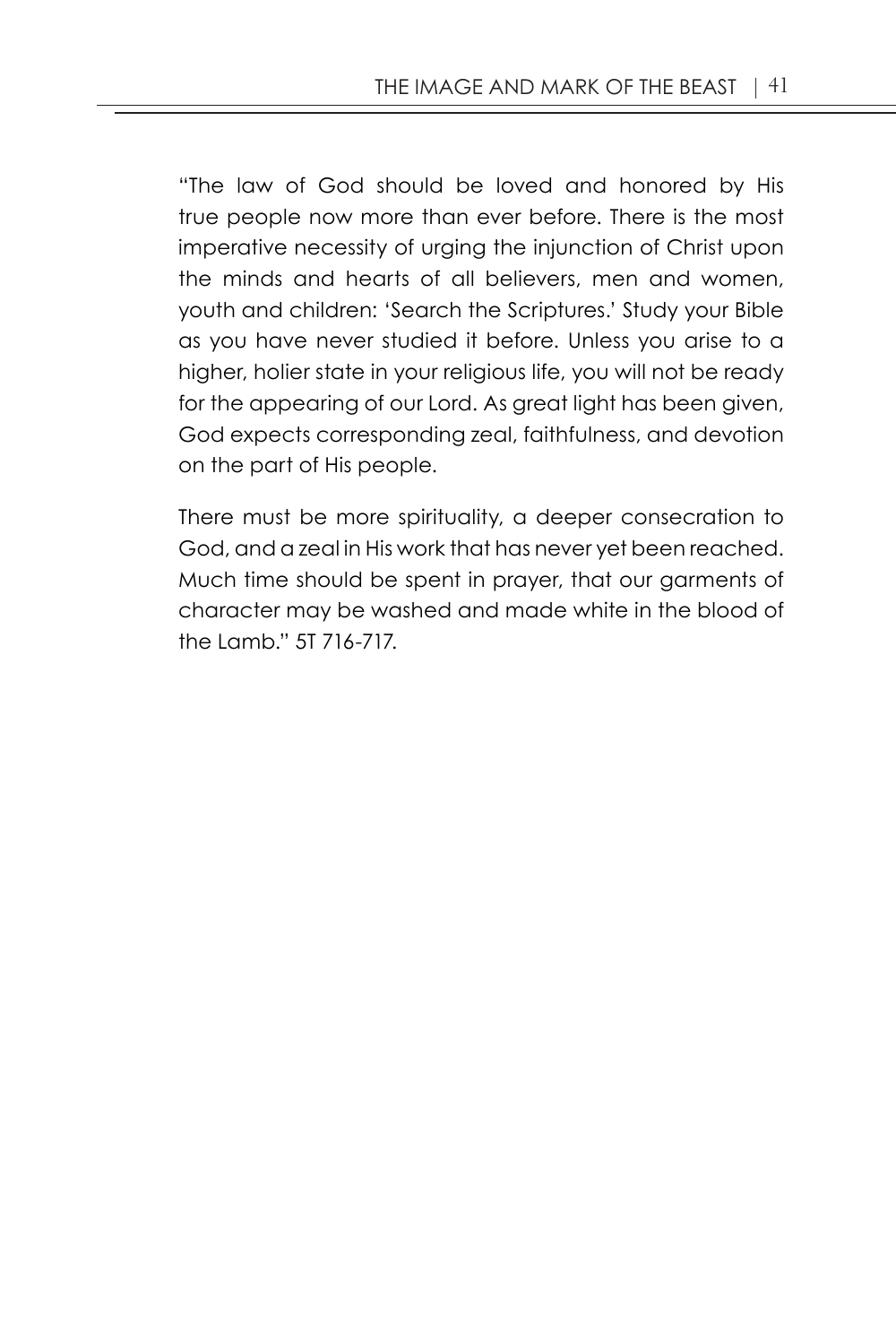

## **The Loud Cry Begins**

The loud cry will be the response of God's people to the establishment of the image and mark of the beast. It will be the final warning given to the world, will announce establishment of the image and mark of the beast. It will be the **final** warning given to the world, will announce Babylon's **final** fall, and will commence **after** the passing of the Sunday law.

Remember that **before** the passing of the Sunday law, **during** the period of discussion and agitation, the third angel's message will be swelling **towards** the loud cry. Then at the **right** time, which means the time when the third angel's message is to be given with **greatest**  power, the mighty power of the Revelation 18 angel joins the third angel's message in the power of the latter rain to begin the loud cry of the final warning!

And when will that time be?

It will be immediately after the passing of the national Sunday law which will indicate that the image and mark of the beast have been set up **and therefore Babylon the great, apostate Protestantism, has suffered her final fall!**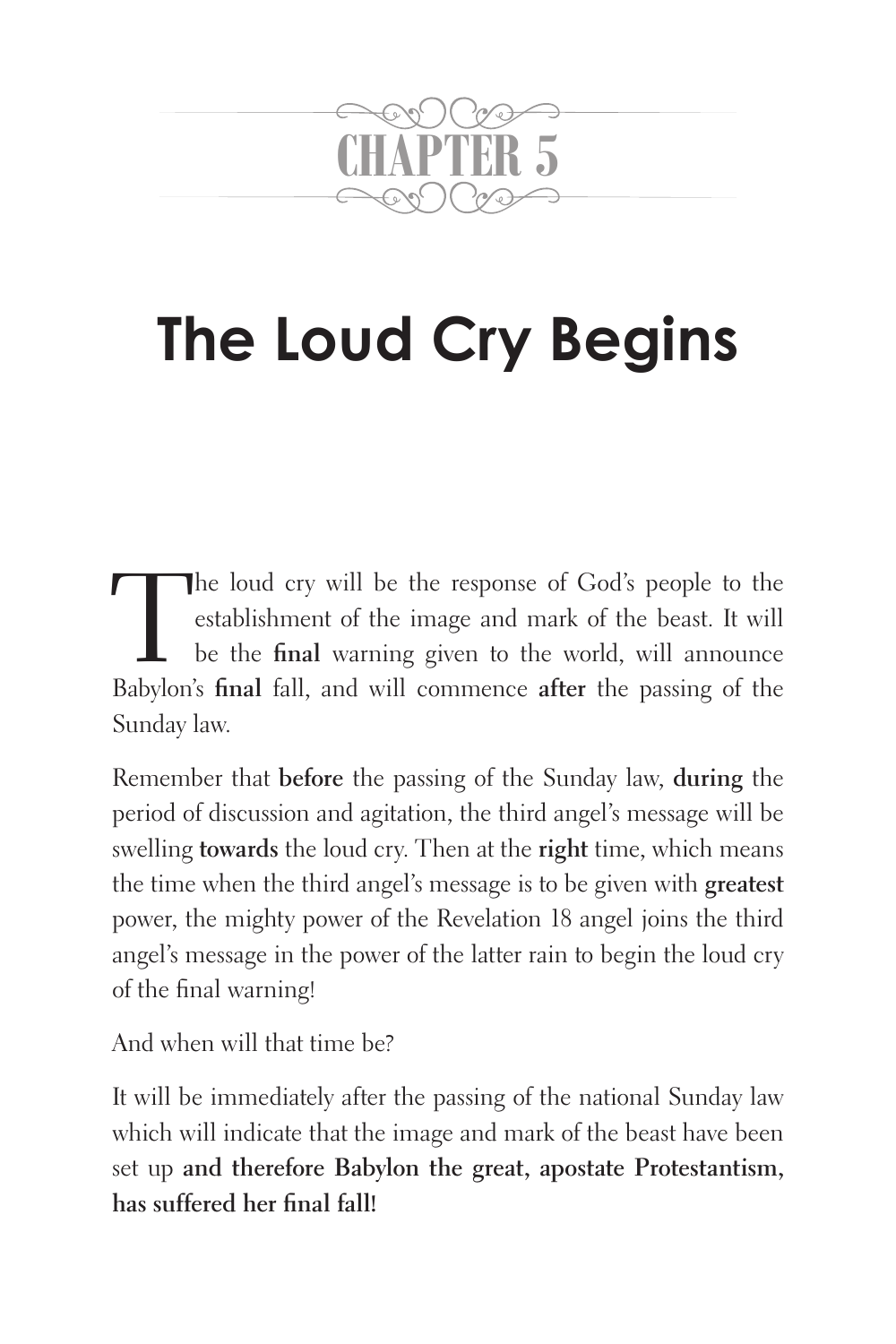Let us now read the description of the opening of the **loud cry** from the Bible and then two Spirit of Prophecy sources.

*"And after these things I saw another angel come down from heaven, having great power; and the earth was lightened with his glory. 2 And he cried mightily with a strong voice, saying, Babylon the great is fallen, is fallen, and is become the habitation of devils, and the hold of every foul spirit, and a cage of every unclean and hateful bird." Revelation 18:1-2.* 

"I saw angels hurrying to and fro in heaven, descending to the earth, and again ascending to heaven, preparing for the fulfillment of some important event. Then I saw another mighty angel commissioned to descend to the earth, to unite his voice with the third angel, and give power and force to his message. Great power and glory were imparted to the angel, and as he descended, the earth was lightened with his glory. The light which attended this angel penetrated everywhere, as he cried mightily, with a strong voice, 'Babylon the great is fallen, is fallen, and is become the habitation of devils, and the hold of every foul spirit, and a cage of every unclean and hateful bird.' **The message of the fall of Babylon, as given by the second angel, is repeated, with the additional mention of the corruptions which have been entering the churches since 1844.** The work of this angel comes in at the right time to join in the last great work of the third angel's message as it swells to a loud cry. And the people of God are thus prepared to stand in the hour of temptation, which they are soon to meet. I saw a great light resting upon them, and they united to fearlessly proclaim the third angel's message." EW 277.

### Now, from *The Great Controversy*:

"'I saw another angel come down from heaven, having great power; and the earth was lightened with his glory.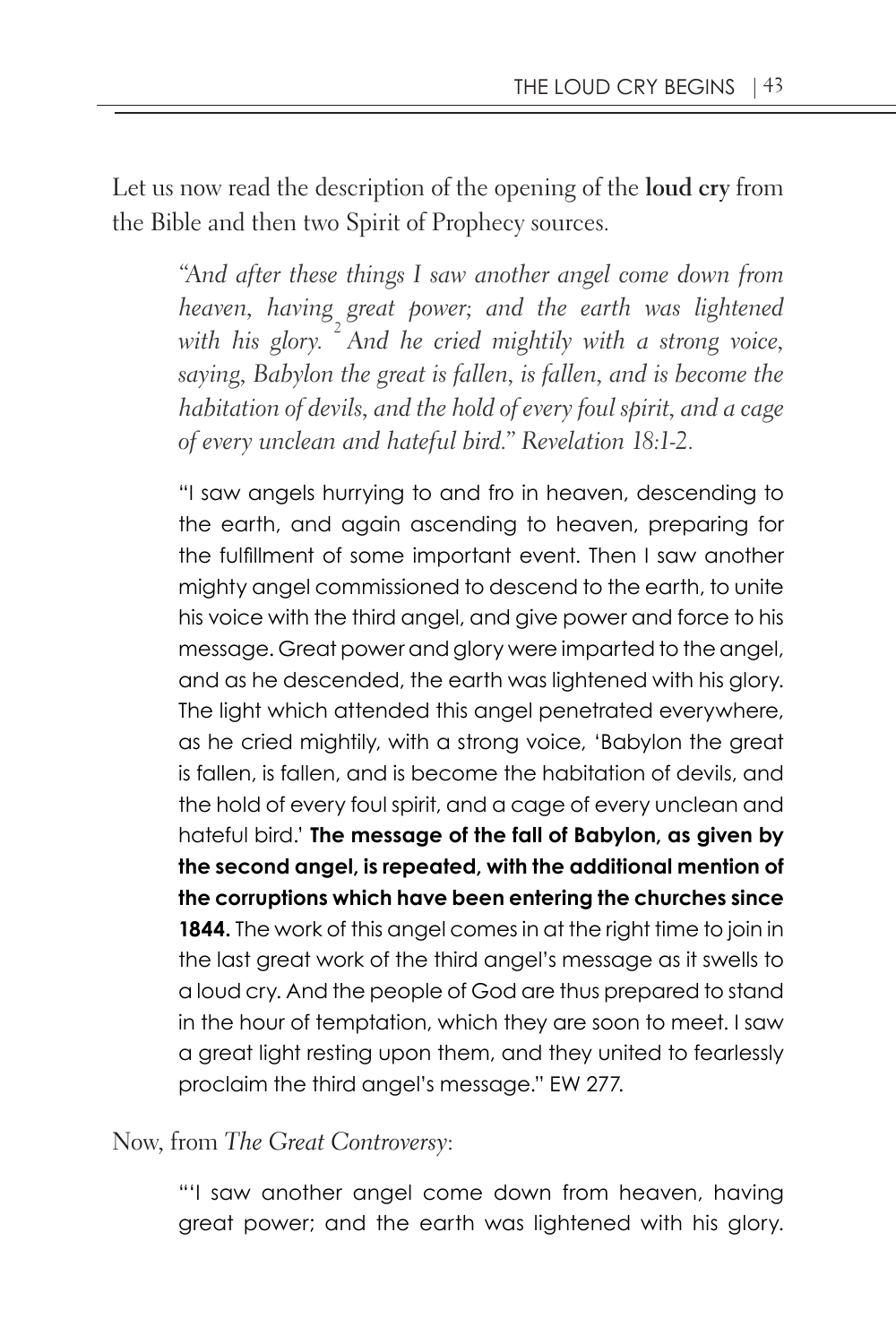And he cried mightily with a strong voice, saying, Babylon the great is fallen, is fallen, and is become the habitation of devils, and the hold of every foul spirit, and a cage of every unclean and hateful bird.' 'And I heard another voice from heaven, saying, Come out of her, My people, that ye be not partakers of her sins, and that ye receive not of her plagues.' Revelation 18:1, 2, 4.

"This scripture points forward to a time when the announcement of the fall of Babylon, as made by the second angel of Revelation 14 (verse 8), is to be repeated, with the additional mention of the corruptions which have been entering the various organizations that constitute Babylon, since that message was first given, inthesummerof1844.A terrible condition of the religious world is here described. With every rejection of truth the minds of the people will become darker, their hearts more stubborn, until they are entrenched in an infidel hardihood. In defiance of the warnings which God has given, they will continue to trample upon one of the precepts of the Decalogue, until they are led to persecute those who hold it sacred. Christ is set at naught in the contempt placed upon His word and His people. As the teachings of spiritualism are accepted by the churches, the restraint imposed upon the carnal heart is removed, and the profession of religion will become a cloak to conceal the basest iniquity. A belief in spiritual manifestations opens the door to seducing spirits and doctrines of devils, and thus the influence of evil angels will be felt in the churches.

"Of Babylon, at the time brought to view in this prophecy, it is declared: 'Her sins have reached unto heaven, and God hath remembered her iniquities.' Revelation 18:5. She has filled up the measure of her guilt, and destruction is about to fall upon her. But God still has a people in Babylon; and before the visitation of His judgments these faithful ones must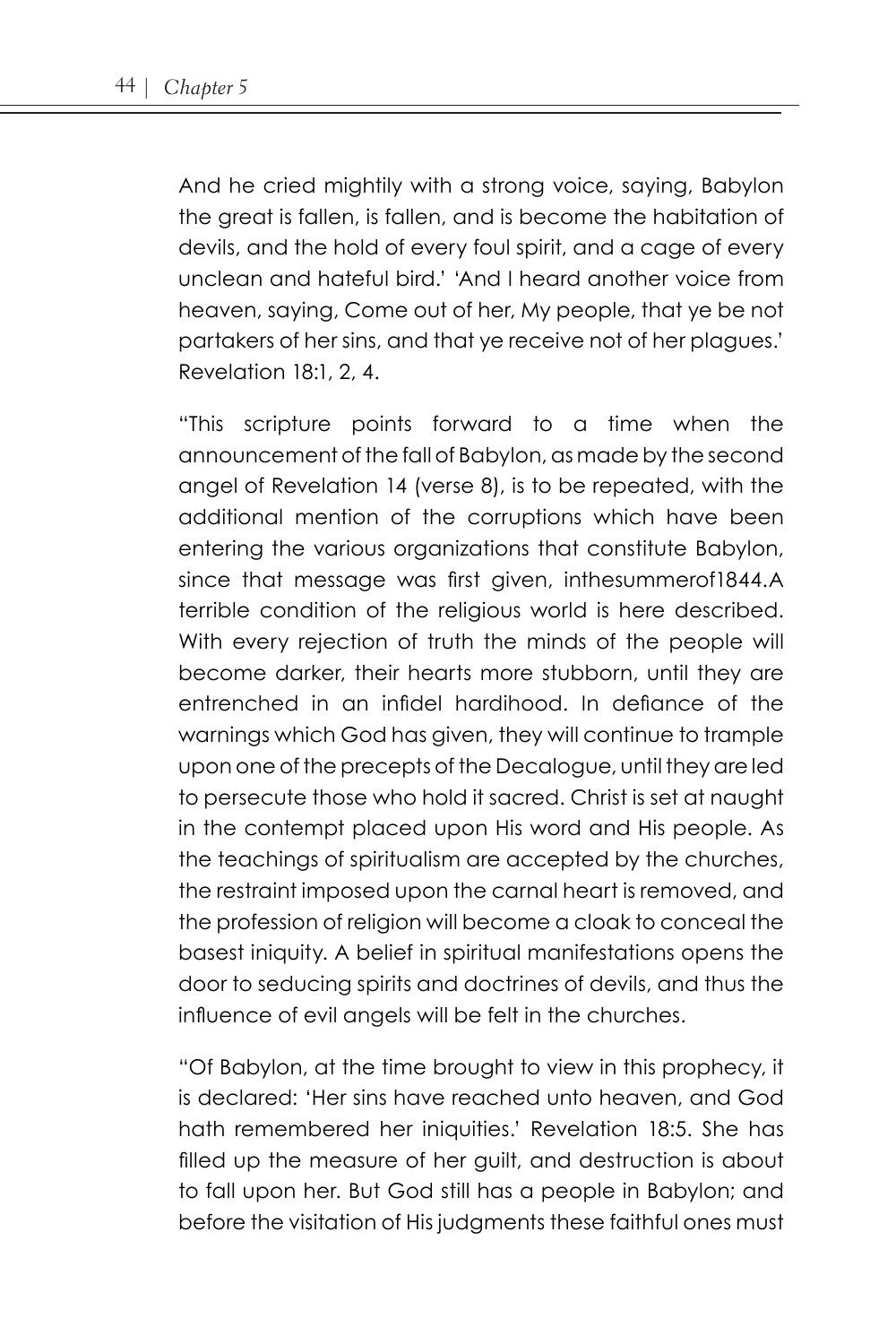be called out, that they partake not of her sins and 'receive not of her plagues.' Hence the movement symbolized by the angel coming down from heaven, lightening the earth with his glory and crying mightily with a strong voice, announcing the sins of Babylon. In connection with his message the call is heard: 'Come out of her, My people. 'These announcements, uniting with the third angel's message, constitute the final warning to be given to the inhabitants of the earth." GC 603-604.

### **THE ISSUES AT STAKE**

The passing of the USA national Sunday law will induce the world to follow suit and will lead to the universal Sunday law.

"When the land which the Lord provided as an asylum for his people, that they might worship him according to the dictates of their own consciences, the land over which for long years the shield of Omnipotence has been spread, the land which God has favored by making it the depository of the pure religion of Christ,—when that land shall, through its legislators, abjure the principles of Protestantism, and give countenance to Romish apostasy in tampering with God's law,—it is then that the final work of the man of sin will be revealed. Protestants will throw their whole influence and strength on the side of the Papacy; by a national act enforcing the false Sabbath, they will give life and vigor to the corrupt faith of Rome, reviving her tyranny and oppression of conscience. Then it will be time for God to work in mighty power for the vindication of his truth." ST, June 12, 1893.

"The prophet says: 'I saw another angel come down from heaven, having great power; and the earth was lightened with his glory. And he cried mightily with a strong voice,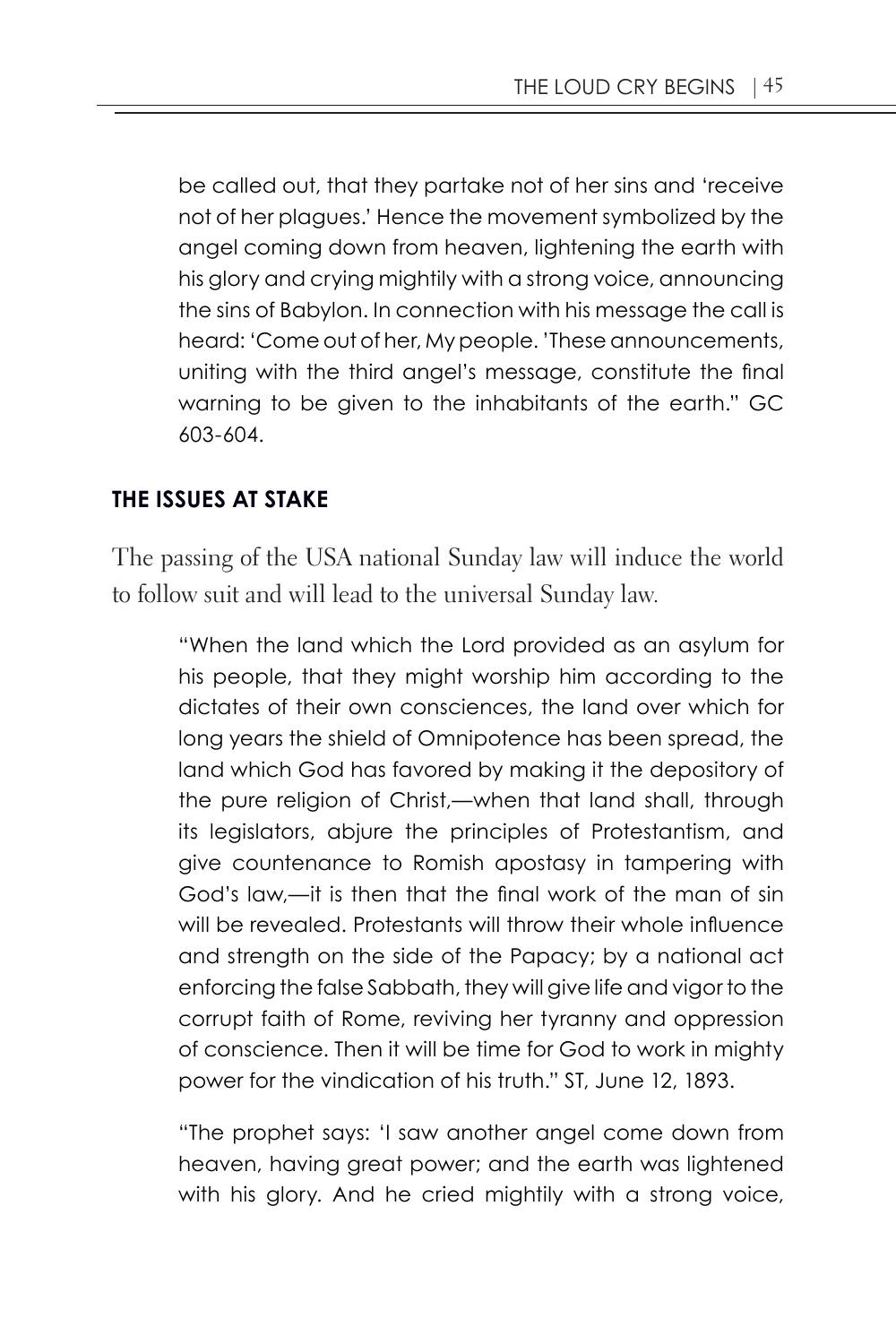saying, Babylon the great is fallen, is fallen….And I heard another voice from heaven, saying, Come out of her, my people, that ye be not partakers of her sins, and that ye receive not of her plagues. For her sins have reached unto heaven, and God hath remembered her iniquities.' **When do her sins reach unto heaven? When the law of God is finally made void by legislation.** Then the extremity of God's people is his opportunity to show who is the governor of heaven and earth. As a Satanic power is stirring up the elements from beneath, God will send light and power to his people, that the message of truth may be proclaimed to all the world." ST, June 12, 1893.

"The decree enforcing the worship of this day is to go forth to all the world." ST May 6, 1894.

The national and international Sunday laws will bring the world to its **final** and **most fearful** issue!

"Fearful is the issue to which the world is to be brought. The powers of earth, uniting to war against the commandments of God, will decree that 'all, both small and great, rich and poor, free and bond' (Revelation 13:16), shall conform to the customs of the church by the observance of the false sabbath. All who refuse compliance will be visited with civil penalties, and it will finally be declared that they are deserving of death. On the other hand, the law of God enjoining the Creator's rest day demands obedience and threatens wrath against all who transgress its precepts.

"With the issue thus clearly brought before him, whoever shall trample upon God's law to obey a human enactment receives the mark of the beast; he accepts the sign of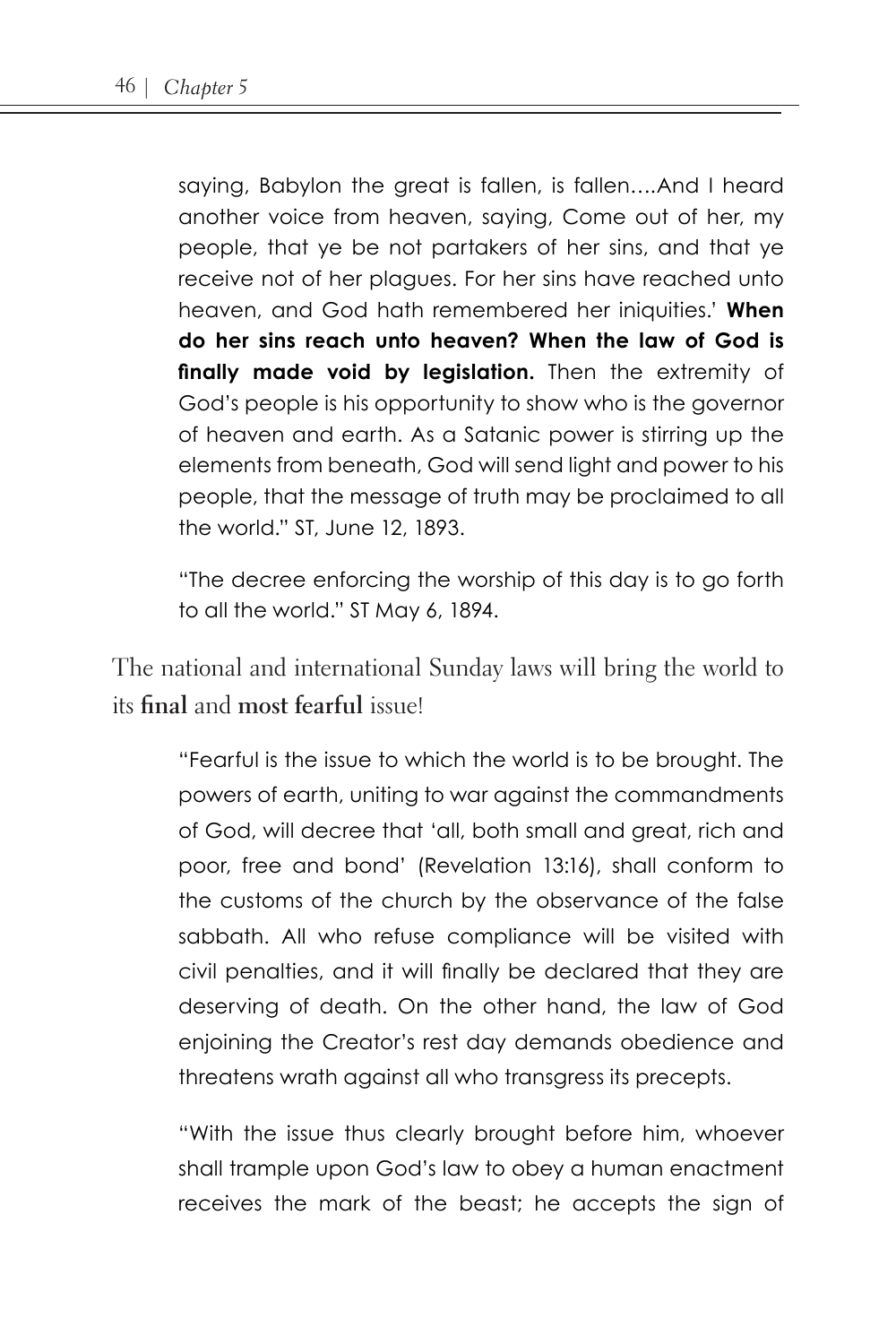allegiance to the power which he chooses to obey instead of God. The warning from heaven is: 'If any man worship the beast and his image, and receive his mark in his forehead, or in his hand, the same shall drink of the wine of the wrath of God, which is poured out without mixture into the cup of His indignation.' Revelation 14:9, 10.

"But not one is made to suffer the wrath of God until the truth has been brought home to his mind and conscience, and has been rejected. There are many who have never had an opportunity to hear the special truths for this time. The obligation of the fourth commandment has never been set before them in its true light. He who reads every heart and tries every motive will leave none who desire a knowledge of the truth, to be deceived as to the issues of the controversy. The decree is not to be urged upon the people blindly. Everyone is to have sufficient light to make his decision intelligently.

"The Sabbath will be the great test of loyalty, for it is the point of truth especially controverted. When the final test shall be brought to bear upon men, then the line of distinction will be drawn between those who serve God and those who serve Him not. While the observance of the false sabbath in compliance with the law of the state, contrary to the fourth commandment, will be an avowal of allegiance to a power that is in opposition to God, the keeping of the true Sabbath, in obedience to God's law, is an evidence of loyalty to the Creator. While one class, by accepting the sign of submission to earthly powers, receive the mark of the beast, the other choosing the token of allegiance to divine authority, receive the seal of God." GC 604-605.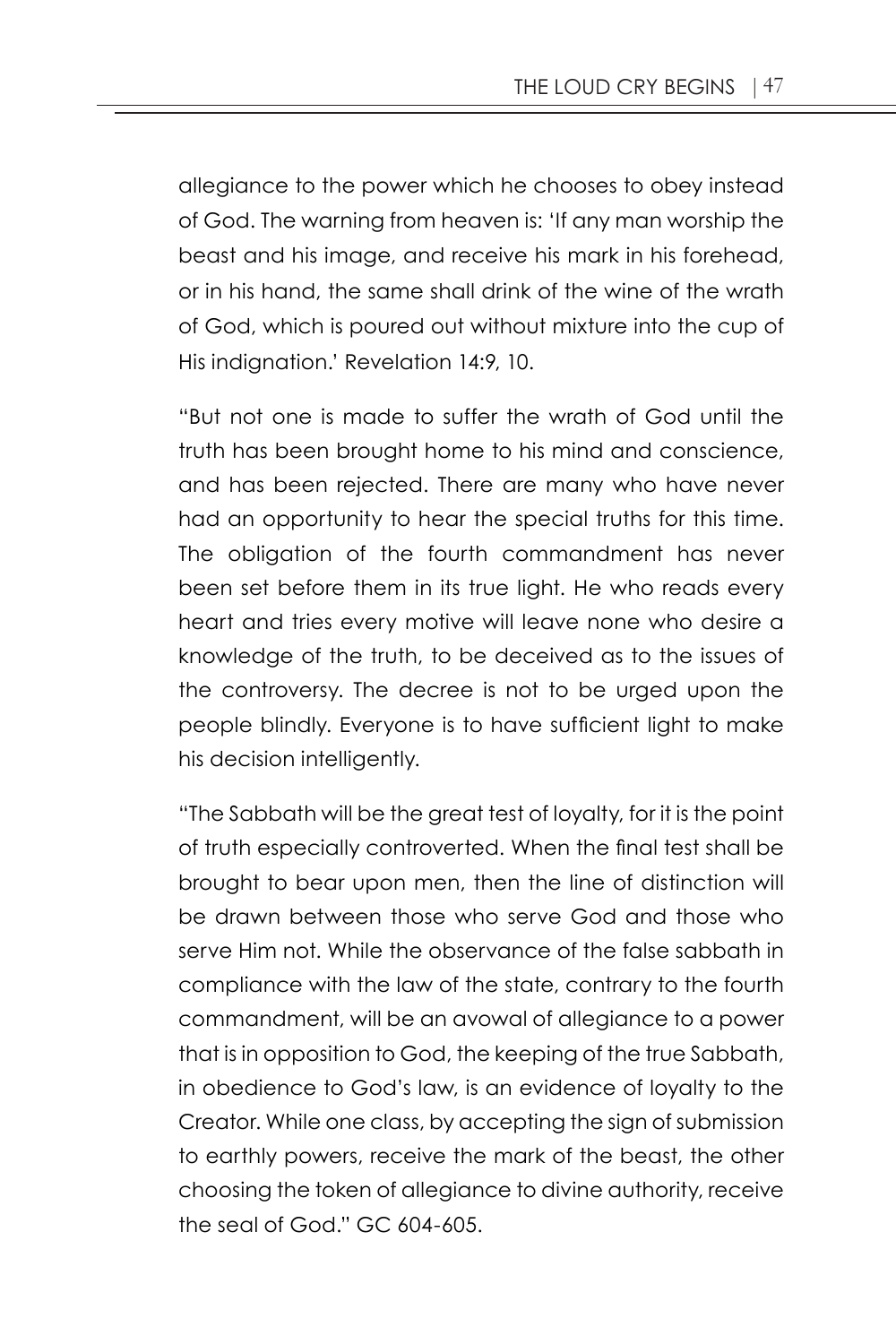#### **IMPORTANT HISTORY OF HOW GOD WORKS IN A CRISIS**

In all the religious crises of the past God sent His servants to rebuke sin in the world and in the religious organizations. So it will be again in the final showdown.

"In every generation God has sent His servants to rebuke sin, both in the world and in the church. But the people desire smooth things spoken to them, and the pure,unvarnishedtruth isnot acceptable. Many reformers, inentering upon their work, determined to exercise great prudence in attacking the sins of the church and the nation. They hoped, by the example of a pure Christian life, to lead the people back to the doctrines of the Bible. But the Spirit of God came upon them as it came upon Elijah, moving him to rebuke the sins of a wicked king and an apostate people; they could not refrain from preaching the plain utterances of the Bible—doctrines which they had been reluctant to present. They were impelled to zealously declare the truth and the danger which threatened souls. The words which the Lord gave them they uttered, fearless of consequences, and the people were compelled to hear the warning." GC 606.

### **GOD WILL QUALIFY HIS SERVANTS WITH THE LATTER RAIN AND SEND THEM FORTH**

"Thus the message of the third angel will be proclaimed. As the time comes for it to be given with greatest power, the Lord will work through humble instruments, leading the minds of those who consecrate themselves to his service. The laborers will be qualified rather by the unction of his Spirit than by the training of literary institutions. Men of faith and prayer will be constrained to go forth with holy zeal, declaring the words which God gives them. The sins of Babylon will be laid open.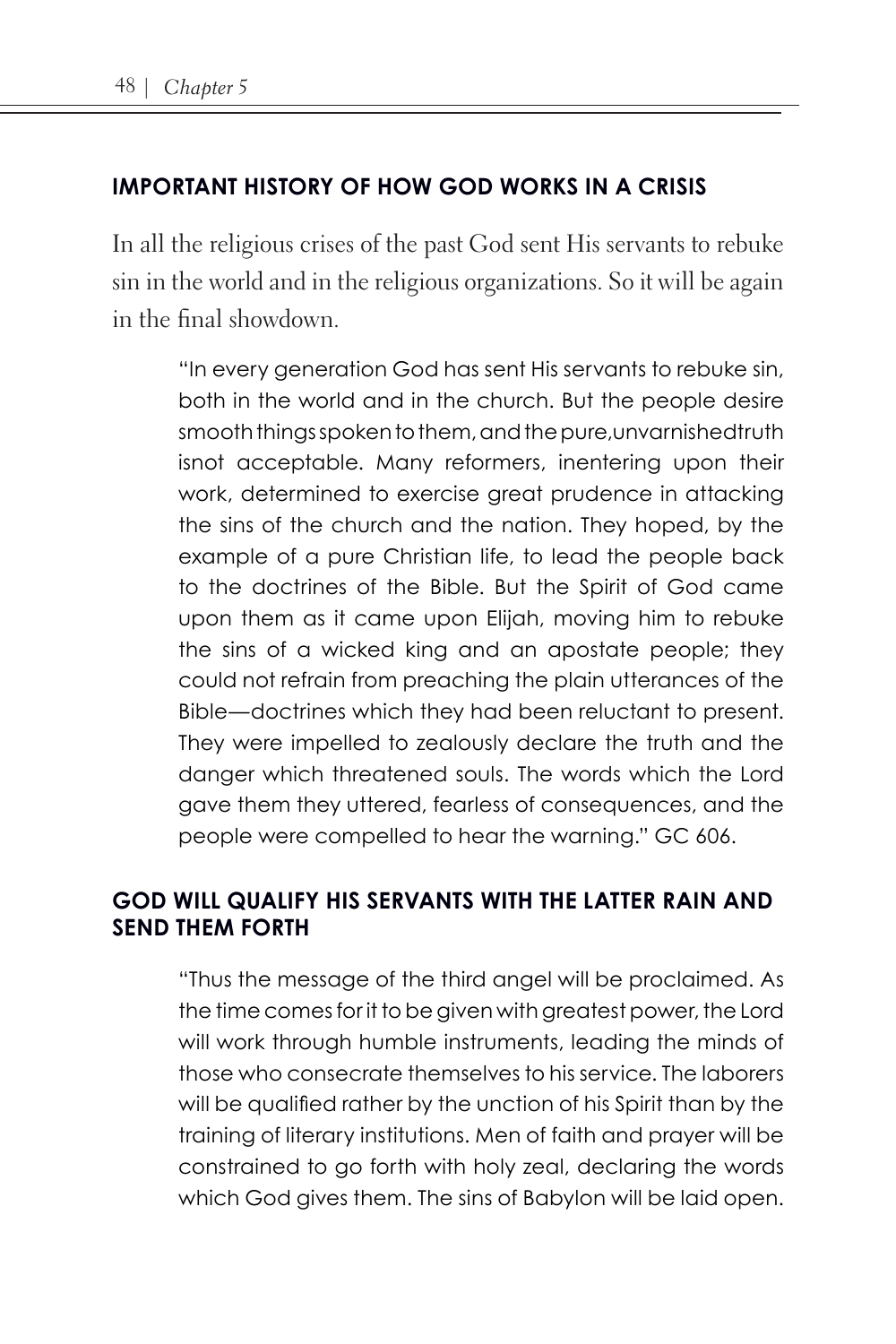The fearful results of enforcing the observances of the church by civil authority, the inroads of Spiritualism, the stealthy but rapid progress of the papal power,—all will be unmasked. By these solemn warnings the people will be stirred. Thousands upon thousands will listen who have never heard words like these. In amazement they hear the testimony that Babylon is the church, fallen because of her errors and sins, because of her rejection of the truth sent to her from Heaven." GC 606.

The above paragraph describes the beginning of the "loud cry" or final warning. It contains some very important information which we need to analyze in order to understand it better.

First of all, the time comes for the third angel's message to be given with greatest power which means that the image and mark of the beast have been set up by the **passing** of the Sunday law. That time having come, **and not before,** the LORD begins to work with latter rain power through **humble instruments.** We need to take a closer look at who these **humble instruments** are, and the messages they declare, before examining the nature of the popular response to them and the messages.

### **THE LOUD CRY SERVANTS**

The humble instruments here described are those members of the third angel's movement who have been victorious in the Laodicean shaking (Revelation 3:14-22 and EW 269-271), and who have reached the stage of growth called the **"ear"** by Jesus in Mark 4:26-29. The early rain of the Holy Spirit produces spiritual growth from initial conversion (the blade) to victory over every defect (the ear). The latter rain of the Holy Spirit produces **advanced ripening growth**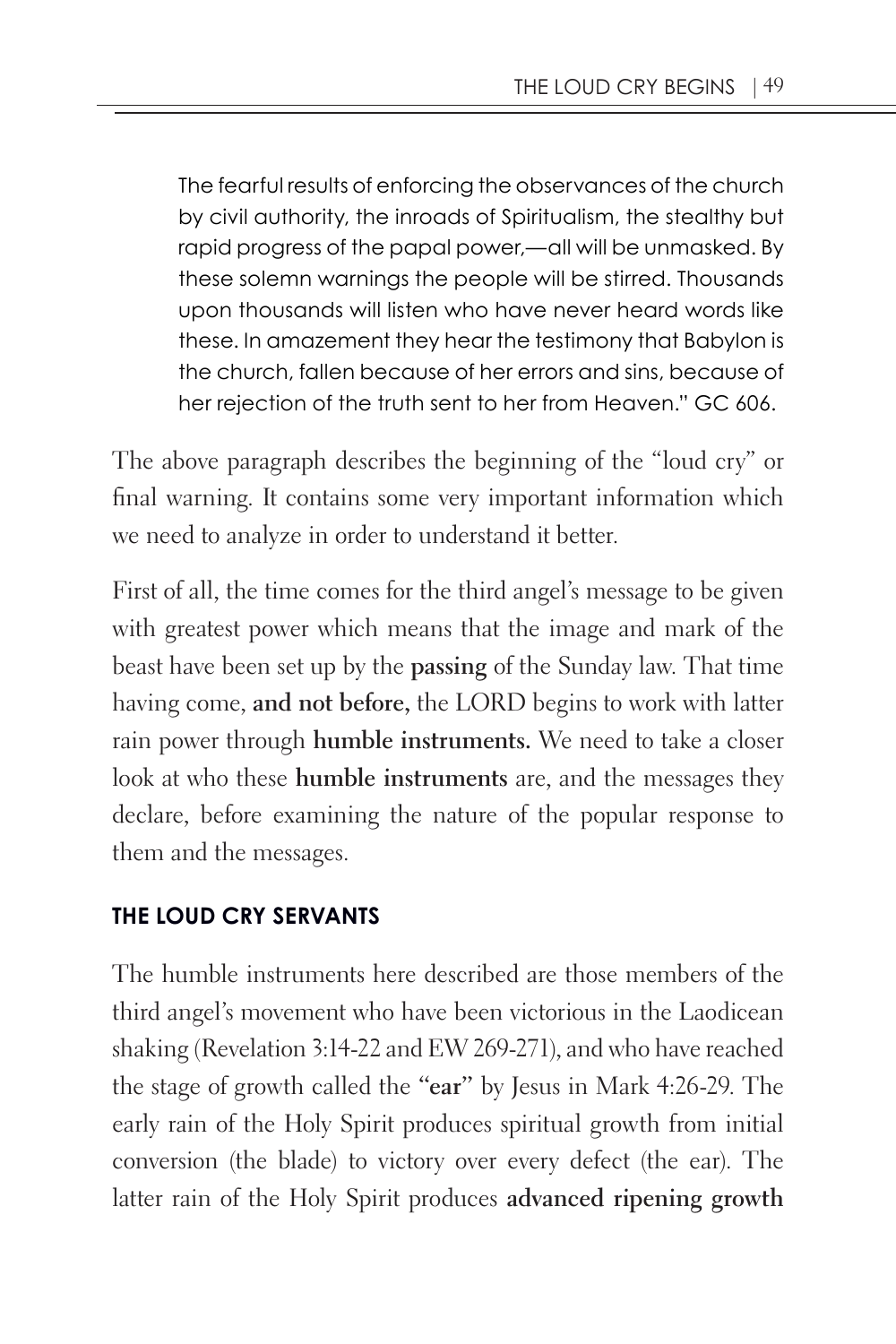from the **"ear"** to the **"full corn in the ear"** which means Christian character perfection!

In other words, during the loud cry period, these servants are going to be ripened by the latter rain to the level of character maturity and perfection required to pass the judgment of the living and to receive the seal of God. And in the process of achieving these goals they will be victorious over the mark of the beast!

Therefore we should clearly understand that in order to pass the judgment of the living and to receive the seal of God a believer in the third angel's message must emerge victorious in both the Laodicean shaking and the "mark of the beast" shaking. The Laodicean shaking started in 1859, reached a critical point in 1888, and has been continuing ever since. Only those who accept and experience the true message of righteousness by faith along with the advancing light on God's character and the principles of His government will overcome Laodicean lukewarmness and reach the stage of the **"ear"!** 

Seven characteristics of the primary loud cry messengers are given in this particular paragraph in *The Great Controversy,* page 606. Here is the list: humility, consecration, spirit-filled, men of faith, men of prayer, possessing holy zeal, filled with and declaring God's words.

### **THEIR MESSAGES**

The loud cry messengers will present the righteousness of Christ so fully and clearly that the **sins of Babylon will be laid open!** Since sin is the transgression of God's law of unselfish Agape love (1 John 3:4, Matt. 23; 36-40; John 14: 15) this means that they will present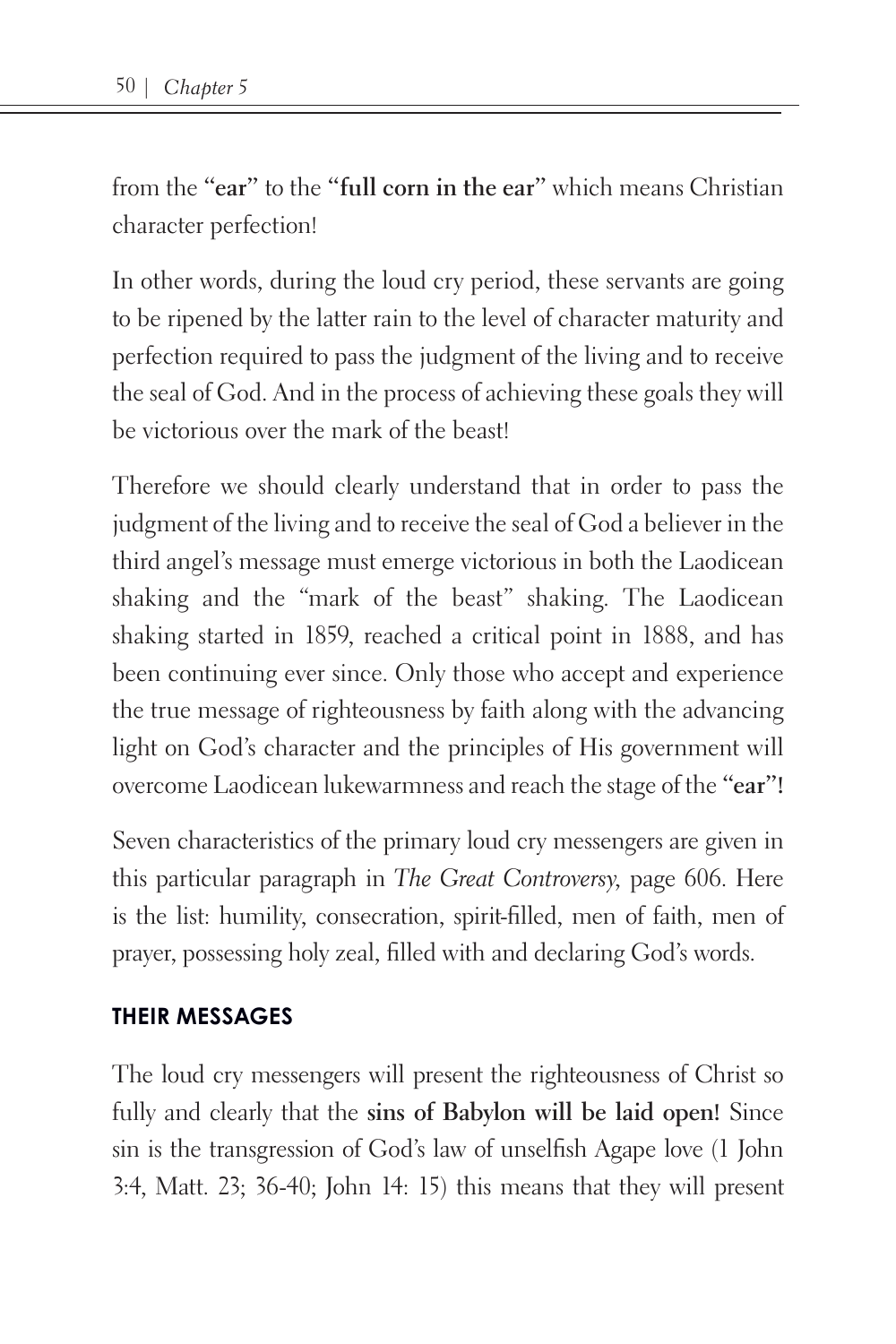God's moral law and seventh-day Sabbath within the context of the everlasting gospel as Paul summarizes it in Romans 8:1-4.

They will also declare the fearful results of enforcing the observances of the church by civil law by showing that freedom of conscience, in matters of faith and worship, is truly biblical and truly protestant!

The evils of spiritualism, leading the people to accept spiritistic manifestations in the place of, and in opposition to, the Bible, will be exposed. This will include a clear presentation on man's condition in death and the natural non-immortality of the human soul.

They will also declare the correct understanding of Bible prophecy and unmask the insidious, yet rapid progress, of the Papacy and its strategies. In so doing they will sweep away the false doctrines of the secret rapture, Middle Eastern Anti-Christ, and the false understanding of Armageddon! They will explain clearly that Babylon in the Revelation means false or fallen Protestantism, fallen because of persistent and progressive rejection of heaven-sent light.

### **THE EARLY RESPONSES TO THE LOUD CRY**

The loud cry messages and warnings will be power-packed with the latter rain of the Holy Spirit and will be given with such scriptural clarity and convicting Holy Spirit power that the masses of people in Christendom, and the whole world, will be stirred in their innermost beings by the final gospel warning. Millions will be spellbound by messages the likes of which they never heard before! Some will quickly accept the messages but the majority will seek the advice and counsel of their religious leaders and teachers. When asked whether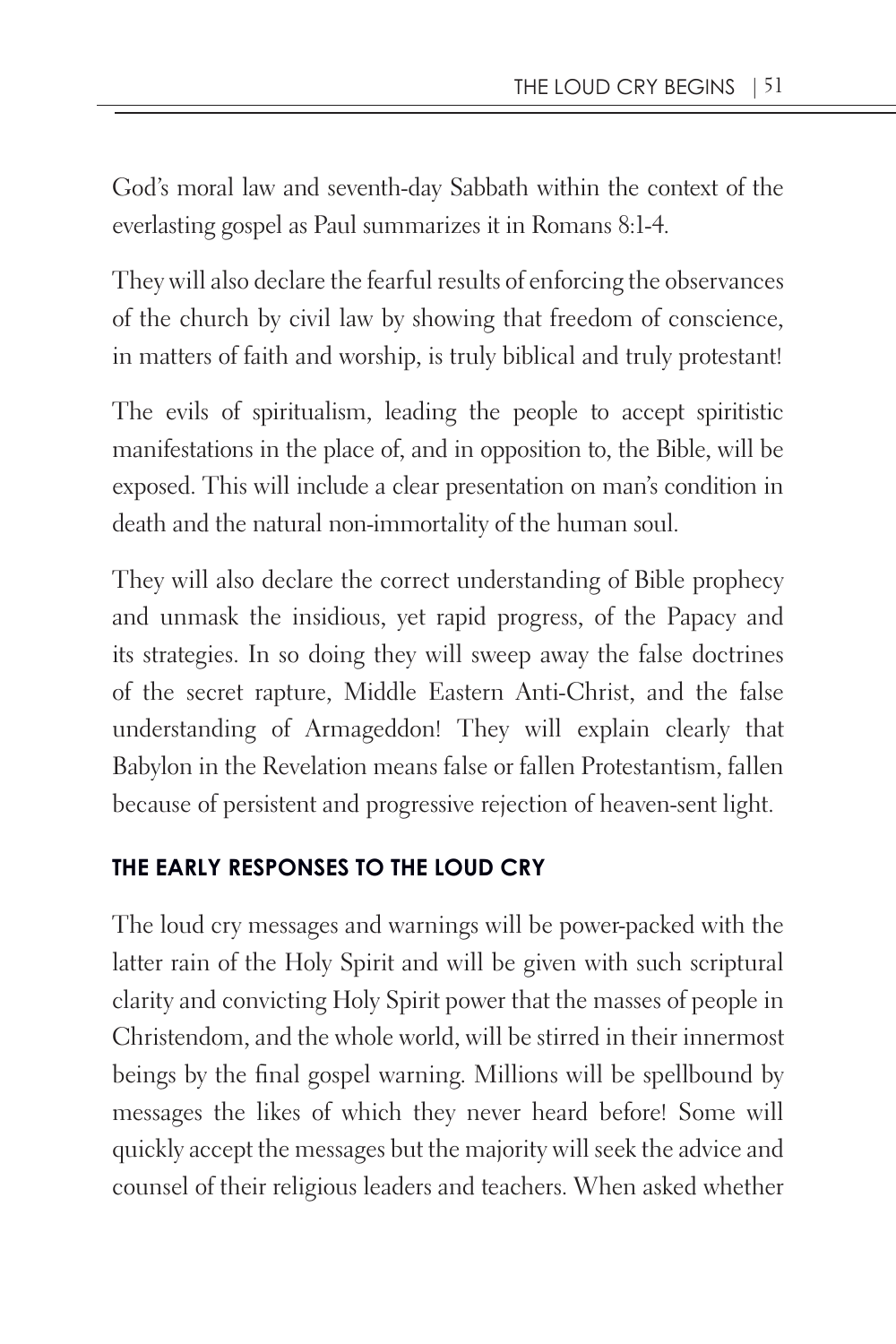or not the messages are true, the ministry of the popular churches will present the usual traditional arguments and false prophecies and try to trivialize the questions. But such will be the convicting power of the Holy Spirit that many will refuse to be satisfied with mere human ecclesiastical authority and will demand clear scriptural proof. This will enrage the popular ministry and they will denounce the loud cry message as of Satan and induce the sin-loving masses to heap ridicule and contempt on the messages and messengers.

"As the people go to their former teachers with the eager inquiry, Are these things so? the ministers present fables, prophesy smooth things, to soothe their fears, and quiet the awakened conscience. But since many refuse to be satisfied with the mere authority of men, and demand a plain 'Thus saith the Lord,' the popular ministry, like the Pharisees of old, filled with anger as their authority is questioned, will denounce the message as of Satan, and stir up the sin-loving multitudes to revile and persecute those who proclaim it." GC 606.

Notice here that the **first** measures which will be adopted against the people of God will **not** be drastic ones. The reason being that the religious and civil authorities will not at **first** think much of the small remnant of faithful loud cry servants. The authorities will think that the protest will be short-lived. In referring to the people of God in this early period of the loud cry, the Spirit of Prophecy speaks of them as the **"the little company who are standing in the light."** 5T 209.

Remember that when the Sunday law is first passed, it will not be directed primarily against Sabbath keepers but against the widespread moral declension. The churches will seek the aid of the civil power and the latter will gladly comply in order to "save" the world from total moral collapse and from the judgments of God.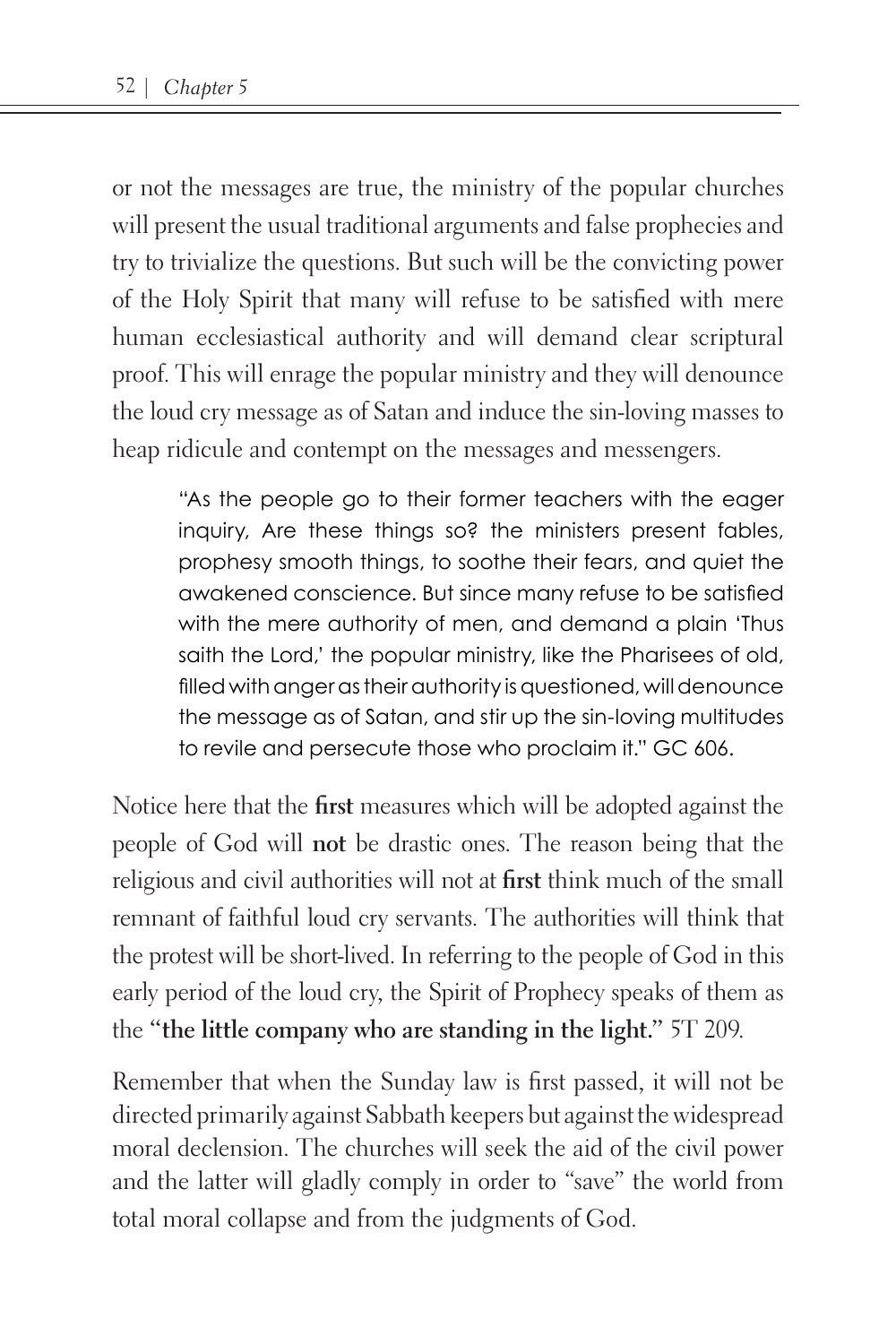But when the true people of God, in latter rain Holy Spirit power, not only begin but maintain their final protest and their preaching of the loud-cry, the authorities will be shocked out of their complacency. This will precipitate a crisis which will intensify as the loud cry develops and will bring the whole world to the point of final decision and final tribulation.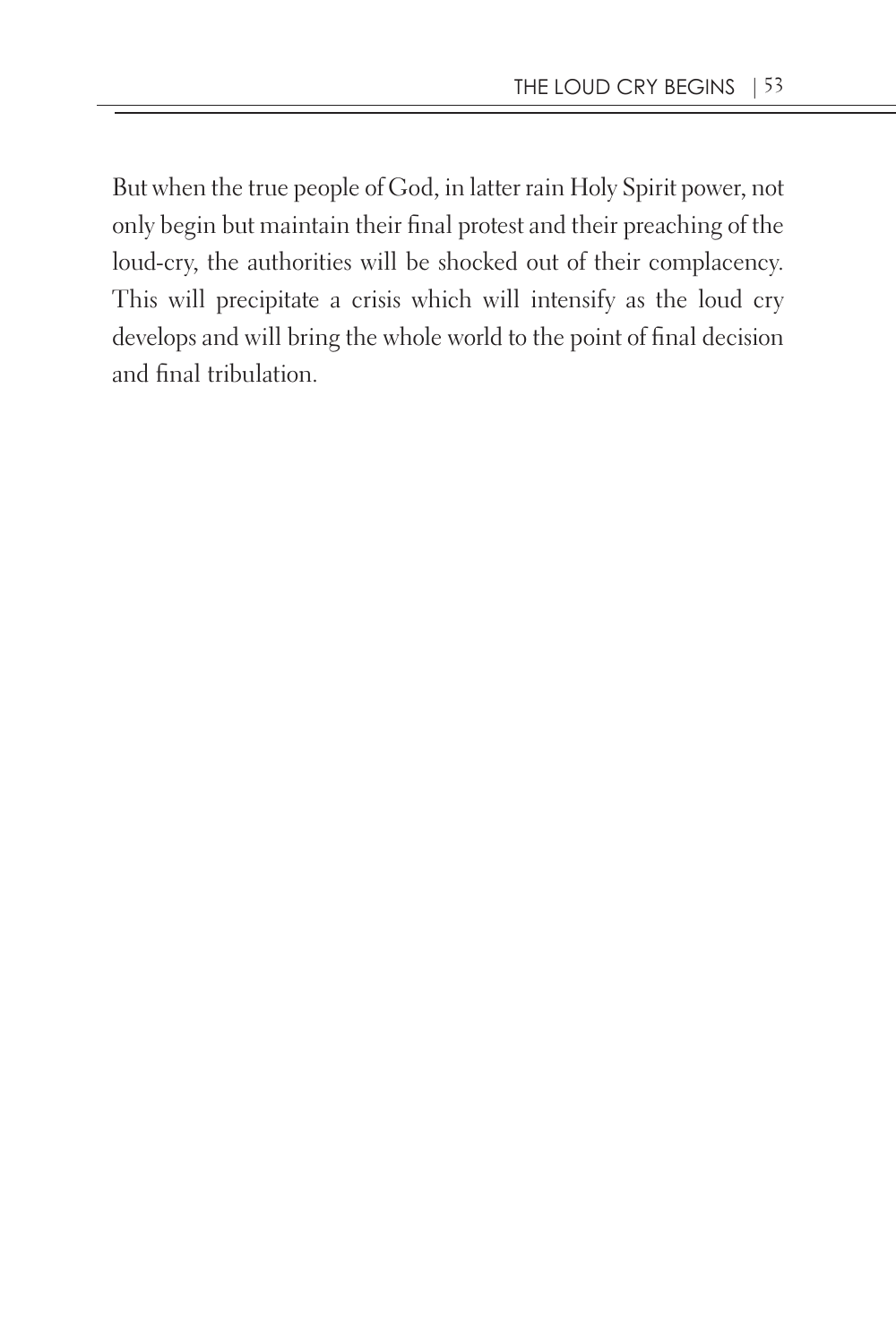

### **The Fundamental Principles of Religious Liberty**

### **INTRODUCTION**

The remnant people of God must have a clear and complete grasp of the basic Biblical principles of liberty of conscience in matters of faith and worship. grasp of the basic Biblical principles of liberty of conscience in matters of faith and worship.

For a more complete study of these principles the reader is referred to two previous publications: (i) *The New World Economic Order —How Will It Affect You?* (ii) *Christianity and Civil Government.*  However for the purposes of this camp meeting we shall revise the basic principles of liberty of conscience. We shall now study a comprehensive outline of these principles written early in the last century by an Adventist scholar, the late Francis Wilcox. Before we do so however, let us list the scriptural proof-lines for the Seventhday Sabbath truth: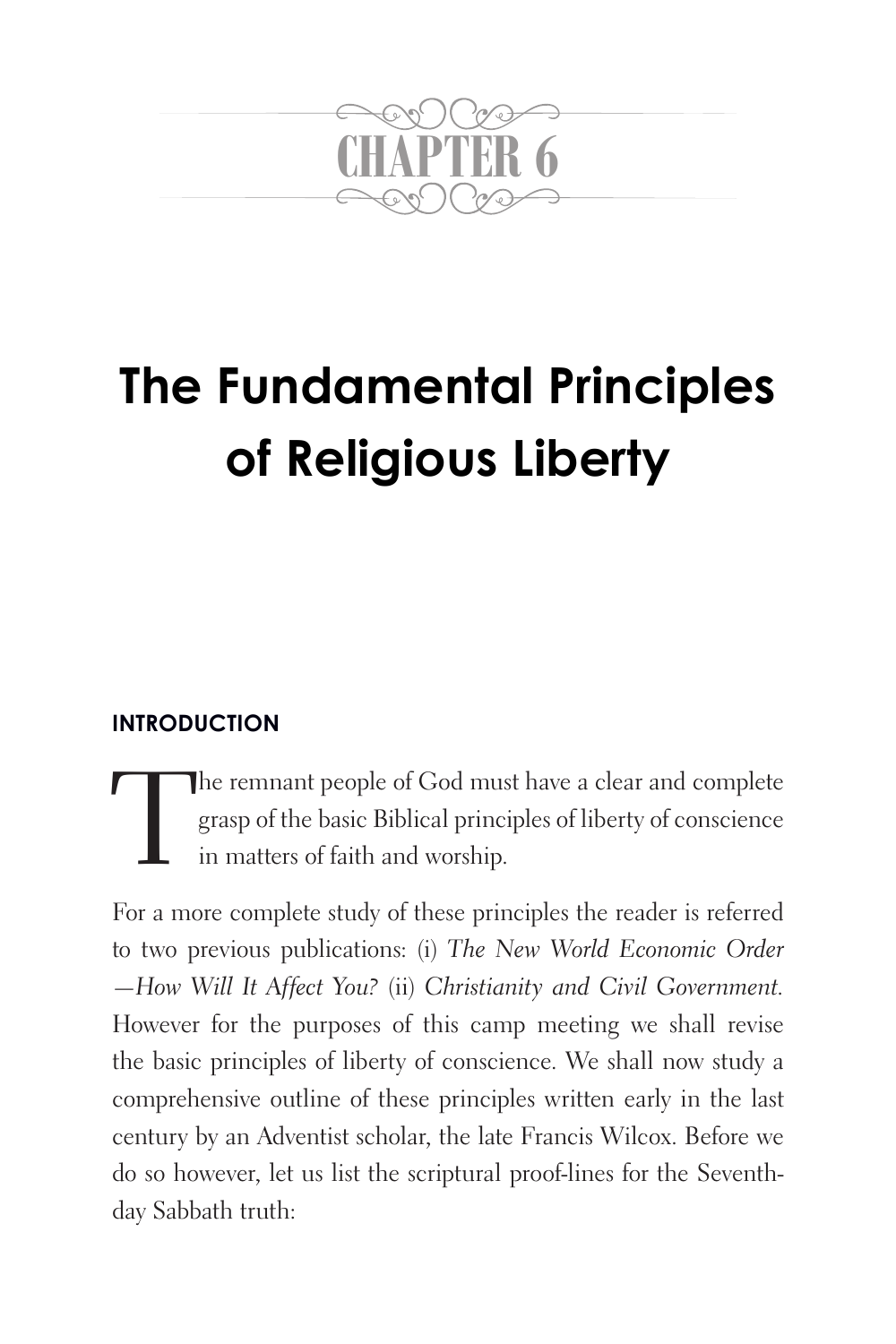- **Line 1 Creation-Redemption Rest:** Genesis 2:1-3; Mark 2:27,28; Matthew 11:28-30; Hebrews 4:9-10, 4, 1-3.
- **Line 2 Moral Law:** Exodus 20:8-11; Matthew 5:17-20; Romans 3:28-31; Romans 8:1-4; James 2:8-12; 1 John 5:2-3; Revelation 12:17; 14:12.
- **Line 3** —New Covenant:Galatians 3:15; Hebrews 9:17; Matthew 24:20; Galatians chapters 3 and 4.

### *THE COMING CRISIS,* **BY FRANCIS WILCOX — CHAPTER 5, "THE CHRISTIAN'S RELATION TO EARTHLY GOVERNMENT"**

"In the crisis hour which awaits the church there will be witnessed a deadlyconflict between the commandments of God and the laws of earthly government. How shall the Christian relate himself to this clash of opposing principles? What relation shall he sustain to his government?

"The duty of the Christian toward the government under which he lives is made clear in Holy Writ: *'Let every soul be subject unto the higher powers. For there is no power but of God: the powers that be are ordained of God. 2 Whosoever therefore resisteth the power, resisteth the ordinance of God: and they that resist shall receive to themselves damnation.' Romans 13:1-2.* 

### **LIMITS OF THE AUTHORITY OF HUMAN GOVERNMENTS**

"With what authority has God invested civil government? It is inconceivable that He should have bestowed upon it unlimited power. That would be to make earthly government, to the extent of human capability, equal to the government of God. It would be to place God's work in the earth, His gospel, His church, the affairs of mankind, physically, socially, civilly, and spiritually, under the control of human government without reference to its attitude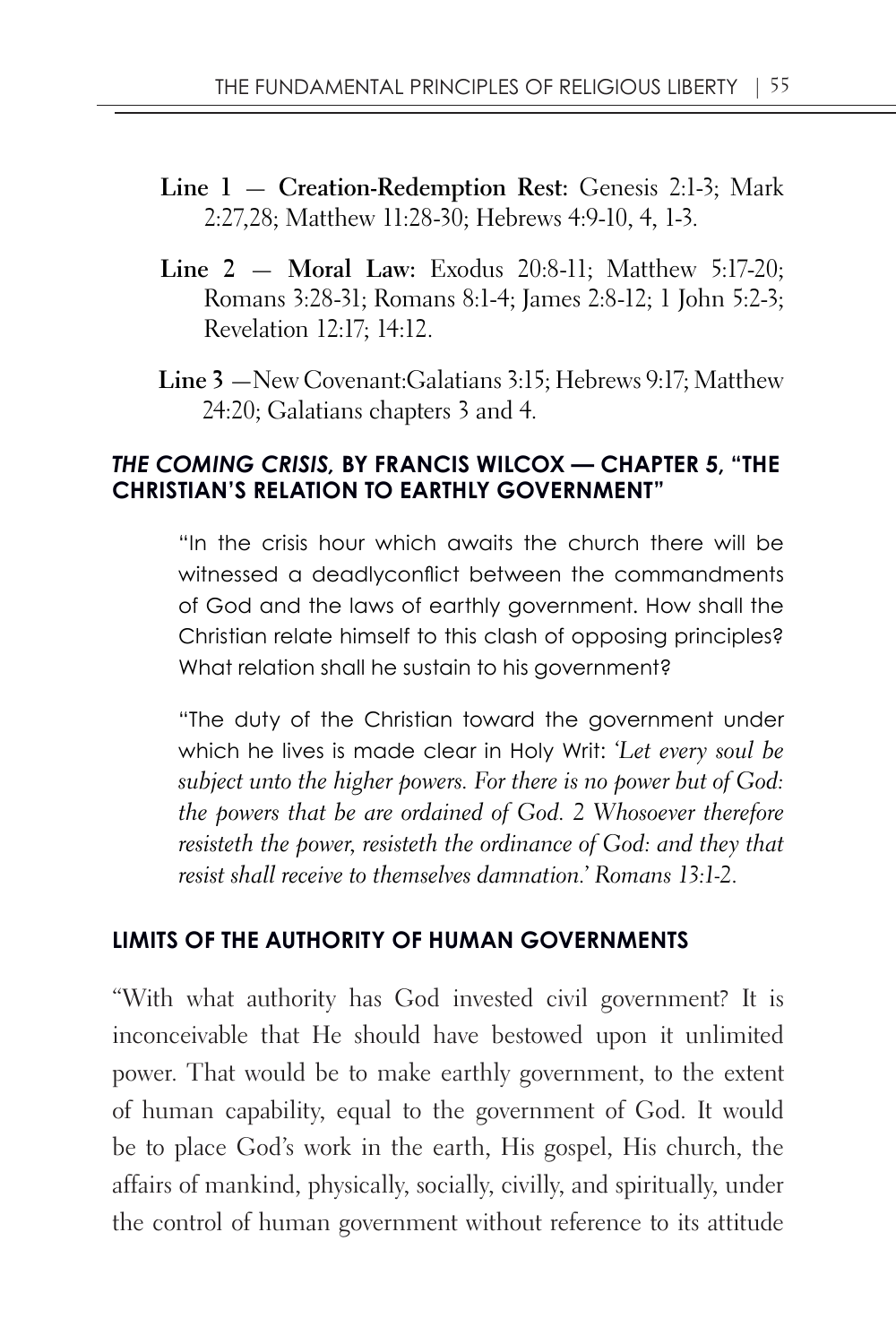toward the principles and problems involved. This we cannot believe the great Ruler of the universe would do."

### **RELATION TO EARTHLY GOVERNMENT**

"We are therefore forced to the conclusion that the jurisdiction of human government is limited to the sphere of civil relations, to the decision of questions governing the relation of man to his fellow men. There is a sphere the personal relation of man to his Maker—into which civil government has no God-given or Heaven-ordained right to intrude.

### **GOD AND CAESAR**

"Christ clearly recognized and taught this dividing line separating the authority of civil government from the sphere of spiritual relations. To some who came to Him inquiring whether it was right to pay tribute to Caesar, or civil government, the Master, after calling attention to the fact that they were recognizing Caesar's government by using Caesar's coinage, replied, *'Render therefore unto Caesar the things which are Caesar's; and unto God the things that are God's.'* See Matt. 22:16-21.

"There is a sphere in which Caesar may operate. In the field of civil relations he may range freely. He should be a terror to evil works, *'a revenger to execute wrath upon him that doeth evi1.'* In this he is *'the minister of God,'* and should be loyally supported with tribute—the Christian being subject to these civil enactments, *'not only for wrath, but also for conscience' sake.' Romans 13:3-6.* 

"The Christian is to *'render therefore to all their dues: tribute to whom tribute is due; custom to whom*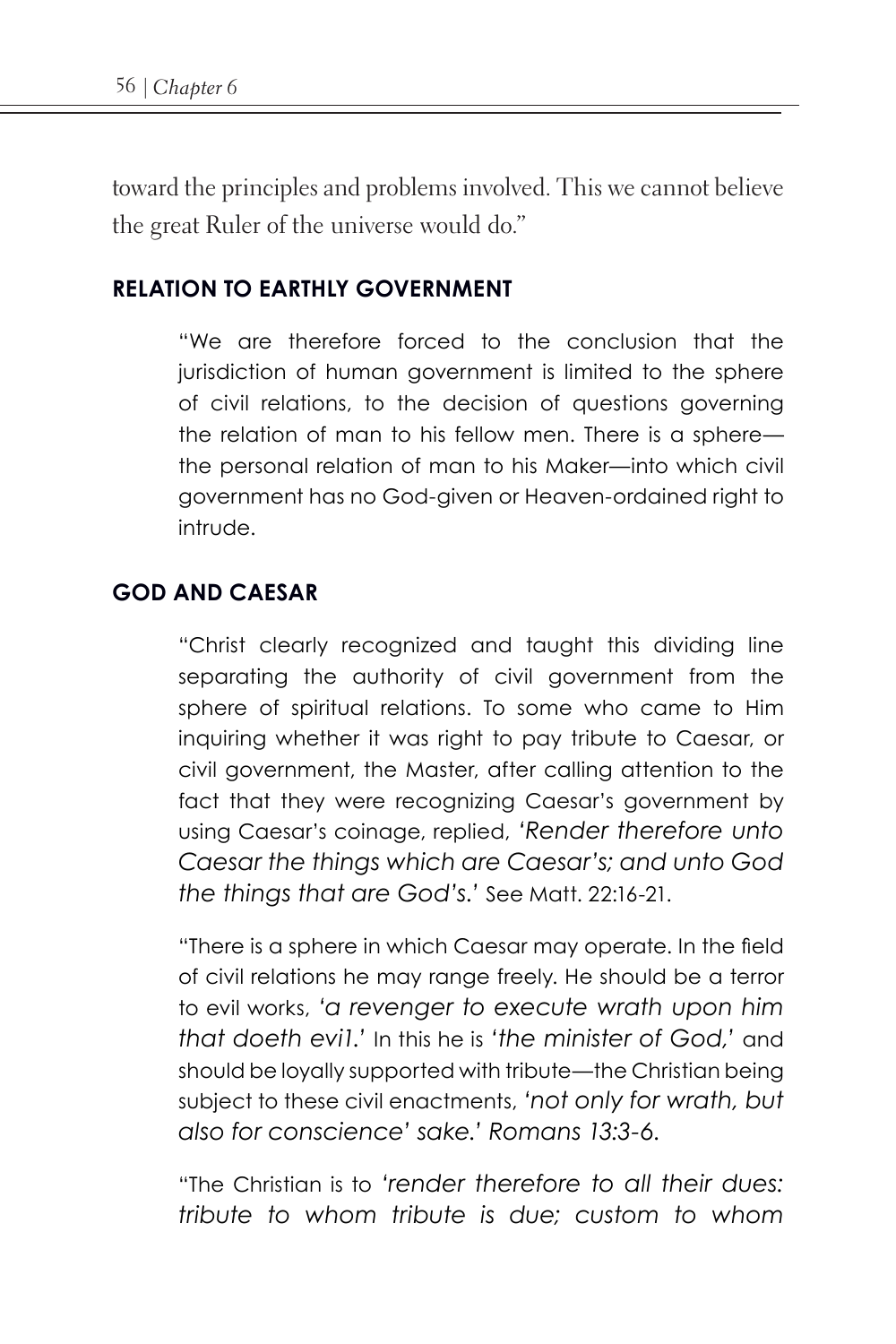*custom; fear to whom fear; honor to whom honor. Owe no man anything, but to love one another: for he that loveth another hath fulfilled the law.' Romans 13:7-8.* The apostle then proceeds to quote in substance the last five commandments, which define the civil relations of man. He makes no quotation from the first table of the law, because the first four commandments pertain to the relations of man to God, and belong alone to the sphere of God's government and jurisdiction. Into this sphere, as we have said, civil government has no right to enter.

### **CIVIL, NOT SPIRITUAL, JURISDICTION**

"Nor does it belong to the sphere of civil government to deal with the second table of the law in the spiritual significance of the commandments of that table. This field belongs alone to God. With the civil relation defined in the last six commandments, the civil government may take account. The government has a right to punish the murderer, the adulterer, the thief, not because they have done a moral wrong, but because they have violated the law of civil ethics. The government can deal with overt acts only. God, however, looks beneath the overt act and takes account of the thoughts of the heart, of the motives and purposes of the life. In His estimate the man who hates his brother, even if he commits no overt act, is a murderer. See 1 John 3:15. The lustful man likewise violates the commandment, even though outwardly he may not offend against the law of chastity. See Matthew 5:28.

### **LOYALTY TO GOVERNMENT**

"In an evil hour, either consciously or unconsciously, civil government oversteps the bounds God has set for it, and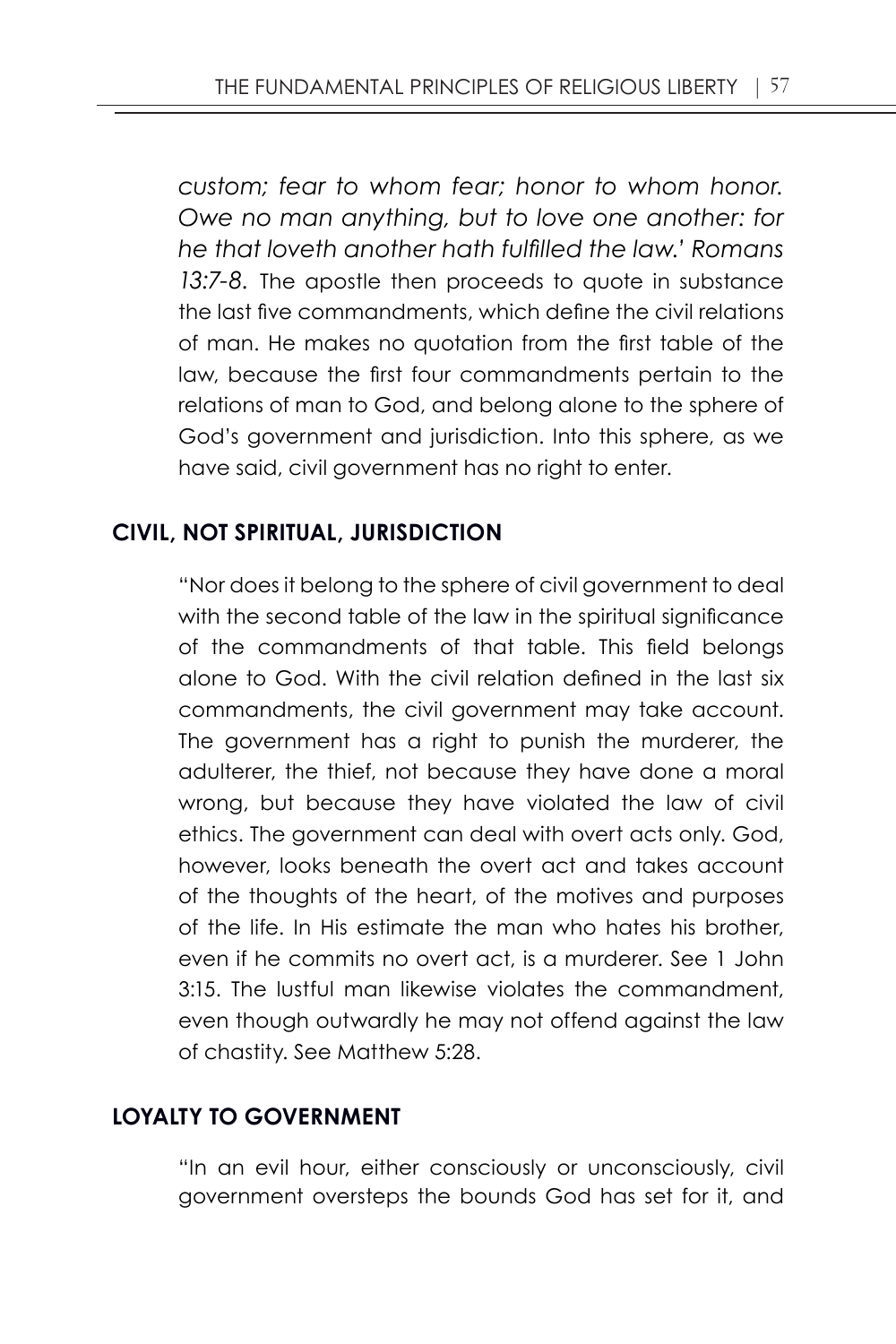seeks to regulate or control the personal spiritual relations which exist between man and his Maker. What should be the attitude of the Christian toward his government under these circumstances?

"God is supreme, and His requirements are paramount to all others. To Him the Christian owes unswerving allegiance. He cannot surrender this allegiance at the command of any human master. And when the laws of his government require that he should violate the laws of God, he has no alternative, but must obey God rather than men. Above any fear he may have of man, who is able to destroy his body, he is to fear the great God of heaven, who is able to destroy both soul and body. See Matthew 10:28.

"The attitude of the Christian should always be that of loyalty to his government as long as this does not conflict with his duty to God. How shall he manifest his loyalty when the laws of his government conflict with the requirements of God? He must obey his God, at whatever cost, but he may at the same time put forth consistent Christian effort to enlighten the lawmakers as to the principles involved. He may seek to have the law repealed. He may do this by personal effort, and in union with others, in such ways as it is lawful to seek relief.

"Never can the Christian resort to personal violence in the accomplishment of his ends. He will not engage in private brawl, nor will he be found inciting rebellion or riot. Rather than this, he must suffer meekly the penalty of the law, however unjust, leaving to God the vindication of his cause. By this course of conduct, and in this spirit working to redress the wrong, the Christian is giving the highest proof of his loyalty to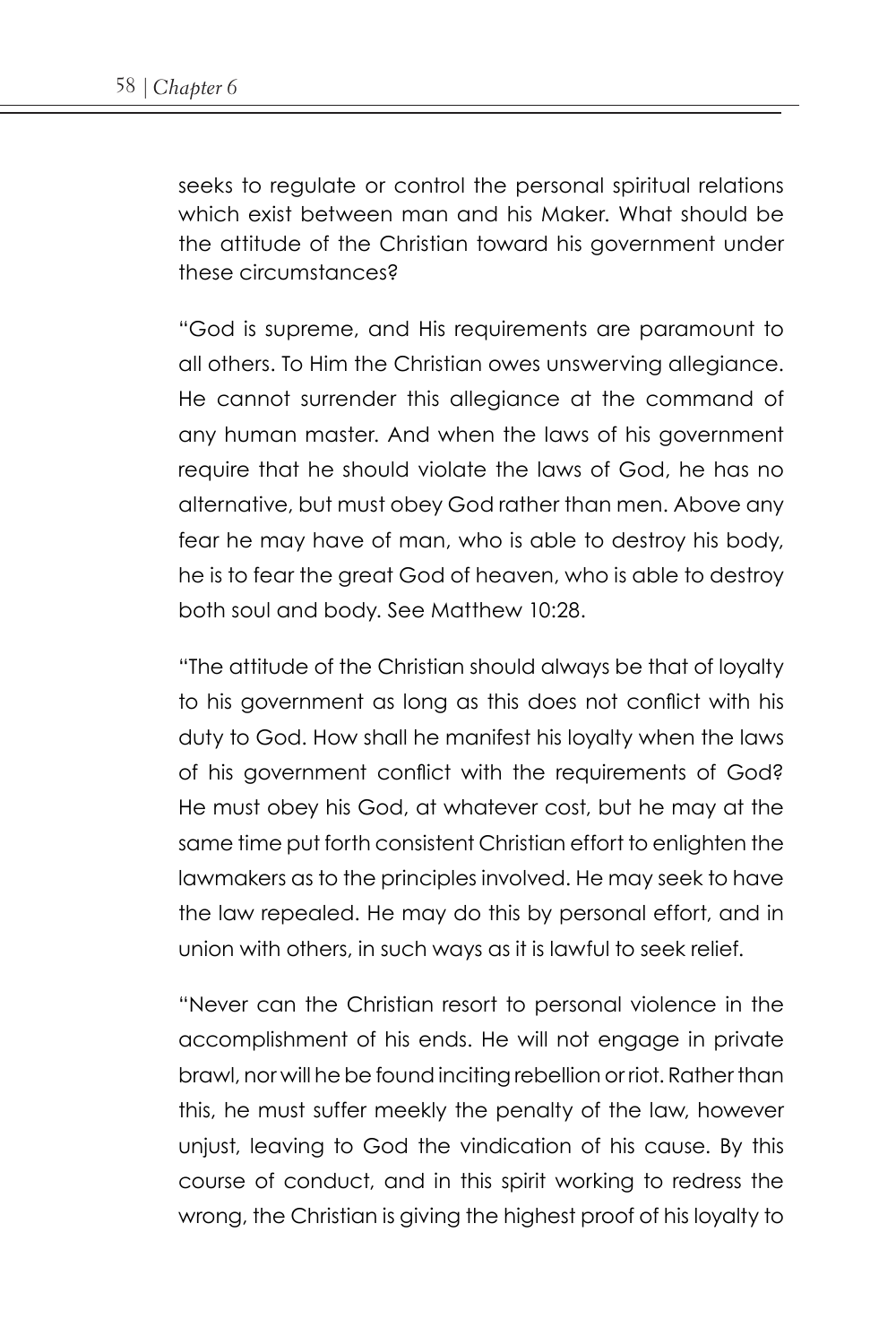government. He is standing for fundamental principles; and in seeking to induce his government to confine its activities to that sphere to which God has justly limited its authority, he is rendering to it the highest possible service.

### **NOTABLE BIBLE EXAMPLES**

"For this undeviating stand for right and principle, the Christian has authority in notable examples given in the sacred writings. When Daniel was required, on pain of death, to obey the law of Medo-Persia contrary to the express command of God, he resolutely refused and when he was cast into the den of lions, God wrought for him a wonderful deliverance, thus vindicating him in the noble stand he had taken. See Daniel 6.

"A similar experience came to Shadrach, Meshach, and Abednego in the reign of Nebuchadnezzar. This king erected on the plain of Dura a great golden image, and assembled to its dedication the chief men of his extensive empire. Shadrach, Meshach, and Abednego repaired to the plain of Dura with the others. With the others they stood in the presence of the golden image. Thus far they were willing to obey the law of Nebuchadnezzar. But when the command was given to bow down and worship the golden image, these three men refused to obey the royal edict. They knew it was a direct violation of the law of God. In the words of the Saviour, they feared not him who was able to destroy their bodies, but rather the One who was able to destroy both soul and body. Because of their stand, they were cast into the burning fiery furnace, but God vindicated their course by giving to them a miraculous deliverance. God declared that Nebuchadnezzar was His 'servant,' to execute His judgments upon the nations. See Jeremiah 25:9. But when this servant of God exceeded his proper authority,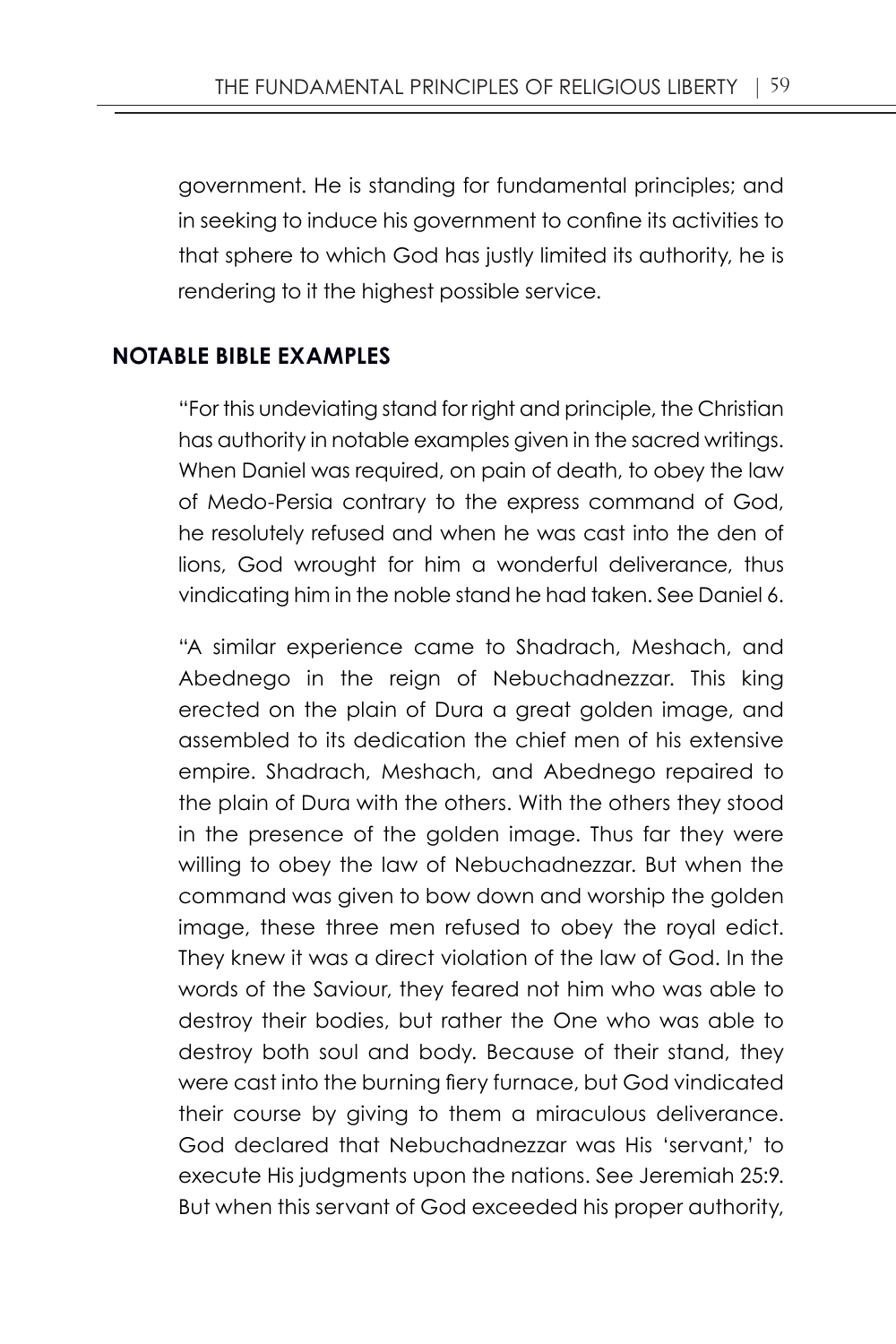and sought to legislate in things pertaining alone to God's jurisdiction, his folly was rebuked and his pride humbled.

"Daniel and the three worthies surely showed greater loyalty to the governments under which they lived than did their accusers. Darius and Nebuchadnezzar overstepped the bounds set for their authority by Omnipotence. By their acts they took a course which would inevitably lead to national ruin and invite the judgments of Heaven. In resisting these unjust measures the servants of God sought to save their governments from this dire calamity. Surely they manifested a loyalty to God and a loyalty to their governments in striking contrast to the conduct of those who in their lofty claims to patriotism were willing to put to death men with whom there could be found no fault except in the allegiance which they gave to their God. See Dan. 6:5.

"'Government is never the gainer in the execution of a law that is manifestly unjust….Conscientious men are not the enemies, but the friends, of any government but a tyranny. They are its strength, and not its weakness. Daniel, in Babylon, praying, contrary to the law, was the true friend and supporter of the government; while those who, in their pretended zeal for the law and the constitution, would strike down the good man, were its real enemies. It is only when government transcends its sphere that it comes in conflict with the consciences of men.' James H. Fairchild, *Moral Science,* p. 179.

### **OBEY GOD RATHER THAN MEN**

"Nor are such instances confined alone to the old testament scriptures. The apostle Peter and his companions were brought into similar straits. Commanded by ruling Jewish authorities not to teach nor preach in the name of Jesus, the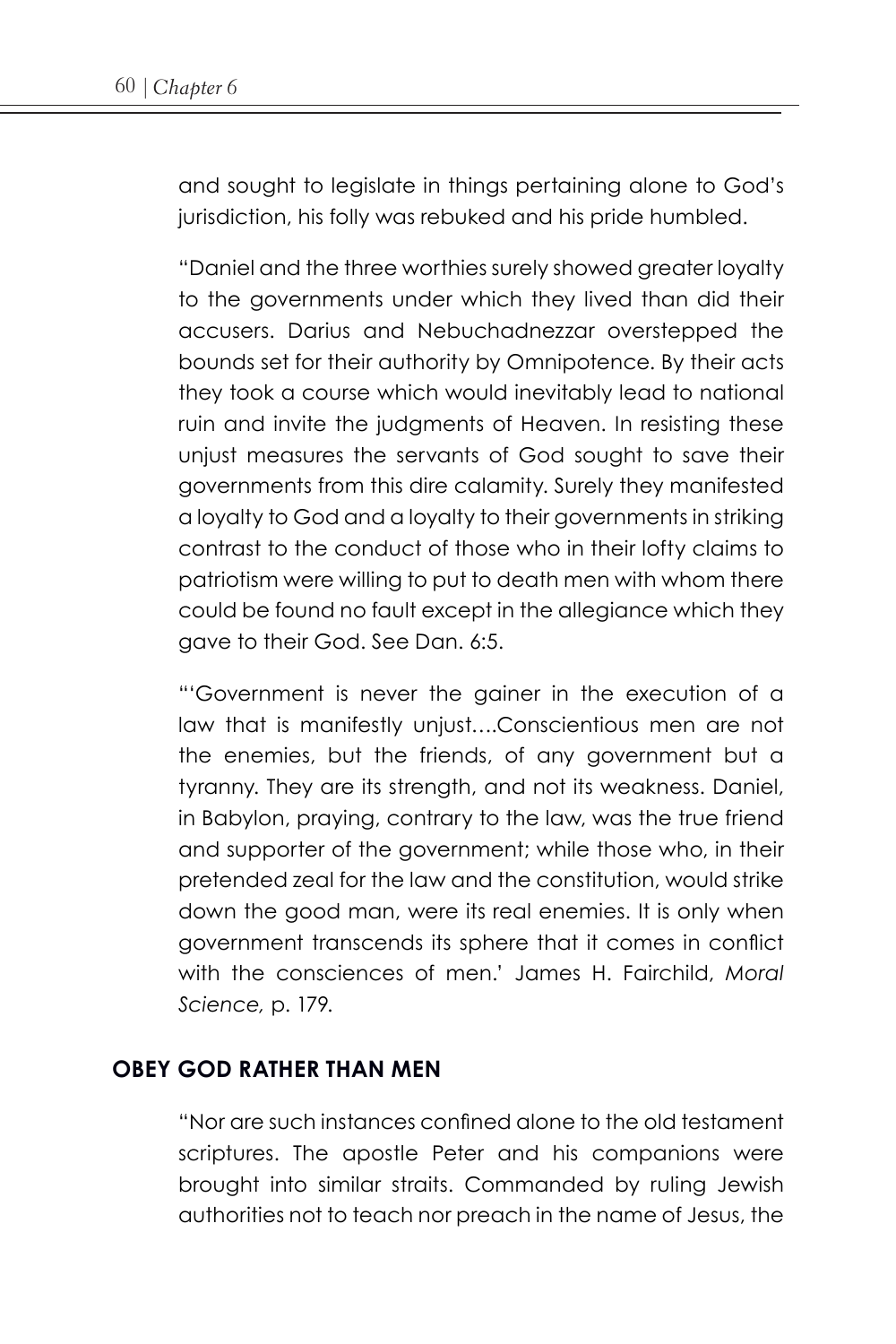apostles answered, *'We ought to obey God rather than men.' Acts 5:29.* God showed His approval by the mighty power of His Spirit which attended their labors.

"Of all men, the Christian should be free from just offense. He should be quiet, orderly, honest, neighborly, law abiding. Every relation in life should be regulated by sincere devotion to God and to his fellow men. He should love God supremely and his neighbor as himself. Love to God and love to man upon these two great principles hang all the law and the prophets." *The Coming Crisis*, Chapter 5, page 36-41, by Francis Wilcox.

The distinction between the supreme authority of the word of God and the authority that God has given to civil government is clearly seen in these quotes from the Spirit of Prophecy:

"'The principles contained in this celebrated Protest… constitute the very essence of Protestantism. Now this Protest opposes two abuses of man in matters of faith: the first is the intrusion of the civil magistrate, and the second the arbitrary authority of the church. Instead of these abuses, Protestantism sets the power of conscience above the magistrate, and the authority of the word of God above the visible church. In the first place, it rejects the civil power in divine things, and says with the prophets and apostles, 'We must obey God rather than man.'

"'In presence of the crown of Charles the Fifth, it uplifts the crown of Jesus Christ. But it goes farther: it lays down the principle that all human teaching should be subordinate to the oracles of God.' D'Aubigne, b. 13, ch. 6.

"The protesters had moreover affirmed their right to utter freely their convictions of truth. They would not only believe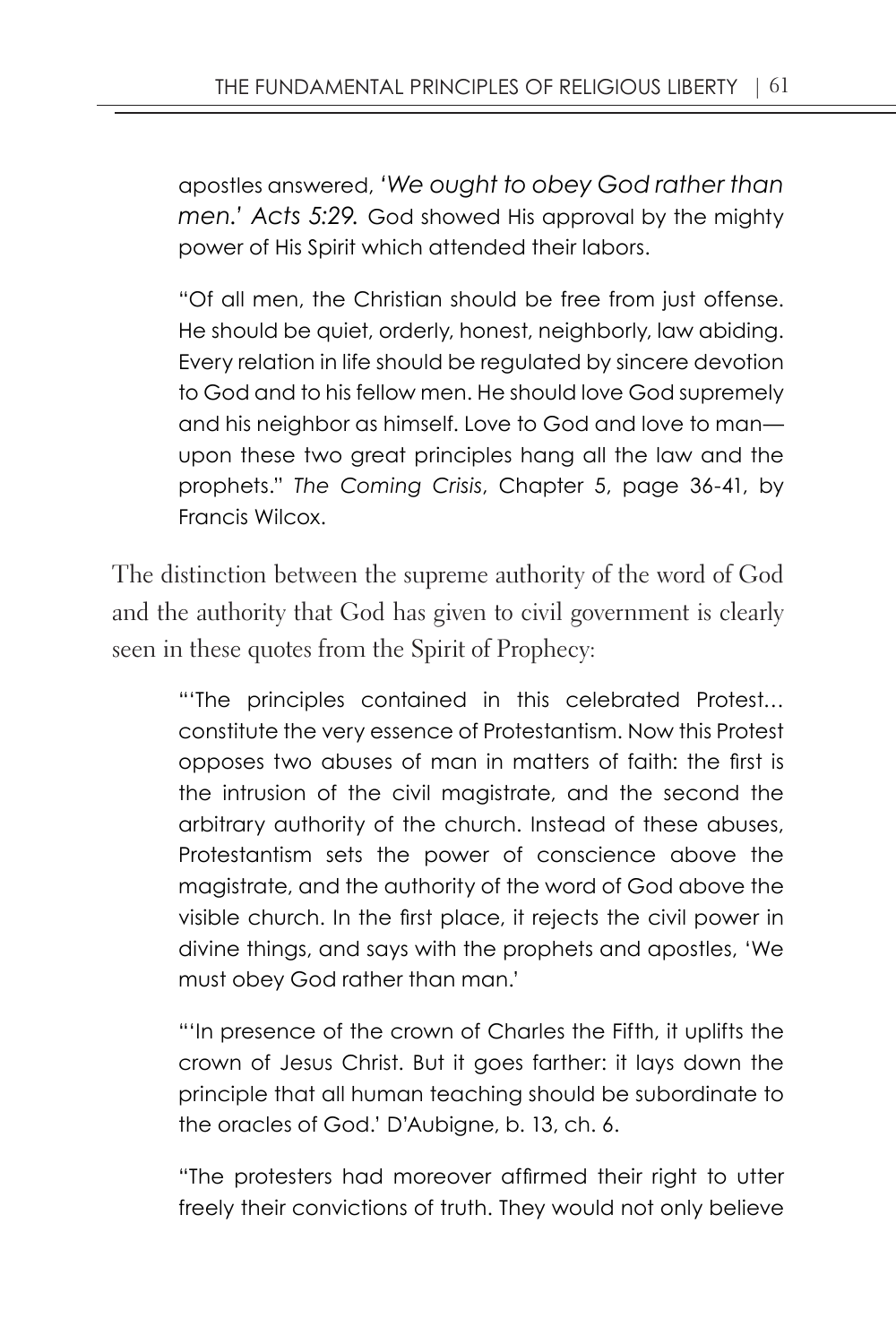and obey, but teach what the word of God presents, and they denied the right of priest or magistrate to interfere. The Protest of Spires was a solemn witness against religious intolerance, and an assertion of the right of all men to worship God according to the dictates of their own consciences." GC 203-204.

"The banner of truth and religious liberty held aloft by the founders of the gospel church and by God's witnesses during the centuries that have passed since then, has, in this last conflict, been committed to our hands. The responsibility for this great gift rests with those whom God has blessed with a knowledge of His word. We are to receive this word as supreme authority. We are to recognize human government as an ordinance of divine appointment, and teach obedience to it as a sacred duty, within its legitimate sphere. But when its claims conflict with the claims of God, we must obey God rather than men. God's word must be recognized as above all human legislation. A 'Thus saith the Lord' is not to be set aside for a 'Thus saith the church' or a 'Thus saith the state.' The crown of Christ is to be lifted above the diadems of earthly potentates.

"We are not required to defy authorities. Our words, whether spoken or written, should be carefully considered, lest we place ourselves on record as uttering that which would make us appear antagonistic to law and order. We are not to say or do anything that would unnecessarily close up our way. We are to go forward in Christ's name, advocating the truths committed to us. If we are forbidden by men to do this work, then we may say, as did the apostles, 'Whether it be right in the sight of God to hearken unto you more than unto God, judge ye. For we cannot but speak the things which we have seen and heard.'" AA 68-69.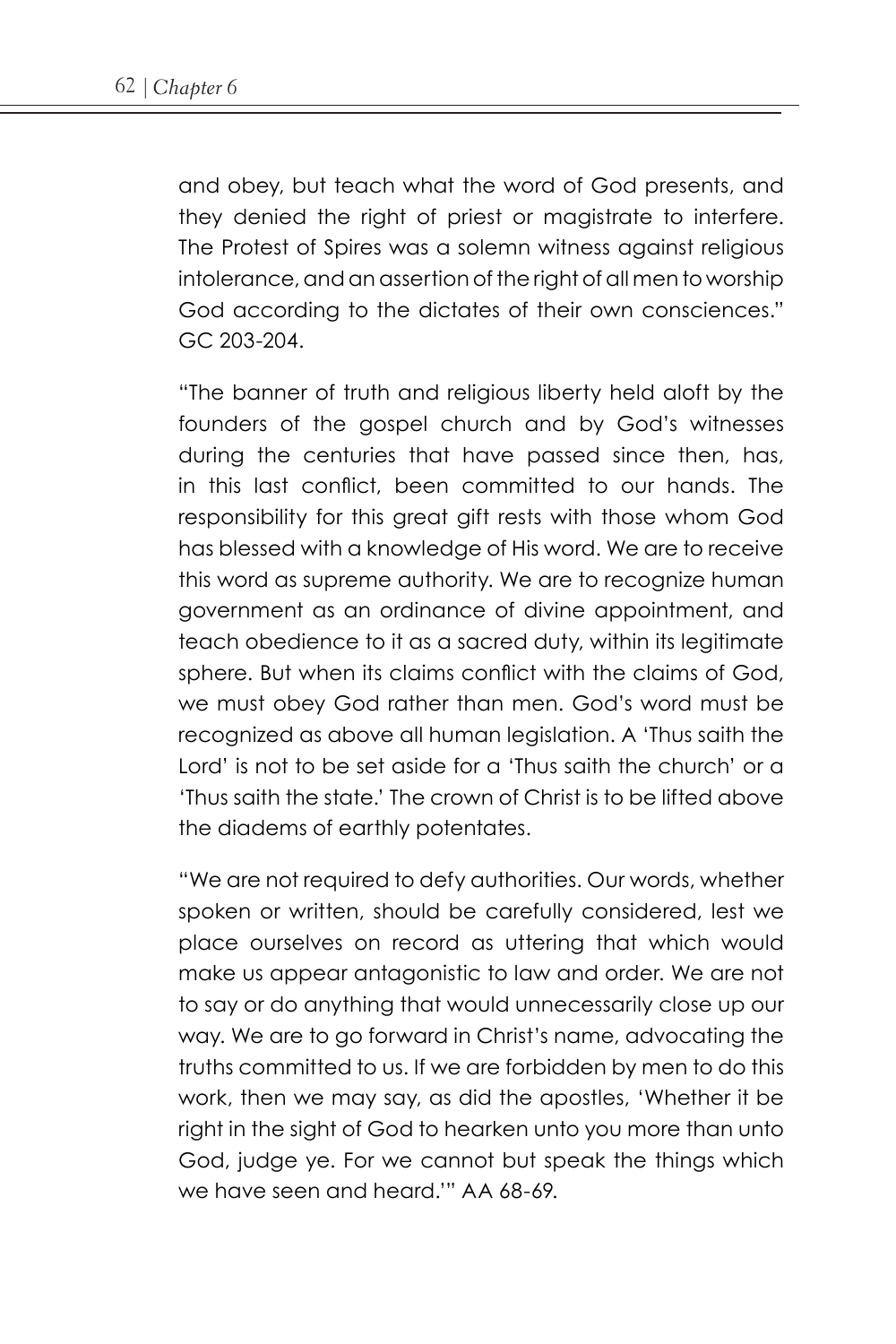"Pointing to the inscription on the coin, Jesus said, 'Render therefore unto Caesar the things which are Caesar's; and unto God the things that are God's.'…

"Christ's reply was no evasion, but a candid answer to the question. Holding in His hand the Roman coin, upon which were stamped the name and image of Caesar, He declared that since they were living under the protection of the Roman power, they should render to that power the support it claimed, so long as this did not conflict with a higher duty. But while peaceably subject to the laws of the land, they should at all times give their first allegiance to God." DA 602.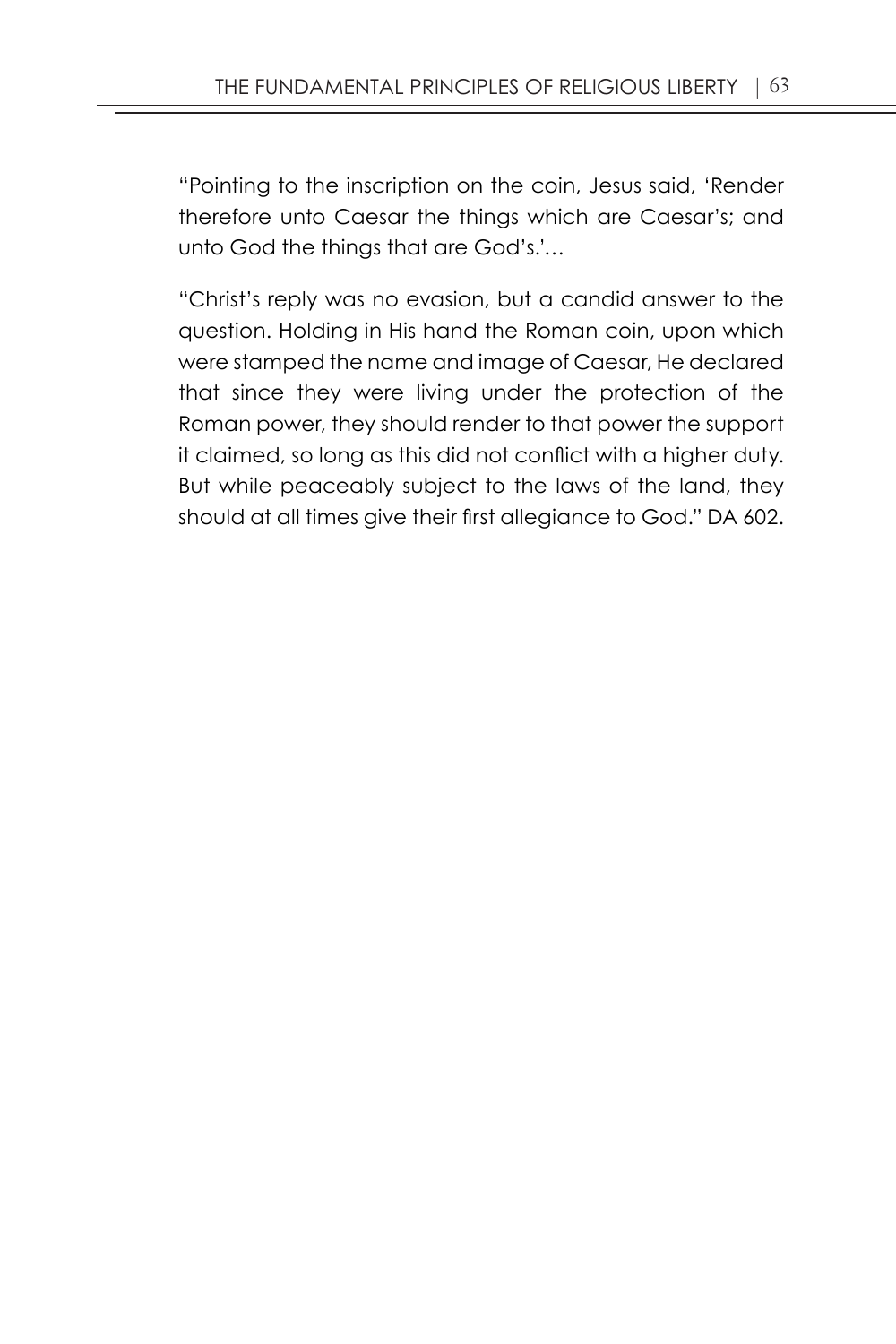

# **The Loud Cry Develops**

The loud-cry message will develop and extend under the convicting power of the latter rain of the Holy Spirit. The opposing arguments, based as they are on tradition, culture and false teaching will be fully argument by th convicting power of the latter rain of the Holy Spirit. The opposing arguments, based as they are on tradition, culture and false teaching, will be fully exposed by the word and Spirit of God. With ever increasing momentum the message will spread and its clarity and power will demand and command the attention of the people. The proponents of the Sunday law will become enraged at the message and messengers of the loud cry movement and this will lead to increasing aggression against the truth.

"As the controversy extends into new fields and the minds of the people are called to God's downtrodden law, Satan is astir. The power attending the message will only madden those who oppose it. The clergy will put forth almost superhuman efforts to shut away the light lest it should shine upon their flocks. By every means at their command they will endeavor to suppress the discussion of these vital questions. The church appeals to the strong arm of civil power, and, in this work, papists and Protestants unite. As the movement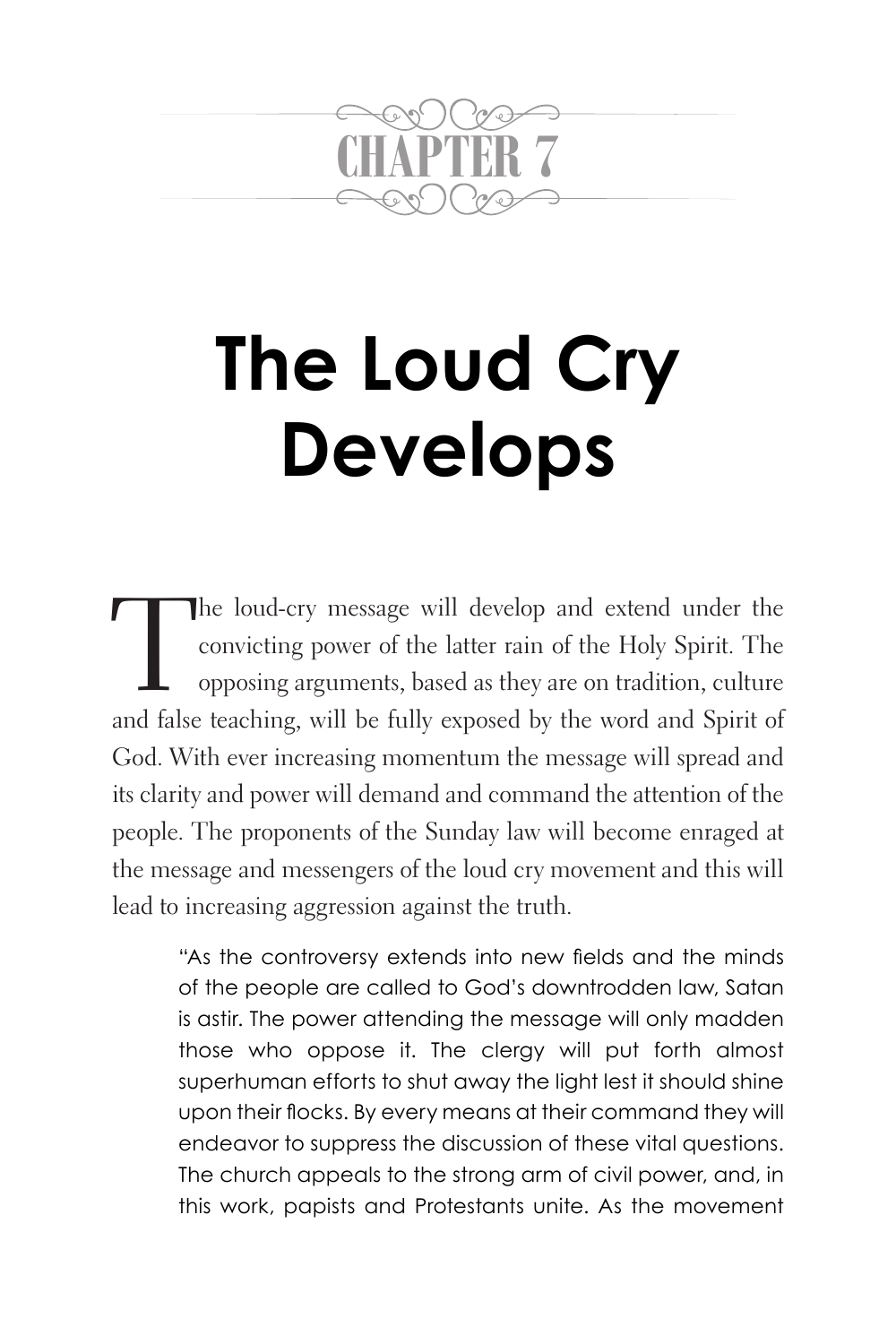for Sunday enforcement becomes more bold and decided, the law will be invoked against commandment keepers. They will be threatened with fines and imprisonment, and some will be offered positions of influence, and other rewards and advantages, as inducements to renounce their faith. But their steadfast answer is: 'Show us from the word of God our error'—the same plea that was made by Luther under similar circumstances. Those who are arraigned before the courts make a strong vindication of the truth, and some who hear them are led to take their stand to keep all the commandments of God. Thus light will be brought before thousands who otherwise would know nothing of these truths.

"Conscientious obedience to the word of God will be treated as rebellion. Blinded by Satan, the parent will exercise harshness and severity toward the believing child; the master or mistress will oppress the commandment-keeping servant. Affection will be alienated; children will be disinherited and driven from home. The words of Paul will be literally fulfilled: 'All that will live godly in Christ Jesus shall suffer persecution.' 2 Timothy 3:12. As the defenders of truth refuse to honor the Sunday-sabbath, some of them will be thrust into prison, some will be exiled, some will be treated as slaves. To human wisdom all this now seems impossible; but as the restraining Spirit of God shall be withdrawn from men, and they shall be under the control of Satan, who hates the divine precepts, there will be strange developments. The heart can be very cruel when God's fear and love are removed." GC 607-608.

The previous two paragraphs show clearly that the persecutory pressure mounts progressively as the loud cry develops! It starts in earnest when the Sunday law is invoked, "called in," i.e. directed against Sabbath keepers for the first time. When threatened with fines and imprisonment, Sabbath keepers will use Sundays for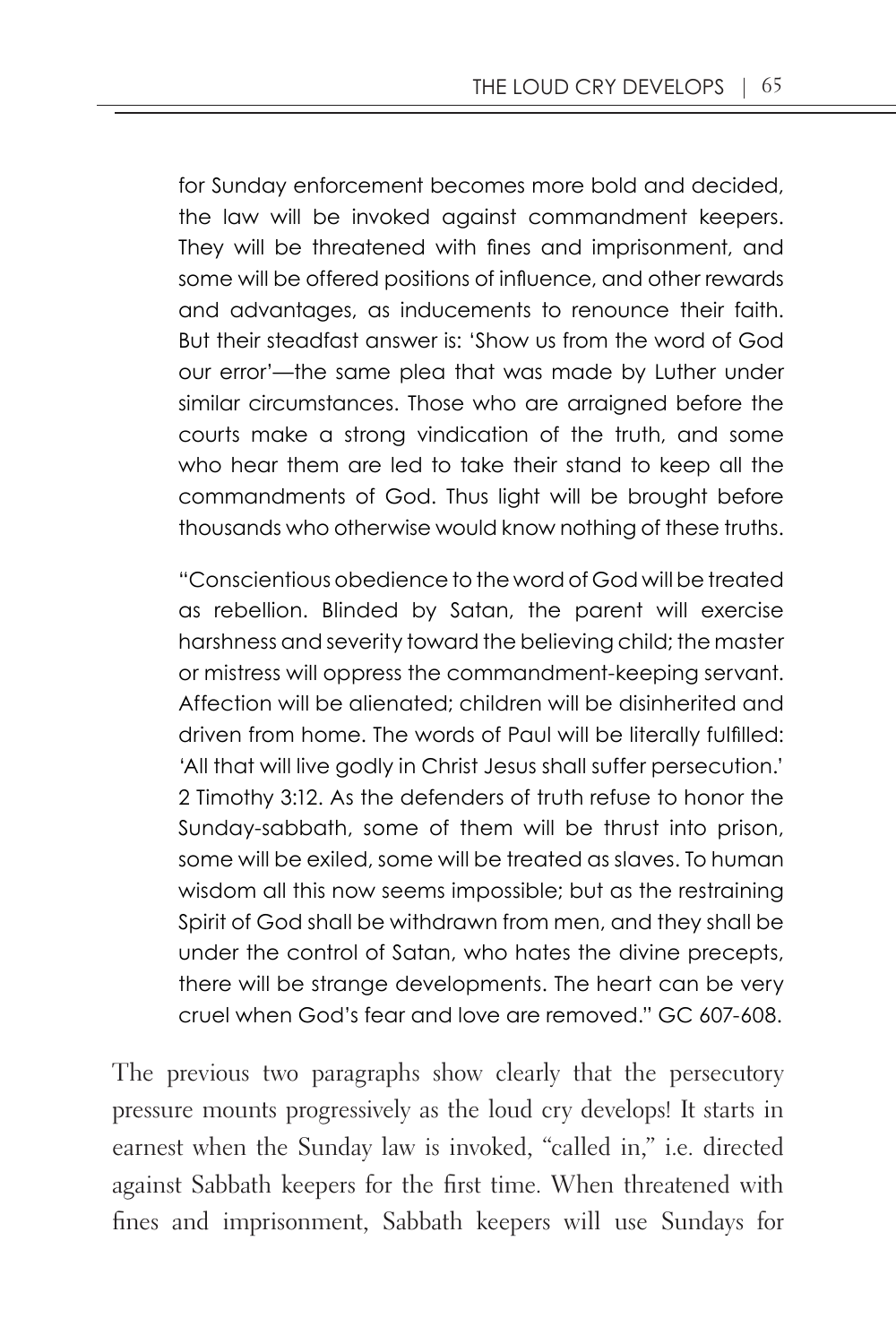missionary work to further proclaim the truth, while continuing to keep God's seventh day Sabbath holy! By using Sundays for missionary work the loud cry messengers will expose the futility of invoking the Sunday law against them. Consider this instruction from Testimonies Volume 9:

"Dear Brother: I will try to answer your question as to what you should do in the case of Sunday laws being enforced.

"The light given me by the Lord at a time when we were expecting just such a crisis as you seem to be approaching, was that when the people were moved by a power from beneath to enforce Sunday observance, Seventh-day Adventists were to show their wisdom by refraining from their ordinary work on that day, devoting it to missionary effort.

"To defy the Sunday laws will but strengthen in their persecution the religious zealots who are seeking to enforce them. Give them no occasion to call you lawbreakers. If they are left to rein up men who fear neither God nor man, the reining up will soon lose its novelty for them, and they will see that it is not consistent nor convenient for them to be strict in regard to the observance of Sunday. Keep right on with your missionary work, with your Bibles in your hands, and the enemy will see that he has worsted his own cause. One does not receive the mark of the beast because he shows that he realizes the wisdom of keeping the peace by refraining from work that gives offense, doing at the same time a work of the highest importance.

"When we devote Sunday to missionary work, the whip will be taken out of the hands of the arbitrary zealots who would be well pleased to humiliate Seventh-day Adventists. When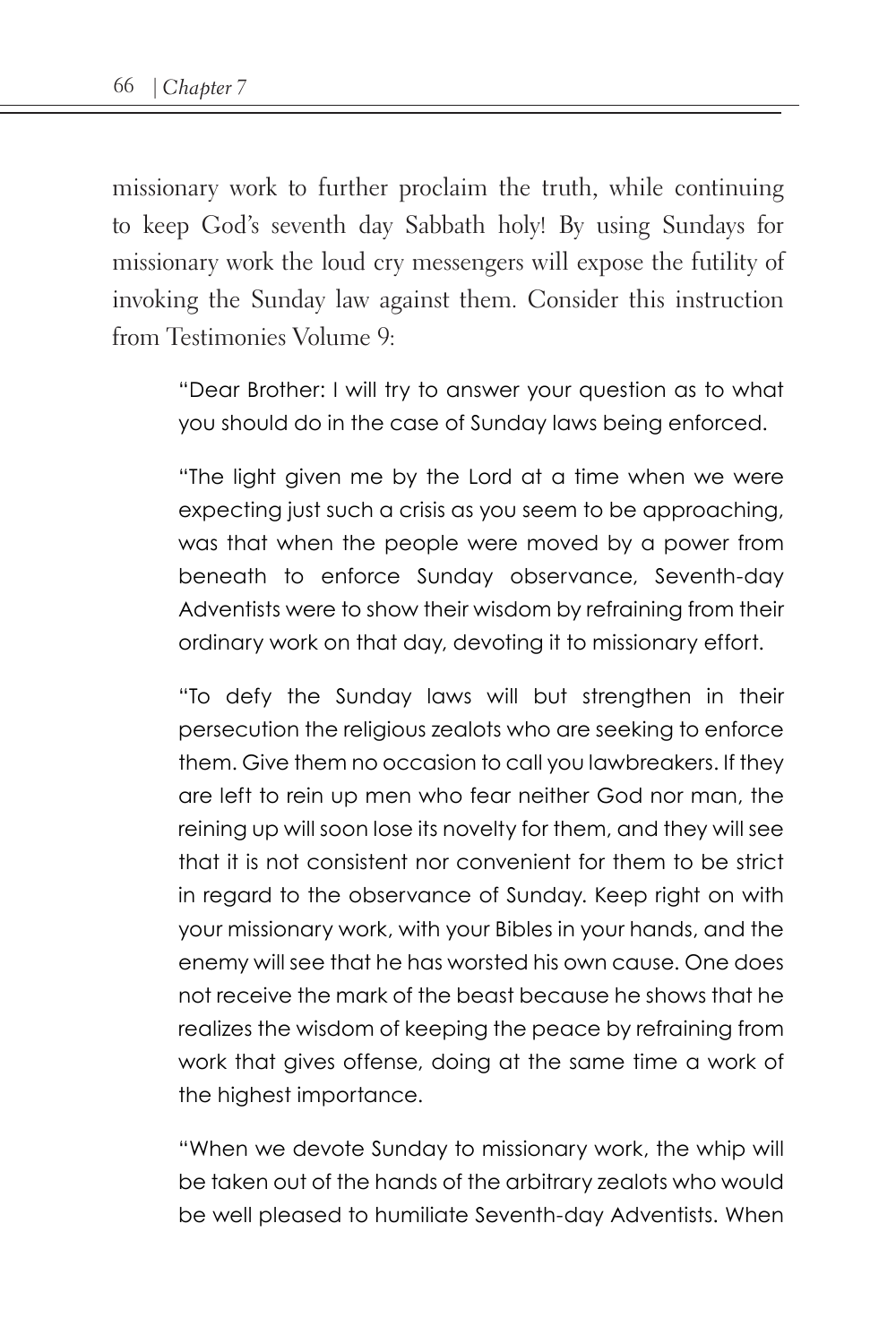they see that we employ ourselves on Sunday in visiting the people and opening the Scriptures to them, they will know that it is useless for them to try to hinder our work by making Sunday laws.

"Sunday can be used for carrying forward various lines of work that will accomplish much for the Lord. On this day openair meetings and cottage meetings can be held. Houseto-house work can be done. Those who write can devote this day to writing their articles. Whenever it is possible, let religious services be held on Sunday. Make these meetings intensely interesting. Sing genuine revival hymns, and speak with power and assurance of the Saviour's love. Speak on temperance and on true religious experience. You will thus learn much about how to work, and will reach many souls." 9T 232-233.

The civil and religious authorities will try to bribe the people of God into giving up their faith. But the remnant-elect will remain faithful and loyal to God, His Son and His law!

The time will come when the fines and imprisonments will be directed against keeping the seventh day Sabbath. It will be declared that since keeping the seventh day means refusal to honor the Sunday sabbath, seventh day Sabbath keeping should be penalized. When brought before the courts, the loyal Sabbath keepers will in most cases pay the fines and continue to preach the message. As a matter of fact the court testimonies of loyal Sabbath keepers will be a means of witnessing to many and winning some to the truth.

*"For we can do nothing against the truth, but for the truth." 2 Corinthians 13:8.*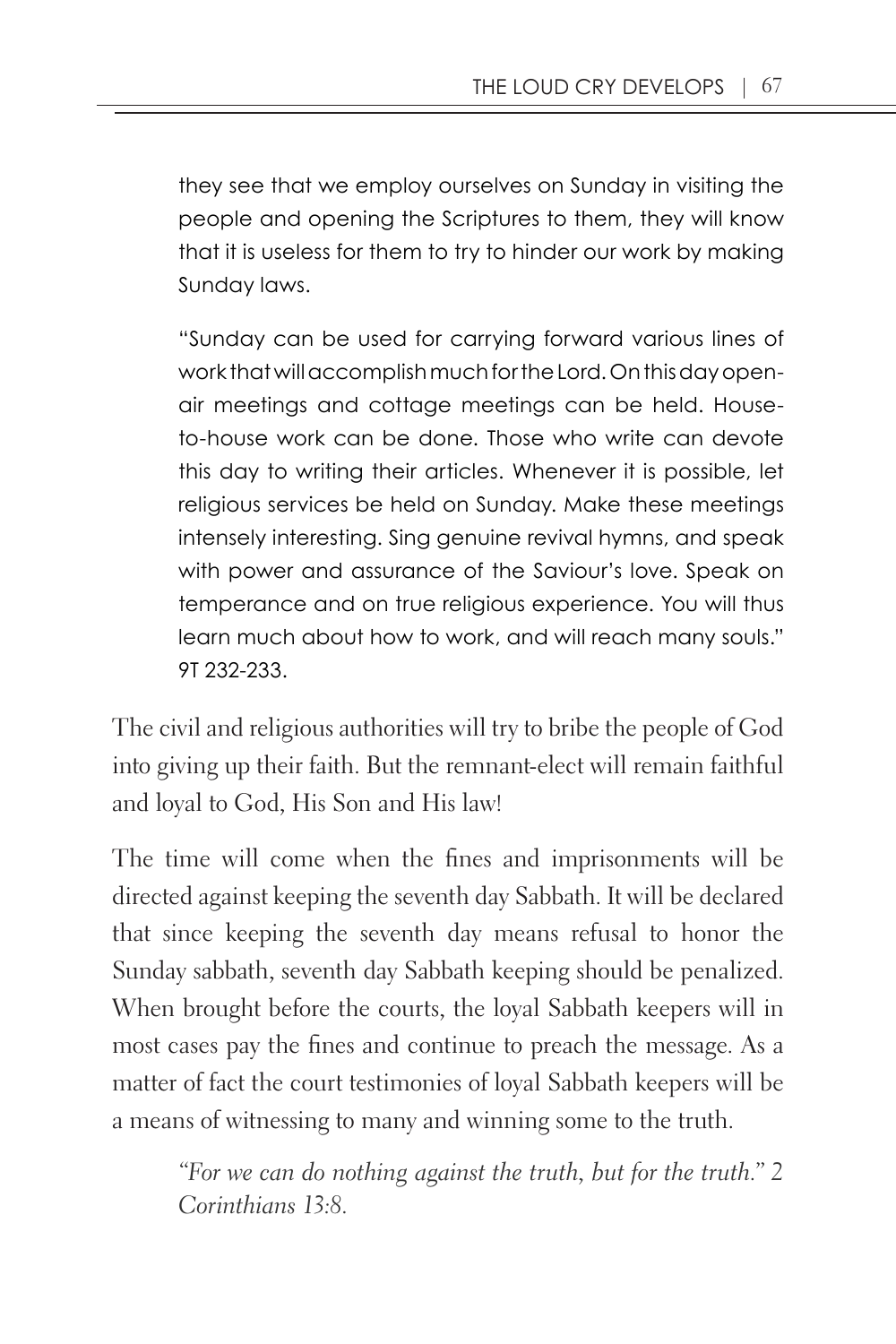The persecutory pressure during the early and middle periods of the loud cry will, in fact, facilitate the spread of the message in more ways than one. **Firstly** the persecution will catapult the people of God and the message of God into the front line of the national and international news. **Secondly** the open court cases will allow the highest legal minds to hear the truth. **Thirdly,** when persecuted in one area the people of God will flee to other areas. All of these developments will indeed fulfill 2 Corinthians 13:8!

As the loud cry develops, thousands of God's true people in Babylon will accept the truth under latter rain Holy Spirit conviction. In so doing they will leave the fallen religious organizations and join the ranks of God's true people. Hence will be fulfilled a number of scripture texts:

*"And other sheep I have, which are not of this fold: them also I must bring, and they shall hear my voice; and there shall be one fold, and one shepherd." John 10:16.* 

*"And all that dwell upon the earth shall worship him, whose names are not written in the book of life of the Lamb slain from the foundation of the world." Revelation 13:8.* 

*"And I heard another voice from heaven, saying, Come out of her, my people, that ye be not partakers of her sins, and that ye receive not of her plagues." Revelation 18:4.* 

"The work will be similar to that of the Day of Pentecost. As the 'former rain' was given, in the outpouring of the Holy Spirit at the opening of the gospel, to cause the upspringing of the precious seed, so the 'latter rain' will be given at its close for the ripening of the harvest. 'Then shall we know, if we follow on to know the Lord: His going forth is prepared as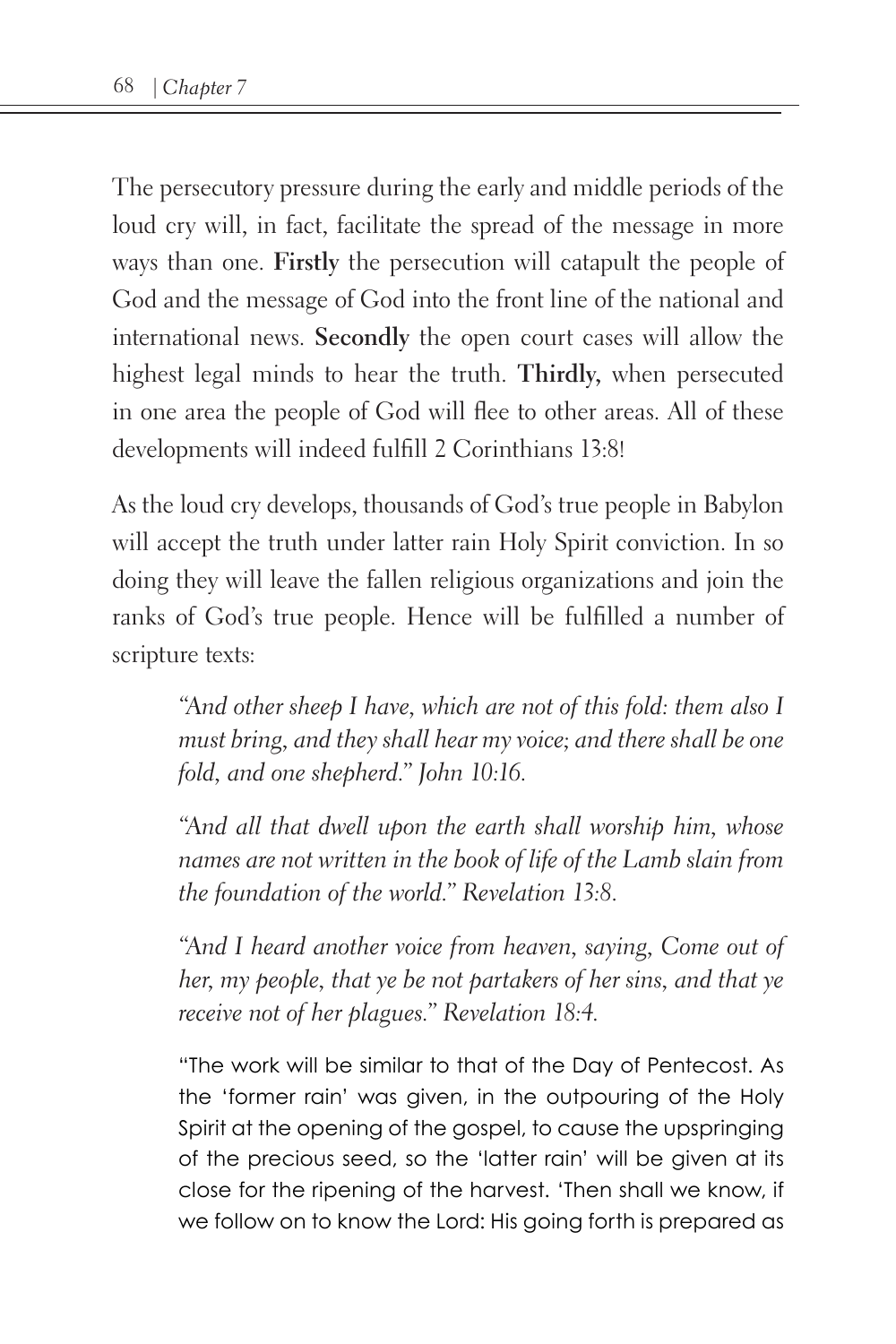the morning; and He shall come unto us as the rain, as the latter and former rain unto the earth.' Hosea 6:3. 'Be glad then, ye children of Zion, and rejoice in the Lord your God: for He hath given you the former rain moderately, and He will cause to come down for you the rain, the former rain, and the latter rain.' Joel 2:23. 'In the last days, saith God, I will pour out of My Spirit upon all flesh.' 'And it shall come to pass, that whosoever shall call on the name of the Lord shall be saved.' Acts 2:17, 21.

"The great work of the gospel is not to close with less manifestation of the power of God than marked its opening. The prophecies which were fulfilled in the outpouring of the former rain at the opening of the gospel are again to be fulfilled in the latter rain at its close. Here are 'the times of refreshing' to which the apostle Peter looked forward when he said: 'Repent ye therefore, and be converted, that your sins may be blotted out, when the times of refreshing shall come from the presence of the Lord; and He shall send Jesus.' Acts 3:19, 20.

"Servants of God, with their faces lighted up and shining with holy consecration, will hasten from place to place to proclaim the message from heaven. By thousands of voices, all over the earth, the warning will be given. Miracles will be wrought, the sick will be healed, and signs and wonders will follow the believers. Satan also works, with lying wonders, even bringing down fire from heaven in the sight of men. Revelation 13:13. Thus the inhabitants of the earth will be brought to take their stand.

"The message will be carried not so much by argument as by the deep conviction of the Spirit of God. The arguments have been presented. The seed has been sown, and now it will spring up and bear fruit. The publications distributed by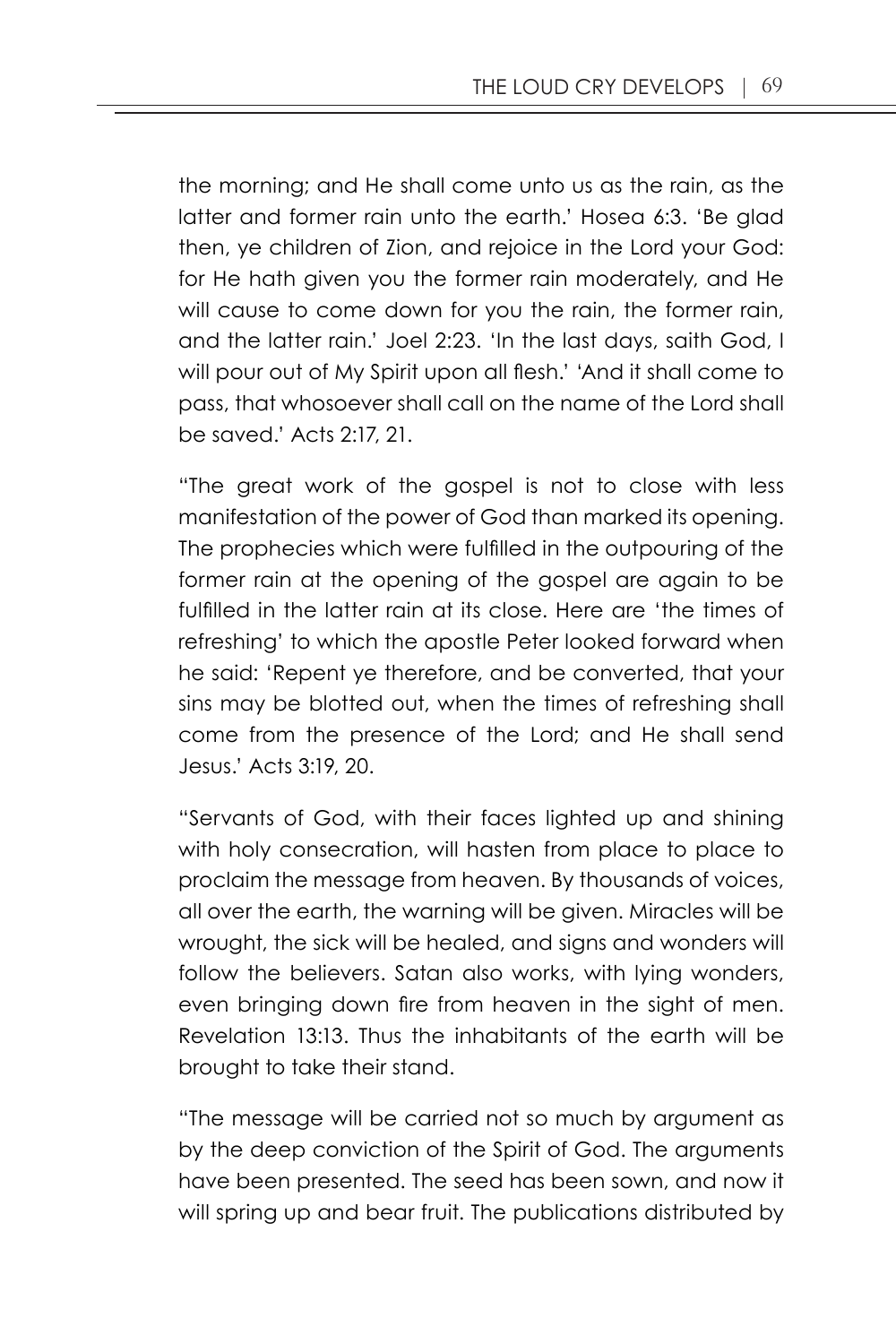missionary workers have exerted their influence, yet many whose minds were impressed have been prevented from fully comprehending the truth or from yielding obedience. Now the rays of light penetrate everywhere, the truth is seen in its clearness, and the honest children of God sever the bands which have held them. Family connections, church relations, are powerless to stay them now. Truth is more precious than all besides. Notwithstanding the agencies combined against the truth, a large number take their stand upon the Lord's side." GC 611-612.

# **THE FINAL TWO LEVELS OF PERSECUTION**

The failure of all the lesser measures to silence God's people will induce the authorities to legislate two final measures of extreme severity. Firstly will come the decree forbidding, to buy or sell, those who refuse to honor Sunday and renounce the seventh day Sabbath.

*"And that no man might buy or sell, save he that had the mark, or the name of the beast, or the number of his name." Revelation 13:17.* 

This **"buy and sell"** decree will in fact be a starvation sentence upon God's people abandoning them to life threatening poverty and terrible socio economic dislocation.

Eventually the death penalty will be attached to the Sunday law thereby **threatening** God's people with execution.

"'Man shall not live by bread alone, but by every word of God.' Often the follower of Christ is brought where he cannot serve God and carry forward his worldly enterprises. Perhaps it appears that obedience to some plain requirement of God will cut off his means of support. Satan would make him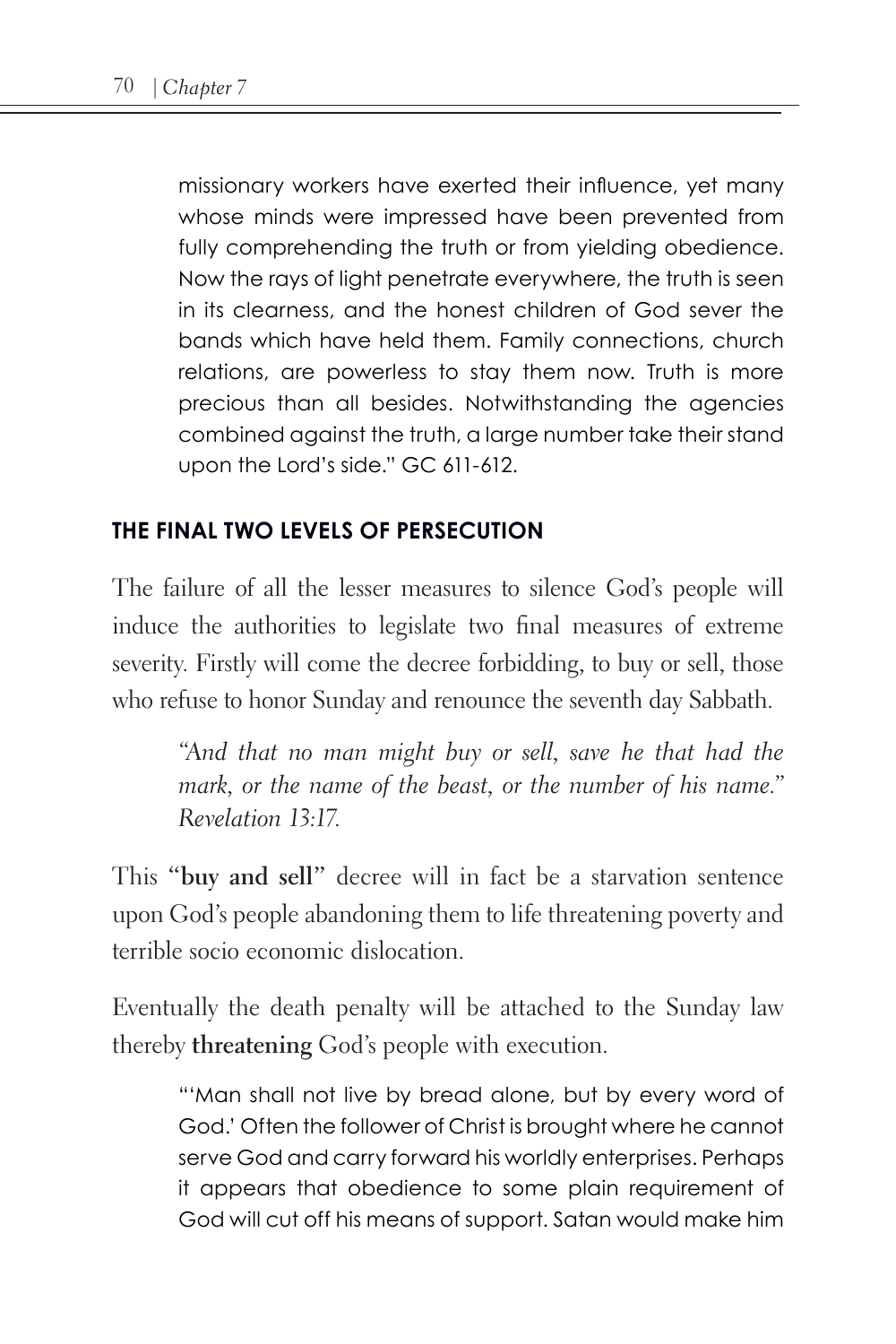believe that he must sacrifice his conscientious convictions. But the only thing in our world upon which we can rely is the word of God. 'Seek ye first the kingdom of God, and His righteousness; and all these things shall be added unto you.' Matt. 6:33. Even in this life it is not for our good to depart from the will of our Father in heaven. When we learn the power of His word, we shall not follow the suggestions of Satan in order to obtain food or to save our lives. Our only questions will be, What is God's command? and what His promise? Knowing these, we shall obey the one, and trust the other.

"In the last great conflict of the controversy with Satan those who are loyal to God will see every earthly support cut off. Because they refuse to break His law in obedience to earthly powers, they will be forbidden to buy or sell. It will finally be decreed that they shall be put to death." DA 121-122.

"As the storm approaches, a large class who have professed faith in the third angel's message, but have not been sanctified through obedience to the truth, abandon their position and join the ranks of the opposition. By uniting with the world and partaking of its spirit, they have come to view matters in nearly the same light; and when the test is brought, they are prepared to choose the easy, popular side. Men of talent and pleasing address, who once rejoiced in the truth, employ their powers to deceive and mislead souls. They become the most bitter enemies of their former brethren. When Sabbath keepers are brought before the courts to answer for their faith, these apostates are the most efficient agents of Satan to misrepresent and accuse them, and by false reports and insinuations to stir up the rulers against them.

"In this time of persecution the faith of the Lord's servants will be tried. They have faithfully given the warning, looking to God and to His word alone. God's Spirit, moving upon their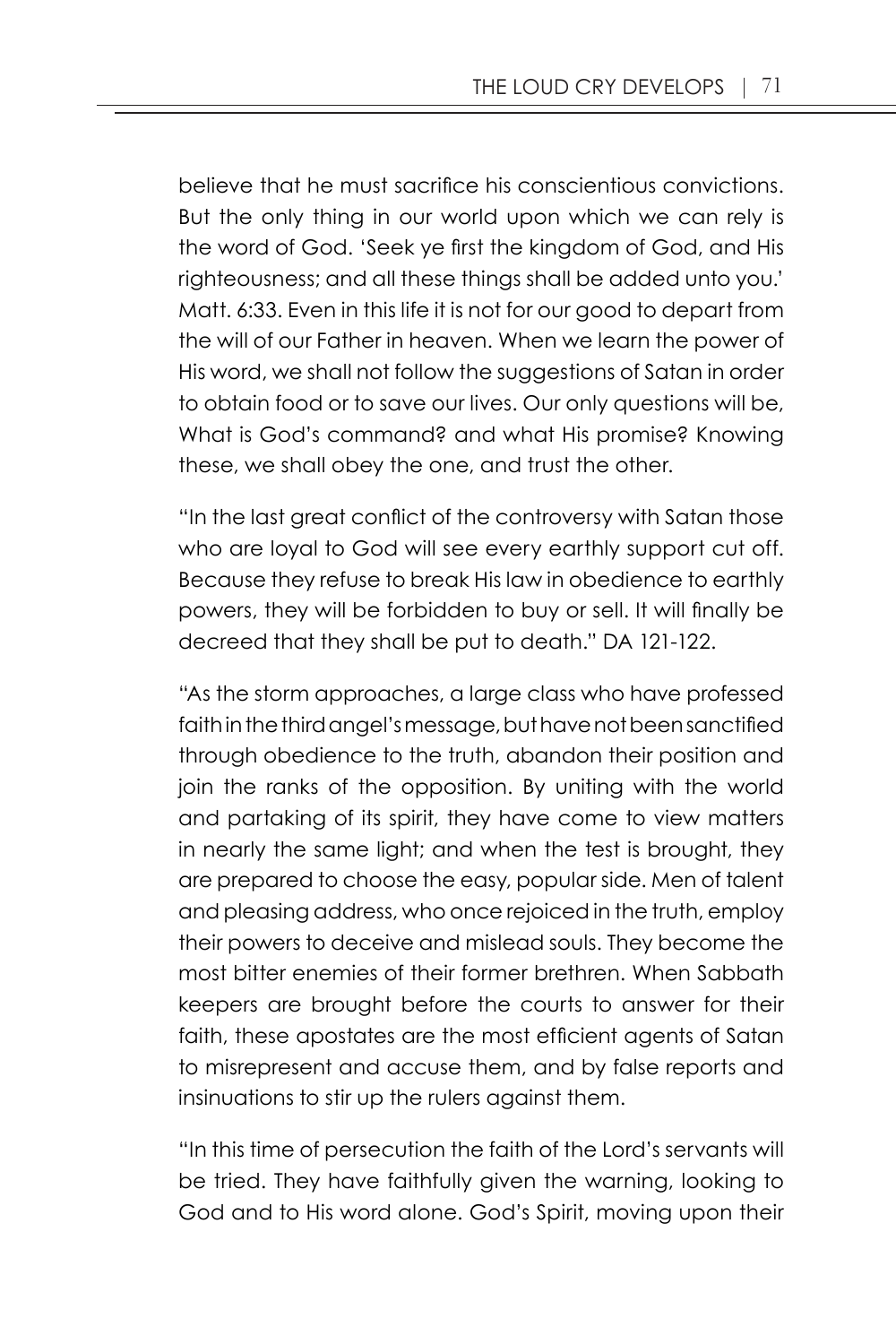hearts, has constrained them to speak. Stimulated with holy zeal, and with the divine impulse strong upon them, they entered upon the performance of their duties without coldly calculating the consequences of speaking to the people the word which the Lord had given them. They have not consulted their temporal interests, nor sought to preserve their reputation or their lives. Yet when the storm of opposition and reproach bursts upon them, some, overwhelmed with consternation, will be ready to exclaim: 'Had we foreseen the consequences of our words, we would have held our peace.' They are hedged in with difficulties. Satan assails them with fierce temptations. The work which they have undertaken seems far beyond their ability to accomplish. They are threatened with destruction. The enthusiasm which animated them is gone; yet they cannot turn back. Then, feeling their utter helplessness, they flee to the Mighty One for strength. They remember that the words which they have spoken were not theirs, but His who bade them give the warning. God put the truth into their hearts, and they could not forbear to proclaim it.

"The same trials have been experienced by men of God in ages past. Wycliffe, Huss, Luther, Tyndale, Baxter, Wesley, urged that all doctrines be brought to the test of the Bible and declared that they would renounce everything which it condemned. Against these men persecution raged with relentless fury; yet they ceased not to declare the truth. Different periods in the history of the church have each been marked by the development of some special truth, adapted to the necessities of God's people at that time. Every new truth has made its way against hatred and opposition; those who were blessed with its light were tempted and tried. The Lord gives a special truth for the people in an emergency. Who dare refuse to publish it? He commands His servants to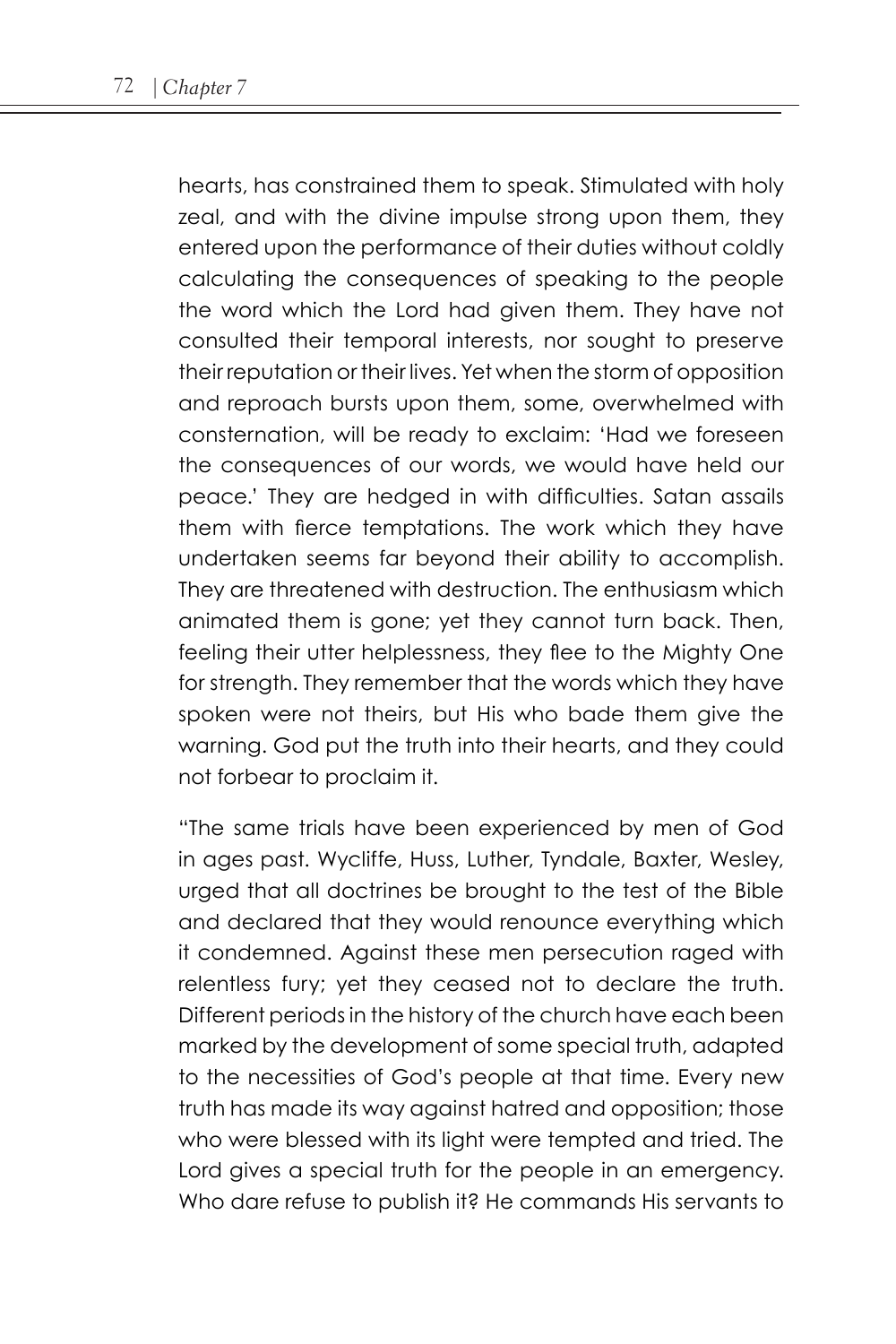present the last invitation of mercy to the world. They cannot remain silent, except at the peril of their souls. Christ's ambassadors have nothing to do with consequences. They must perform their duty and leave results with God.

"As the opposition rises to a fiercer height, the servants of God are again perplexed; for it seems to them that they have brought the crisis. But conscience and the word of God assure them that their course is right; and although the trials continue, they are strengthened to bear them. The contest grows closer and sharper, but their faith and courage rise with the emergency. Their testimony is:

'We dare not tamper with God's word, dividing His holy law; calling one portion essential and another nonessential, to gain the favor of the world. The Lord whom we serve is able to deliver us. Christ has conquered the powers of earth; and shall we be afraid of a world already conquered?'

"Persecution in its varied forms is the development of a principle which will exist as long as Satan exists and Christianity has vital power. No man can serve God without enlisting against himself the opposition of the hosts of darkness. Evil angels will assail him, alarmed that his influence is taking the prey from their hands. Evil men, rebuked by his example, will unite with them in seeking to separate him from God by alluring temptations. When these do not succeed, then a compelling power is employed to force the conscience.

"But so long as Jesus remains man's intercessor in the sanctuary above, the restraining influence of the Holy Spirit is felt by rulers and people. It still controls to some extent the laws of the land. Were it not for these laws, the condition of the world would be much worse than it now is. While many of our rulers are active agents of Satan, God also has His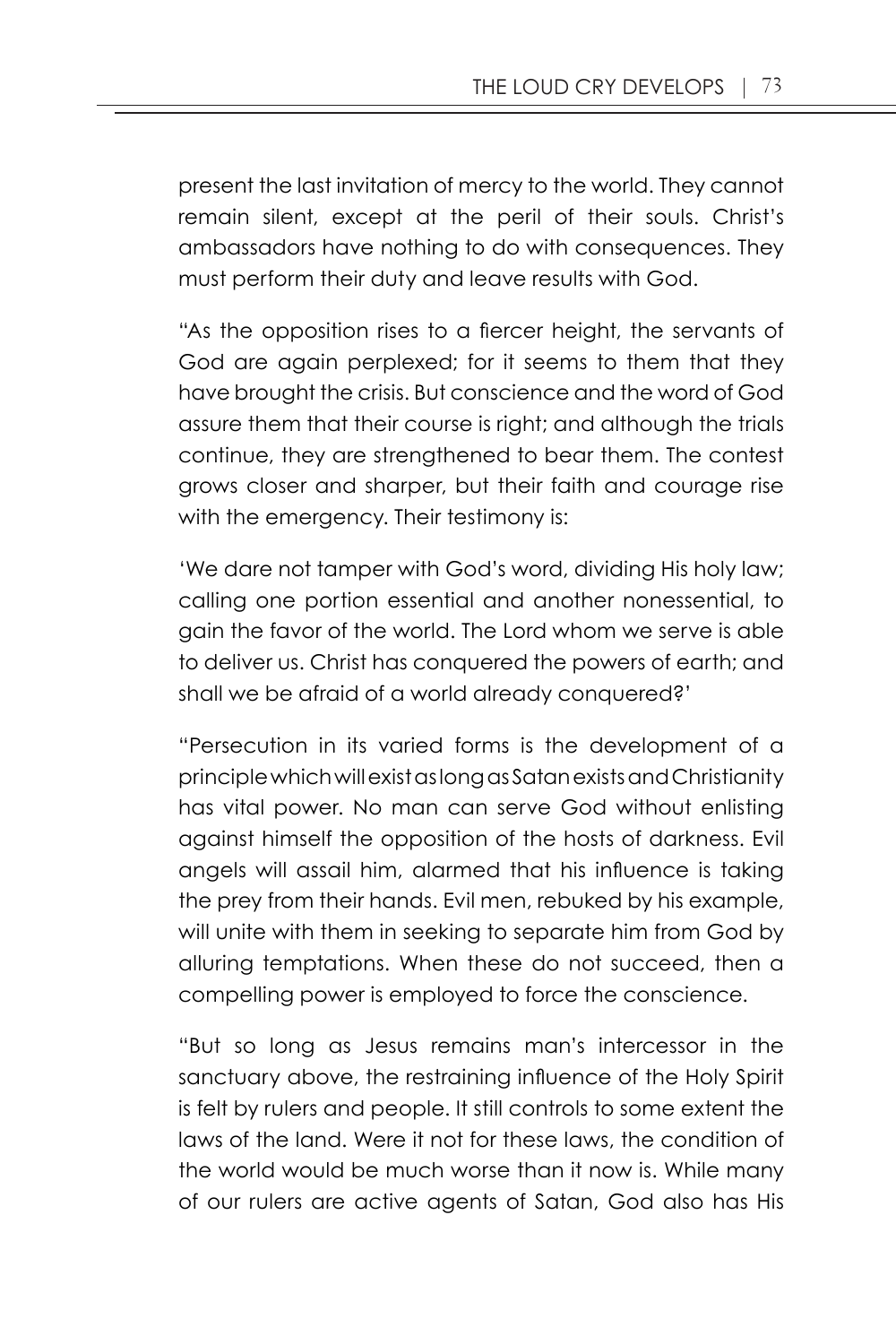agents among the leading men of the nation. The enemy moves upon his servants to propose measures that would greatly impede the work of God; but statesmen who fear the Lord are influenced by holy angels to oppose such propositions with unanswerable arguments. Thus a few men will hold in check a powerful current of evil. The opposition of the enemies of truth will be restrained that the third angel's message may do its work. When the final warning shall be given, it will arrest the attention of these leading men through whom the Lord is now working, and some of them will accept it, and will stand with the people of God through the time of trouble.

"The angel who unites in the proclamation of the third angel's message is to lighten the whole earth with his glory. A work of world-wide extent and unwonted power is here foretold. The advent movement of 1840-44 was a glorious manifestation of the power of God; the first angel's message was carried to every missionary station in the world, and in some countries there was the greatest religious interest which has been witnessed in any land since the Reformation of the sixteenth century; but these are to be exceeded by the mighty movement under the last warning of the third angel." GC 608-611.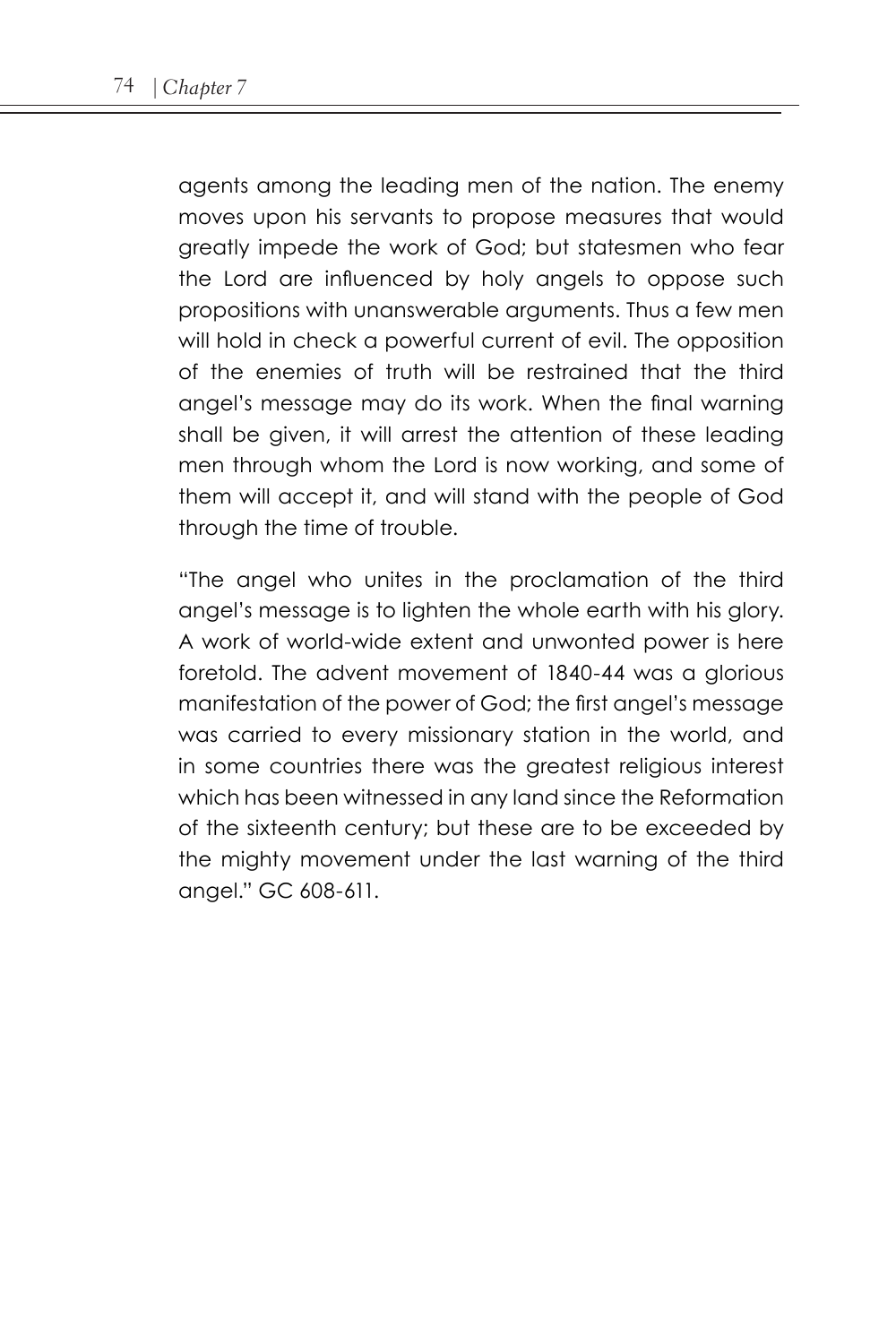

# **The Final Shaking**

The loud cry period the pressure put on God's<br>people will progressively increase in severity as time<br>passes. Initially the opposition to God's seventh day<br>Sebbeth will be in the form of argument seem, ridicule which people will progressively increase in severity as time passes. Initially the opposition to God's seventh day Sabbath will be in the form of argument, scorn, ridicule, which, though unpleasant, will be nothing more than is expected when anyone takes an unpopular stand. But when the authorities realize the power attending the message and the fixed purpose of God's people in standing for and proclaiming the Sabbath message, they will increase the persecutory pressure step by step until ultimately the "buy and sell decree" and the death penalty will be attached to the Sunday laws.

# **BASIC PRINCIPLES OF THE SHAKING (HAGGAI 2:6-7; HEBREWS 12:25-28)**

In any era of God's work there are always two shakings. The first is caused by a preparatory message from God, the second is caused by persecutory pressure. And only those who allow the message to prepare them are able to endure the persecution without apostatizing.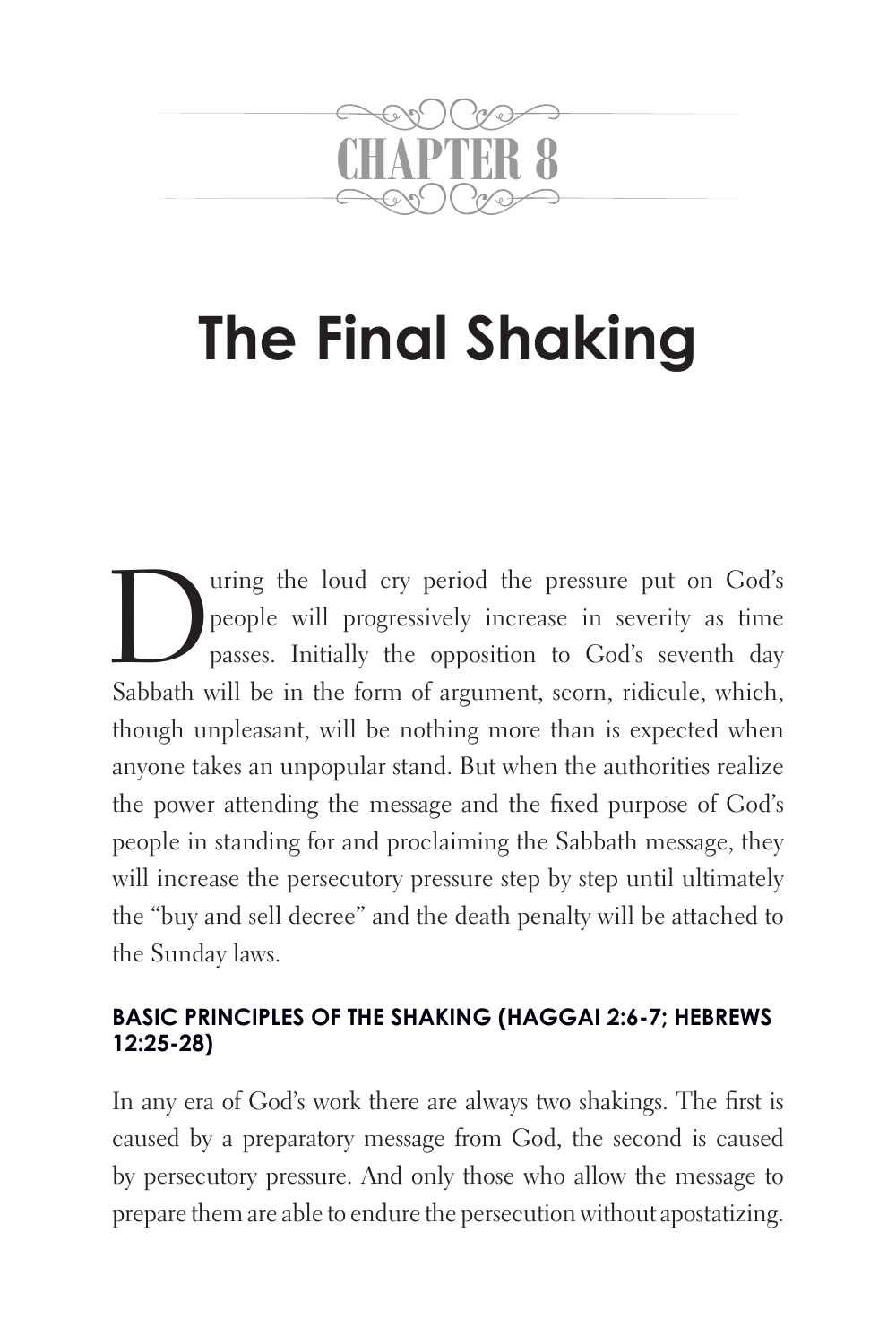# **THE PREPARATORY MESSAGE**

The message sent to prepare God's people for the final crisis is the counsel of the Faithful and True Witness to the church of the Laodiceans recorded in Revelation chapter three, verses 14 to 22. The Jones-Waggoner message of righteousness by faith (1888-1895) was, and is, essentially the message of Jesus to the church of the Laodiceans spelled out in full gospel clarity.

Those who receive the message of Jesus to Laodicea by receiving the full light of the message of righteousness by faith and the advancing light of God's true character (which is the true gospel) will be prepared for the final crisis. The majority of God's professed believers in the third angel's message have risen up in opposition to the message and this is the basis of the **first** or **Laodicean** shaking which started in the 1850's, became intense in the 1888-1901 period, and continues today with serious consequences both at the organizational and individual levels.

## **THE FIRST OR LAODICEAN SHAKING**

This Laodicean shaking is described in *Early Writings*, pages 269-271:

"I saw some, with strong faith and agonizing cries, pleading with God. Their countenances were pale and marked with deep anxiety, expressive of their internal struggle. Firmness and great earnestness was expressed in their countenances; large drops of perspiration fell from their foreheads. Now and then their faces would light up with the marks of God's approbation, and again the same solemn, earnest, anxious look would settle upon them.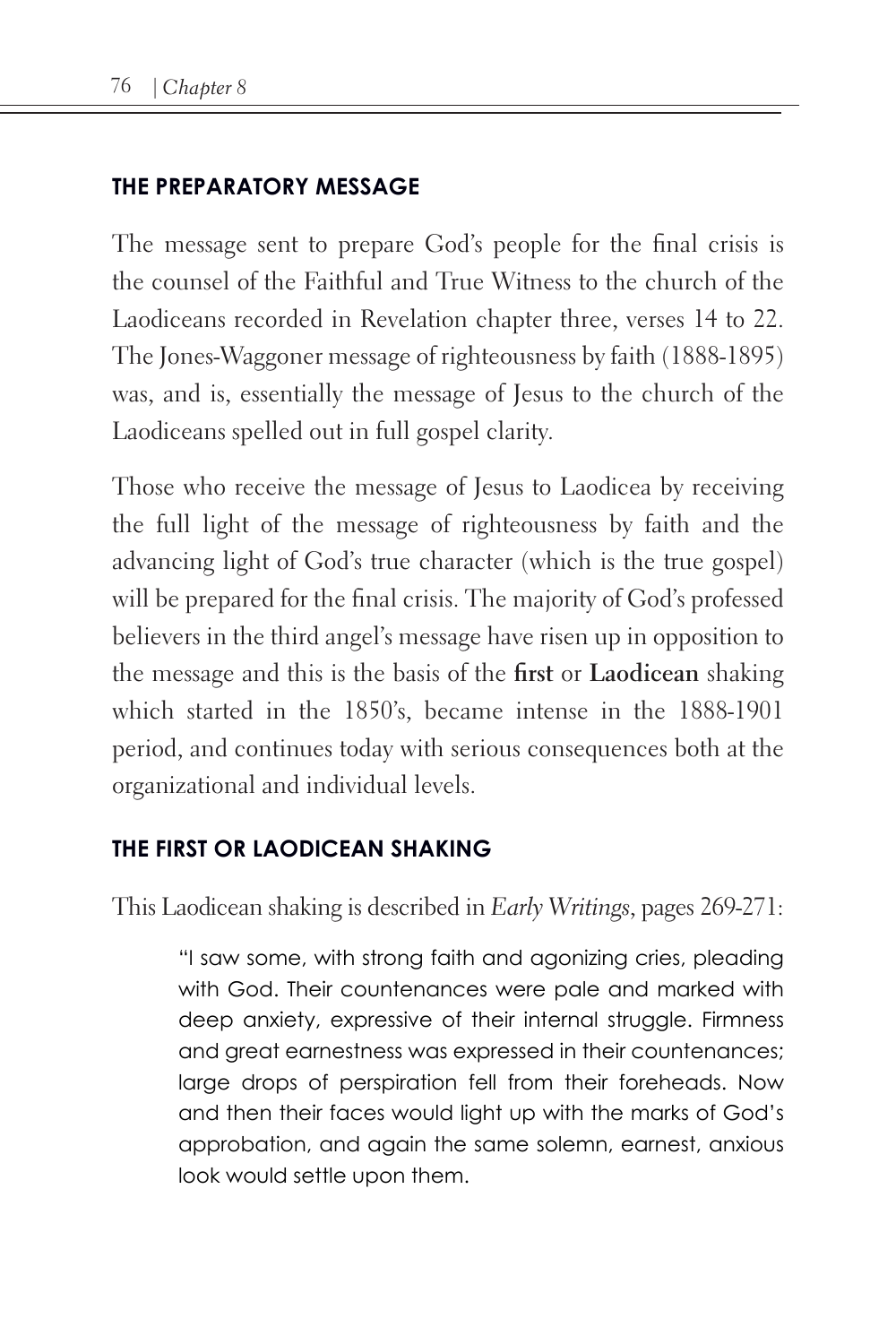"Evil angels crowded around, pressing darkness upon them to shut out Jesus from their view, that their eyes might be drawn to the darkness that surrounded them, and thus they be led to distrust God and murmur against Him. Their only safety was in keeping their eyes directed upward. Angels of God had charge over His people, and as the poisonous atmosphere of evil angels was pressed around these anxious ones, the heavenly angels were continually wafting their wings over them to scatter the thick darkness.

"As the praying ones continued their earnest cries, at times a ray of light from Jesus came to them, to encourage their hearts and light up their countenances. Some, I saw, did not participate in this work of agonizing and pleading. They seemed indifferent and careless. They were not resisting the darkness around them, and it shut them in like a thick cloud. The angels of God left these and went to the aid of the earnest, praying ones. I saw angels of God hasten to the assistance of all who were struggling with all their power to resist the evil angels and trying to help themselves by calling upon God with perseverance. But His angels left those who made no effort to help themselves, and I lost sight of them.

"I asked the meaning of the shaking I had seen and was shown that it would be caused by the straight testimony called forth by the counsel of the True Witness to the Laodiceans. This will have its effect upon the heart of the receiver, and will lead him to exalt the standard and pour forth the straight truth. Some will not bear this straight testimony. They will rise up against it, and this is what will cause a shaking among God's people.

"I saw that the testimony of the True Witness has not been half heeded. The solemn testimony upon which the destiny of the church hangs has been lightly esteemed, if not entirely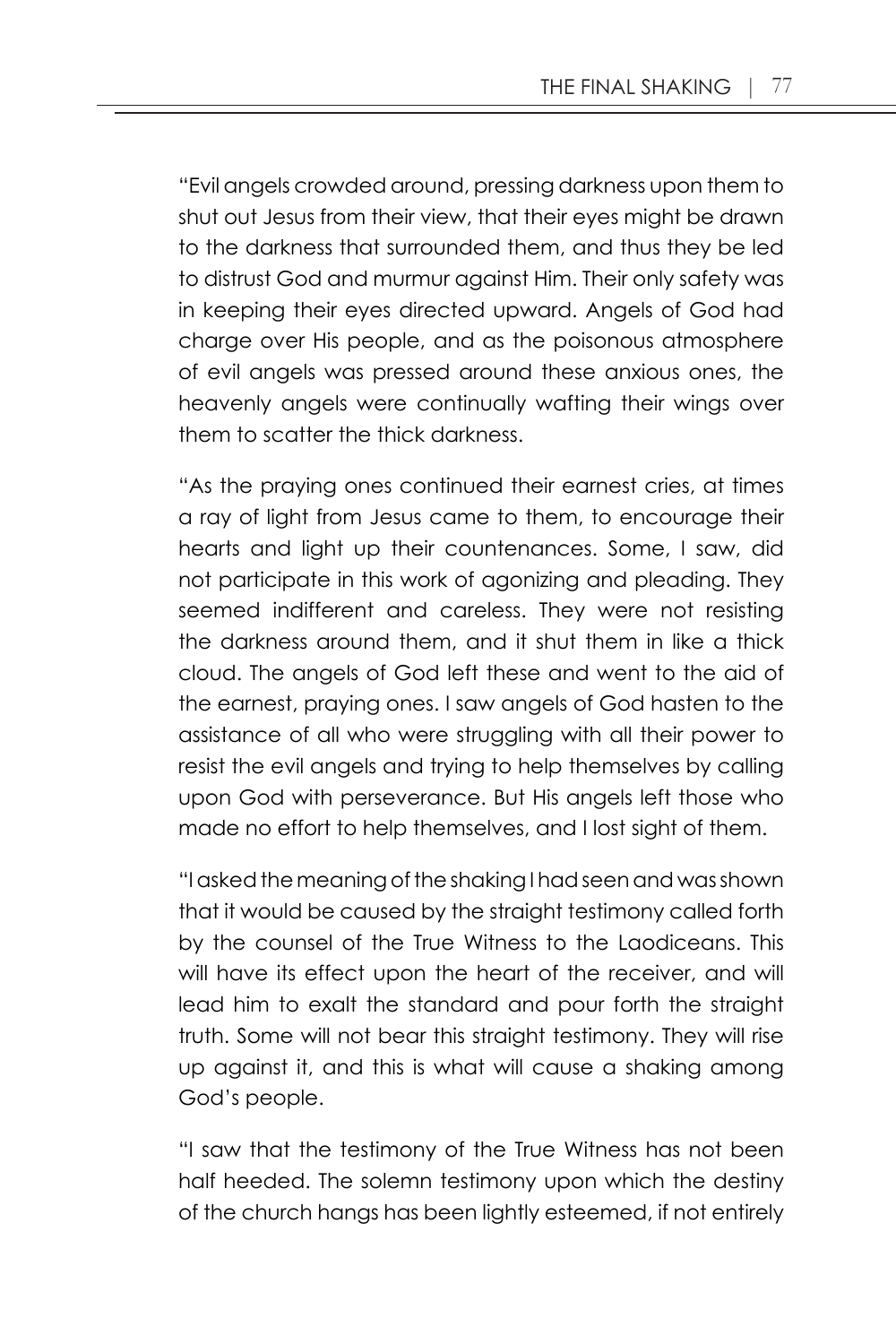disregarded. This testimony must work deep repentance; all who truly receive it will obey it and be purified." EW 269-270.

# **THE FINAL SHAKING**

The **final** shaking will be brought on by the progressive persecutory pressures of the **mark of the beast** crisis. It is described in *The Great Controversy,* page 608:

"As the storm approaches, a large class who have professed faith in the third angel's message, but have not been sanctified through obedience to the truth, abandon their position and join the ranks of the opposition. By uniting with the world and partaking of its spirit, they have come to view matters in nearly the same light; and when the test is brought, they are prepared to choose the easy, popular side. Men of talent and pleasing address, who once rejoiced in the truth, employ their powers to deceive and mislead souls. They become the most bitter enemies of their former brethren. When Sabbathkeepers are brought before the courts to answer for their faith, these apostates are the most efficient agents of Satan to misrepresent and accuse them, and by false reports and insinuations to stir up the rulers against them." GC 608.

# **THE SERIOUS IMPLICATIONS OF THE TWO SHAKINGS**

Those who truly receive and experience the straight testimony of Jesus to the Laodiceans which is the full message of the true gospel and character of God will be delivered from lukewarmness and will grow to the stage of growth called the **ear** (Mark 4:26-29). They will receive the latter rain, give the loud cry, and be ripened by that same latter rain to the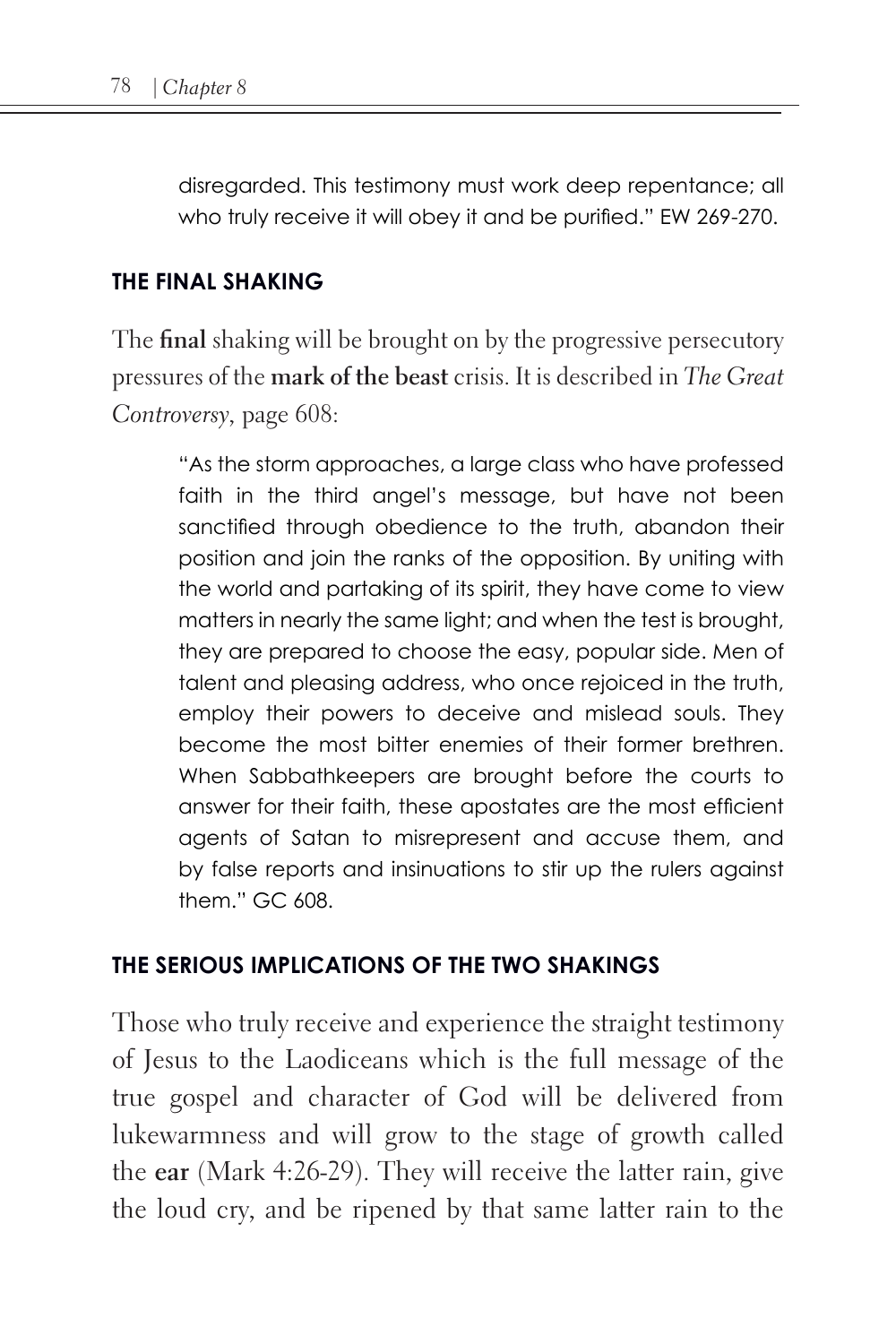stage of growth called the **full corn in the ear.** These are also represented as the wise virgins (Matthew 25:1-10), and the good-soil hearers (Matthew 13:23).

Those who do not allow the straight testimony to sanctify them and cause them to reach the stage of the **ear** will not receive the latter rain **but will be self-deceived.** These foolish virgins will co-mingle with the wise and their true colors will not be exposed until the more extreme pressures of the Sunday law system be implemented!

Here now is a description of the perilous condition of foolish virgins during the loud cry:

"Unless those who can help in \_\_\_\_\_ are aroused to a sense of their duty, they will not recognize the work of God when the loud cry of the third angel shall be heard. When light goes forth to lighten the earth, instead of coming up to the help of the Lord, they will want to bind about His work to meet their narrow ideas. Let me tell you that the Lord will work in this last work in a manner very much out of the common order of things, and in a way that will be contrary to any human planning. There will be those among us who will always want to control the work of God, to dictate even what movements shall be made when the work goes forward under the direction of the angel who joins the third angel in the message to be given to the world. God will use ways and means by which it will be seen that He is taking the reins in His own hands. The workers will be surprised by the simple means that He will use to bring about and perfect His work of righteousness." TM 300.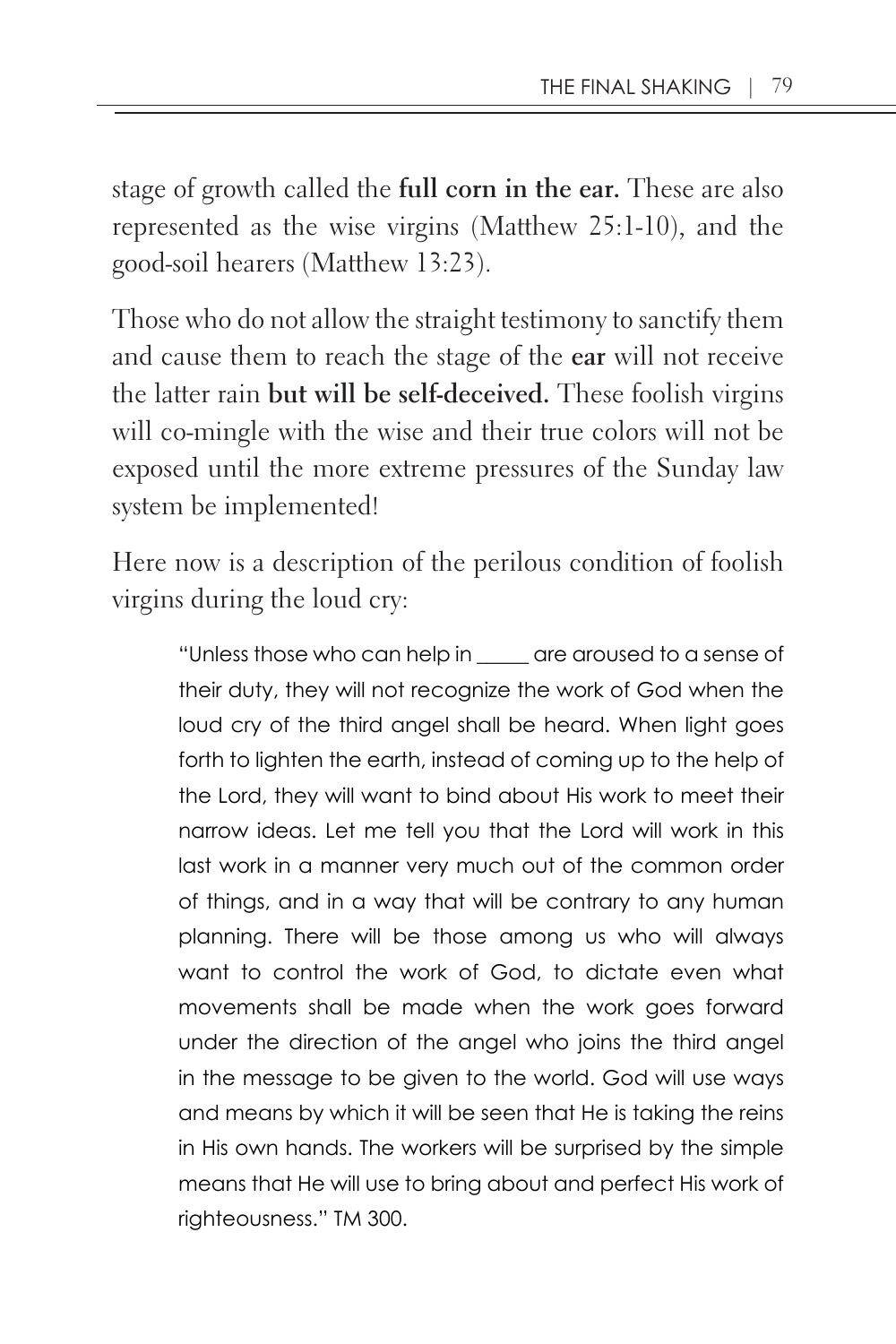## **TERRIBLE SHAKING DURING THE LOUD CRY**

The final shaking will be a terrible one indeed. Not only will it shake out long standing members of the Seventh-day Adventist faith but also some apparent converts from Babylon who will have joined the loud cry movement during the early excitement. The pressure of the final shaking will be both mental and physical. Every conceivable deception will be progressively put into operation while at the same time the persecutory pressure will be mounting with progressive intensity.

"The days are fast approaching when there will be great perplexity and confusion. Satan, clothed in angel robes, will deceive, if possible, the very elect. There will be gods many and lords many. Every wind of doctrine will be blowing. Those who have rendered supreme homage to 'science falsely so called' will not be the leaders then. Those who have trusted to intellect, genius, or talent will not then stand at the head of rank and file. They did not keep pace with the light. Those who have proved themselves unfaithful will not then be entrusted with the flock. In the last solemn work few great men will be engaged. They are self-sufficient, independent of God, and He cannot use them. The Lord has faithful servants, who in the shaking, testing time will be disclosed to view. There are precious ones now hidden who have not bowed the knee to Baal. They have not had the light which has been shining in a concentrated blaze upon you. But it may be under a rough and uninviting exterior the pure brightness of a genuine Christian character will be revealed. In the day time we look toward heaven but do not see the stars. They are there, fixed in the firmament, but the eye cannot distinguish them. In the night we behold their genuine luster.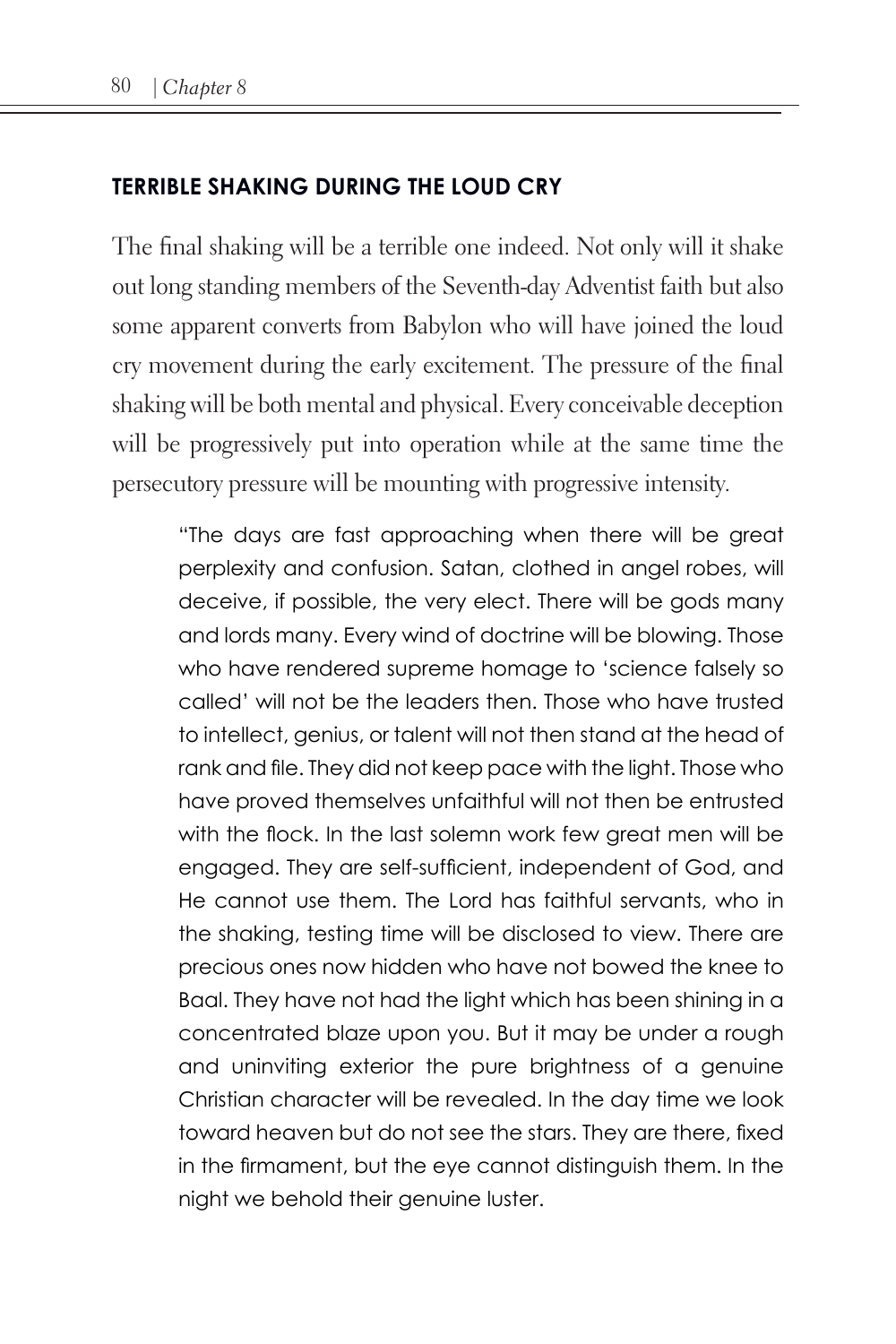"The time is not far distant when the test will come to every soul. The mark of the beast will be urged upon us. Those who have step by step yielded to worldly demands and conformed to worldly customs will not find it a hard matter to yield to the powers that be, rather than subject themselves to derision, insult, threatened imprisonment, and death. The contest is between the commandments of God and the commandments of men. In this time the gold will be separated from the dross in the church. True godliness will be clearly distinguished from the appearance and tinsel of it. Many a star that we have admired for its brilliancy will then go out in darkness. Chaff like a cloud will be borne away on the wind, even from places where we see only floors of rich wheat. All who assume the ornaments of the sanctuary, but are not clothed with Christ's righteousness, will appear in the shame of their own nakedness.

"When trees without fruit are cut down as cumberers of the ground, when multitudes of false brethren are distinguished from the true, then the hidden ones will be revealed to view, and with hosannas range under the banner of Christ. Those who have been timid and self-distrustful will declare themselves openly for Christ and His truth. The most weak and hesitating in the church will be as David—willing to do and dare. The deeper the night for God's people, the more brilliant the stars. Satan will sorely harass the faithful; but, in the name of Jesus, they will come off more than conquerors. Then will the church of Christ appear 'fair as the moon, clear as the sun, and terrible as an army with banners.' 5T 80-82.

## **FINAL ADMONITION AND APPEAL**

"Satan will work his miracles to deceive; he will set up his power as supreme. The church may appear as about to fall,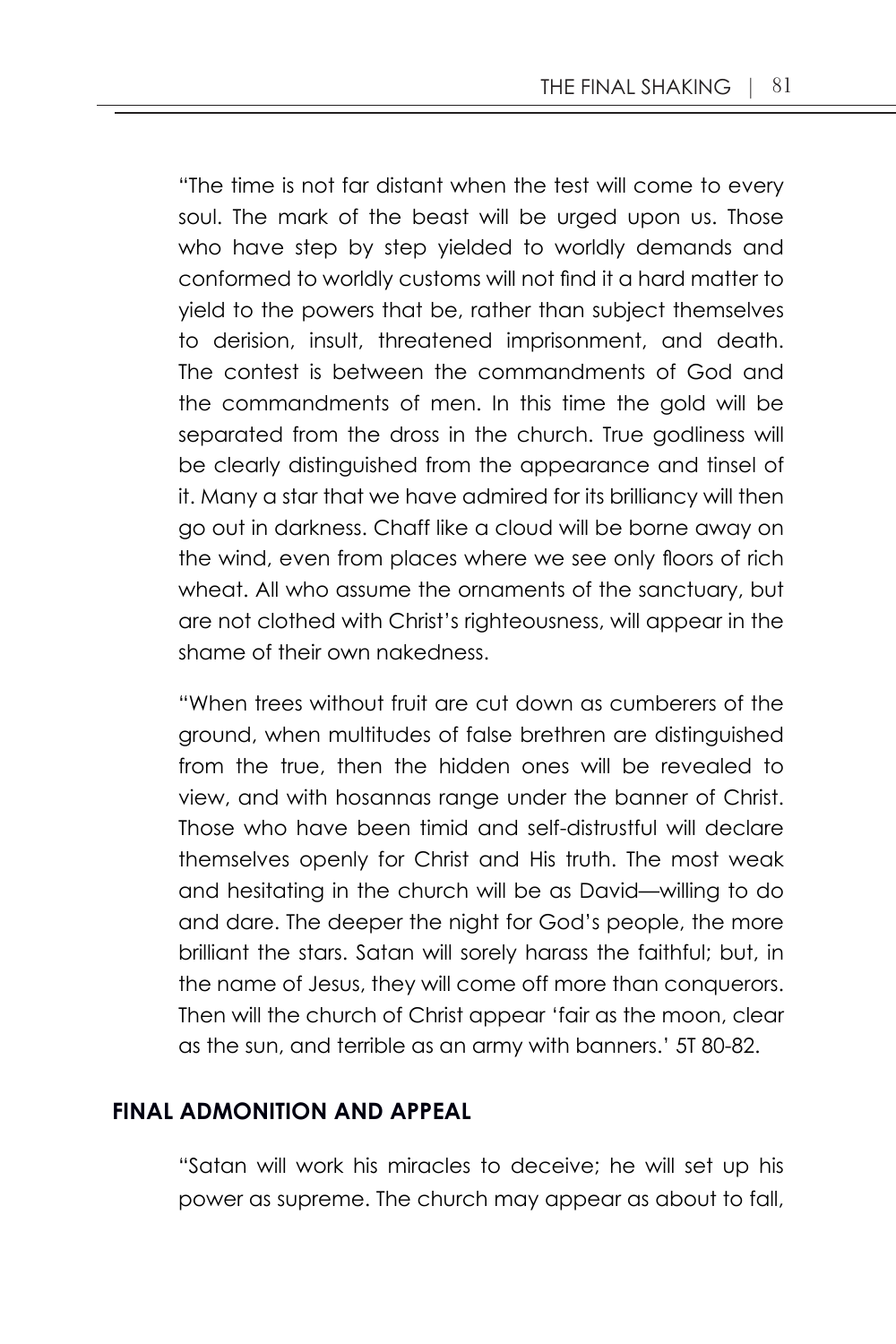but it does not fall. It remains, while the sinners in Zion will be sifted out—the chaff separated from the precious wheat. This is a terrible ordeal, but nevertheless it must take place. None but those who have been overcoming by the blood of the Lamb and the word of their testimony will be found with the loyal and true, without spot or stain of sin, without guile in their mouths. We must be divested of our self-righteousness and arrayed in the righteousness of Christ." 2SM 380.

"Already the judgments of God are abroad in the land, as seen in storms, in floods, in tempests, in earthquakes, in peril by land and by sea. The great I AM is speaking to those who make void His law. When God's wrath is poured out upon the earth, who will then be able to stand? Now is the time for God's people to show themselves true to principle. When the religion of Christ is most held in contempt, when His law is most despised, then should our zeal be the warmest and our courage and firmness the most unflinching. To stand in defense of truth and righteousness when the majority forsake us, to fight the battles of the Lord when champions are few this will be our test. At this time we must gather warmth from the coldness of others, courage from their cowardice, and loyalty from their treason. The nation will be on the side of the great rebel leader….

"The Captain of our salvation will strengthen His people for the conflict in which they must engage. How often when Satan has brought all his forces to bear against the followers of Christ, and death stares them in the face, have earnest prayers put up in faith brought the Captain of the Lord's host upon the field of action and turned the tide of battle and delivered the oppressed.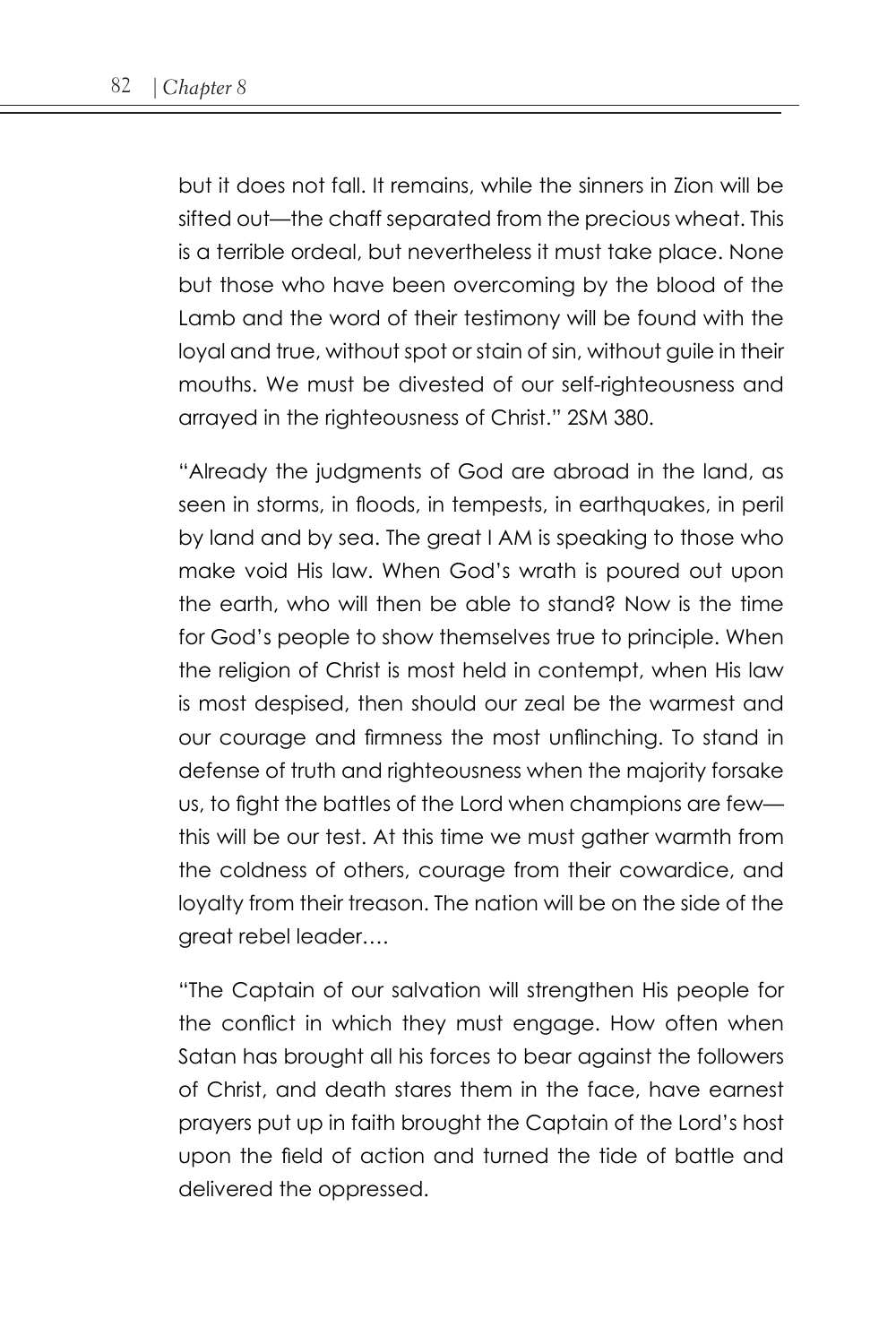"Now is the time when we should closely connect with God, that we may be hid when the fierceness of His wrath is poured upon the sons of men. We have wandered away from the old landmarks. Let us return. If the Lord be God, serve Him; if Baal, serve him. Which side will you be on?" 5T 137.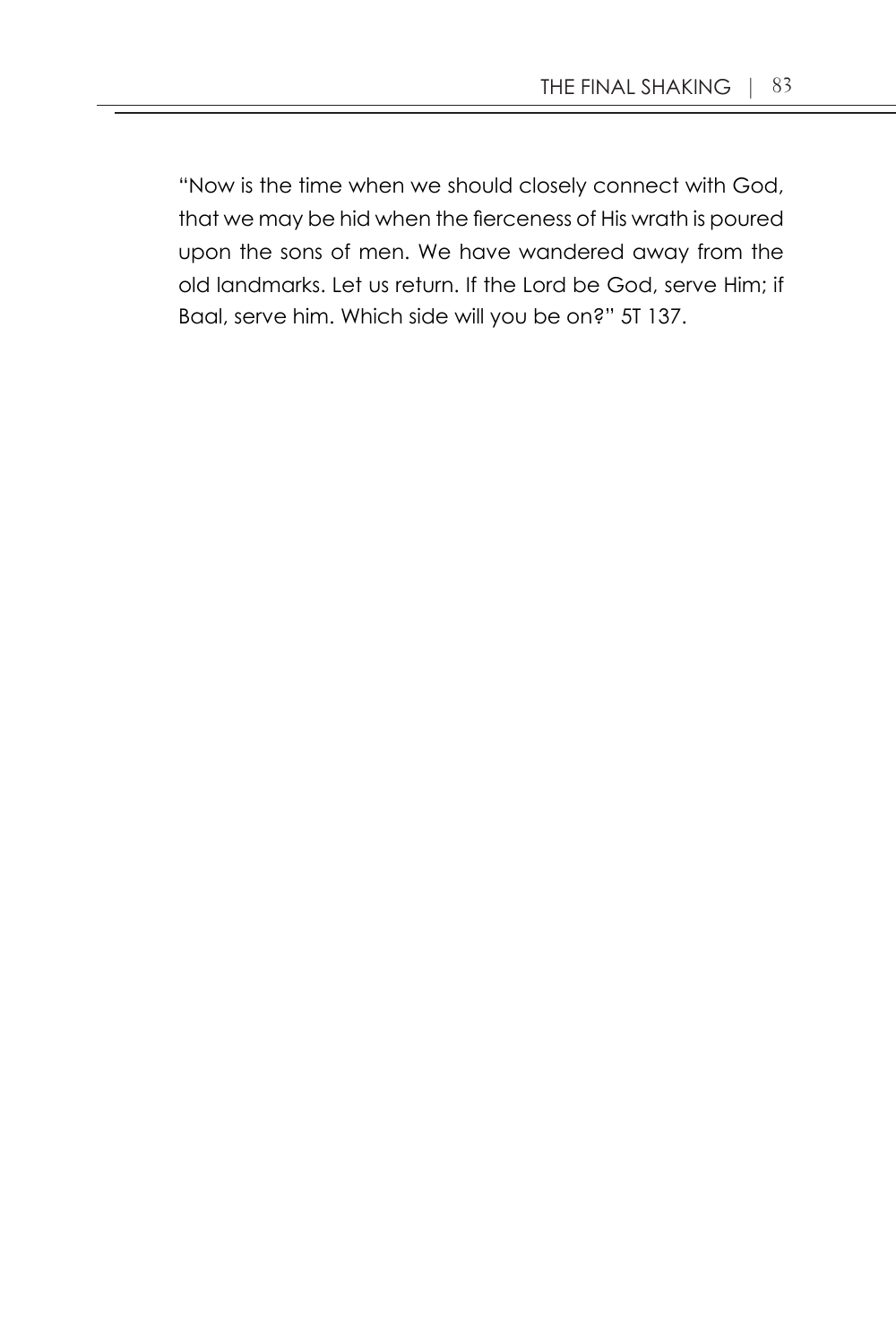

# **The Seal of the Living God**

The final sealing is brought to view in Revelation 7:1-4. The<br>living righteous will receive this final seal of God prior to<br>the close of probation (ISM 66). And in order to receive this<br>final seal of the living God that mu living righteous will receive this final seal of God **prior** to the close of probation (1SM 66). And in order to receive this final seal of the living God they must successfully endure the mark of the beast crisis. The final seal means the full reproduction of God's character of righteousness in the believer's life by his abiding in Christ and reaching the growth stage called the **full corn in the ear** (Mark 4:26-29). The seventh day Sabbath will be the external manifestation of this apocalyptic seal of God.

"The Lord has shown me clearly that the image of the beast will be formed before probation closes; for it is to be the great test for the people of God, by which their eternal destiny will be decided…[Rev. 13:11-17 quoted.]…

"This is the test that the people of God must have before they are sealed. All who proved their loyalty to God by observing His law, and refusing to accept a spurious sabbath, will rank under the banner of the Lord God Jehovah, and will receive the seal of the living God. Those who yield the truth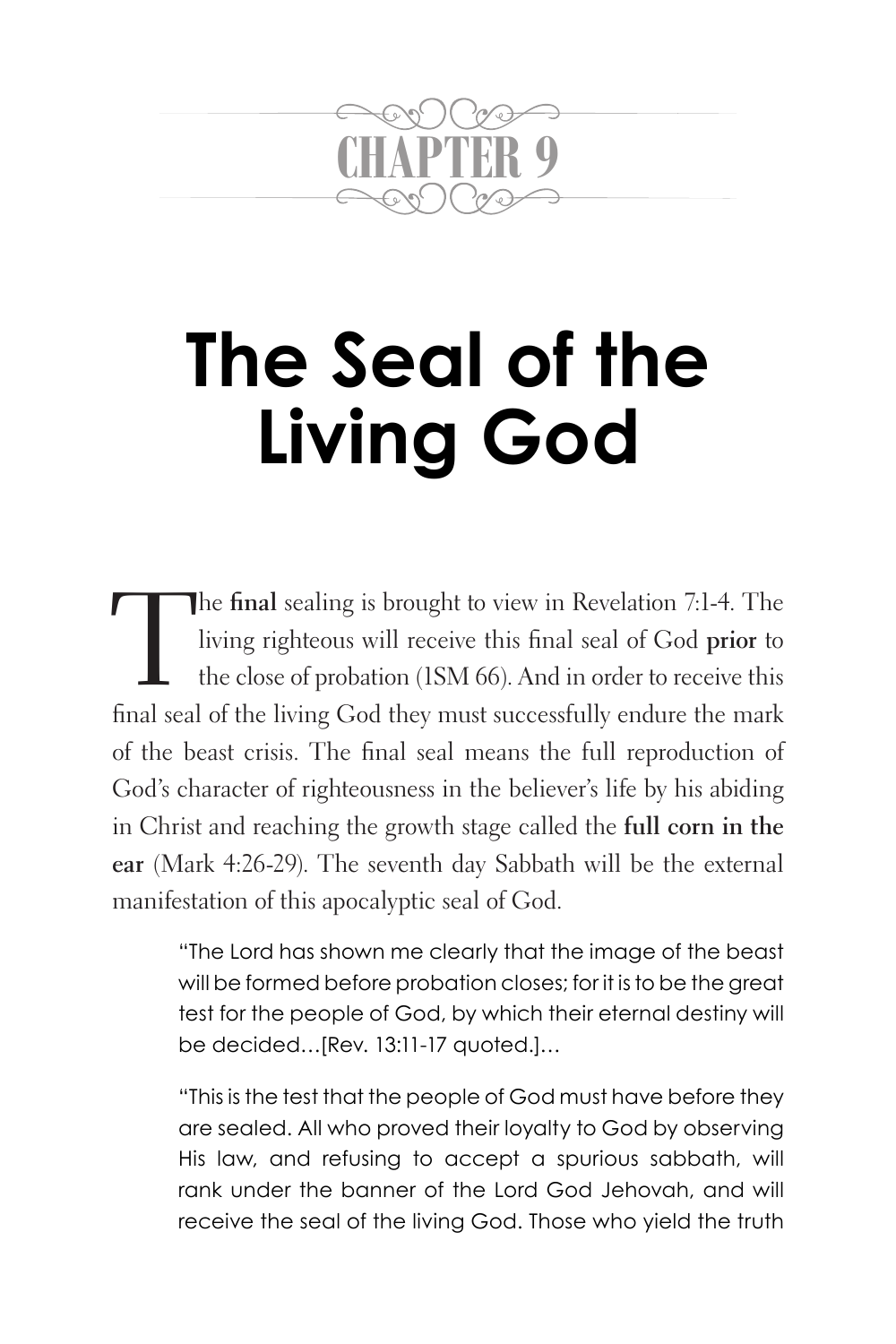of heavenly origin and accept the Sunday sabbath, will receive the mark of the beast. Letter 11, 1890." 7BC 976.

"The ten virgins are watching in the evening of this earth's history. All claim to be Christians. All have a call, a name, a lamp, and all profess to be doing God's service. All apparently wait for Christ's appearing. But five are unready. Five will be found surprised, dismayed, outside the banquet hall." COL 412

The latter rain will ripen God's people from the **ear** to the **full corn in the ear** and this ripening process will include their successful endurance of the mark of the beast persecutory pressure right up to when the death penalty is attached to the Sunday laws! The living saints will be tried severely both by the persecutory pressure and by the peculiar circumstances which will then obtain as the closure of probation approaches.

"In this time of persecution the faith of the Lord's servants will be tried. They have faithfully given the warning, looking to God and to His word alone. God's Spirit, moving upon their hearts, has constrained them to speak. Stimulated with holy zeal, and with the divine impulse strong upon them, they entered upon the performance of their duties without coldly calculating the consequences of speaking to the people the word which the Lord had given them. They have not consulted their temporal interests, nor sought to preserve their reputation or their lives. Yet when the storm of opposition and reproach bursts upon them, some, overwhelmed with consternation, will be ready to exclaim: 'Had we foreseen the consequences of our words, we would have held our peace.' They are hedged in with difficulties. Satan assails them with fierce temptations. The work which they have undertaken seems far beyond their ability to accomplish.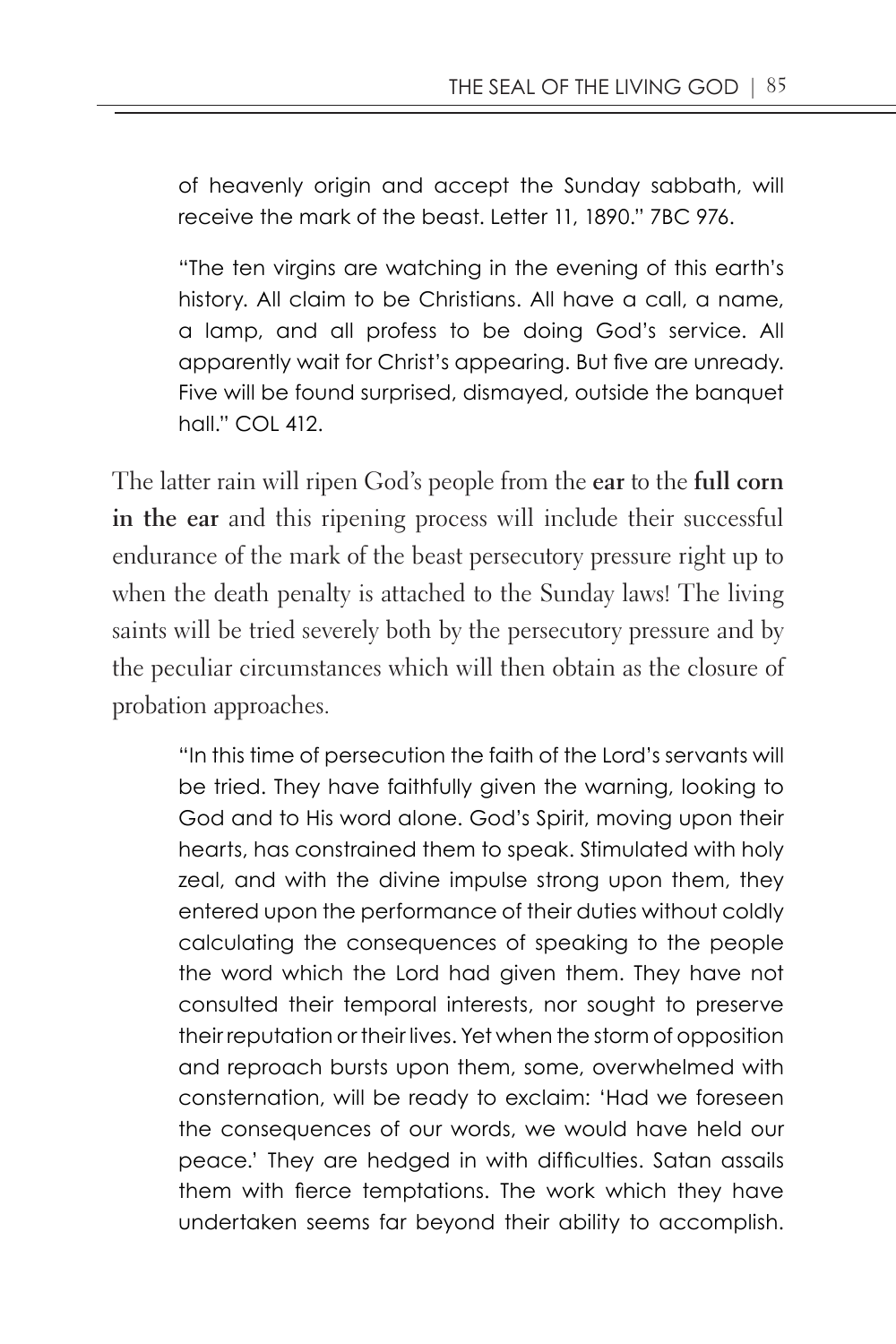They are threatened with destruction. The enthusiasm which animated them is gone; yet they cannot turn back. Then, feeling their utter helplessness, they flee to the Mighty One for strength. They remember that the words which they have spoken were not theirs, but His who bade them give the warning. God put the truth into their hearts, and they could not forbear to proclaim it." GC 608-609.

The above passage describes the ending of the loud cry period. The latter rain will have slowed down and Satan will be throwing his most fierce temptations along with intense spiritual and mental stress and strain upon the souls of God's people.

But through all this severely intense spiritual and mental strain the people of God will be ripened to the **full corn in the ear,** Christian character perfection! When they reach that stage of growth they will be sealed and thereafter probation will close!

"Courage, fortitude, faith, and implicit trust in God's power to save do not come in a moment. These heavenly graces are acquired by the experience of years. By a life of holy endeavor and firm adherence to the right the children of God were sealing their destiny. Beset with temptations without number, they knew they must resist firmly or be conquered. They felt that they had a great work to do, and at any hour they might be called to lay off their armor; and should they come to the close of life with their work undone, it would be an eternal loss. They eagerly accepted the light from heaven, as did the first disciples from the lips of Jesus. When those early Christians were exiled to mountains and deserts, when left in dungeons to die with hunger, cold, and torture, when martyrdom seemed the only way out of their distress, they rejoiced that they were counted worthy to suffer for Christ, who was crucified for them. Their worthy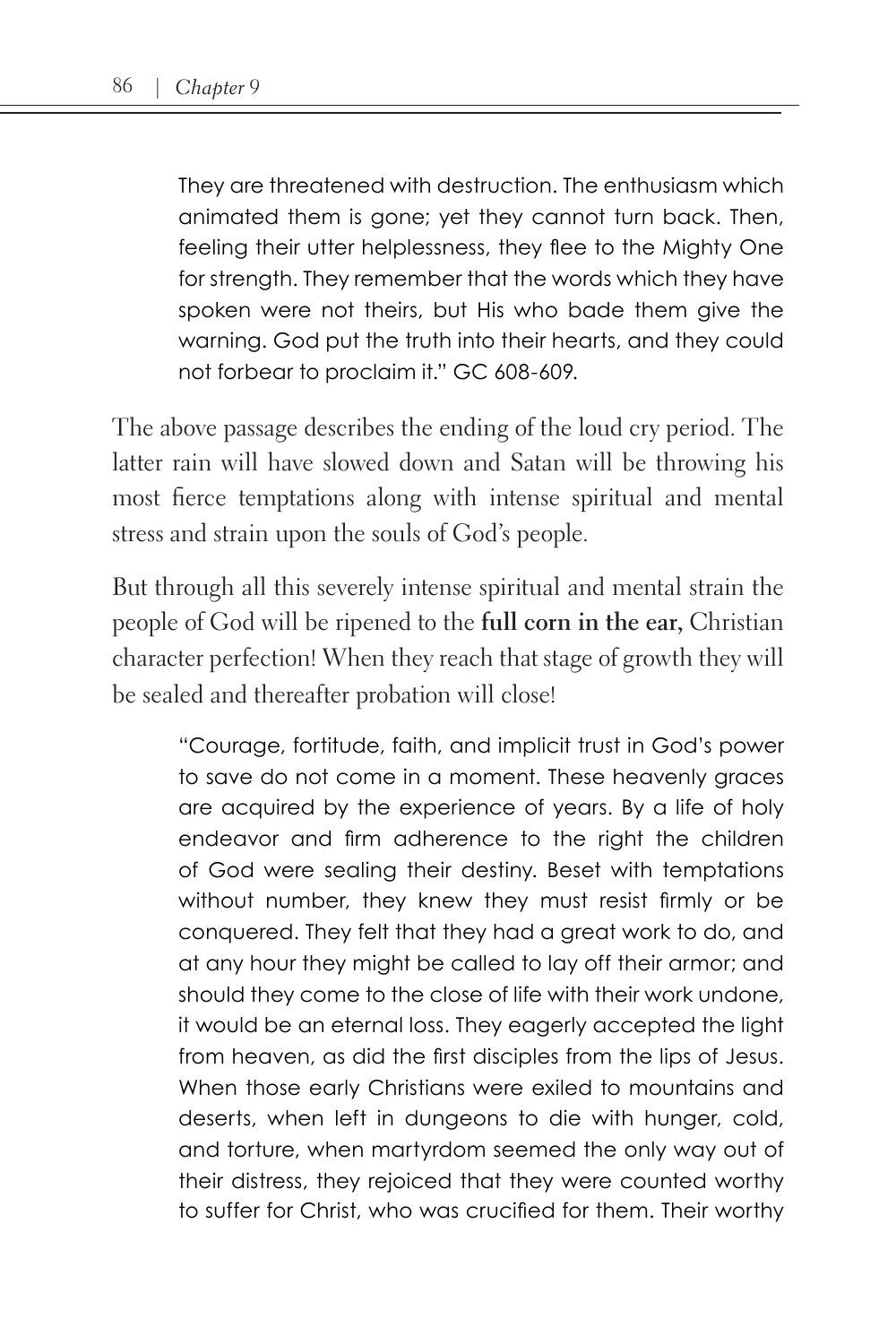example will be a comfort and encouragement to the people of God who will be brought into the time of trouble such as never was.

"Not all who profess to keep the Sabbath will be sealed. There are many even among those who teach the truth to others who will not receive the seal of God in their foreheads. They had the light of truth, they knew their Master's will, they understood every point of our faith, but they had not corresponding works. These who were so familiar with prophecy and the treasures of divine wisdom should have acted their faith. They should have commanded their households after them, that by a well-ordered family they might present to the world the influence of the truth upon the human heart.

"By their lack of devotion and piety, and their failure to reach a high religious standard, they make other souls contented with their position. Men of finite judgment cannot see that in patterning after these men who have so often opened to them the treasures of God's word, they will surely endanger their souls. Jesus is the only true pattern. Everyone must now search the Bible for himself upon his knees before God, with the humble, teachable heart of a child, if he would know what the Lord requires of him. However high any minister may have stood in the favor of God, if he neglects to follow out the light given him of God, if he refuses to be taught as a little child, he will go into darkness and satanic delusions and will lead others in the same path.

"Not one of us will ever receive the seal of God while our characters have one spot or stain upon them. It is left with us to remedy the defects in our characters, to cleanse the soul temple of every defilement. Then the latter rain will fall upon us as the early rain fell upon the disciples on the Day of Pentecost.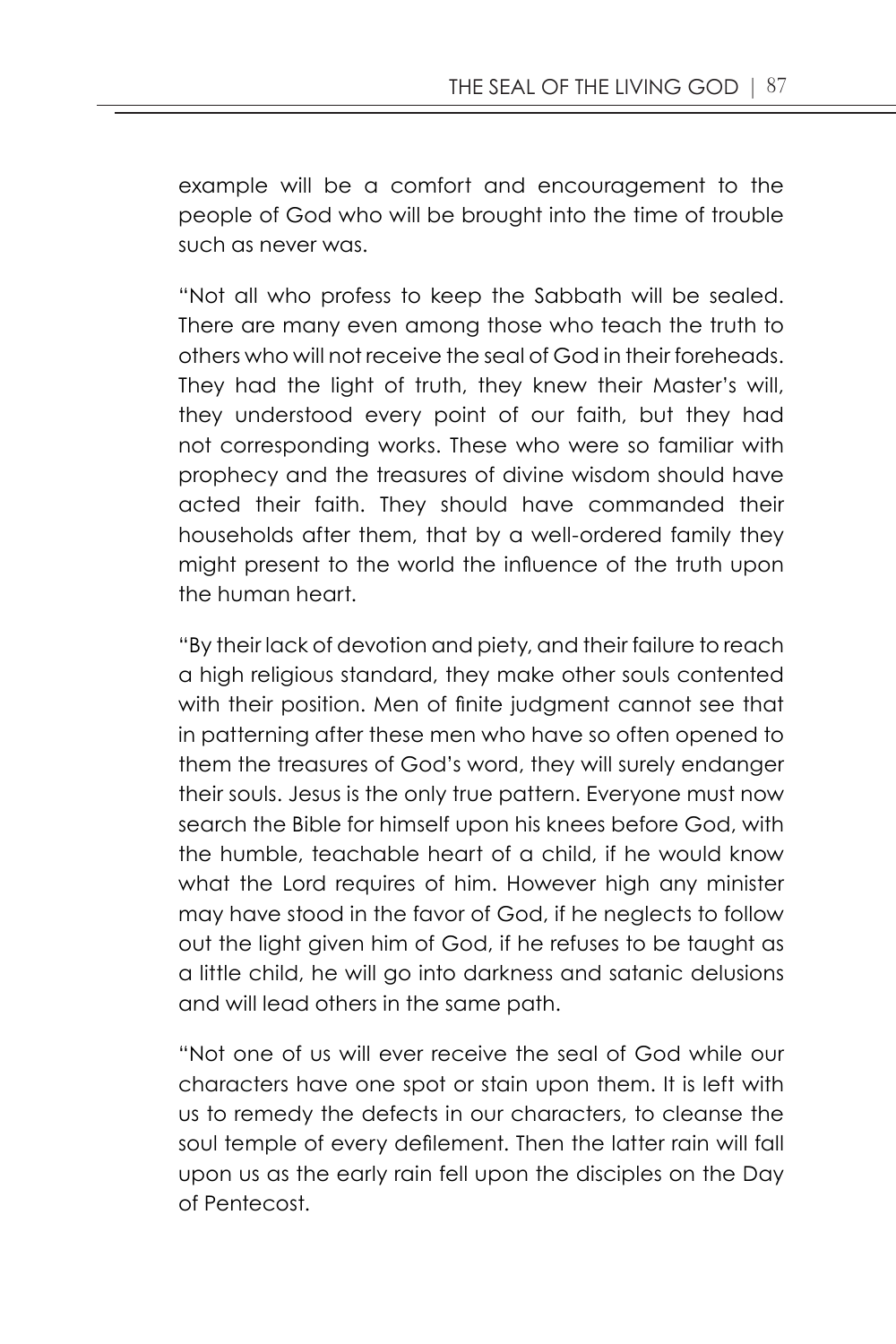"We are too easily satisfied with our attainments. We feel rich and increased with goods and know not that we are 'wretched, and miserable, and poor, and blind, and naked.' Now is the time to heed the admonition of the True Witness: 'I counsel thee to buy of Me gold tried in the fire, that thou mayest be rich; and white raiment, that thou mayest be clothed, and that the shame of thy nakedness do not appear; and anoint thine eyes with eyesalve, that thou mayest see.'

"In this life we must meet fiery trials and make costly sacrifices, but the peace of Christ is the reward. There has been so little self-denial, so little suffering for Christ's sake, that the cross is almost entirely forgotten. We must be partakers with Christ of His sufferings if we would sit down in triumph with Him on His throne. So long as we choose the easy path of self-indulgence and are frightened at self-denial, our faith will never become firm, and we cannot know the peace of Jesus nor the joy that comes through conscious victory. The most exalted of the redeemed host that stand before the throne of God and the Lamb, clad in white, know the conflict of overcoming, for they have come up through great tribulation. Those who have yielded to circumstances rather than engage in this conflict will not know how to stand in that day when anguish will be upon every soul, when, though Noah, Job, and Daniel were in the land, they could save neither son nor daughter, for everyone must deliver his soul by his own righteousness.

"No one need say that his case is hopeless, that he cannot live the life of a Christian. Ample provision is made by the death of Christ for every soul. Jesus is our ever-present help in time of need. Only call upon Him in faith, and He has promised to hear and answer your petitions.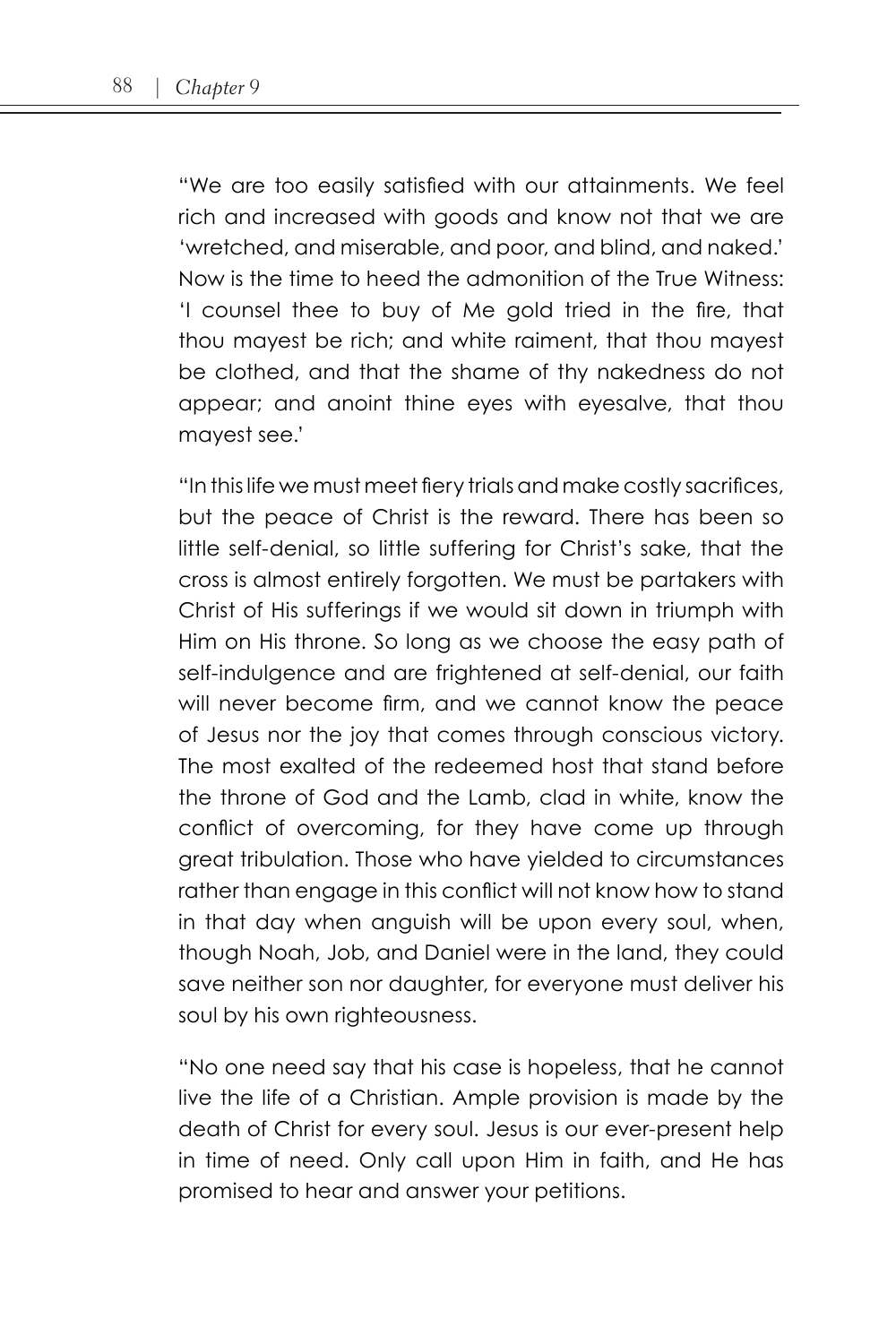"Oh, for a living, active faith! We need it; we must have it, or we shall faint and fail in the day of trial. The darkness that will then rest upon our path must not discourage us or drive us to despair. It is the veil with which God covers His glory when He comes to impart rich blessings. We should know this by our past experience. In that day when God has a controversy with His people this experience will be a source of comfort and hope.

"It is now that we must keep ourselves and our children unspotted from the world. It is now that we must wash our robes of character and make them white in the blood of the Lamb. It is now that we must overcome pride, passion, and spiritual slothfulness. It is now that we must awake and make determined effort for symmetry of character. 'Today if ye will hear His voice, harden not your hearts.' We are in a most trying position, waiting, watching for our Lord's appearing. The world is in darkness. 'But ye, brethren,' says Paul, 'are not in darkness, that that day should overtake you as a thief.' It is ever God's purpose to bring light out of darkness, joy out of sorrow, and rest out of weariness for the waiting, longing soul.

"What are you doing, brethren, in the great work of preparation? Those who are uniting with the world are receiving the worldly mold and preparing for the mark of the beast. Those who are distrustful of self, who are humbling themselves before God and purifying their souls by obeying the truth these are receiving the heavenly mold and preparing for the seal of God in their foreheads. When the decree goes forth and the stamp is impressed, their character will remain pure and spotless for eternity.

"Now is the time to prepare. The seal of God will never be placed upon the forehead of an impure man or woman. It will never be placed upon the forehead of the ambitious,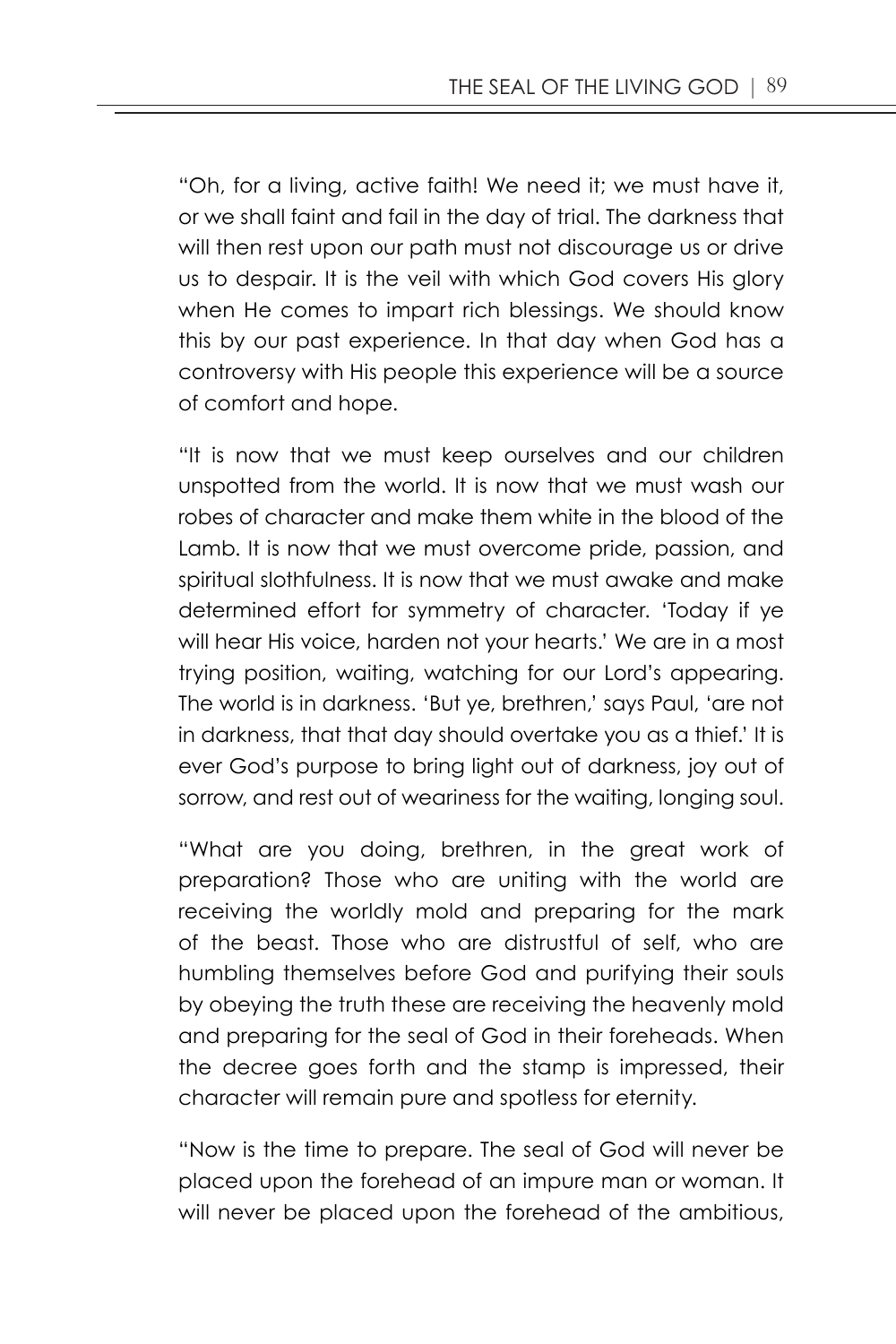world-loving man or woman. It will never be placed upon the forehead of men or women of false tongues or deceitful hearts. All who receive the seal must be without spot before God—candidates for heaven. Go forward, my brethren and sisters. I can only write briefly upon these points at this time, merely calling your attention to the necessity of preparation. Search the Scriptures for yourselves, that you may understand the fearful solemnity of the present hour." 5T 213-216.

## **PURIFIED EVEN AS JESUS IS PURE (1 JOHN 3:1-3)**

"We should study more earnestly the character of our Saviour. We should imitate the lovely Pattern that God has given us. We should dwell upon the matchless charms of Jesus until there will be nothing satisfying in this perishing world. We should desire to reflect his image in kindness, in courtesy, in gentleness, and love, then 'when he shall appear, we shall be like him; for we shall see him as he is. And every man that hath this hope in him purifieth himself, even as he is pure.' In a little while every one who is a child of God will have his seal placed upon him. O that it may be placed upon our foreheads! Who can endure the thought of being passed by when the angel goes forth to seal the servants of God in their foreheads?" RH, May 28, 1889.

"As wax takes the impression of the seal, so the soul is to take the impression of the Spirit of God and retain the image of Christ." ST, January 2, 1907.

# **LATTER RAIN RIPENING**

During the loud cry period the people of God will be ripened from the stage of growth called the **ear** to that which is called the **full**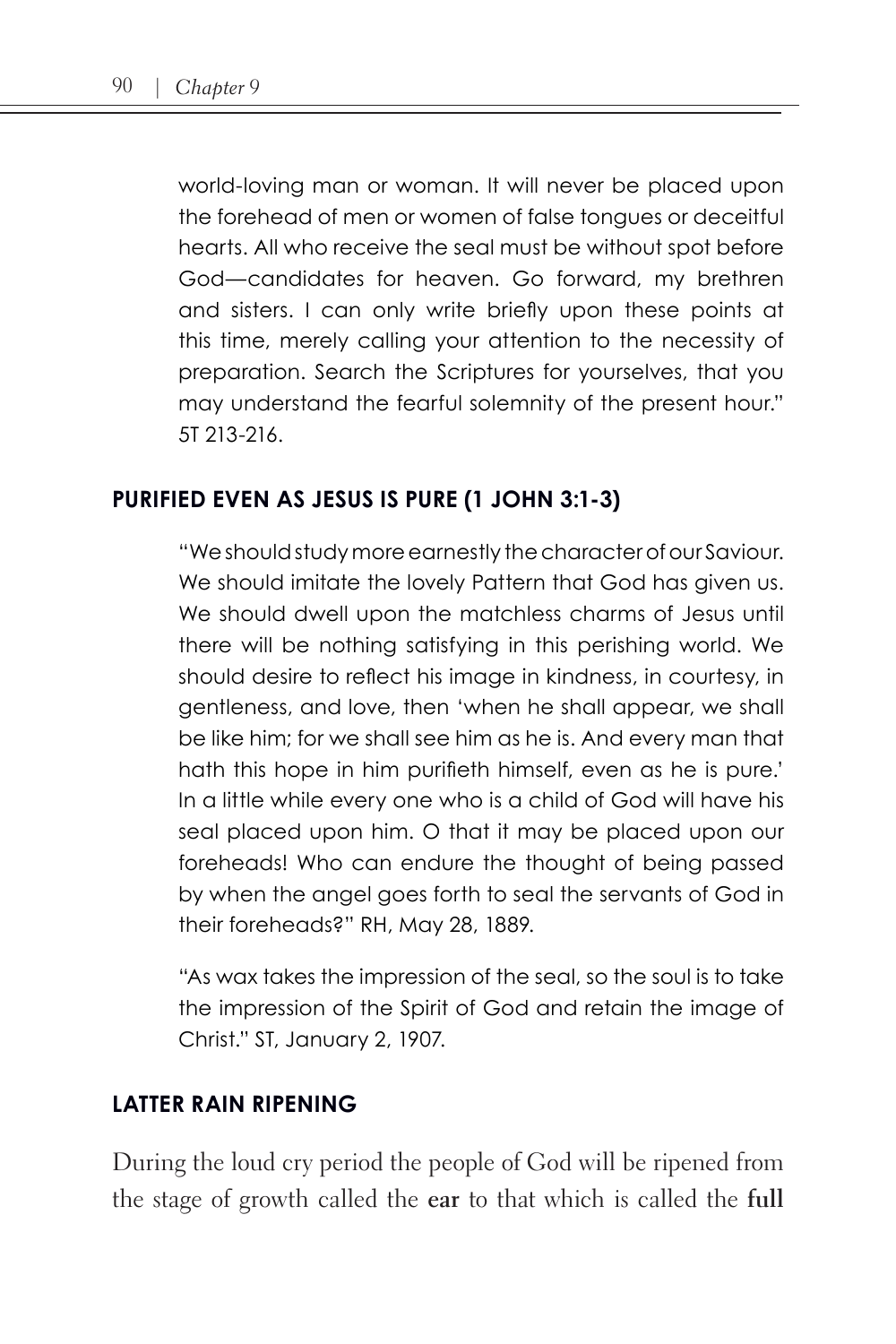**corn in the ear** (Mark 4:26-29). This advanced ripening growth will include the advanced testing of the mark of the beast persecutory pressure. The **"full corn in the ear"** means that the believers are settled into the truth, both intellectually and spiritually, so they cannot be moved (MS 173, 1902).

"The latter rain, ripening earth's harvest, represents the spiritual grace that prepares the church for the coming of the Son of Man. But unless the former rain has fallen, there will be no life; the green blade will not spring up. Unless the early showers have done their work, the latter rain can bring no seed to perfection.

"There is to be 'first the blade, then the ear, after that the full corn in the ear.' There must be a constant development of Christian virtue, a constant advancement in Christian experience. This we should seek with intensity of desire, that we may adorn the doctrine of Christ our Saviour.

"At no point in our experience can we dispense with the assistance of that which enables us to make the first start. The blessings received under the former rain are needful to us to the end. Yet these alone will not suffice. While we cherish the blessing of the early rain, we must not, on the other hand, lose sight of the fact that without the latter rain, to fill out the ears and ripen the grain, the harvest will not be ready for the sickle, and the labor of the sower will have been in vain. Divine grace is needed at the beginning, divine grace at every step of advance, and divine grace alone can complete the work. There is no place for us to rest in a careless attitude. We must never forget the warnings of Christ, 'Watch unto prayer,' 'Watch and pray always.' A connection with the divine agency every moment is essential to our progress. We may have had a measure of the Spirit of God, but by prayer and faith we are continually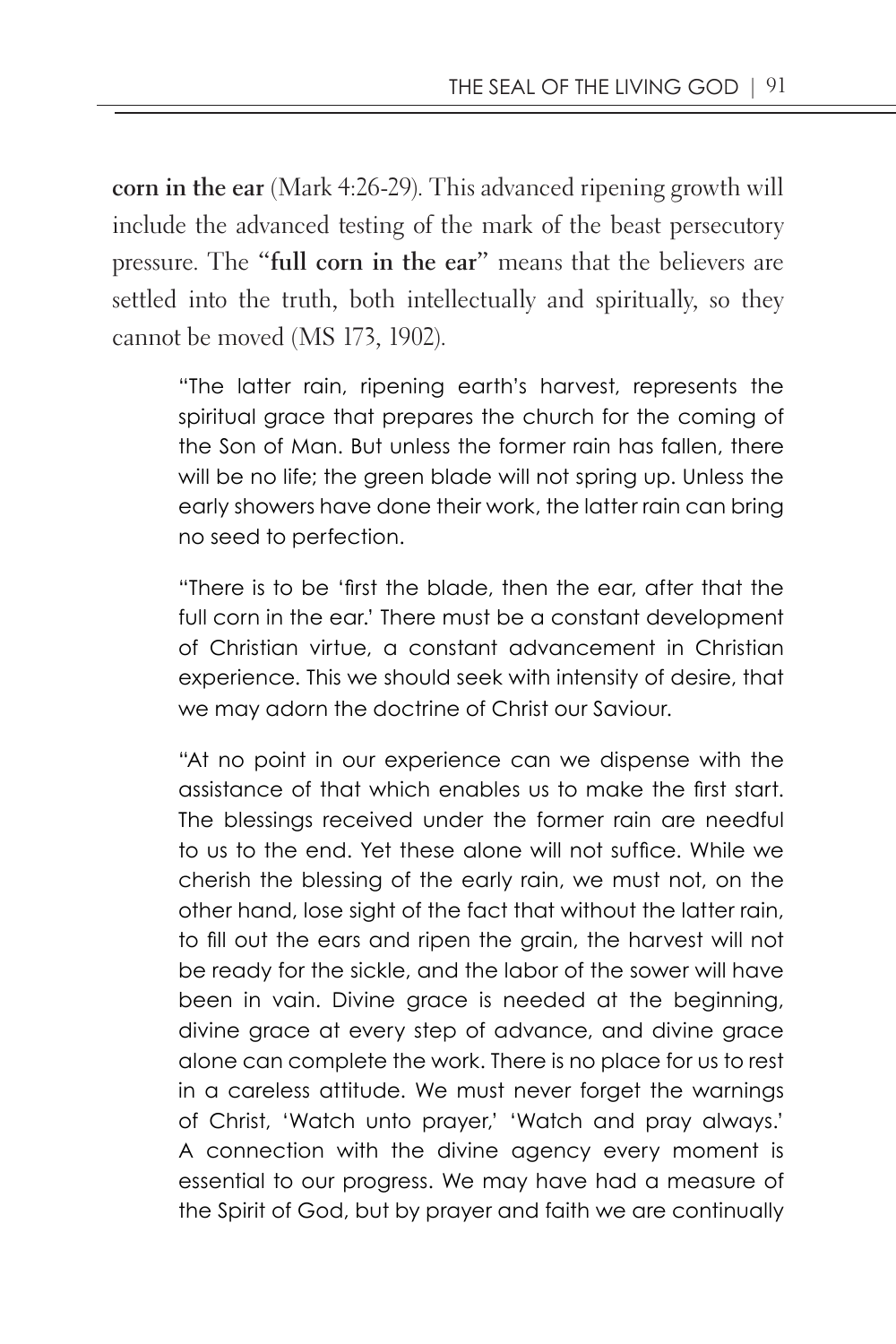to seek more of the Spirit. It will never do to cease our efforts. If we do not progress, if we do not place ourselves in an attitude to receive both the former and the latter rain, we shall lose our souls, and the responsibility will lie at our own door." RH, March 2, 1897.

"At the transfiguration, Jesus was glorified by His Father. We hear Him say: 'Now is the Son of man glorified, and God is glorified in Him.' Thus before His betrayal and crucifixion He was strengthened for His last dreadful sufferings. As the members of the body of Christ approach the period of their last conflict, 'the time of Jacob's trouble,' they will grow up into Christ, and will partake largely of His spirit. As the third message swells to a loud cry, and as great power and glory attend the closing work, the faithful people of God will partake of that glory. It is the latter rain which revives and strengthens them to pass through the time of trouble. Their faces will shine with the glory of that light which attends the third angel." 1T 353.

#### **PURE AND SPOTLESS**

"When this work shall have been accomplished, the followers of Christ will be ready for His appearing. 'Then shall the offering of Judah and Jerusalem be pleasant unto the Lord, as in the days of old, and as in former years.' Malachi 3:4. Then the church which our Lord at His coming is to receive to Himself will be a 'glorious church, not having spot, or wrinkle, or any such thing.' Ephesians 5:27. Then she will look 'forth as the morning, fair as the moon, clear as the sun, and terrible as an army with banners.' Song of Solomon 6:10." GC 425.

"We are now living in the great day of atonement. In the typical service, while the high priest was making the atonement for Israel, all were required to afflict their souls by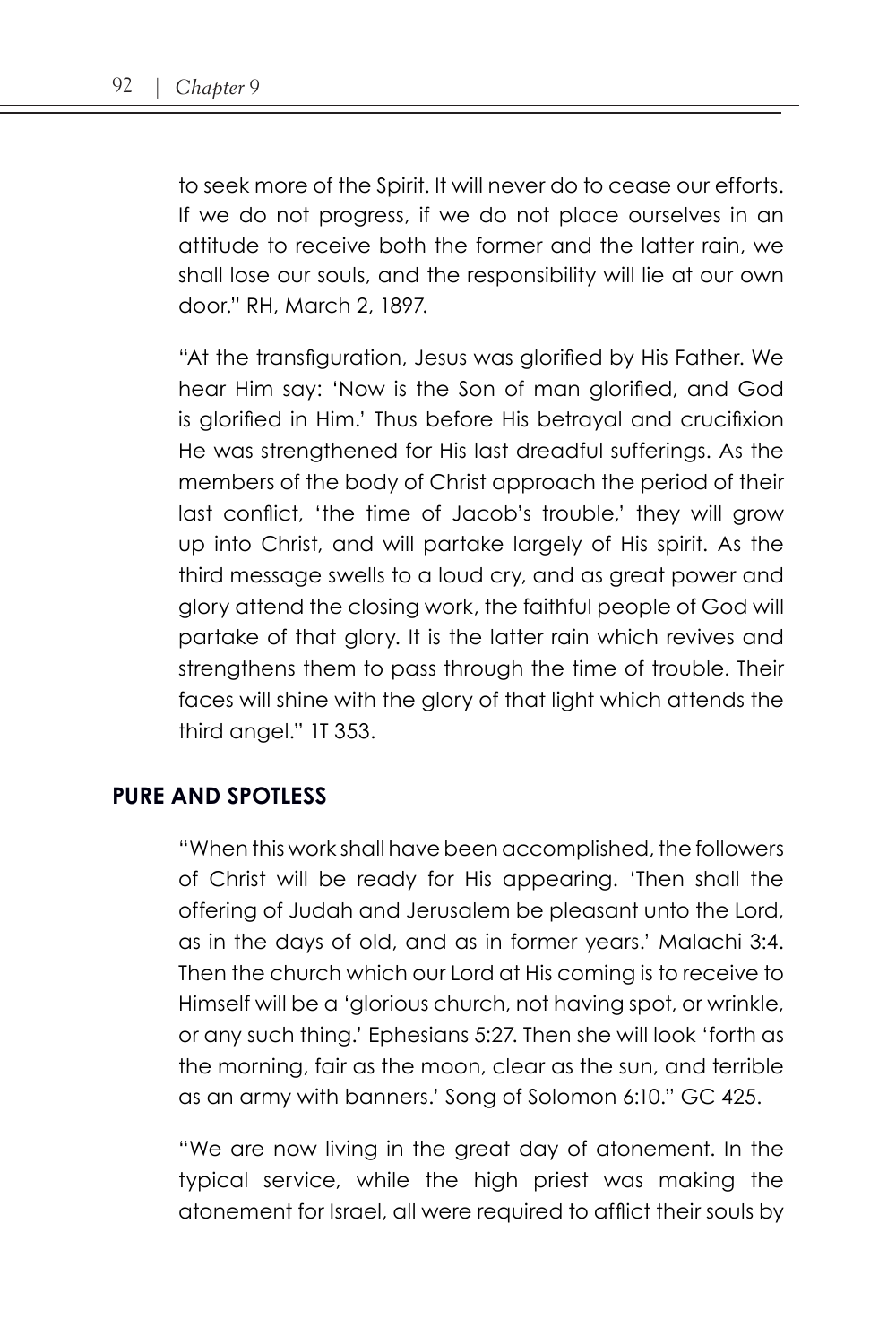repentance of sin and humiliation before the Lord, lest they be cut off from among the people. In like manner, all who would have their names retained in the book of life should now, in the few remaining days of their probation, afflict their souls before God by sorrow for sin and true repentance. There must be deep, faithful searching of heart. The light, frivolous spirit indulged by so many professed Christians must be put away. There is earnest warfare before all who would subdue the evil tendencies that strive for the mastery. The work of preparation is an individual work. We are not saved in groups. The purity and devotion of one will not offset the want of these qualities in another. Though all nations are to pass in judgment before God, yet He will examine the case of each individual with as close and searching scrutiny as if there were not another being upon the earth. Everyone must be tested and found without spot or wrinkle or any such thing." GC 489-490.

# **CLOSING ADMONITION**

"The Lord has shown me the danger of letting our minds be filled with worldly thoughts and cares. I saw that some minds are led away from present truth and a love of the Holy Bible by reading other exciting books; others are filled with perplexity and care for what they shall eat, drink, and wear. Some are looking too far off for the coming of the Lord. Time has continued a few years longer than they expected; therefore they think it may continue a few years more, and in this way their minds are being led from present truth, out after the world. In these things I saw great danger; for if the mind is filled with other things, present truth is shut out, and there is no place in our foreheads for the seal of the living God. I saw that the time for Jesus to be in the most holy place was nearly finished and that time can last but a very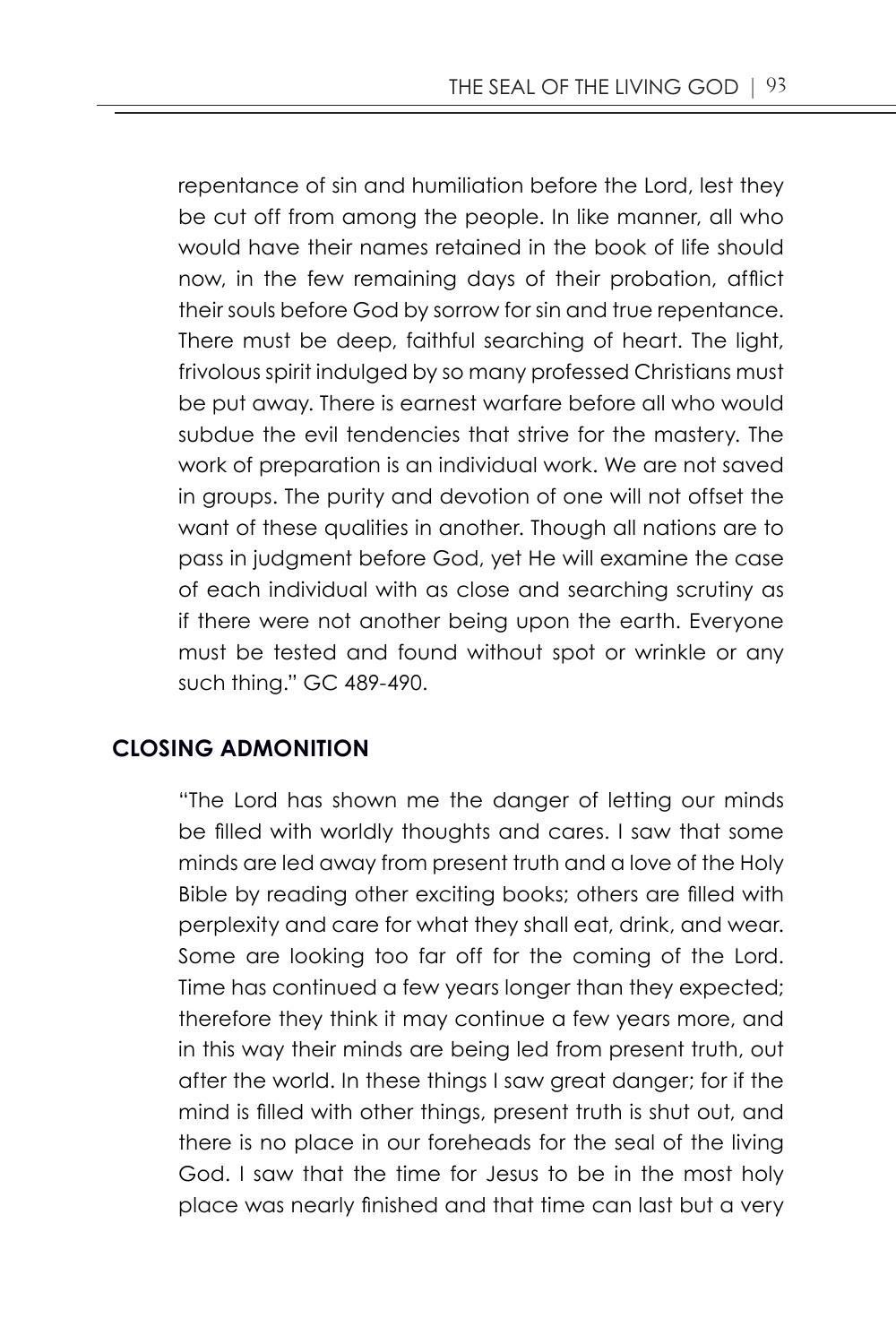little longer. What leisure time we have should be spent in searching the Bible, which is to judge us in the last day.

"My dear brethren and sisters, let the commandments of God and the testimony of Jesus Christ be in your minds continually and let them crowd out worldly thoughts and cares. When you lie down and when you rise up, let them be your meditation. Live and act wholly in reference to the coming of the Son of man. The sealing time is very short, and will soon be over. Now is the time, while the four angels are holding the four winds, to make our calling and election sure." EW 58-59.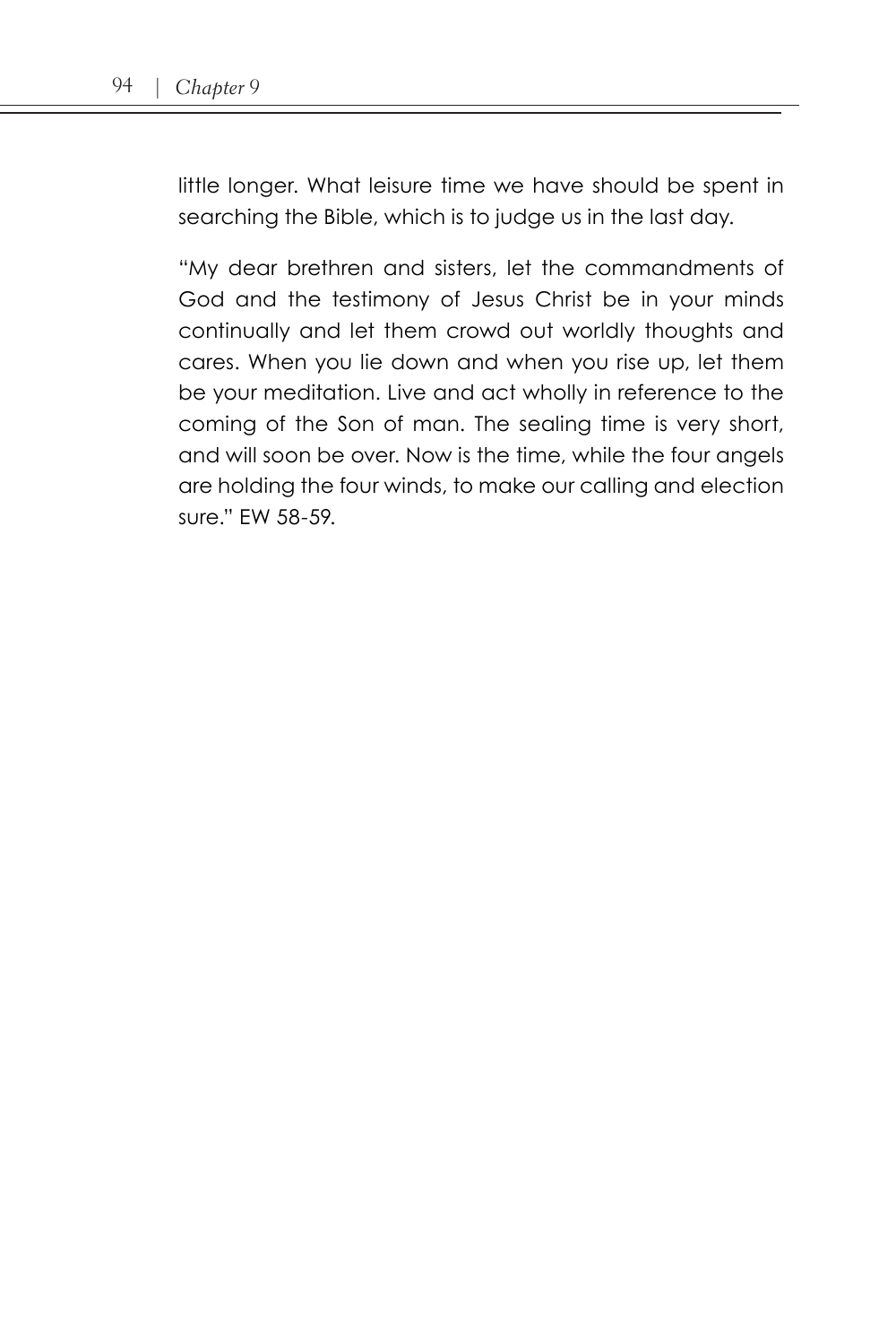

# **The Investigative Judgment of the Living**

The important component of the final warning message<br>will be the 2300 day prophecy of Daniel 8:14 and the<br>truths concerning the high priestly ministry of Christ in<br>the beauch conclusive. The attention of the people will be will be the 2300 day prophecy of Daniel 8:14 and the truths concerning the high priestly ministry of Christ in the heavenly sanctuary. The attention of the people will be called to the pre-advent judgment and the closing ministration of Christ in the most holy place of the heavenly sanctuary.

The 2300 days of Daniel 8:14 are 2300 years (using the day-year principle of Ezekiel 4:6) which started in 457 BC and ended in 1844, October 22nd. At the end of the 2300 years Christ our High Priest entered the second apartment of the heavenly sanctuary to receive the kingdom (the marriage of the bridegroom in Matthew 25:1-10). In order to receive His kingdom Christ must perform two great functions. He must bring His final generation of living saints to perfection of character. He must also complete the pre-advent investigative judgment thereby showing who are really saved and therefore, entitled by His righteousness to receive eternal life.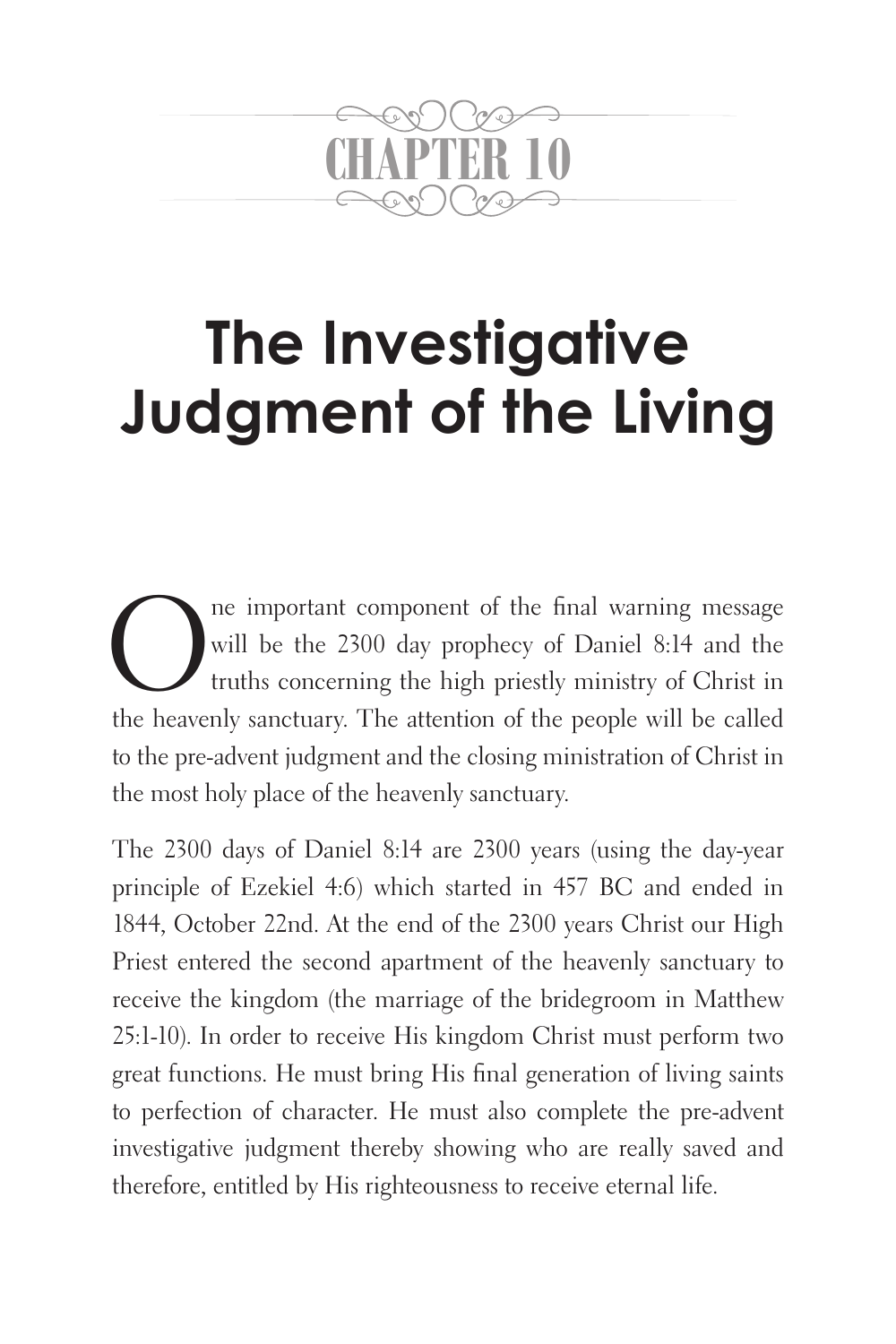#### **THE PRE-ADVENT JUDGMENT**

Since the judgment renders to every man his reward, and since the righteous receive their reward of immortality at Christ's second coming, it follows truthfully and logically that the professed righteous must be judged **before** the second advent in order to determine who are genuine.

*"Who will render to every man according to his deeds: 7 To them who by patient continuance in well doing seek for glory and honour and immortality, eternal life." Romans 2:6-7.* 

*"He that is unjust, let him be unjust still: and he which is filthy, let him be filthy still: and he that is righteous, let him be righteous still: and he that is holy, let him be holy still. 12 And, behold, I come quickly; and my reward is with me, to give every man according as his work shall be." Revelation 22:11-12.* 

*"Behold, I show you a mystery; We shall not all sleep, but we shall all be changed, 52 In a moment, in the twinkling of an eye, at the last trump: for the trumpet shall sound, and the dead shall be raised incorruptible, and we shall be changed. 53 For this corruptible must put on incorruption, and this mortal must put on immortality. 54 So when this corruptible shall have put on incorruption, and this mortal shall have put on immortality, then shall be brought to pass the saying that is written, Death is swallowed up in victory." 1 Corinthians 15:51-54.* 

*"For we must all appear before the judgment seat of Christ; that every one may receive the things done in his body, according to that he hath done, whether it be good or bad." 2 Corinthians 5:10.*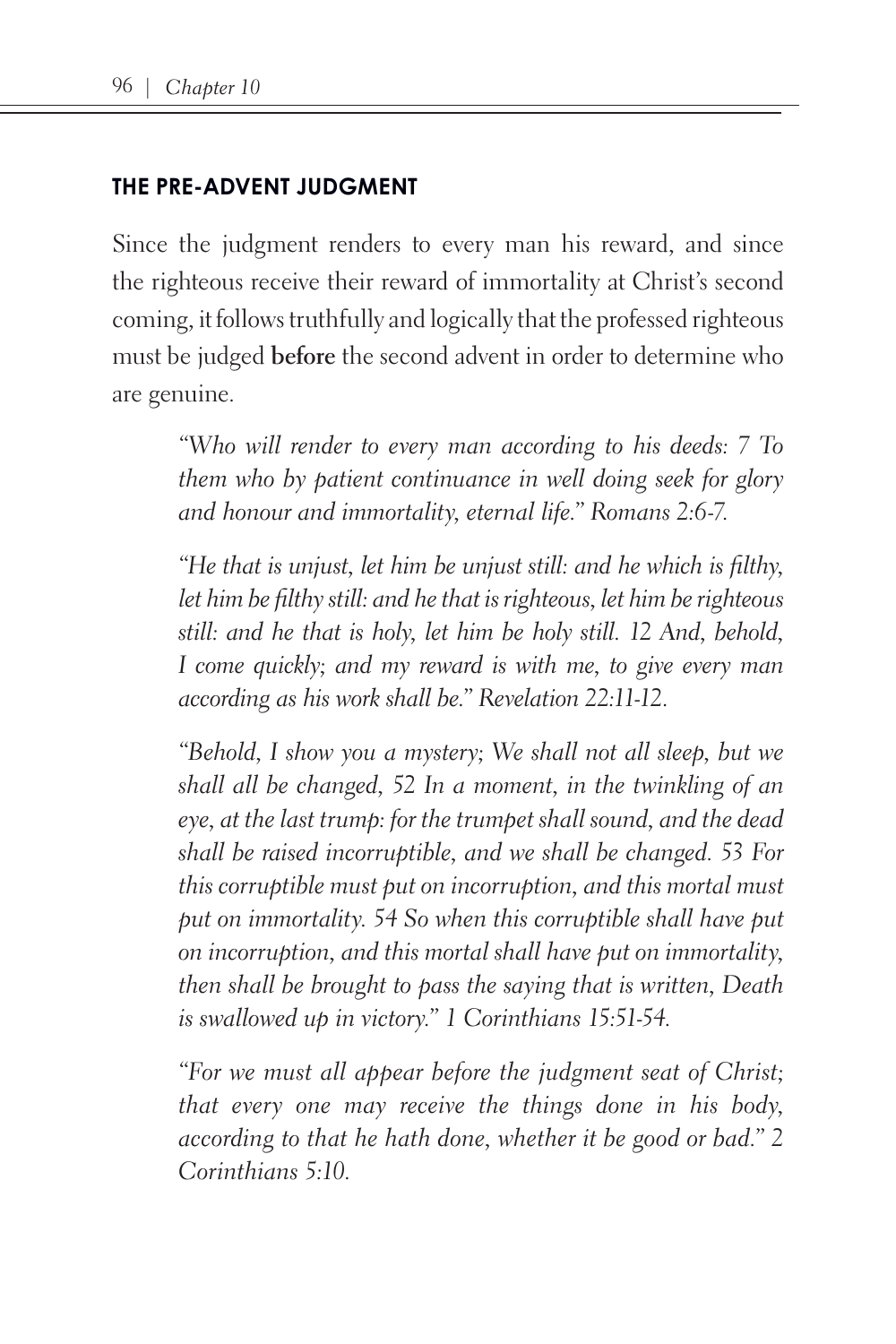*"In the day when God shall judge the secrets of men by Jesus Christ according to my gospel." Romans 2:16.* 

#### **THE (PRE-ADVENT) INVESTIGATIVE JUDGMENT MUST BE COMPLETED BEFORE THE CLOSURE OF PROBATION**

"When the work of investigation shall be ended, when the cases of those who in all ages have professed to be followers of Christ have been examined and decided, then, and not till then, probation will close, and the door of mercy will be shut. Thus in the one short sentence, 'They that were ready went in with Him to the marriage: and the door was shut,' we are carried down through the Saviour's final ministration, to the time when the great work for man's salvation shall be completed.

"In the service of the earthly sanctuary, which, as we have seen, is a figure of the service in the heavenly, when the high priest on the Day of Atonement entered the most holy place, the ministration in the first apartment ceased. God commanded: 'There shall be no man in the tabernacle of the congregation when he goeth in to make an atonement in the holy place, until he comes out.' Leviticus 16:17. So when Christ entered the holy of holies to perform the closing work of the atonement, He ceased His ministration in the first apartment. But when the ministration in the first apartment ended, the ministration in the second apartment began. When in the typical service the high priest left the holy on the Day of Atonement, he went in before God to present the blood of the sin offering in behalf of all Israel who truly repented of their sins. So Christ had only completed one part of His work as our intercessor, to enter upon another portion of the work, and He still pleaded His blood before the Father in behalf of sinners." GC 428.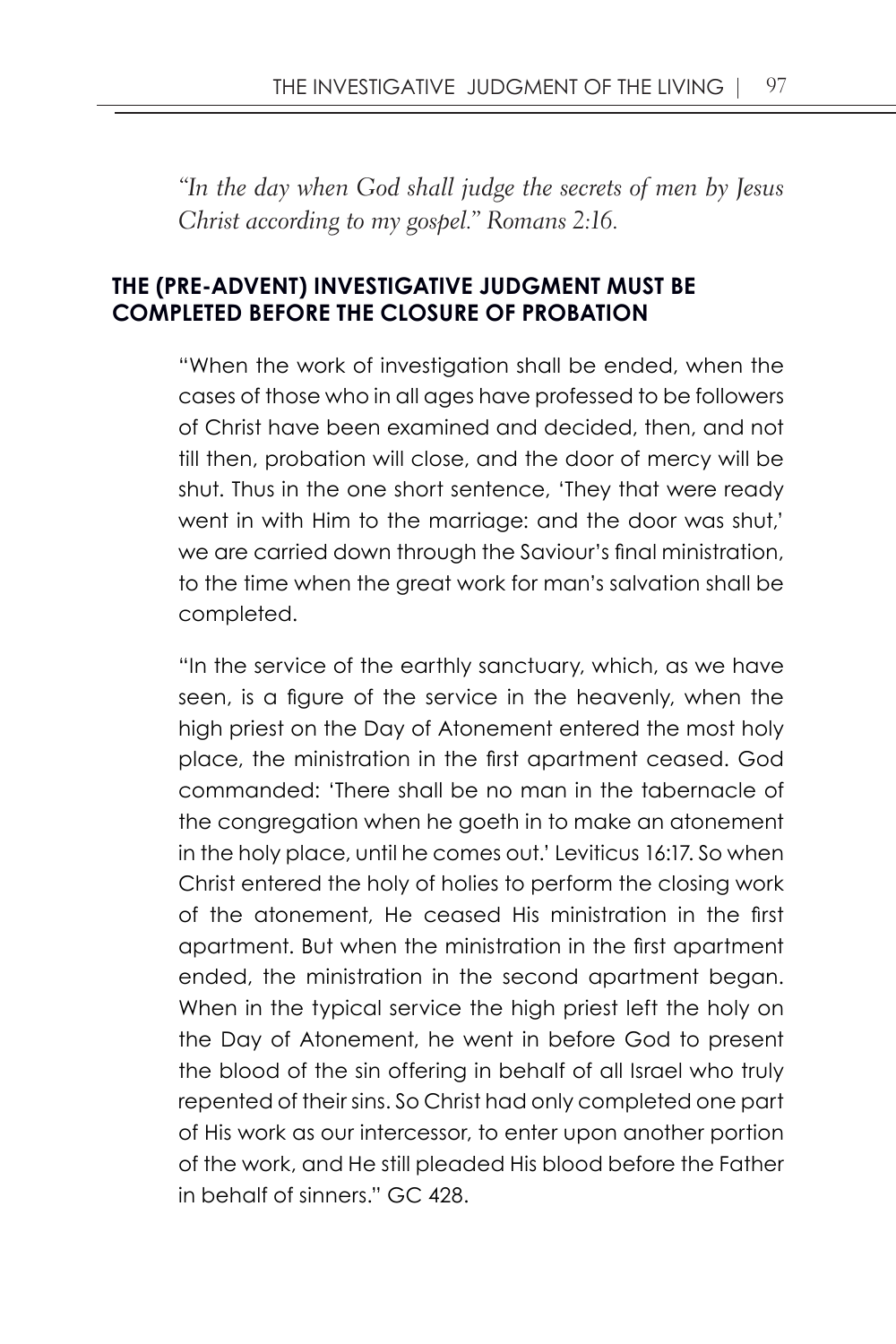## **THE JUDGMENT CALL MUST BE GIVEN TO ALL**

The attention of the masses must be, and will be, directed to the closing ministration of Christ in the second apartment of the heavenly sanctuary— the reason being that only those who by faith follow Jesus in His High

Priestly work will receive the benefits of His ministry.

"The condition of the unbelieving Jews illustrates the condition of the carelessand unbelieving among professed Christians, who are willingly ignorant of the work of our merciful High Priest. In the typical service, when the high priest entered the most holy place, all Israel were required to gather about the sanctuary and in the most solemn manner humble their souls before God, that they might receive the pardon of their sins and not be cut off from the congregation. How much more essential in this antitypical Day of Atonement that we understand the work of our High Priest and know what duties are required of us.

"Men cannot with impunity reject the warning which God in mercy sends them. A message was sent from heaven to the world in Noah's day, and their salvation depended upon the manner in which they treated that message. Because they rejected the warning, the Spirit of God was withdrawn from the sinful race, and they perished in the waters of the Flood. In the time of Abraham, mercy ceased to plead with the guilty inhabitants of Sodom, and all but Lot with his wife and two daughters were consumed by the fire sent down from heaven. So in the days of Christ. The Son of God declared to the unbelieving Jews of that generation: 'Your house is left unto you desolate.' Matthew 23:38. Looking down to the last days, the same Infinite Power declares, concerning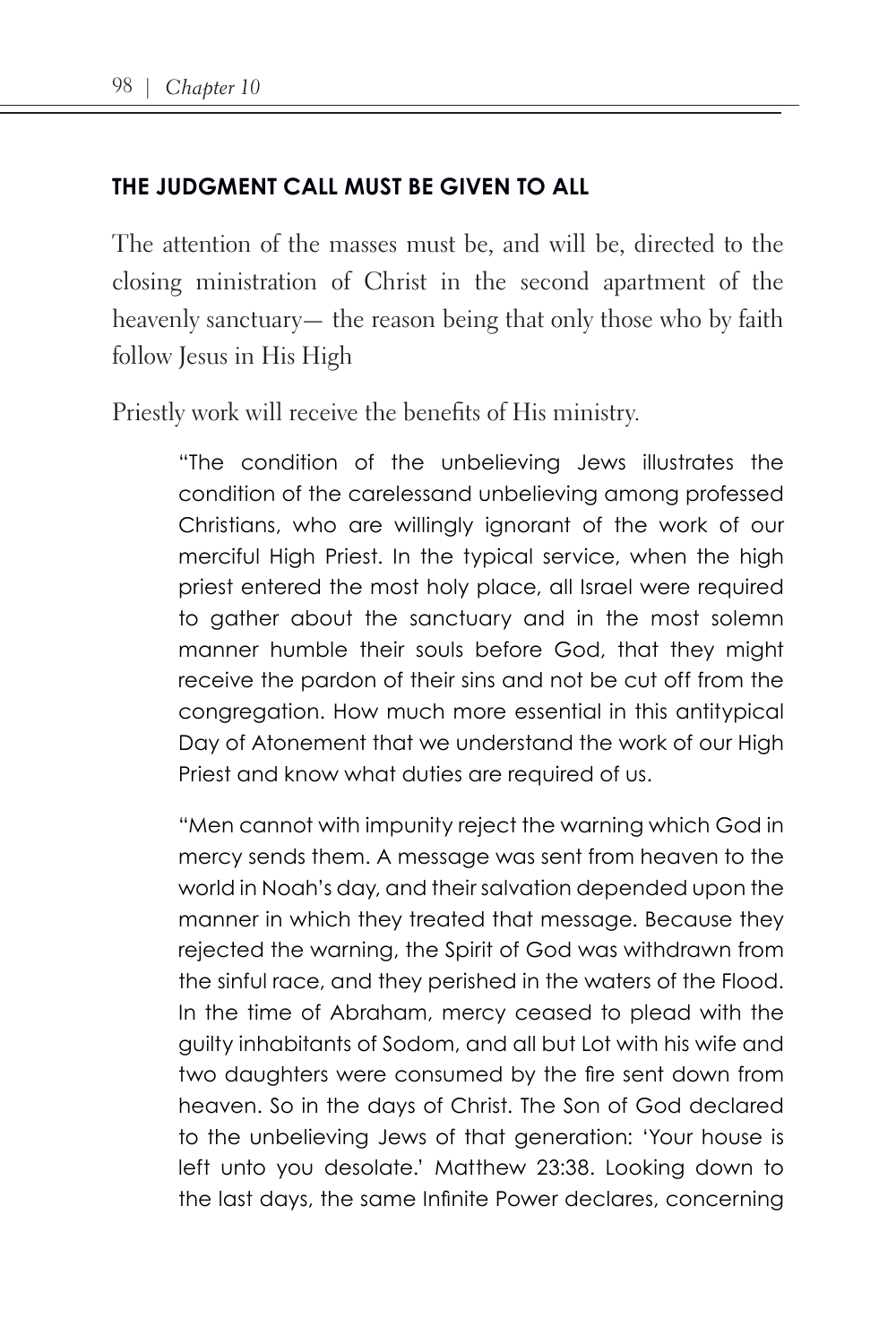those who 'received not the love of the truth, that they might be saved': 'For this cause God shall send them strong delusion, that they should believe a lie: that they all might be damned who believed not the truth, but had pleasure in unrighteousness.' 2 Thessalonians 2:10-12. As they reject the teachings of His word, God withdraws His Spirit and leaves them to the deceptions which they love." GC 430-431.

# **INVESTIGATIVE JUDGMENT OF THE LIVING**

The investigative judgment must be completed before the general closure of human probation.

"When the work of investigation shall be ended, when the cases of those who in all ages have professed to be followers of Christ have been examined and decided, then, and not till then, probation will close, and the door of mercy will be shut. Thus in the one short sentence, 'They that were ready went in with Him to the marriage: and the door was shut,' we are carried down through the Saviour's final ministration, to the time when the great work for man's salvation shall be completed." GC 428.

The loud cry servants will present the truth of the High Priestly ministry of Christ in the most holy place of the heavenly sanctuary. The attention of the people will be called to the heavenly sanctuary, the 2300 day prophecy, and the closing ministration of Christ in the second apartment of the heavenly sanctuary. This will have to be done because:

"It is those who by faith follow Jesus in the great work of the atonement who receive the benefits of His mediation in their behalf, while those who reject the light which brings to view this work of ministration are not benefited thereby.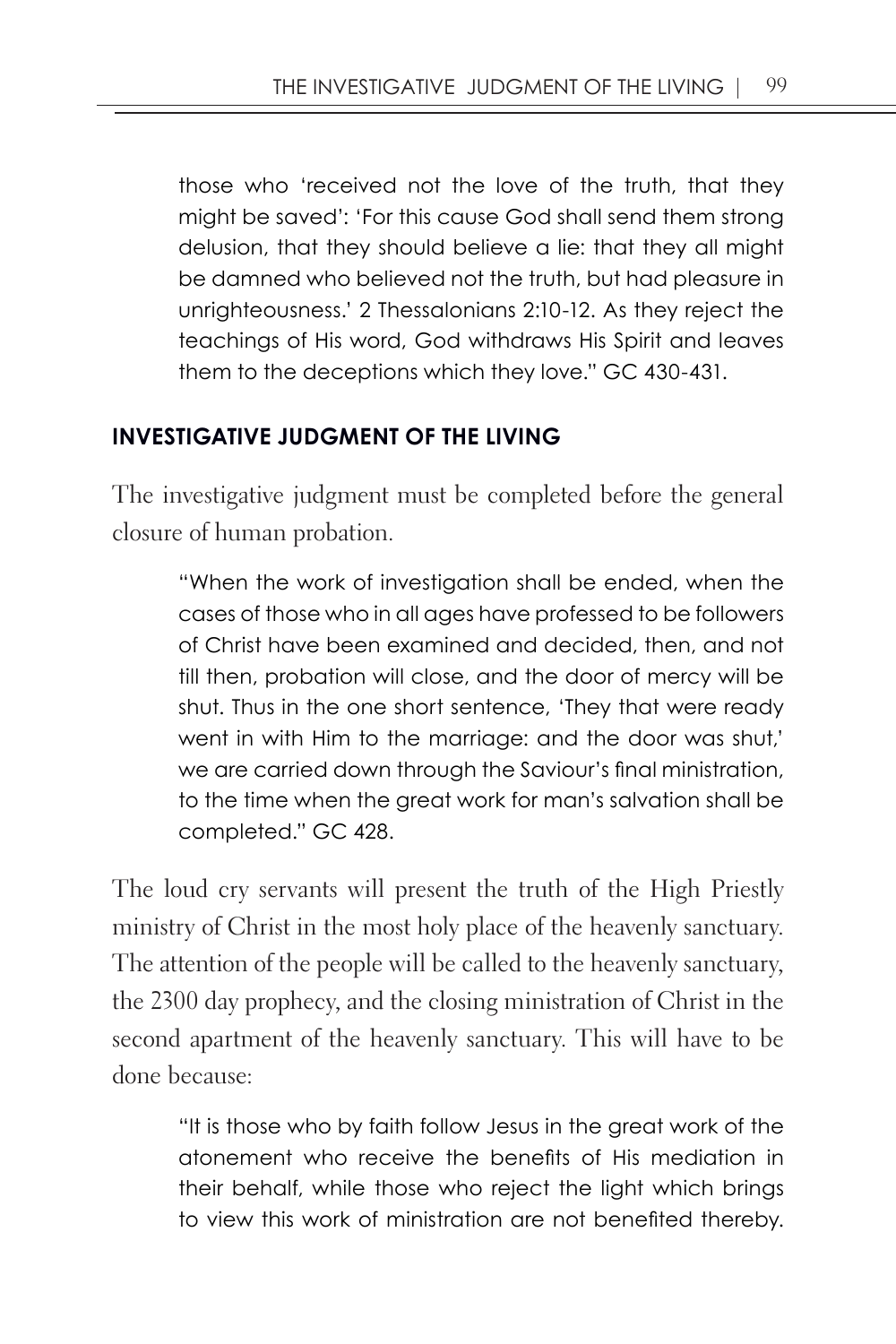The Jews who rejected the light given at Christ's first advent, and refused to believe on Him as the Saviour of the world, could not receive pardon through Him. When Jesus at His ascension entered by His own blood into the heavenly sanctuary to shed upon His disciples the blessings of His mediation, the Jews were left in total darkness to continue their useless sacrifices and offerings. The ministration of types and shadows had ceased. That door by which men had formerly found access to God was no longer open. The Jews had refused to seek Him in the only way whereby He could then be found, through the ministration in the sanctuary in heaven. Therefore they found no communion with God. To them the door was shut. They had no knowledge of Christ as the true sacrifice and the only mediator before God; hence they could not receive the benefits of His mediation.

"The condition of the unbelieving Jews illustrates the condition of the careless and unbelieving among professed Christians, who are willingly ignorant of the work of our merciful High Priest. In the typical service, when the high priest entered the most holy place, all Israel were required to gather about the sanctuary and in the most solemn manner humble their souls before God, that they might receive the pardon of their sins and not be cut off from the congregation. How much more essential in this antitypical Day of Atonement that we understand the work of our High Priest and know what duties are required of us." GC 430-431.

## **THE IMPORTANCE OF THIS KNOWLEDGE**

"Those who would share the benefits of the Saviour's mediation should permit nothing to interfere with their duty to perfect holiness in the fear of God. The precious hours, instead of being given to pleasure, to display, or to gain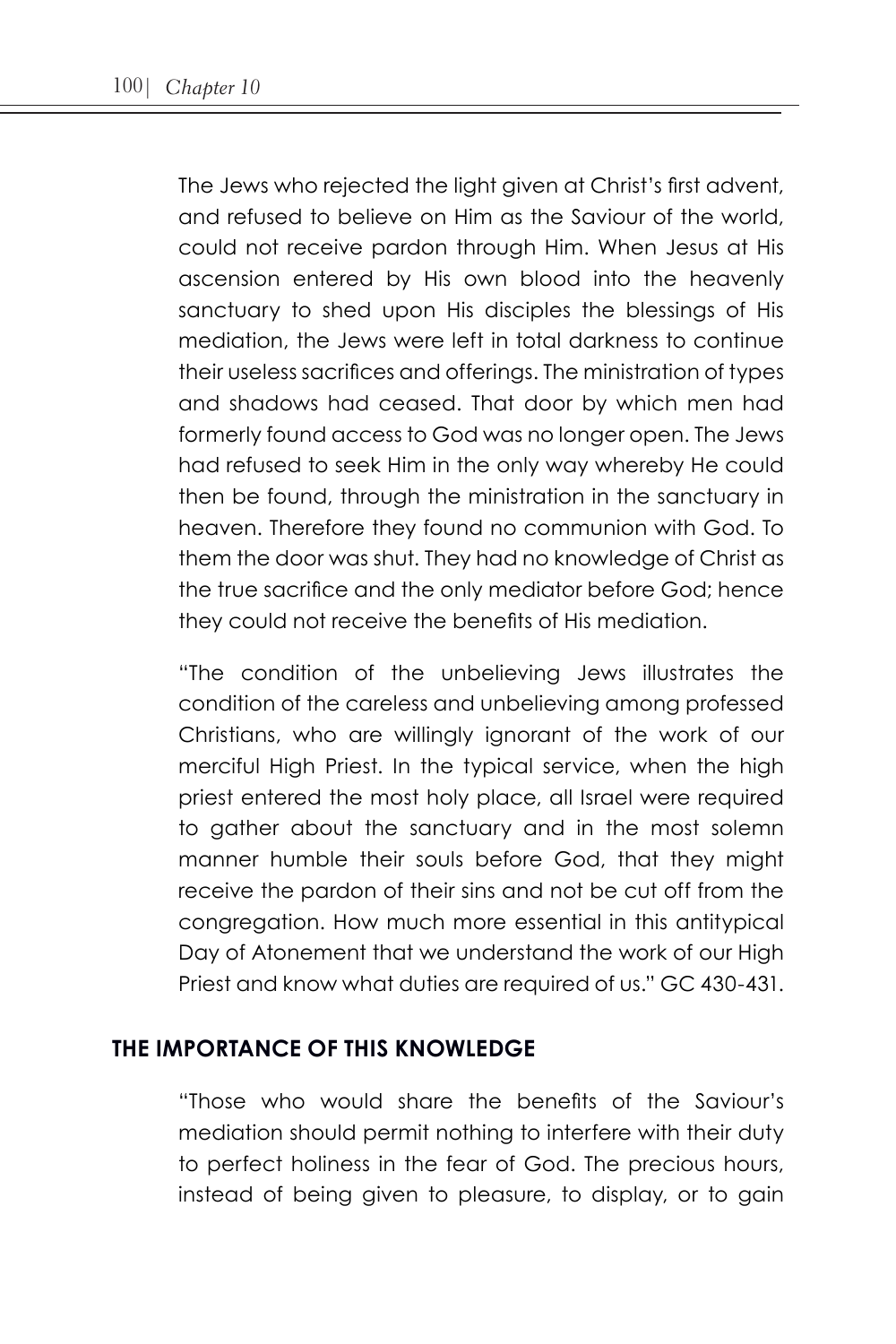seeking, should be devoted to an earnest, prayerful study of the word of truth. The subject of the sanctuary and the investigative judgment should be clearly understood by the people of God. All need a knowledge for themselves of the position and work of their great High Priest. Otherwise it will be impossible for them to exercise the faith which is essential at this time or to occupy the position which God designs them to fill. Every individual has a soul to save or to lose. Each has a case pending at the bar of God. Each must meet the great Judge face to face. How important, then, that every mind contemplate often the solemn scene when the judgment shall sit and the books shall be opened, when, with Daniel, every individual must stand in his lot, at the end of the days.

"All who have received the light upon these subjects are to bear testimony of the great truths which God has committed to them. The sanctuary in heaven is the very center of Christ's work in behalf of men. It concerns every soul living upon the earth. It opens to view the plan of redemption, bringing us down to the very close of time and revealing the triumphant issue of the contest between righteousness and sin. It is of the utmost importance that all should thoroughly investigate these subjects and be able to give an answer to everyone that asketh them a reason of the hope that is in them.

"The intercession of Christ in man's behalf in the sanctuary above is as essential to the plan of salvation as was His death upon the cross. By His death He began that work which after His resurrection He ascended to complete in heaven. We must by faith enter within the veil, 'whither the forerunner is for us entered.' Hebrews 6:20. There the light from the cross of Calvary is reflected. There we may gain a clearer insight into the mysteries of redemption. The salvation of man is accomplished at an infinite expense to heaven; the sacrifice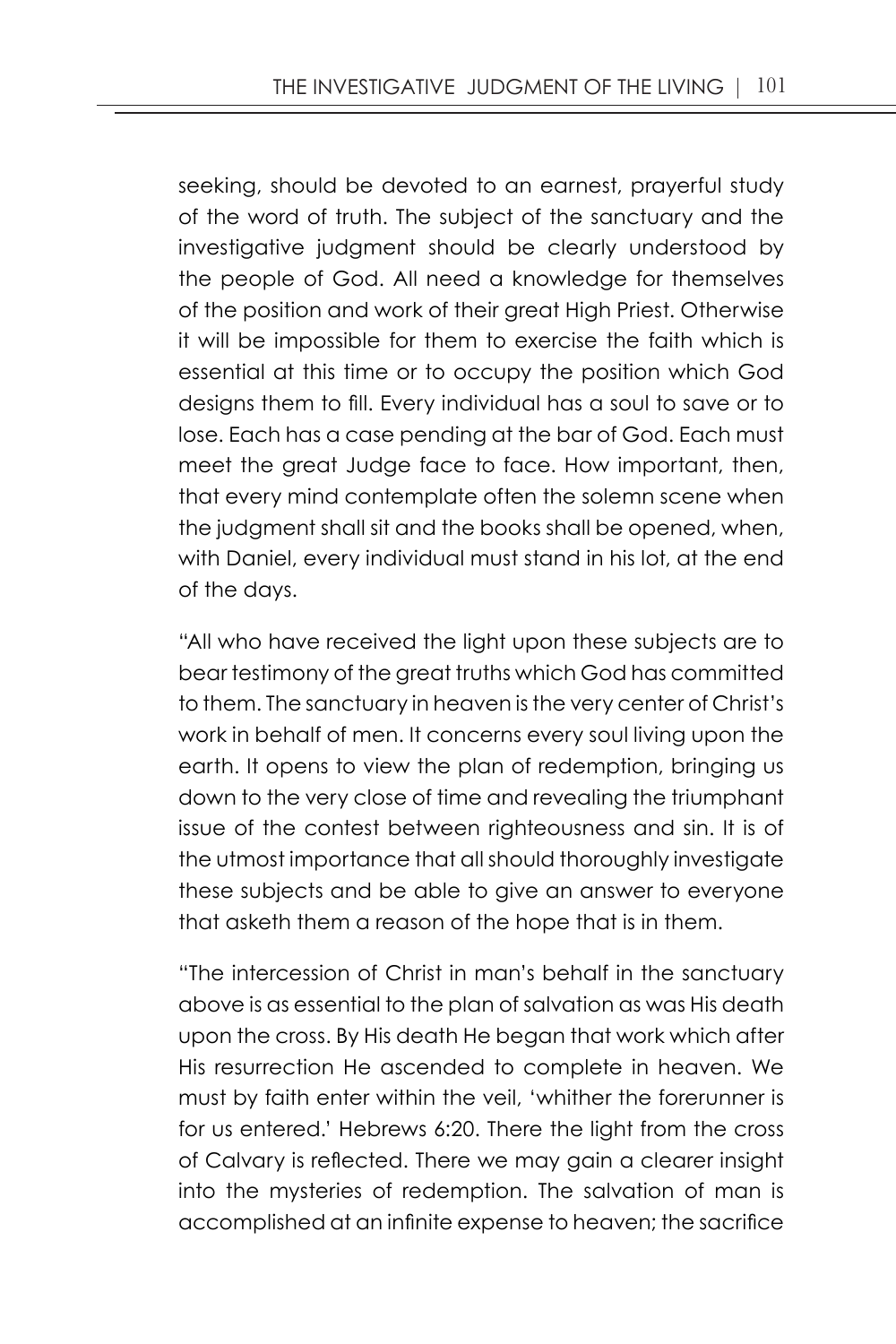made is equal to the broadest demands of the broken law of God. Jesus has opened the way to the Father's throne, and through His mediation the sincere desire of all who come to Him in faith may be presented before God.

"'He that covereth his sins shall not prosper: but whoso confesseth and forsaketh them shall have mercy.' Proverbs 28:13. If those who hide and excuse their faults could see how Satan exults over them, how he taunts Christ and holy angels with their course, they would make haste to confess their sins and to put them away. Through defects in the character, Satan works to gain control of the whole mind, and he knows that if these defects are cherished, he will succeed. Therefore he is constantly seeking to deceive the followers of Christ with his fatal sophistry that it is impossible for them to overcome. But Jesus pleads in their behalf His wounded hands, His bruised body; and He declares to all who would follow Him: 'My grace is sufficient for thee.' 2 Corinthians 12:9. 'Take My yoke upon you, and learn of Me; for I am meek and lowly in heart: and ye shall find rest unto your souls. For My yoke is easy, and My burden is light.' Matthew 11:29, 30. Let none, then, regard their defects as incurable. God will give faith and grace to overcome them.

"We are now living in the great day of atonement. In the typical service, while the high priest was making the atonement for Israel, all were required to afflict their souls by repentance of sin and humiliation before the Lord, lest they be cut off from among the people. In like manner, all who would have their names retained in the book of life should now, in the few remaining days of their probation, afflict their souls before God by sorrow for sin and true repentance. There must be deep, faithful searching of heart. The light, frivolous spirit indulged by so many professed Christians must be put away. There is earnest warfare before all who would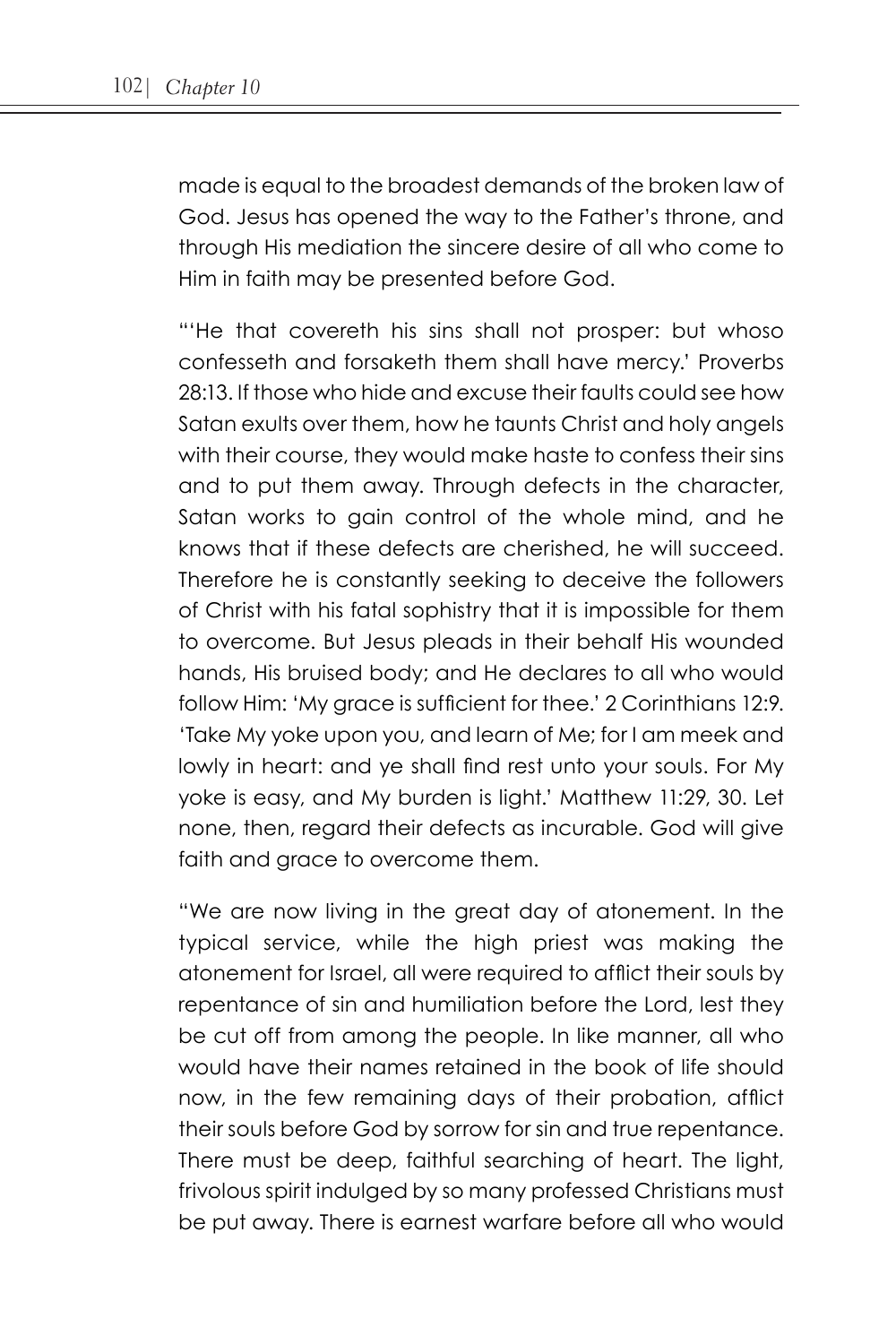subdue the evil tendencies that strive for the mastery. The work of preparation is an individual work. We are not saved in groups. The purity and devotion of one will not offset the want of these qualities in another. Though all nations are to pass in judgment before God, yet He will examine the case of each individual with as close and searching scrutiny as if there were not another being upon the earth. Everyone must be tested and found without spot or wrinkle or any such thing.

"Solemn are the scenes connected with the closing work of the atonement. Momentous are the interests involved therein. The judgment is now passing in the sanctuary above. For many years this work has been in progress. Soon— none know how soon—it will pass to the cases of the living. In the awful presence of God our lives are to come up in review. At this time above all others it behooves every soul to heed the Saviour's admonition: 'Watch and pray: for ye know not when the time is.' Mark 13:33. 'If therefore thou shalt not watch, I will come on thee as a thief, and thou shalt not know what hour I will come upon thee.' Revelation 3:3." GC 488-490.

# **THE FINAL TEST AND THE INVESTIGATIVE JUDGMENT OF THE LIVING**

We now come to the crucial question. What terrible test must the final generation of living saints successfully endure in order to pass their investigative judgment? The answer is: the mark of the beast crisis with its increasing persecutory pressure right up to the **threat**  of death.

"The ten virgins are watching in the evening of this earth's history. All claim to be Christians. All have a call, a name, a lamp, and all profess to be doing God's service. All apparently wait for Christ's appearing. But five are unready.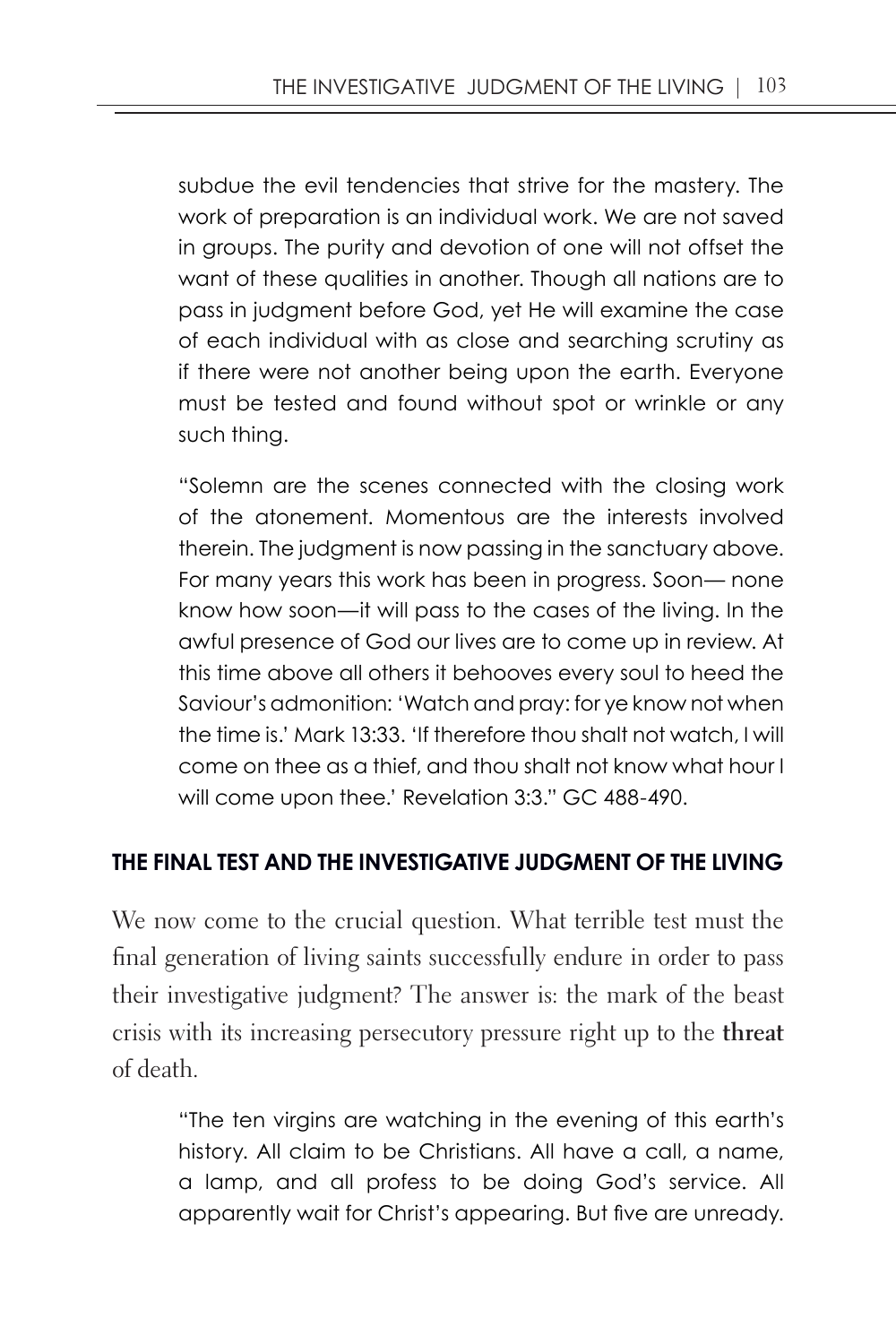Five will be found surprised, dismayed, outside the banquet hall." COL 412.

"The Lord has shown me clearly that the image of the beast will be formed before probation closes; for it is to be the great test for the people of God, by which their eternal destiny will be decided….[Rev. 13:11-17 quoted.]

"This is the test that the people of God must have before they are sealed. All who proved their loyalty to God by observing His law, and refusing to accept a spurious sabbath, will rank under the banner of the Lord God Jehovah, and will receive the seal of the living God. Those who yield the truth of heavenly origin and accept the Sunday sabbath, will receive the mark of the beast (Letter 11, 1890)." 7BC 976.

Only those who endure this full persecutory package and are ripened to the **"full corn in the ear"** will be sealed. They will pass the judgment of the living. Their sins will be blotted out and their names retained in the book of life. Then Jesus ends His High Priestly ministration.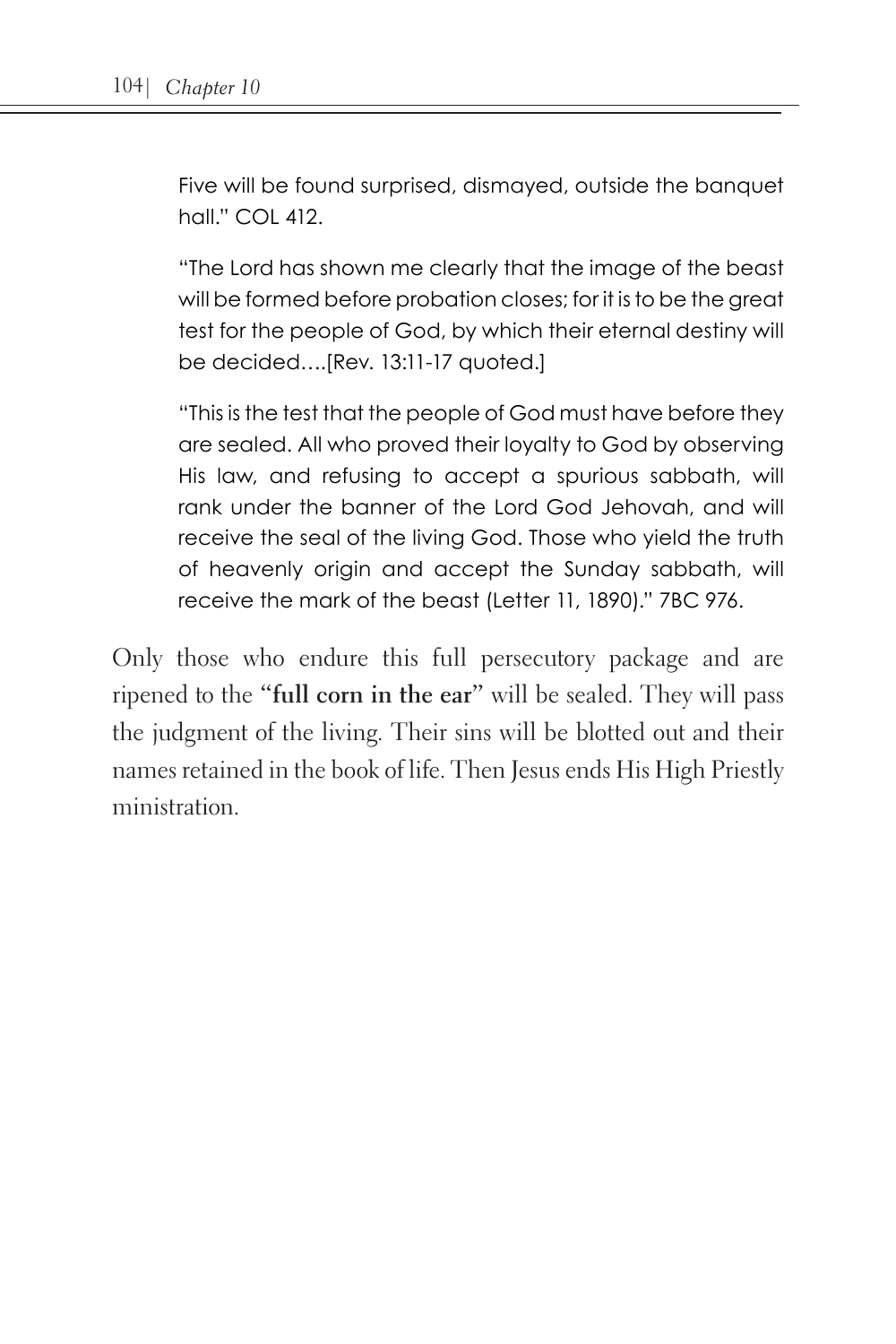

# **The Close of Human Probation**

# **THE END OF THE LOUD CRY**

"'At that time shall Michael stand up, the great Prince which standeth for the children of thy people: and there shall be a time of trouble, such as never was since there was a nation even to that same time: and at that time thy people shall be delivered, everyone that shall be found written in the book.' Daniel 12:1.

"When the third angel's message closes, mercy no longer pleads for the guilty inhabitants of the earth. The people of God have accomplished their work. They have received 'the latter rain,' 'the refreshing from the presence of the Lord,' and they are prepared for the trying hour before them. Angels are hastening to and fro in heaven. An angel returning from the earth announces that his work is done; the final test has been brought upon the world, and all who have proved themselves loyal to the divine precepts have received 'the seal of the living God.' Then Jesus ceases His intercession in the sanctuary above. He lifts His hands and with a loud voice says, 'It is done;' and all the angelic host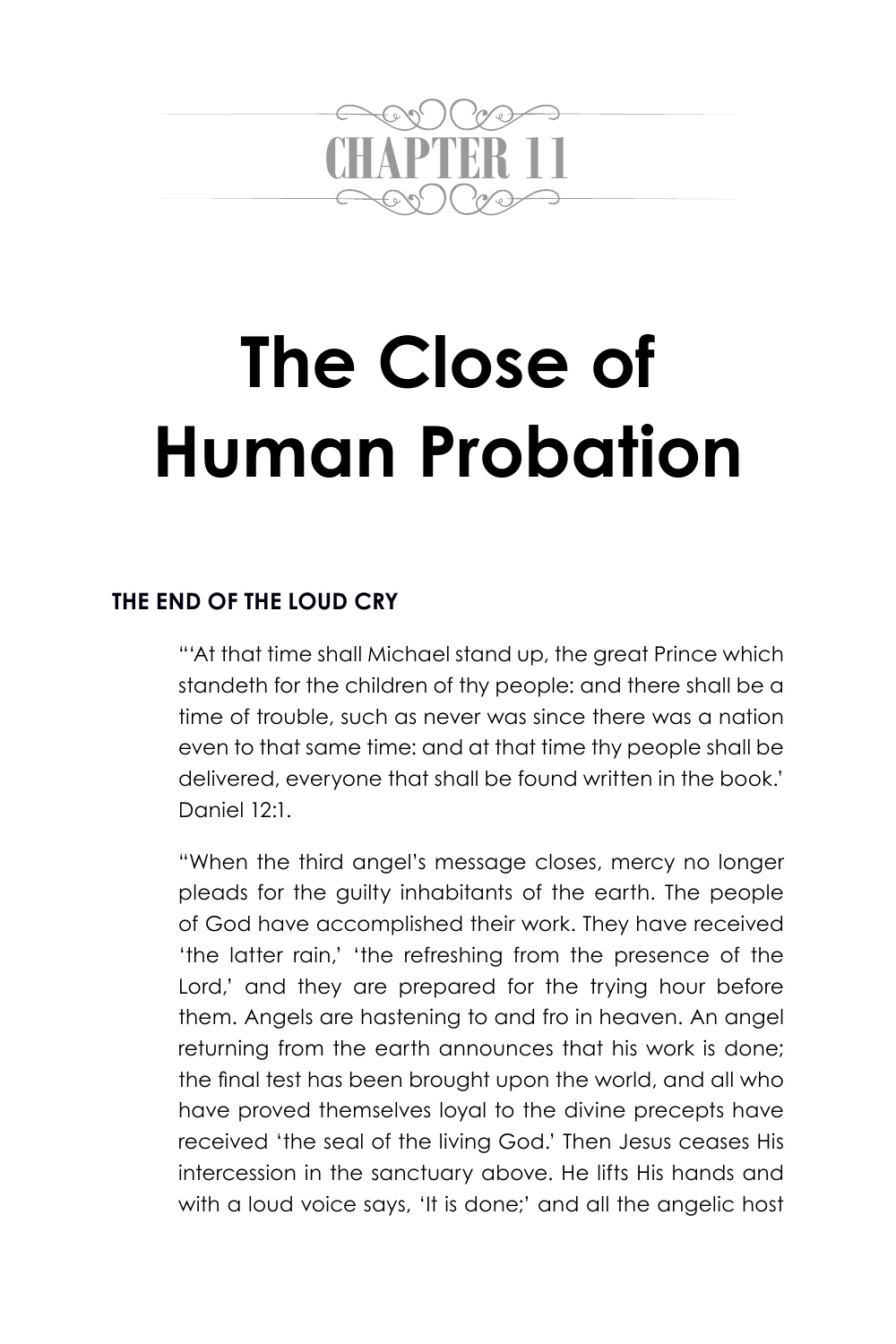lay off their crowns as He makes the solemn announcement: 'He that is unjust, let him be unjust still: and he which is filthy, let him be filthy still: and he that is righteous, let him be righteous still: and he that is holy, let him be holy still.' Revelation 22:11. Every case has been decided for life or death. Christ has made the atonement for His people and blotted out their sins. The number of His subjects is made up; 'the kingdom and dominion, and the greatness of the kingdom under the whole heaven,' is about to be given to the heirs of salvation, and Jesus is to reign as King of kings and Lord of lords." GC 613-614.

"I was pointed down to the time when the third angel's message was closing. The power of God had rested upon His people; they had accomplished their work and were prepared for the trying hour before them. They had received the latter rain, or refreshing from the presence of the Lord, and the living testimony had been revived. The last great warning had sounded everywhere, and it had stirred up and enraged the inhabitants of the earth who would not receive the message.

"I saw angels hurrying to and fro in heaven. An angel with a writer's inkhorn by his side returned from the earth and reported to Jesus that his work was done, and the saints were numbered and sealed. Then I saw Jesus, who had been ministering before the ark containing the ten commandments, throw down the censer. He raised His hands, and with a loud voice said, 'It is done.' And all the angelic host laid off their crowns as Jesus made the solemn declaration, 'He that is unjust, let him be unjust still: and he which is filthy, let him be filthy still: and he that is righteous, let him be righteous still: and he that is holy, let him be holy still.'" EW 279-280.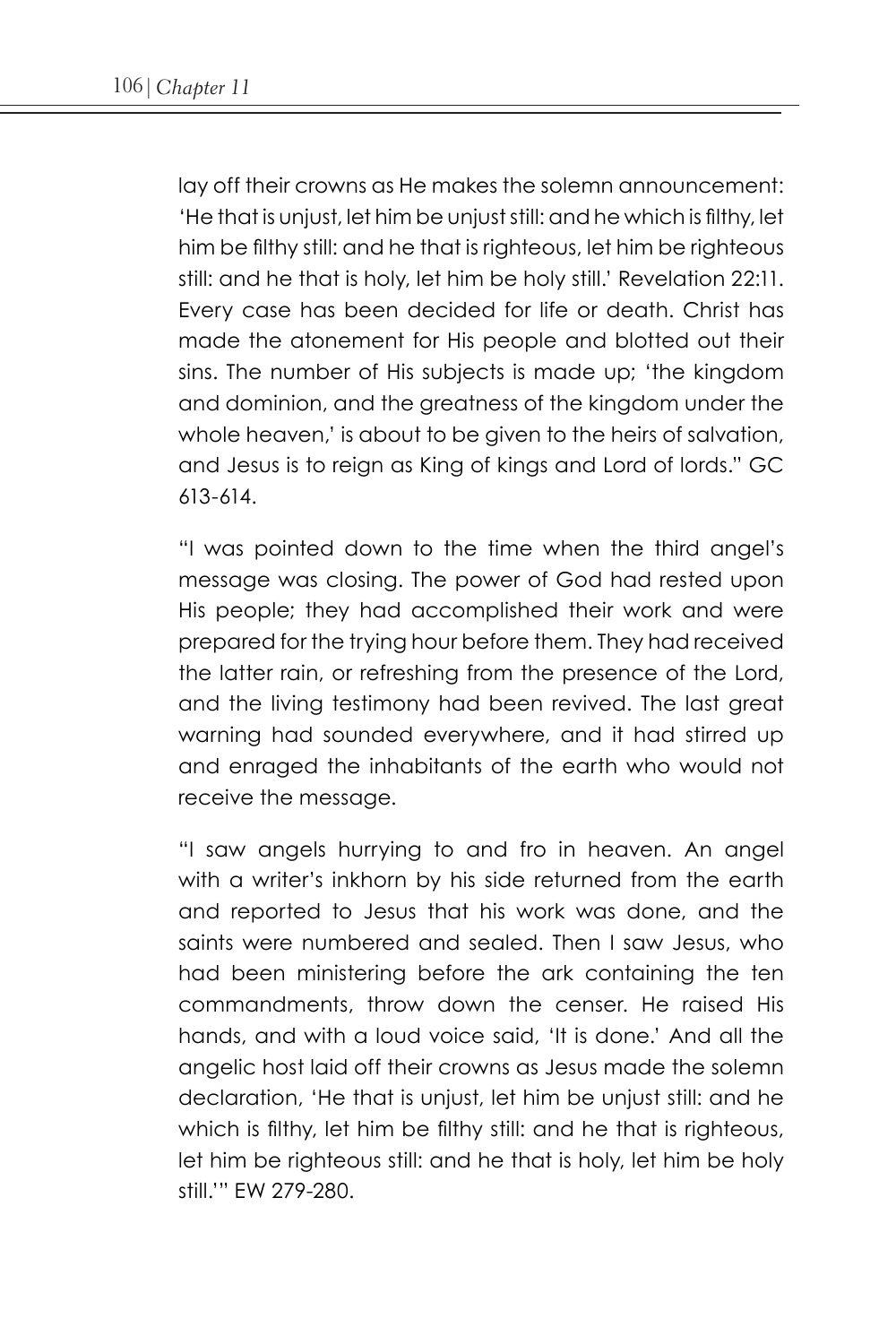### **THE UNKNOWN HOUR**

The close of human probation will be an event of the most momentous significance to all mankind. Then the fate of every human being will have been decided for eternity either for eternal life or the second death. The doctrine of the closure of probation is an important truth not taught by most denominations and so it has become one of the unique doctrines of true Seventh-day Adventism. One critically important aspect of this doctrine is that when the close of human probation finally occurs **the inhabitants of this earth will know it not! Neither the righteous nor the wicked will know that probation has closed!** 

"When God's presence was finally withdrawn from the Jewish nation, priests and people knew it not. Though under the control of Satan, and swayed by the most horrible and malignant passions, they still regarded themselves as the chosen of God. The ministration in the temple continued; sacrifices were offered upon its polluted altars, and daily the divine blessing was invoked upon a people guilty of the blood of God's dear Son and seeking to slay His ministers and apostles. So when the irrevocable decision of the sanctuary has been pronounced and the destiny of the world has been forever fixed, the inhabitants of the earth will know it not. The forms of religion will be continued by a people from whom the Spirit of God has been finally withdrawn; and the satanic zeal with which the prince of evil will inspire them for the accomplishment of his malignant designs, will bear the semblance of zeal for God." GC 615.

"When the work of the investigative judgment closes, the destiny of all will have been decided for life or death. Probation is ended a short time before the appearing of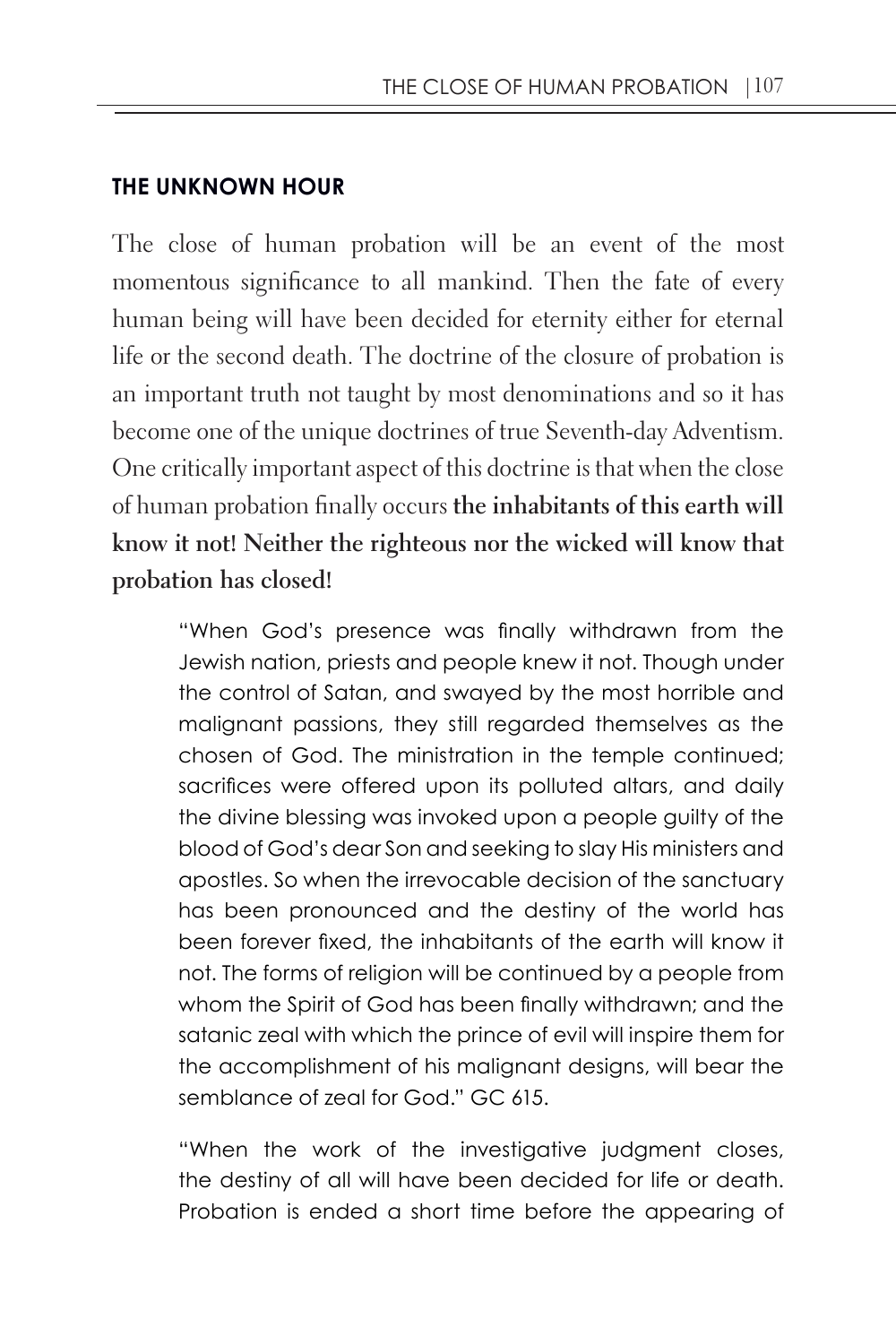the Lord in the clouds of heaven. Christ in the Revelation, looking forward to that time, declares: 'He that is unjust, let him be unjust still: and he which is filthy, let him be filthy still: and he that is righteous let him be righteous still: and he that is holy, let him be holy still. And, behold, I come quickly; and My reward is with Me, to give every man according as his work shall be.' Revelation 22:11, 12.

"The righteous and the wicked will still be living upon the earth in their mortal state—men will be planting and building, eating and drinking, all unconscious that the final, irrevocable decision has been pronounced in the sanctuary above. Before the Flood, after Noah entered the ark, God shut him in and shut the ungodly out; but for seven days the people, knowing not that their doom was fixed, continued their careless, pleasure-loving life and mocked the warnings of impending judgment. 'So,' says the Saviour, 'shall also the coming of the Son of man be.' Matthew 24:39. Silently, unnoticed as the midnight thief, will come the decisive hour which marks the fixing of every man's destiny, the final withdrawal of mercy's offer to guilty men.

"'Watch ye therefore:…lest coming suddenly He find you sleeping.' Mark 13:35,

36. Perilous is the condition of those who, growing weary of their watch, turn to the attractions of the world. While the man of business is absorbed in the pursuit of gain, while the pleasure lover is seeking indulgence, while the daughter of fashion is arranging her adornments—it may be in that hour the Judge of all the earth will pronounce the sentence: 'Thou art weighed in the balances, and art found wanting.' Daniel 5:27." GC 490-491.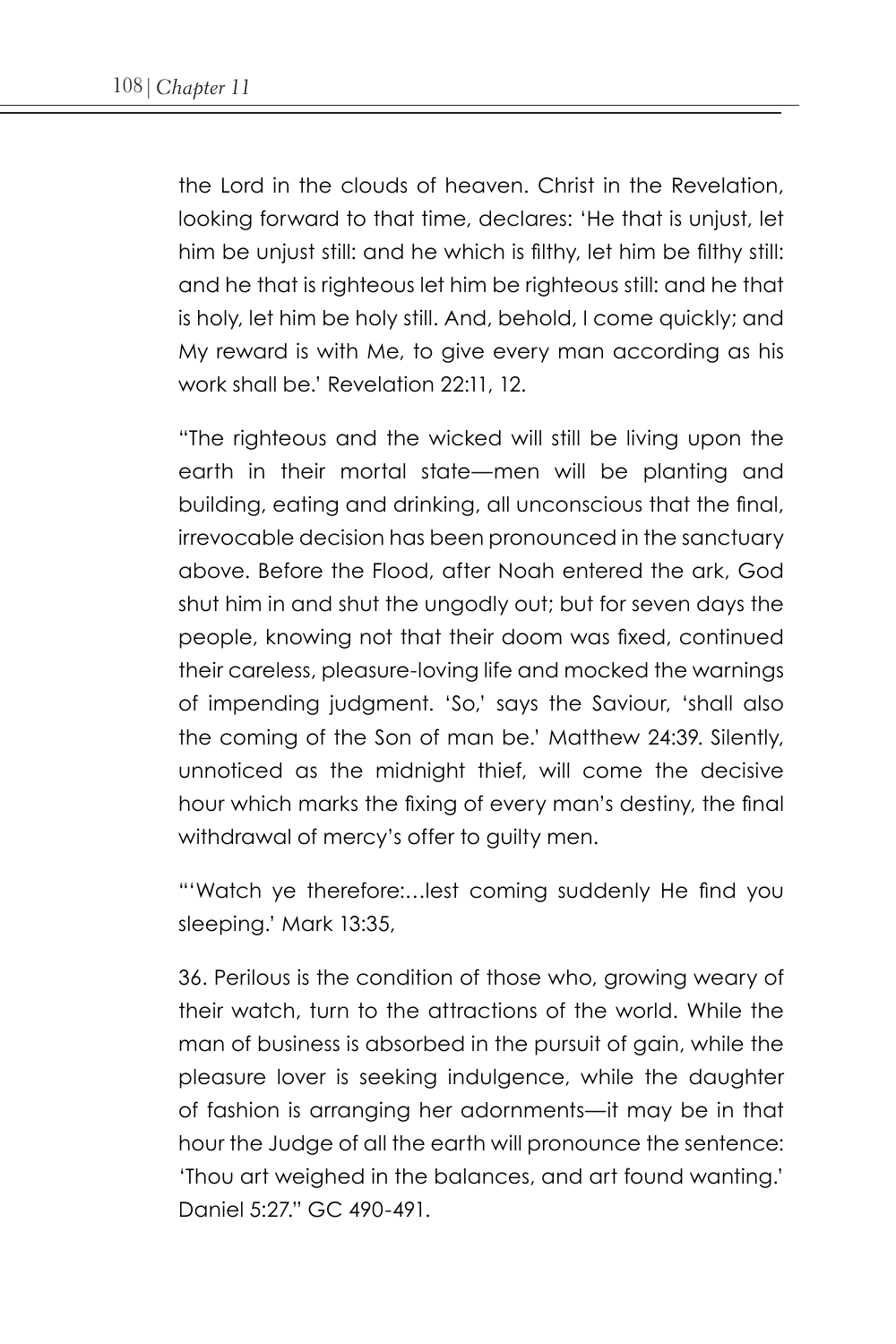## **UNKNOWN TO SATAN AS WELL**

Even during the time of Jacob's trouble Satan will not know that probation has closed.

"As Satan influenced Esau to march against Jacob, so he will stir up the wicked to destroy God's people in the time of trouble. And as he accused Jacob, he will urge his accusations against the people of God. He numbers the world as his subjects; but the little company who keep the commandments of God are resisting his supremacy. If he could blot them from the earth, his triumph would be complete. He sees that holy angels are guarding them, and he infers that their sins have been pardoned; but he does not know that their cases have been decided in the sanctuary above." GC 618.

### **Time Of Probation's Closure Not Revealed**

"God has not revealed to us the time when this message will close, or when probation will have an end. Those things that are revealed we shall accept for ourselves and for our children; but let us not seek to know that which has been kept secret in the councils of the Almighty…" 7BC 989.

The question may be asked: Will not the occurrence of the seven last plagues indicate that probation has closed? This is a very good question. The term **"seven last"** indicates that there will be plagues leading up to those seven last plagues in such a progressive continuum that there will be no discernable line of demarcation between earlier plagues and later plagues.

As the loud cry develops, Satan, through the agency of spiritualism, will perform many undeniable wonders. At the same time he will cause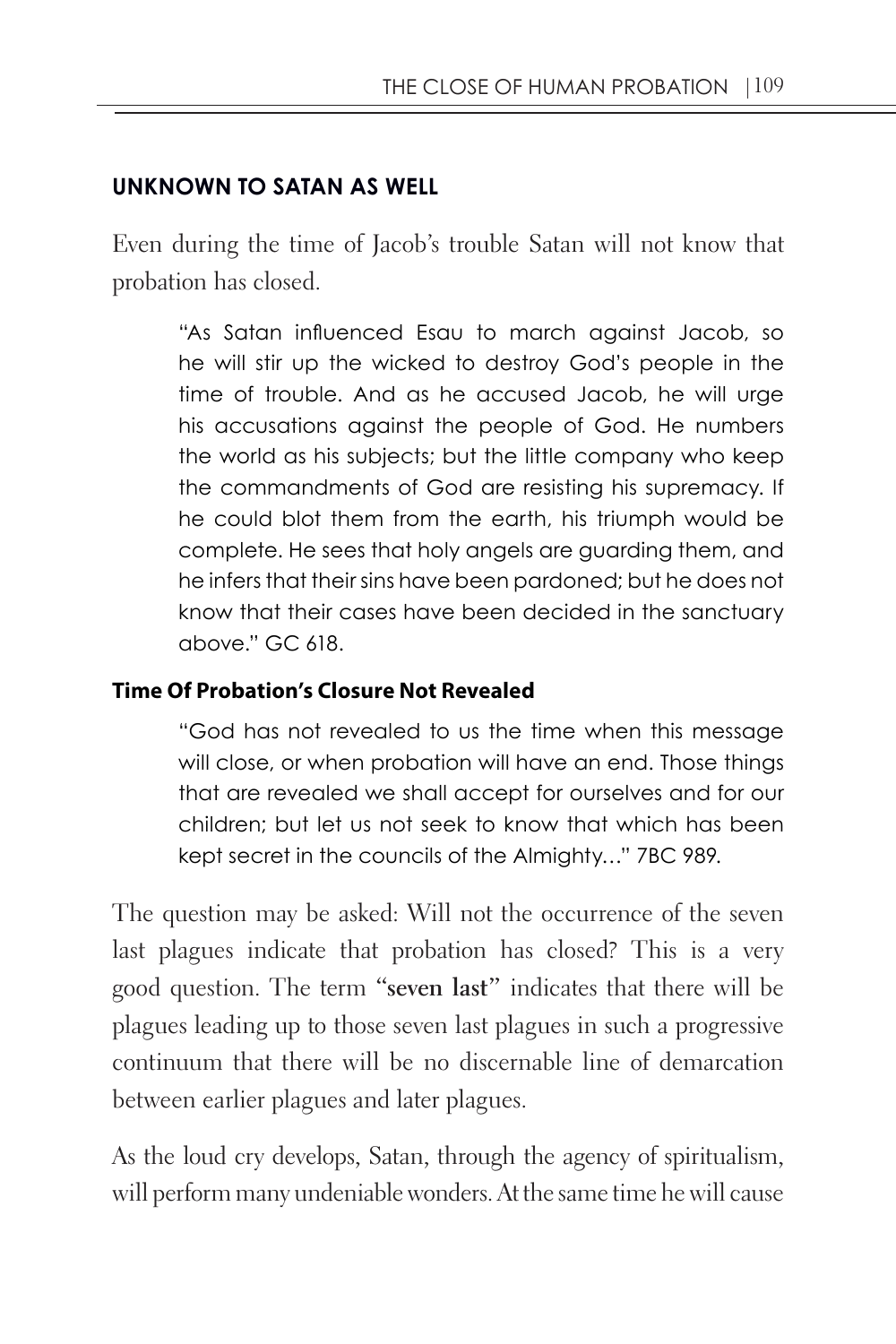disease, disaster and calamities of progressively increasing magnitude right up to and beyond the closure of probation. Therefore the seven last plagues will be on a line of continuum from earlier plagues.

"Satan works through the elements also to garner his harvest of unprepared souls. He has studied the secrets of the laboratories of nature, and he uses all his power to control the elements as far as God allows. When he was suffered to afflict Job, how quickly flocks and herds, servants, houses, children, were swept away, one trouble succeeding another as in a moment. It is God that shields His creatures and hedges them in from the power of the destroyer. But the Christian world have shown contempt for the law of Jehovah; and the Lord will do just what He has declared that He would—He will withdraw His blessings from the earth and remove His protecting care from those who are rebelling against His law and teaching and forcing others to do the same. Satan has control of all whom God does not especially guard. He will favor and prosper some in order to further his own designs, and he will bring trouble upon others and lead men to believe that it is God who is afflicting them.

"While appearing to the children of men as a great physician who can heal all their maladies, he will bring disease and disaster, until populous cities are reduced to ruin and desolation. Even now he is at work. In accidents and calamities by sea and by land, in great conflagrations, in fierce tornadoes and terrific hailstorms, in tempests, floods, cyclones, tidal waves, and earthquakes, in every place and in a thousand forms, Satan is exercising his power. He sweeps away the ripening harvest, and famine and distress follow. He imparts to the air a deadly taint, and thousands perish by the pestilence. These visitations are to become more and more frequent and disastrous. Destruction will be upon both man and beast.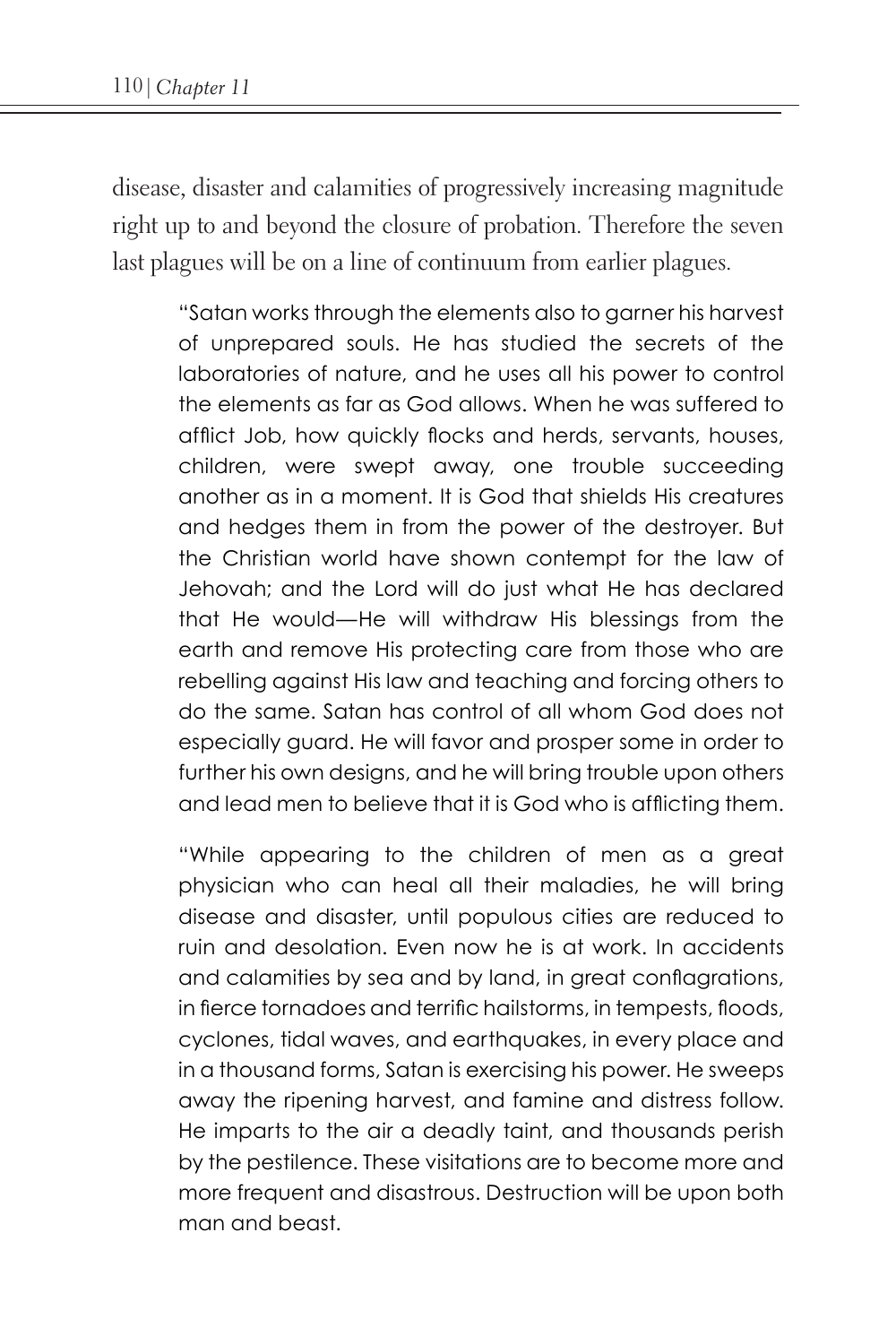'The earth mourneth and fadeth away,' 'the haughty people…do languish. The earth also is defiled under the inhabitants thereof; because they have transgressed the laws, changed the ordinance, broken the everlasting covenant.' Isaiah 24:4, 5." GC 589-590.

## **PREPARE NOW**

"'And at that time shall Michael stand up, the great prince which standeth for the children of thy people: and there shall be a time of trouble, such as never was since there was a nation even to that same time: and at that time thy people shall be delivered, everyone that shall be found written in the book.' When this time of trouble comes, every case is decided; there is no longer probation, no longer mercy for the impenitent. The seal of the living God is upon His people. This small remnant, unable to defend themselves in the deadly conflict with the powers of earth that are marshaled by the dragon host, make God their defense. The decree has been passed by the highest earthly authority that they shall worship the beast and receive his mark under pain of persecution and death.

May God help His people now, for what can they then do in such a fearful conflict without His assistance!" 5T 212-213.

## **CONCLUSION**

After the close of probation their will only be two classes—those with the seal of the living God, the living saints, called the 144,000; and those with the mark of the beast, the overwhelming majority of earth's population. The great time of trouble, including the time of Jacob's trouble, will occur after the closure of probation. Dan. 12:1